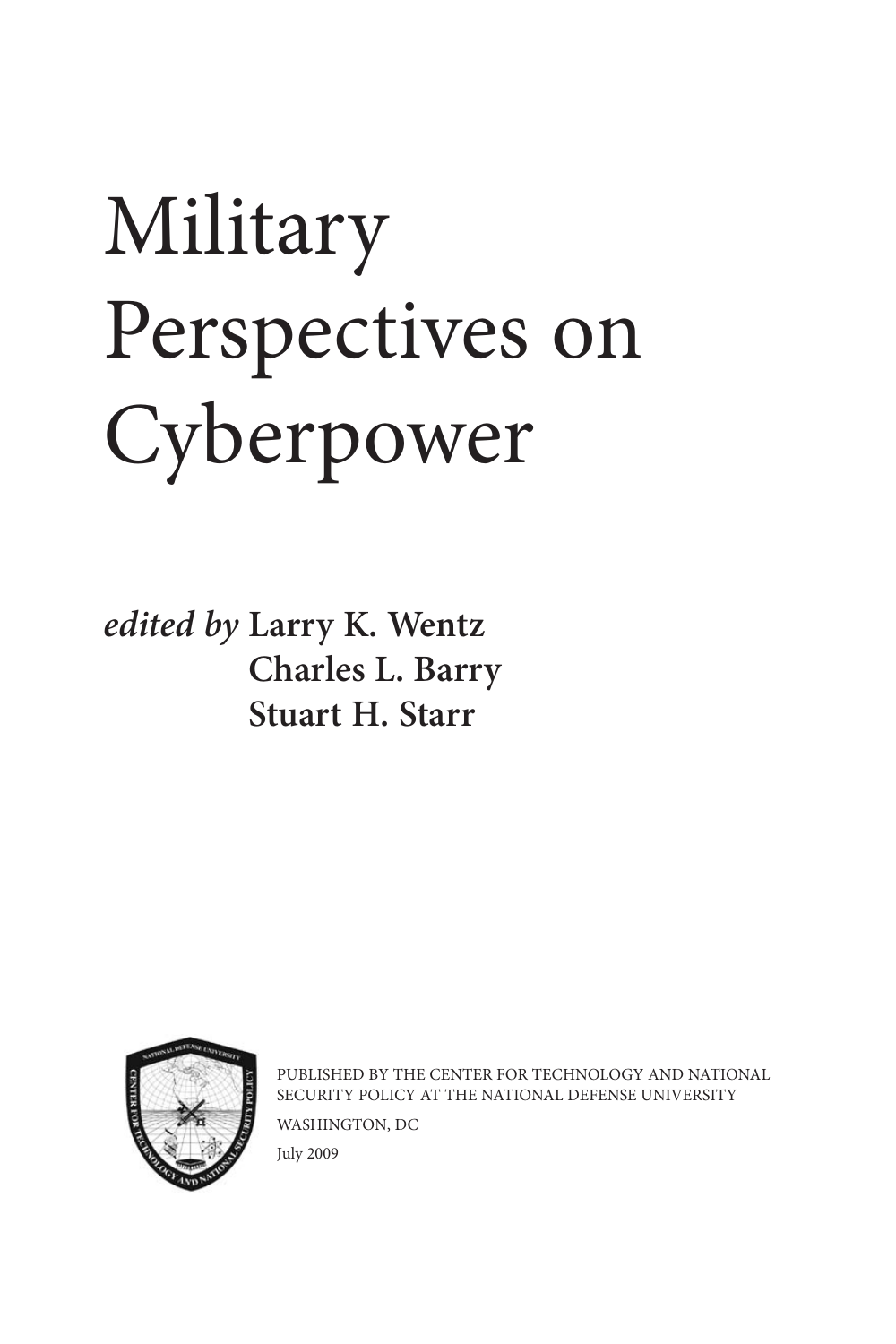The views expressed in these essays are those of the authors and do not reflect the official policy or position of the National Defense University, the Department of Defense, or the U.S. Government. All information and sources were drawn from unclassified materials.

Portions of this book may be quoted or reprinted without permission, provided that a standard source credit line is included.

**This book was published by** *the National Defense University Center for Technology and National Security Policy, Fort Lesley J. McNair, Washington, DC. CTNSP publications are available online at*  www.ndu.edu/ctnsp/publications.html.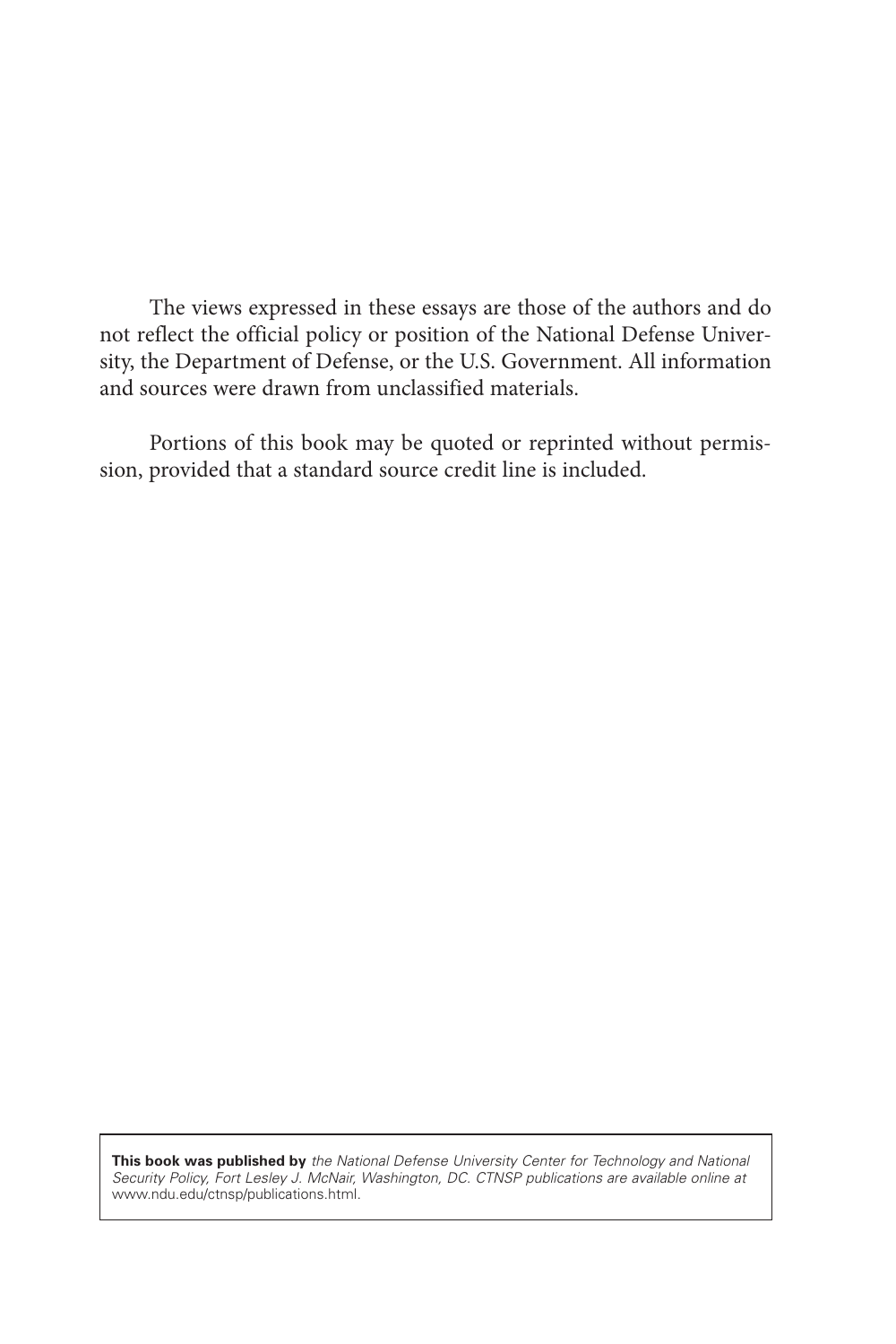## **Contents**

| <b>Chapter 1</b><br>Military Service Cyber Overview  1<br>Elihu Zimet and Charles L. Barry                                            |
|---------------------------------------------------------------------------------------------------------------------------------------|
| <b>Chapter 2</b><br>A Unified Field Theory for Full-Spectrum<br>Operations: Cyberpower and the Cognitive<br>Jeffrey G. Smith, Jr.     |
| <b>Chapter 3</b><br>Navy Operations to Achieve Military Power in<br>Cyberspace: A Draft Concept for Navy Computer<br>Michael A. Brown |
| <b>Chapter 4</b><br>The Air Force in Cyberspace: Five Myths of<br>Forrest B. Hare and Glenn Zimmerman                                 |
| <b>Chapter 5</b><br>Marine Corps Cyberspace in Support of MAGTF C2:<br>By Many a Marine, With a Single Vision 97<br>John L. Cloninger |
| iii                                                                                                                                   |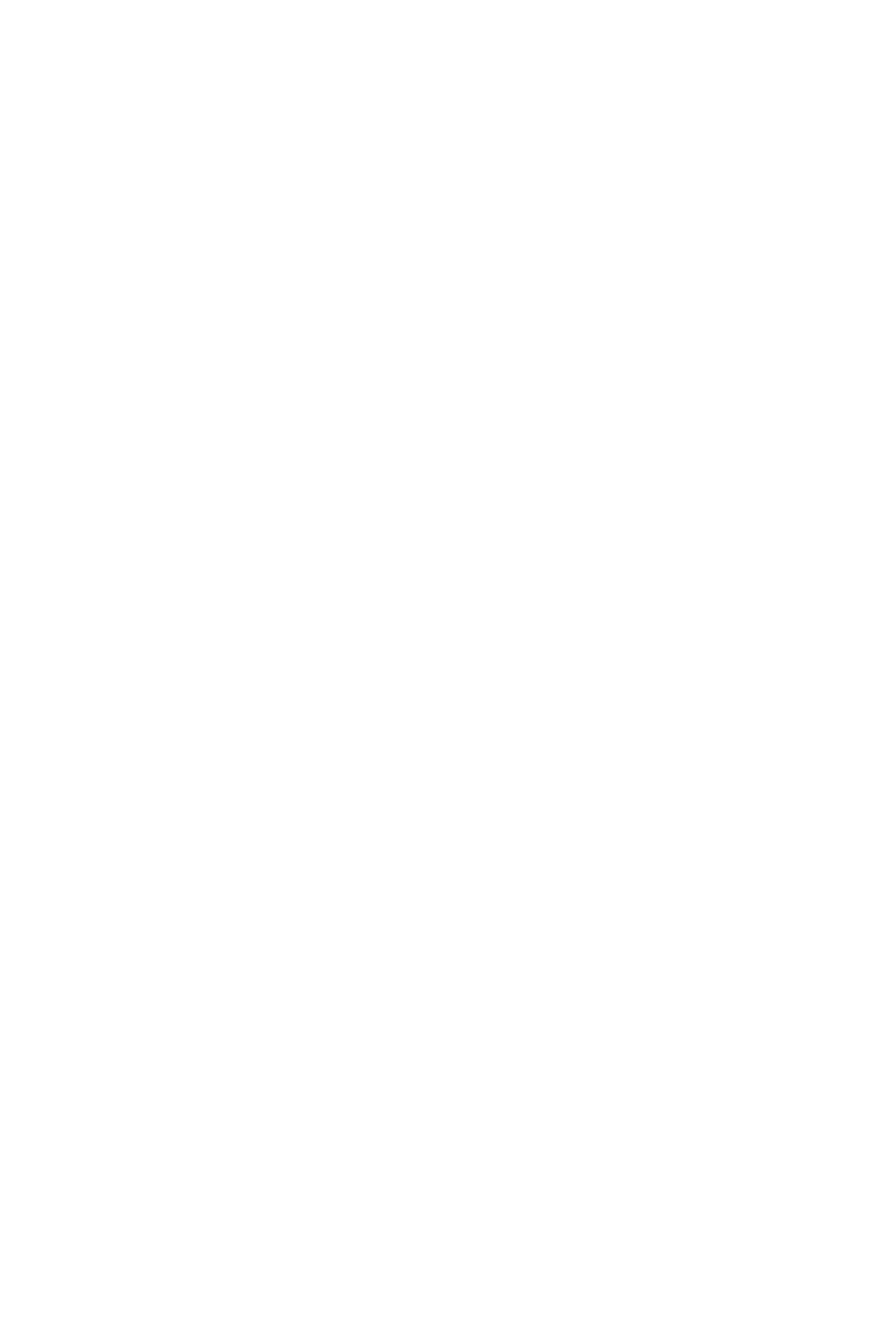### Glossary

| <b>Abbreviation</b>                                      | <b>Meaning</b>                                                                                 |  |  |  |
|----------------------------------------------------------|------------------------------------------------------------------------------------------------|--|--|--|
| ABCA                                                     | American, British, Canadian, and Australian                                                    |  |  |  |
| <b>ACC</b>                                               | Air Combat Command                                                                             |  |  |  |
| <b>AEHF</b>                                              | Advanced Extremely High Frequency                                                              |  |  |  |
| AOR                                                      | Area of Responsibility                                                                         |  |  |  |
| ASD(NII)                                                 | Assistant Secretary of Defense (Networks and In-<br>formation Integration)                     |  |  |  |
| <b>BDA</b>                                               | <b>Battle Damage Assessment</b>                                                                |  |  |  |
| C <sub>2</sub>                                           | Command and Control                                                                            |  |  |  |
| C <sub>4</sub>                                           | Command, Control, and Communications                                                           |  |  |  |
| C <sub>4</sub> ISR                                       | Command, Control, Communications, Computers,<br>Intelligence, Surveillance, and Reconnaissance |  |  |  |
| Combined Communications-Electronics Board<br><b>CCEB</b> |                                                                                                |  |  |  |
| CCJO                                                     | Capstone Concept for Joint Operations                                                          |  |  |  |
| <b>CDS</b>                                               | <b>Cross Domain Solution</b>                                                                   |  |  |  |
| <b>CENTCOM</b>                                           | Central Command                                                                                |  |  |  |
| <b>CENTRIXS</b>                                          | Combined Enterprise Regional Information<br>Exchange System                                    |  |  |  |
| CG                                                       | <b>Commanding General</b>                                                                      |  |  |  |
| <b>CID</b>                                               | Center for Information Dominance                                                               |  |  |  |
| <b>CIO</b>                                               | <b>Chief Information Officer</b>                                                               |  |  |  |
| <b>CJCSI</b>                                             | Chairman of the Joint Chiefs of Staff Instruction                                              |  |  |  |
| <b>CMO</b>                                               | Civil Military Operations                                                                      |  |  |  |
| <b>CMOS</b>                                              | Cognitive Model of the Simulation                                                              |  |  |  |
| <b>CNA</b>                                               | Computer Network Attack                                                                        |  |  |  |
| <b>CND</b>                                               | <b>Computer Network Defense</b>                                                                |  |  |  |
| <b>CNE</b>                                               | <b>Computer Network Exploitation</b>                                                           |  |  |  |
| <b>CNO</b>                                               | <b>Computer Network Operations</b>                                                             |  |  |  |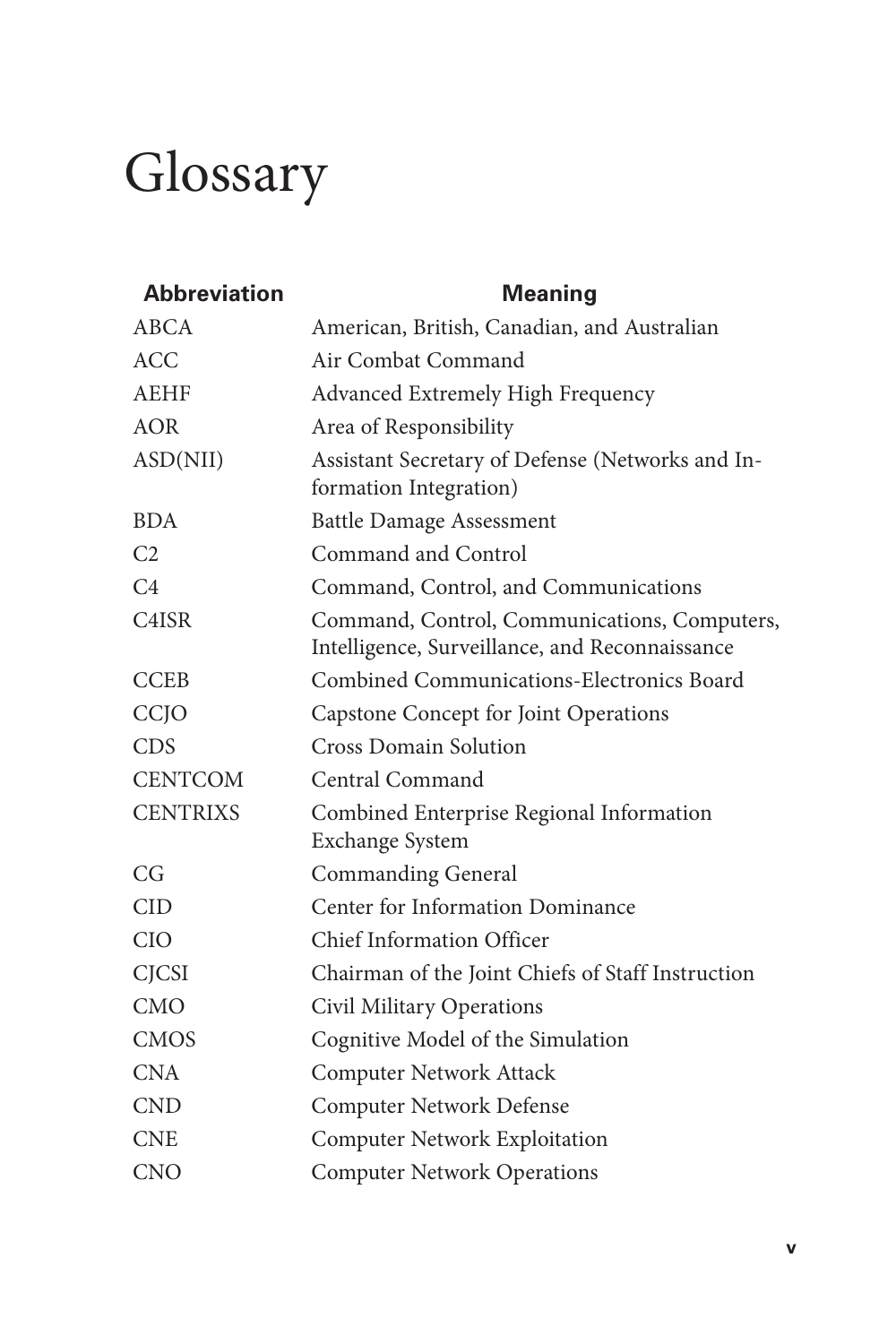**vi** *MILITARY PERSPECTIVES ON CYBERPOWER*

| <b>Abbreviation</b> | <b>Meaning</b>                                  |  |  |  |
|---------------------|-------------------------------------------------|--|--|--|
| <b>COCOM</b>        | Combatant Commander                             |  |  |  |
| <b>COA</b>          | Course of Action                                |  |  |  |
| COC                 | <b>Combat Operations Center</b>                 |  |  |  |
| COG                 | Center of Gravity                               |  |  |  |
| COI                 | Community of Interest                           |  |  |  |
| <b>CONOPS</b>       | Concept of Operations                           |  |  |  |
| CT                  | Cryptological Technicians                       |  |  |  |
| <b>CTI</b>          | Cryptological Technicians (Interpretive)        |  |  |  |
| <b>CTN</b>          | Cryptological Technicians (Networks)            |  |  |  |
| <b>CTR</b>          | Cryptological Technicians (Collection)          |  |  |  |
| <b>CTT</b>          | Cryptological Technicians (Technical)           |  |  |  |
| <b>DIRSUP</b>       | Direct Support                                  |  |  |  |
| DISA                | Defense Information Services Agency             |  |  |  |
| <b>DOD</b>          | Department of Defense                           |  |  |  |
| <b>DOTMLPF</b>      | Doctrine, Organization, Training, Materiel,     |  |  |  |
|                     | Leadership and Education, Personnel, Facilities |  |  |  |
| DR                  | Disaster Relief                                 |  |  |  |
| <b>EDS</b>          | Electronic Data Systems                         |  |  |  |
| EW                  | Electronic Warfare                              |  |  |  |
| <b>EUCOM</b>        | European Command                                |  |  |  |
| FCS                 | <b>Future Combat Systems</b>                    |  |  |  |
| <b>FIOC</b>         | Fleet Information Operations Center             |  |  |  |
| FM                  | Field Manual                                    |  |  |  |
| <b>FOS</b>          | Family of Systems                               |  |  |  |
| GCM                 | <b>GIG Content Manager</b>                      |  |  |  |
| GDP                 | <b>Gross Domestic Product</b>                   |  |  |  |
| <b>GEM</b>          | GIG Enterprise Management                       |  |  |  |
| GIG                 | Global Information Grid                         |  |  |  |
| <b>GND</b>          | <b>GIG Network Defense</b>                      |  |  |  |
| GPS                 | Global Positioning System                       |  |  |  |
| HA                  | Humanitarian Assistance                         |  |  |  |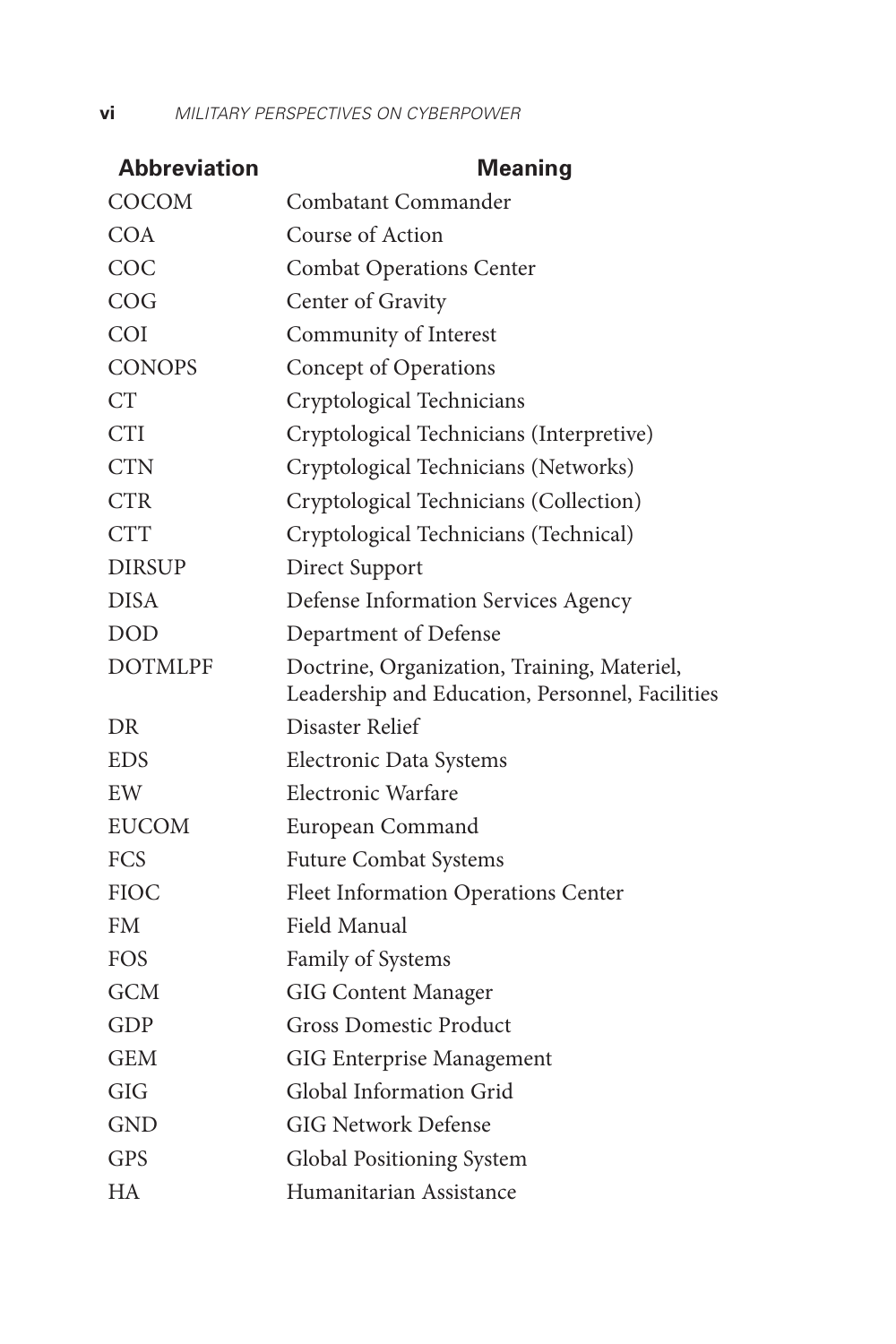### **Abbreviation Meaning** HW Hardware I&W Indications & Warning IA Information Assurance ICT Information Communications Technology IED Improvised Explosive Device IO Information Operations IP Internet Protocol IPE Intelligence Preparation of the Environment ISAF International Security Assistance Forces (Afghanistan) ISR Intelligence, Surveillance, and Reconnaissance IT Information Technology JBMC2 Joint Battle Management Command and Control JCIDS Joint Capabilities Integration and Development System JC3IEDM Joint Consultation Command and Control Information Exchange Model JFC Joint Force Commander JFCC-NW Joint Functional Component for Network Warfare JFCOM Joint Forces Command JIC Joint Integrating Concept JIOWC Joint Information Operations Warfare Center JITC Joint Interoperability Test Command JNN Joint Network Node JS Joint Staff JSTARS Joint Surveillance Target Acquisition System JTA Joint Technical Architecture **Joint Task Force** JTF-GNO Joint Task Force–Global Network Operations JTRS Joint Tactical Radio System JWICS Joint Worldwide Intelligence Communications System LAN Local Area Network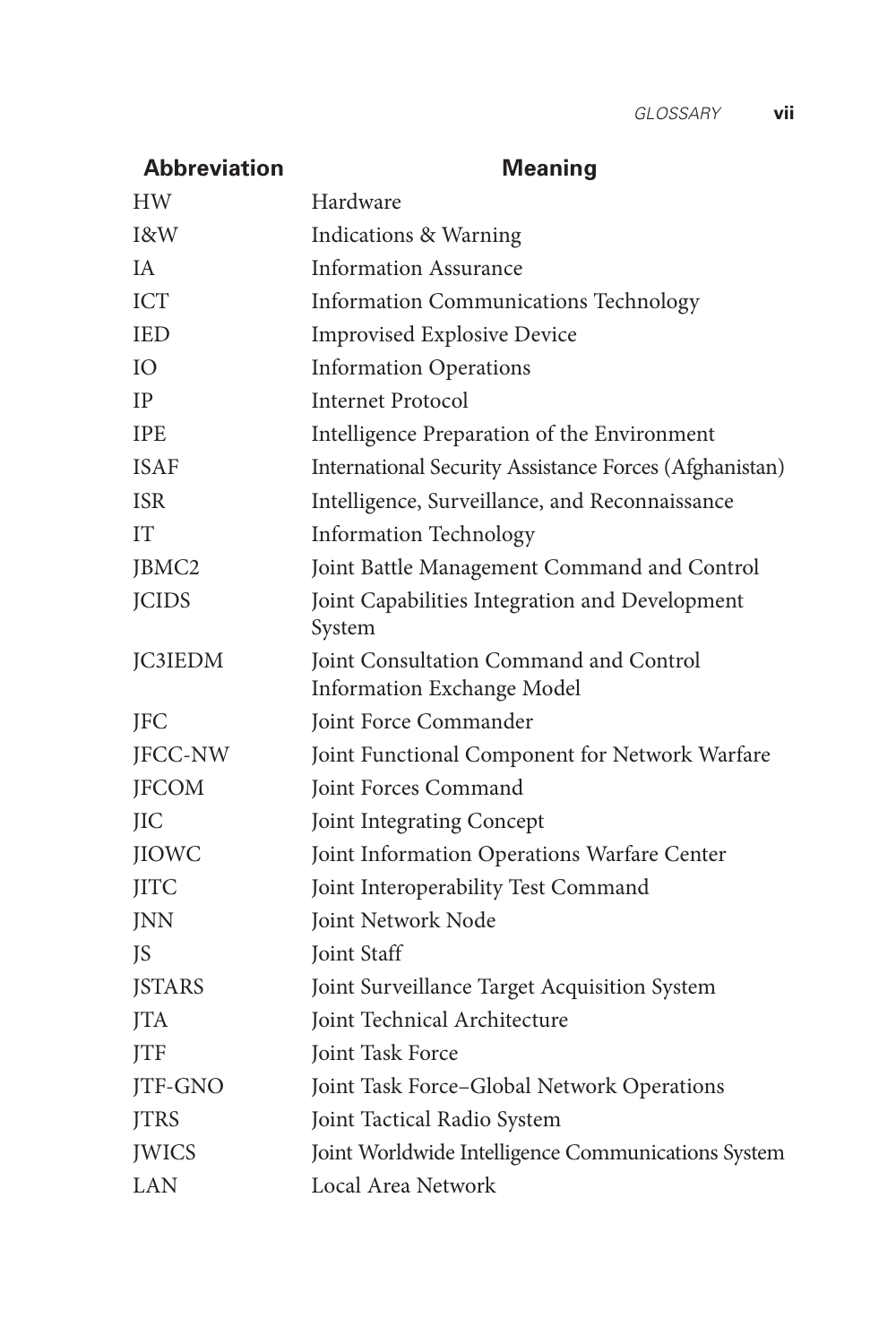| <b>Abbreviation</b> | <b>Meaning</b>                                             |  |  |  |
|---------------------|------------------------------------------------------------|--|--|--|
| MAGTF-IO            | Marine Air-Ground Task Force-Information<br>Operations     |  |  |  |
| <b>MANET</b>        | Mobile, Ad Hoc Network                                     |  |  |  |
| <b>MCEITS</b>       | Marine Corps Enterprise Information Technology<br>Services |  |  |  |
| <b>MCSC</b>         | Marine Corps Systems Command                               |  |  |  |
| <b>MCNOSC</b>       | Marine Corps Network Operations and Security<br>Command    |  |  |  |
| MEF                 | Marine Expeditionary Force                                 |  |  |  |
| <b>MHQ</b>          | Maritime Headquarters                                      |  |  |  |
| MNF-I               | Multi-National Force - Iraq                                |  |  |  |
| <b>MOP</b>          | Measure of Performance                                     |  |  |  |
| <b>MOC</b>          | Maritime Operations Center                                 |  |  |  |
| <b>MSC</b>          | Major Subordinate Command                                  |  |  |  |
| <b>MUOS</b>         | Mobile User Object System                                  |  |  |  |
| <b>NATO</b>         | North Atlantic Treaty Organization                         |  |  |  |
| <b>NCAT</b>         | Navy Cyber Attack Team                                     |  |  |  |
| <b>NCDOC</b>        | Navy Cyber Defense Operations Command                      |  |  |  |
| <b>NCES</b>         | Net Centric Enterprise Services                            |  |  |  |
| <b>NCO</b>          | Net Centric Operations                                     |  |  |  |
| NCOE                | Net Centric Operational Environment                        |  |  |  |
| <b>NCOW</b>         | Net Centric Operations and Warfare                         |  |  |  |
| NCW                 | Net Centric Warfare                                        |  |  |  |
| <b>NECC</b>         | Naval Expeditionary Combat Command                         |  |  |  |
| NIOC                | Navy Information Operations Command                        |  |  |  |
| <b>NIPRNET</b>      | Non-classified Internet Protocol Router Network            |  |  |  |
| NGOs                | Non-government Organizations                               |  |  |  |
| <b>NMCI</b>         | Navy Marine Corps Intranet                                 |  |  |  |
| NNEC                | NATO Net Enabled Capability                                |  |  |  |
| <b>NNWC</b>         | Naval Network Warfare Command                              |  |  |  |
| NSA                 | National Security Agency                                   |  |  |  |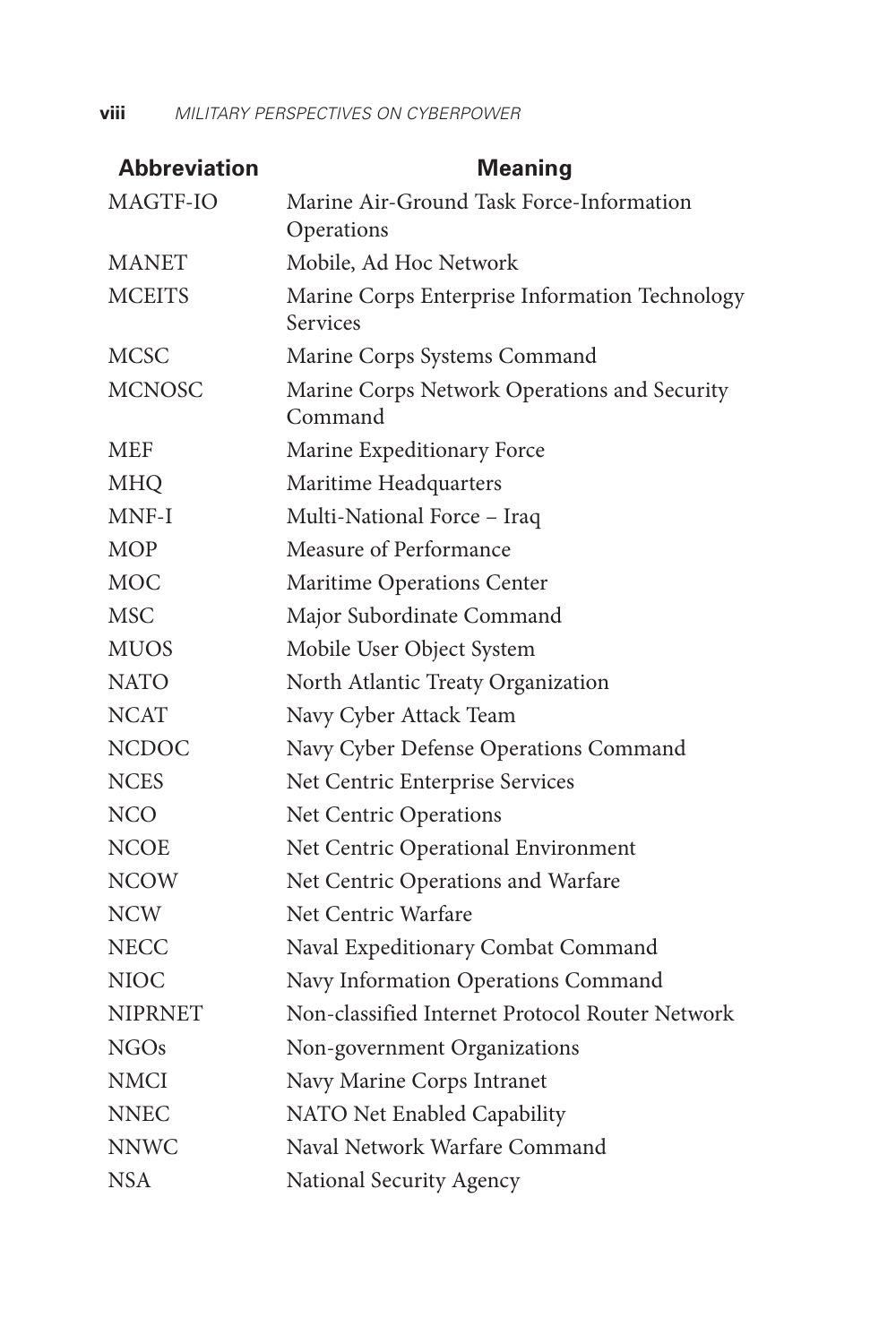| <b>Abbreviation</b> | <b>Meaning</b>                                      |  |  |
|---------------------|-----------------------------------------------------|--|--|
| <b>NSC</b>          | Network Service Center                              |  |  |
| <b>NWDC</b>         | Naval Warfare Development Center                    |  |  |
| OE                  | <b>Operational Environment</b>                      |  |  |
| OGA                 | Other Government Agencies                           |  |  |
| <b>OIF</b>          | Operation Iraqi Freedom                             |  |  |
| OMB                 | Office of Management and Budgeting                  |  |  |
| <b>OODA</b>         | Observe, Orient, Decide, Act                        |  |  |
| <b>OPSEC</b>        | <b>Operations Security</b>                          |  |  |
| <b>OSD</b>          | Office of the Secretary of Defense                  |  |  |
| PA                  | Public Affairs                                      |  |  |
| <b>PACOM</b>        | Pacific Command                                     |  |  |
| <b>PDA</b>          | Personal Digital Assistant                          |  |  |
| <b>PSYOP</b>        | <b>Psychological Operations</b>                     |  |  |
| QDR                 | Quadrennial Defense Review                          |  |  |
| RDT&E               | Research, Development, Test & Evaluation            |  |  |
| RF                  | Radio Frequency                                     |  |  |
| <b>SCADA</b>        | Supervisory Control and Data Acquisition            |  |  |
| <b>SIPRNET</b>      | Secure Internet Protocol Router Network             |  |  |
| SOF                 | <b>Special Operations Force</b>                     |  |  |
| SOS                 | System of Systems                                   |  |  |
| <b>SPG</b>          | Strategic Planning Guidance                         |  |  |
| <b>SSG</b>          | Strategic Studies Group                             |  |  |
| <b>SSTR</b>         | Stability, Security, Transition, and Reconstruction |  |  |
| <b>STRATCOM</b>     | Strategic Command                                   |  |  |
| STU                 | Secure Telephone Unit                               |  |  |
| SW.                 | Software                                            |  |  |
| <b>TACTOM</b>       | <b>Tactical Tomahawk</b>                            |  |  |
| <b>TCA</b>          | <b>Transformational Communications Architecture</b> |  |  |
| TD                  | <b>Target Development</b>                           |  |  |
| <b>TMOS</b>         | Technical Model of the Situation                    |  |  |
| TOE                 | Table of Organization and Equipment                 |  |  |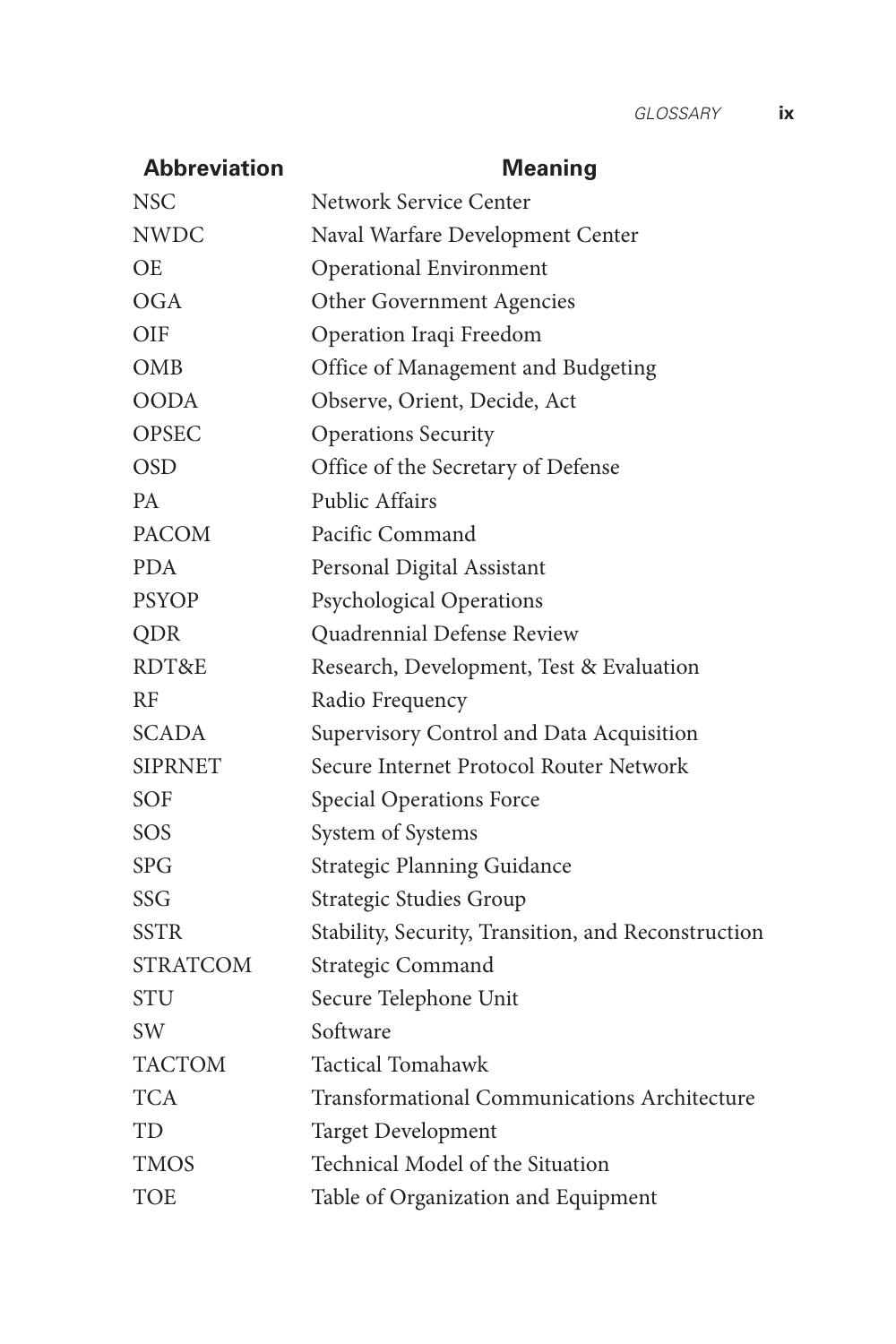#### **x** *MILITARY PERSPECTIVES ON CYBERPOWER*

| <b>Abbreviation</b> | <b>Meaning</b>                            |
|---------------------|-------------------------------------------|
| <b>TRADOC</b>       | Training and Doctrine Command             |
| <b>TPG</b>          | <b>Transformational Planning Guidance</b> |
| <b>TSAT</b>         | <b>Transformational Satellite Program</b> |
| <b>TTPs</b>         | Tactics, Techniques, and Procedures       |
| <b>UCP</b>          | Unified Command Plan                      |
| <b>UOC</b>          | <b>Unit Operations Center</b>             |
| <b>USFFC</b>        | US Fleet Forces Command                   |
| VA.                 | <b>Vulnerability Assessment</b>           |
| <b>VCJCS</b>        | Vice Chairman Joint Chiefs of Staff       |
| WIN-T               | Warfighter Information Network-Tactical   |
|                     |                                           |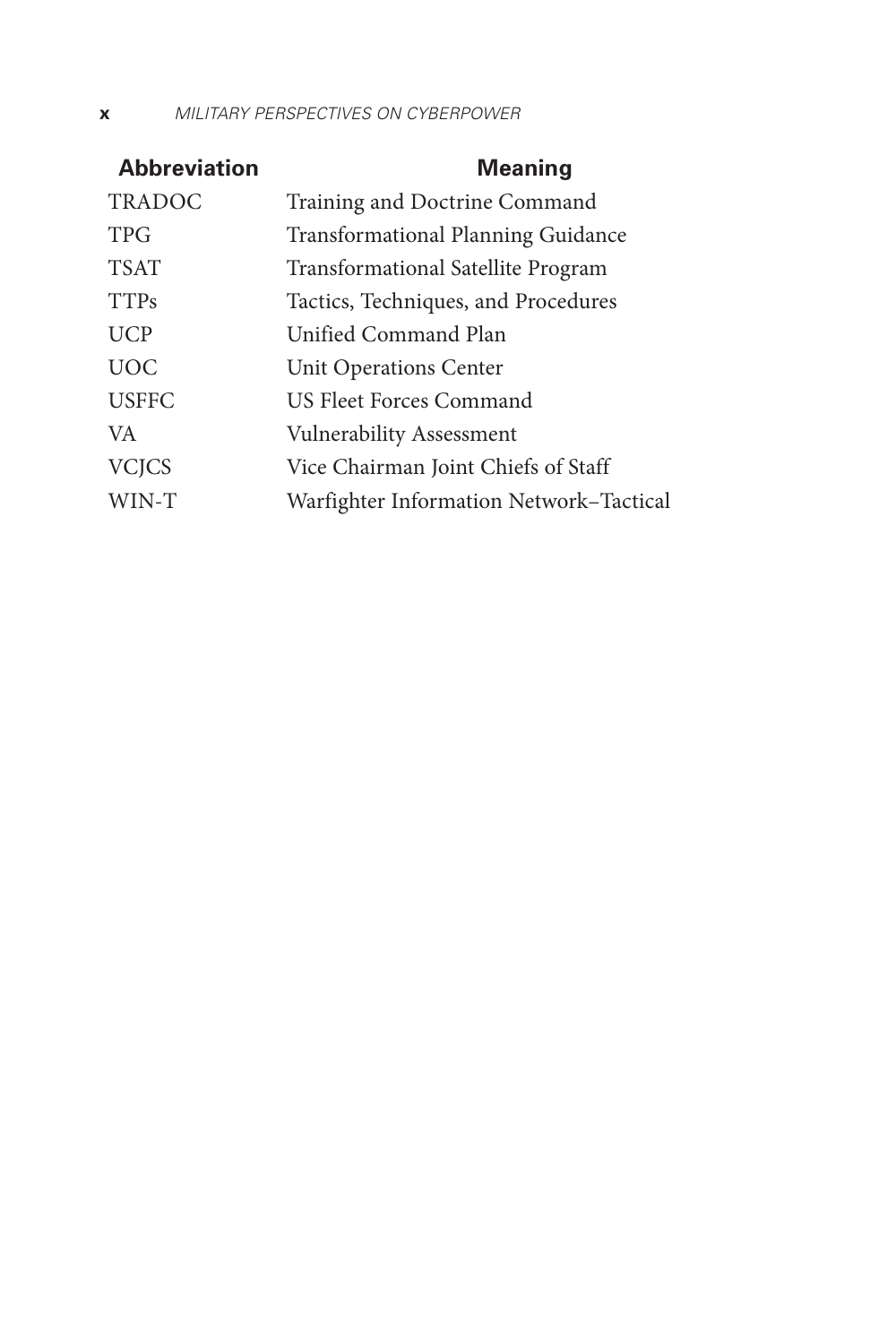### Preface

**Explore Market Course of nearly two years, the Center for Technology** and National Security Policy (CTNSP), National Defense University (NDU), has conducted extensive research to identify and explore major cyber issues. T and National Security Policy (CTNSP), National Defense University (NDU), has conducted extensive research to identify and a request in the 2006 Quadrennial Defense Review (QDR). The result of that research is documented in a book entitled *Cyberpower and National Security*.

As part of that research, CTNSP convened several workshops to address challenges in cyberspace, cyberpower, cyberstrategy, and institutional factors. Several representatives from the military Services participated extensively in those workshops. During those workshops, a variety of cyber issues emerged about the roles of the Services in the areas of roles and missions and the creation of needed intellectual capital. As a consequence, we turned to each of the Services and asked if they could contribute to the public debate on these cyber issues.

Subsequently, each of the Services identified volunteers who graciously generated white papers to illuminate the cyber debate. It must be emphasized that the individual white papers have not been reviewed by their Services. They constitute the individual opinions of the contributors who sought to identify and explore the key cyber challenges that the Services must address. In addition, to put those contributions in context, Dr. Elihu Zimet and Dr. Charles Barry from CTNSP have written an initial chapter that provides a framework for the Service chapters. In that chapter, they briefly summarize the major findings and recommendations from the individual authors.

We are delighted to present these white papers in this volume. We trust they will help to identify and address many of the key cyber issues that the national security community must confront during the coming decade.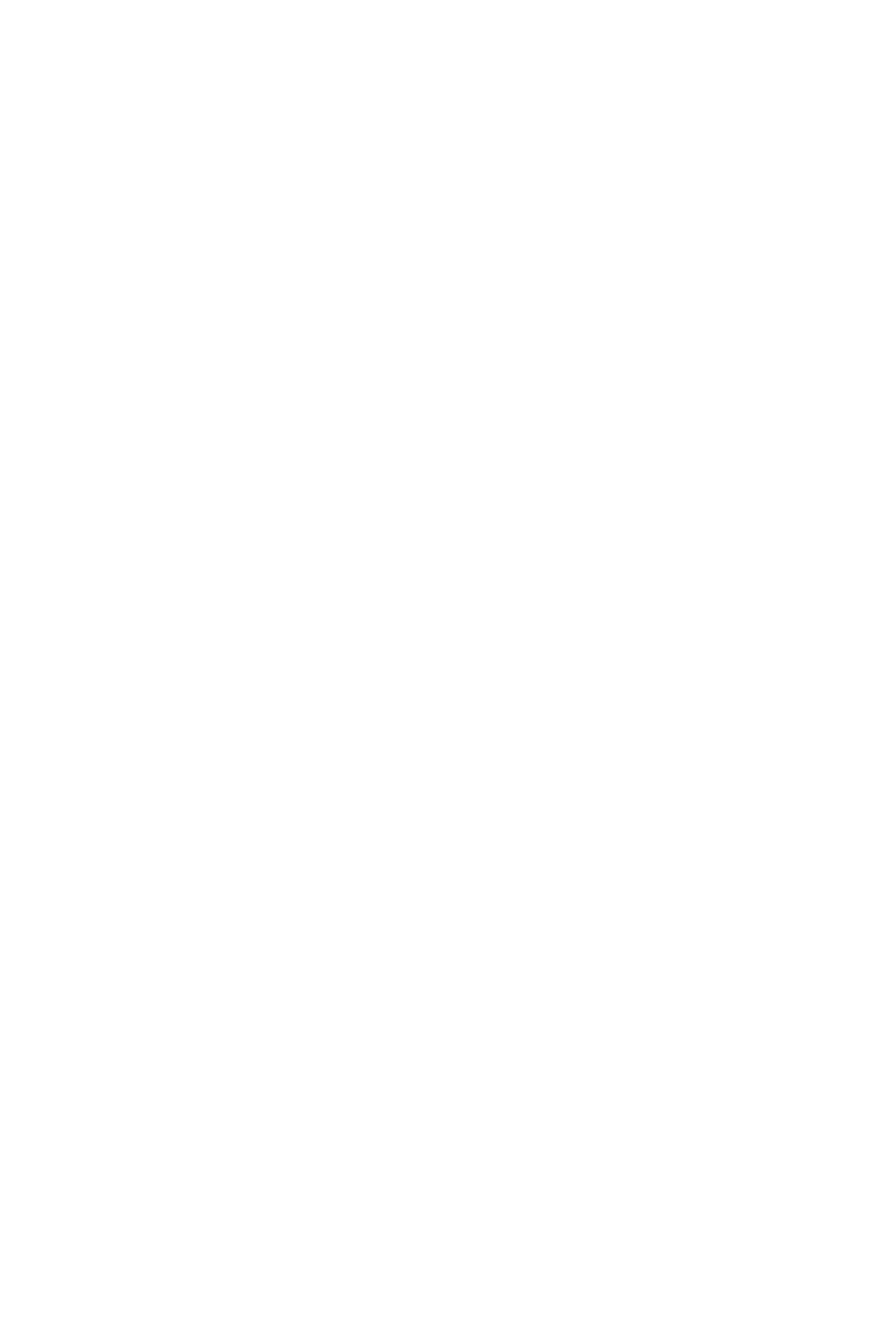### Chapter 1 Military Service Cyber **Overview**

Elihu Zimet and Charles L. Barry

**M** litary cyberpower is the application of the domain of cyber-<br>space to operational concepts to accomplish military objec-<br>tives and missions, including humanitarian assistance, disaster<br>relief (HA/DR), stability, securi space to operational concepts to accomplish military objectives and missions, including humanitarian assistance, disaster relief (HA/DR), stability, security, transition, and reconstruction (SSTR) operations, and influence operations, as well as warfighting. Military administration, personnel management, medical care, and logistics are also enhanced by cyber tools. The growth in information technology and use of cyberspace has given the military new capabilities, but has also new challenges. Challenges include the need for new operational concepts to meet increasingly important military missions that now include appropriate and balanced use of soft and hard power with the need to jointly structure the military to accomplish these missions, including the connectivity to coalition partners. Unintended risks and vulnerabilities need careful assessment to be effectively managed, especially the increased dependence of the military on civilian cyberspace capabilities, products, and services.

This chapter introduces military cyberpower with a discussion of military operational constructs including information operations (IO), influence operations (mostly soft power), Net Centric Operations (NCO), intelligence operations and the normal business and administrative use of cyberspace, followed by a discussion on military networks, an overview of steps taken across DOD to achieve joint network integration across the Services, and an overview of current Service positions and approaches to cyberpower. The chapter concludes with some observations on the DOD Global Information Grid (GIG), which is the principal common network backbone for the Services in the implementation of NCO.

Two observations are made up front. First, the growth and globalization of cyberspace technology, and the corresponding need for adaptive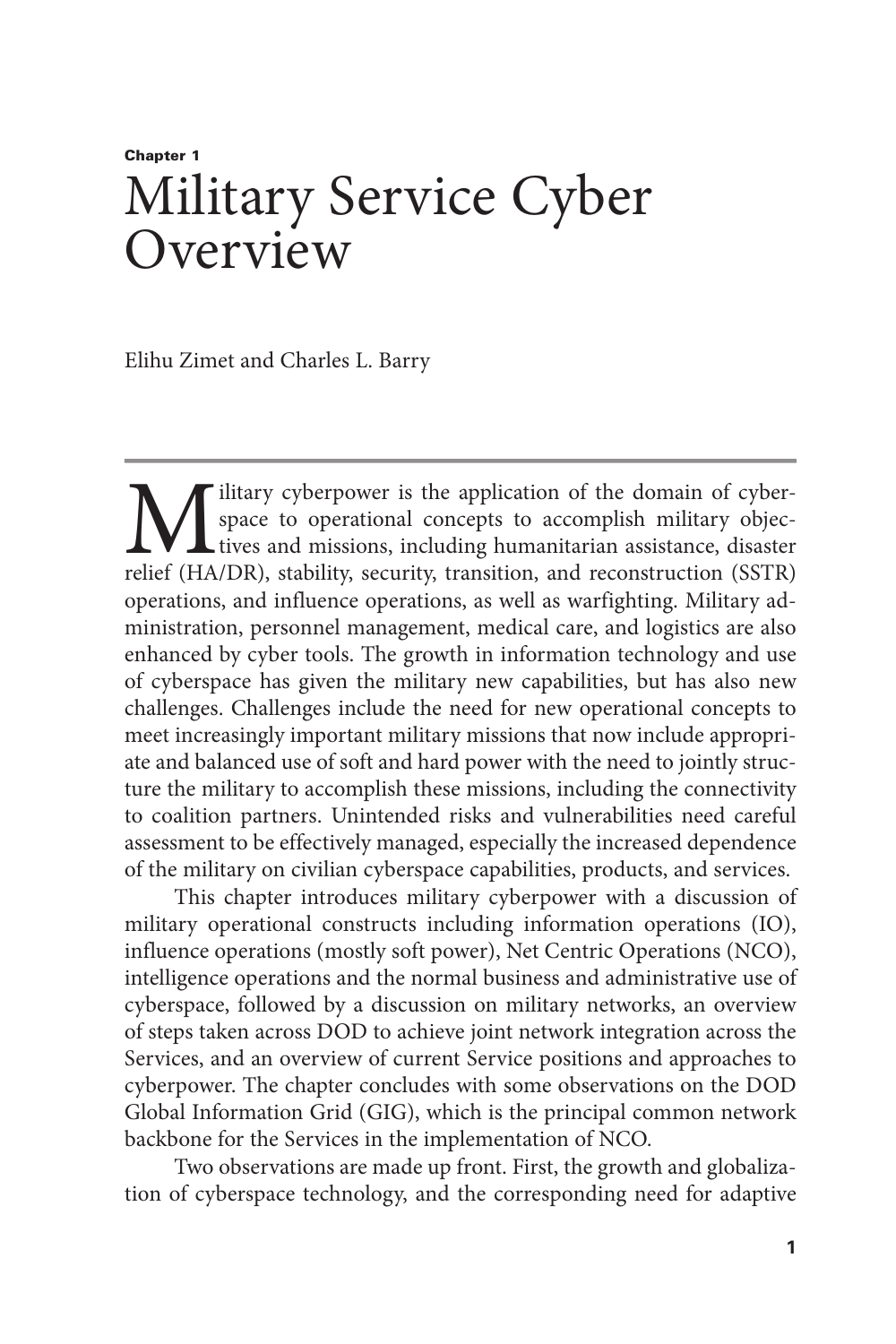information-based operational concepts to meet new military missions that now include the use of both hard and soft power from warfighting to HA/DR and SSTR, required development of a military cyberpower strategy. The need to jointly structure the military to perform new operations and accomplish new missions, including the connectivity to coalition partners, creates an enduring challenge. Operational concepts such as the effectiveness of NCO in irregular warfare scenarios are still being tested.

Second, a single, comprehensive network architecture designed to promote maximum connectivity and user-pull based on an open, commercial backbone will need separation from the secure connectivity required for sensor-to-weapon operations. The development of the GIG, the Combined Enterprise Regional Information Exchange System (CENTRIXS) program for information exchange among combined allied forces, and new technology initiatives are poised to address the issue of comprehensive networks, but not all technology objectives of these programs may be met, and vulnerabilities may exist. In the meantime, the military needs secure, closed (separated) networks, as well as fully connected, open networks. The military also needs to wrestle with legacy systems to integrate them into the GIG, to leave them as stand-alone systems, or to terminate them.

#### Introduction

The possession of accurate and timely knowledge and the unfettered ability to distribute it as information has always been a *sine qua non* of warfighting. As cyberspace has developed, particularly in the area of networked, computer-based, information systems such as the Internet,<sup>1</sup> the introduction of global, cellular-based networks with text messaging, personal digital assistants (PDAs) (such as the BlackBerry), and global satellite and cable networks (including radio and TV), the impact of cyberspace on military operations has transformed operational concepts such as NCO and IO by adding new tools and procedures. In parallel with cyberpower in the military—indeed, almost outpacing its development—has been the global impact of cyberspace on all the levers of power (diplomatic/political, information, military and economic) as well as the empowerment of individuals, groups, and states. The Internet has also provided a "virtual safe-haven" for non-conventional threats to the military, including nonstate actors, terrorists, and criminal groups.

In the post–World War II industrial era, U.S. military superiority was structured on industrial strength, superior technology in platforms, weapons, and C4ISR, and a robust military infrastructure. As we have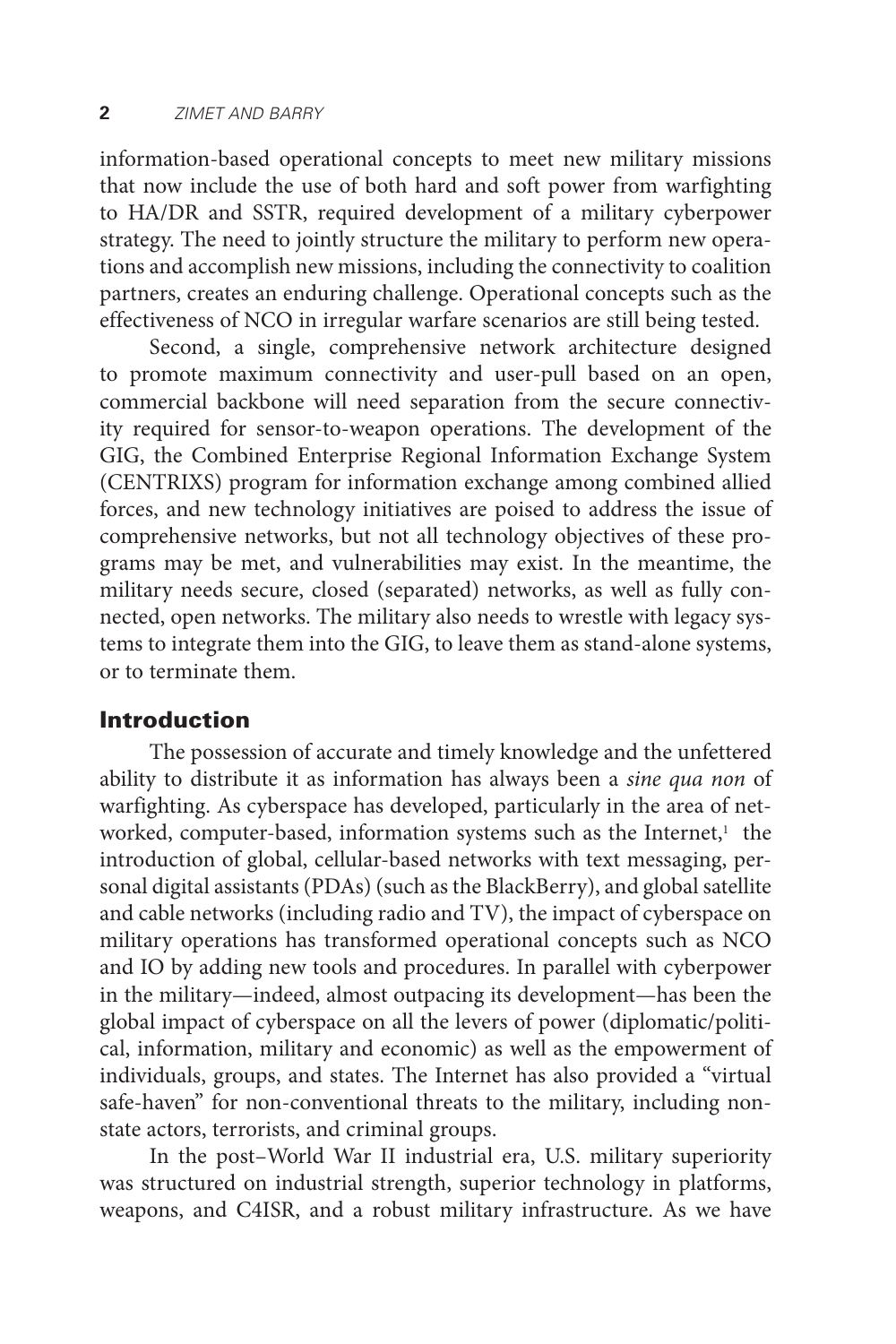moved from the industrial to the information age, however, the diffusion of information technology has tended to change some of the parameters of warfighting, not always to our advantage. Precision weapons and NCO have given the United States a decided advantage on the battlefield, but in irregular warfare we have had setbacks. While the United States was the developer of the cyberspace infrastructure, it is now open and available to all who possess the means to access it. The concepts of NCO and IO are also available to all, although there is a high cost of entry in developing significant capabilities. By its nature, cyberspace is a domain amenable to asymmetric warfare, because it can be used anonymously so that deterrence and retribution are difficult, and its immediate effects are usually non-lethal, so the risk of escalation is reduced. Cyberspace can also cause lethal effects (e.g., by disrupting control systems, causing things to blow up) in IO as well as NCO. For example, a computer network attack on an unprotected Supervisory Control and Data Acquisition (SCADA) control system of a power plant could lead to catastrophic damage to power generators and transformers.

Cyberspace has become a pillar of our national (and international) infrastructure. The military owns its tanks, ships, and aircraft but has only limited impact on the commercially provided connectivity (e.g., fiber optic, satellite) on which the "information superhighway." Figure 1 depicts the communications backbone for connectivity.

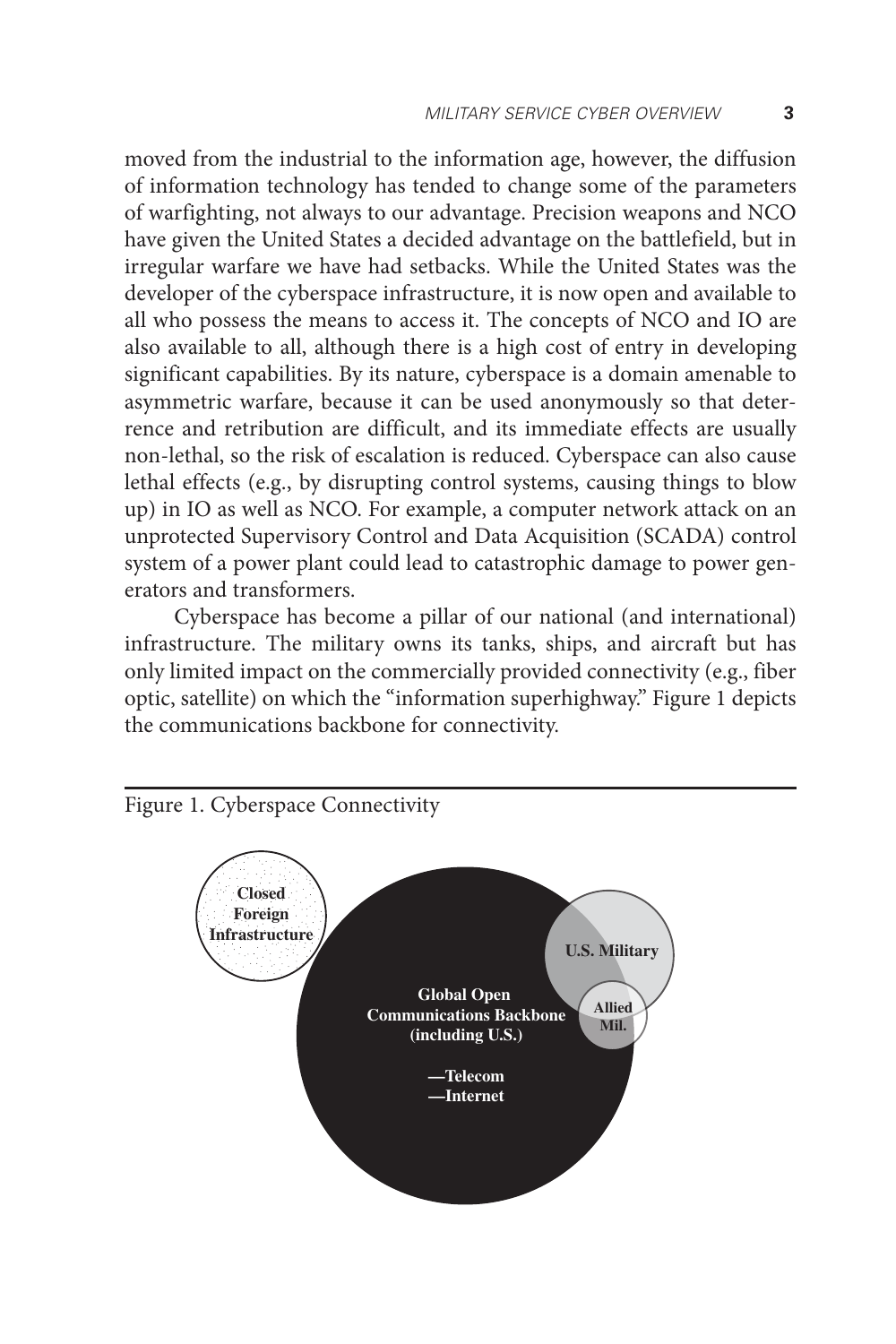#### **4** *zimet and barry*

The military use of the communications backbone of cyberspace falls into three regions on this chart. The military is a general user of the global communications backbone. Due to the risks and vulnerabilities inherent in operating in an open architecture, the military has its own specific secure networks for warfighting, as shown in the shaded area outside the large circle, but also uses networks that rely on commercial connectivity where the military controls the nodes, access, and traffic on the networks (the area of overlap of the military and the open network, e.g., the Secure Internet Protocol Router Network (SIPRNET) and Secure Telephone Units (STUs)). The area of overlap between the U.S. military and allied militaries represents information exchange between combined forces and the joint combat commands region-to-region for global operations. A single, common, global, multinational secure data network, the CENTRIXS program, is being employed in several operational areas, e.g., to support the Multi-National Force-Iraq (MNF-I) and the International Security Assistance Forces (ISAF) in Afghanistan. Security technology to allow information exchange between separate, simultaneous communities of interest across common, network transport remains a significant technology challenge.

While the military establishment and the defense industrial base have been subjected to continuous probing and disruptions and hacking attacks, the concepts and impact of "cyber war" are only now being developed in terms of military organization, operational concepts, joint doctrine, rules of engagement, and training and education.

A considerable volume of literature continues to be developed on both the structure and implications of military cyberpower. In this chapter, an attempt is made to matrix the capabilities enabled by cyberspace to both military missions and operational concepts. The military domain of cyberspace is characterized in two broad regimes that often require different attributes. The first regime is that of an open network in which collaboration, information sharing, and situational awareness are principal measures of performance (MOP), and connectivity is an essential driver. While operating within the time-lines of an enemy is still essential, more latency in information transmittal is usually tolerated than in a sensor-toshooter engagement, and shared knowledge gains in importance relative to speed of operations. The second regime employs closed, secure networks in which speed of operation, assured delivery, and integrity of information is paramount.

The concept of an "open" or a "closed" network as used in this chapter is at best an abstraction, in that these terms are really reference states and do not exactly correspond to actual employed networks. If fact, open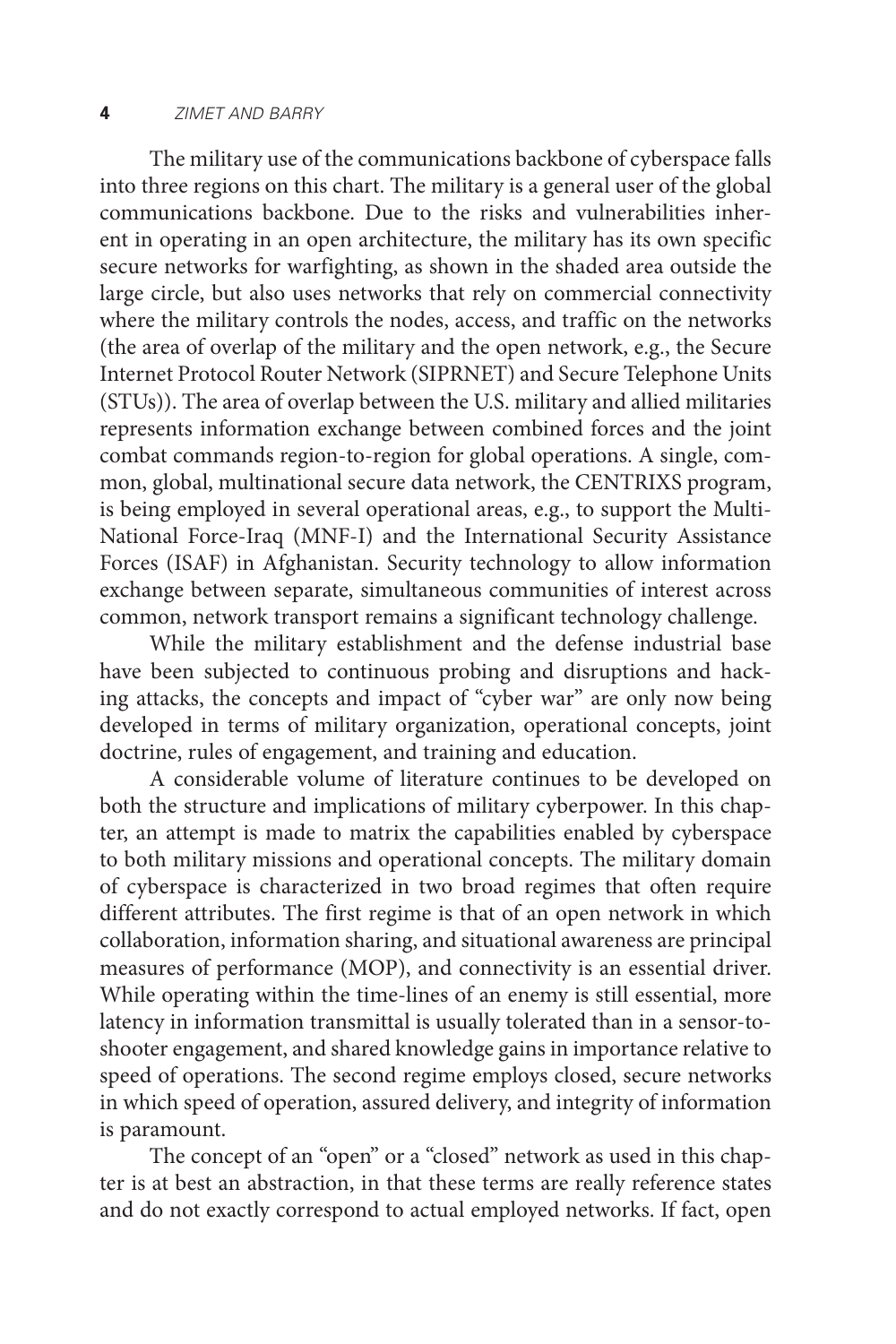networks are usually capable of supporting some secure transmissions, and some closed networks use the communications backbone. An open network is defined here as one that is open to any user who wants to dial in or log on. Security is usually provided by password protection, encryption, and computer and network protection tools. The principal measures of performance are connectivity, availability, and bandwidth. The Internet and telecom are examples (although not all of the Internet is open, and the communications backbone is also used for secure transmissions). A closed network has access by only designated nodes and is "air-gapped" from open networks. Principal measures of performance for closed networks are security, availability, and assuredness. An example of a closed network is the Joint Worldwide Intelligence Communications System (JWICS).

#### The Structure of Military Cyberpower

Military cyberpower is defined here as the application of operational concepts, strategies, and functions that employ the tools of cyberspace to accomplish military objectives and missions. Often cyberpower is employed in support of operations in other domains, such as maritime operations. However, joint cyberpower sometimes will be employed to prevail against an opponent in a contest wholly within cyberspace.

To develop this definition further, military cyberpower is represented as a pyramid as, shown in figure 2. Military cyberpower is then seen conceptually as resting on the foundation of cyberspace.

Figure 2. Military Cyberpower—Cyberspace Support to Operational Concepts, Strategy and Functions to Achieve Military Missions

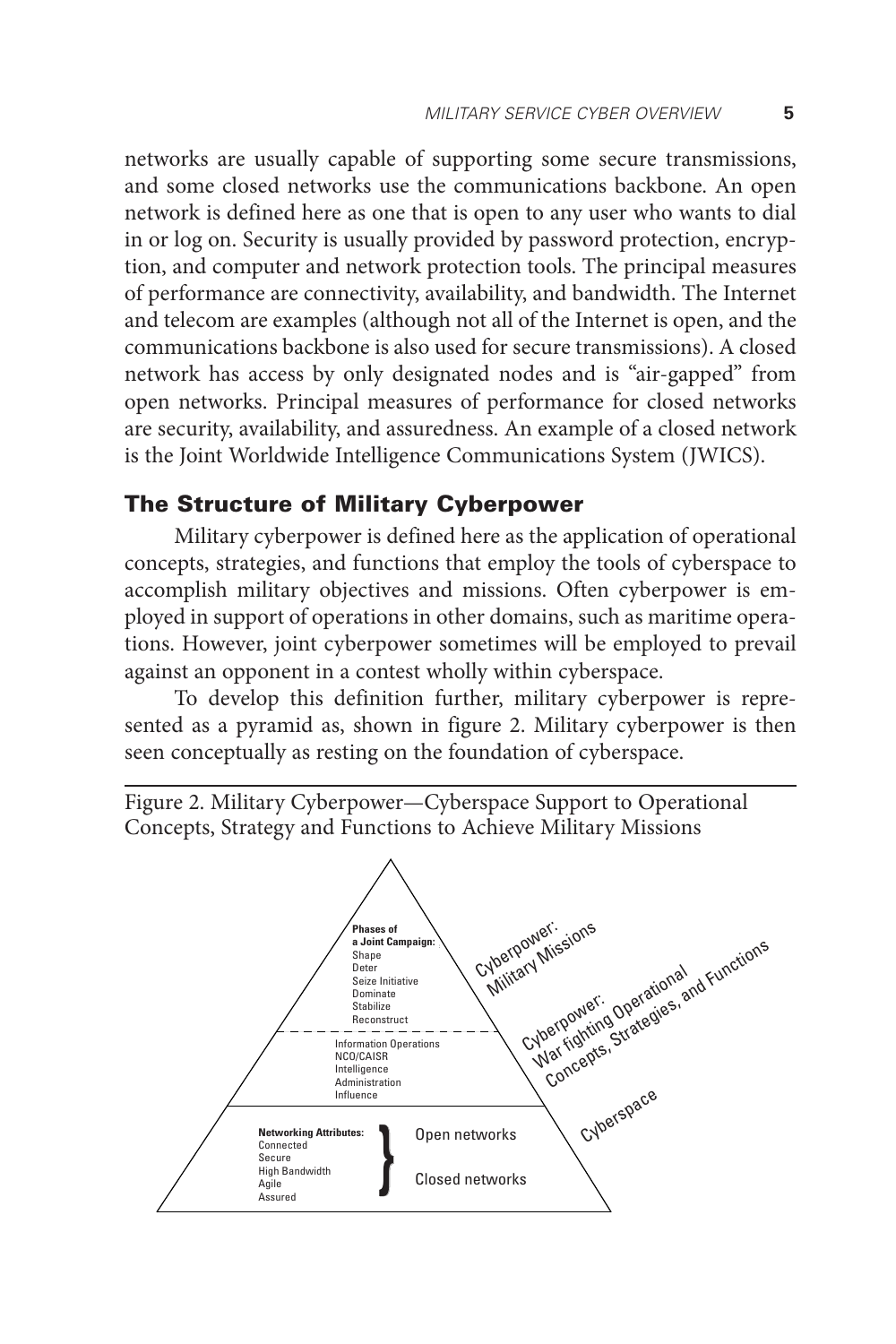#### **6** *zimet and barry*

The base of the triangle is the domain of cyberspace, including types of networks (open and closed) and their required attributes. Concepts such as the use of hard and soft power are broadly related to the appropriate use of networks in cyberspace for specific military missions. The second level of the triangle that is enabled by cyberspace is military cyberpower operational concepts, strategies, and functions that include NCO and IO, but also the administrative function of operations including, for example, logistics, planning, training, procurement, and personnel. The apex of the triangle is "cyberpower: military missions" involving the use of cyberpower in prosecuting phase zero to phase five operations in the Joint Campaign plans.

#### **Military Missions: Joint Campaign Plans**

The metrics for military effectiveness are the achievement of objectives and the execution of missions. The particular framework to examine the role of cyberpower in executing military missions chosen for this discussion is taken from the six phases (zero to 5) of the joint campaign planning process.2 This planning process now covers a campaign from pre-hostilities to reconstruction and is at the strategic rather than tactical level of objectives.

Two caveats in the use of the joint campaign phases need to be mentioned. The first is that the phases are not entirely dissimilar from each other. For example phase 2, "seizing the initiative," and phase 3, "decisive operations," have much in common in terms of tactics and techniques. The second caveat is that the phases overlap in time as in a "three block war,"3 in which full-scale military action, peacekeeping, and humanitarian assistance may take place simultaneously within three city blocks. Despite these caveats, the phases are useful in showing the appropriate and balanced use of soft and hard power with the appropriate uses of cyberpower at each phase. The six phases are listed below.

- ◗ Phase Zero, shaping countries at strategic crossroads,
- ◗ Phase One, deterring aggression,
- ◗ Phase Two, seizing the initiative and assuming freedom of action,
- ◗ Phase Three, performing decisive operations and achieving full spectrum superiority,
- ◗ Phase Four, transition to stability operations and establish security (including civil security and the rule of law) and restore essential Services, and
- ◗ Phase Five, engage in reconstruction and enable civil authority.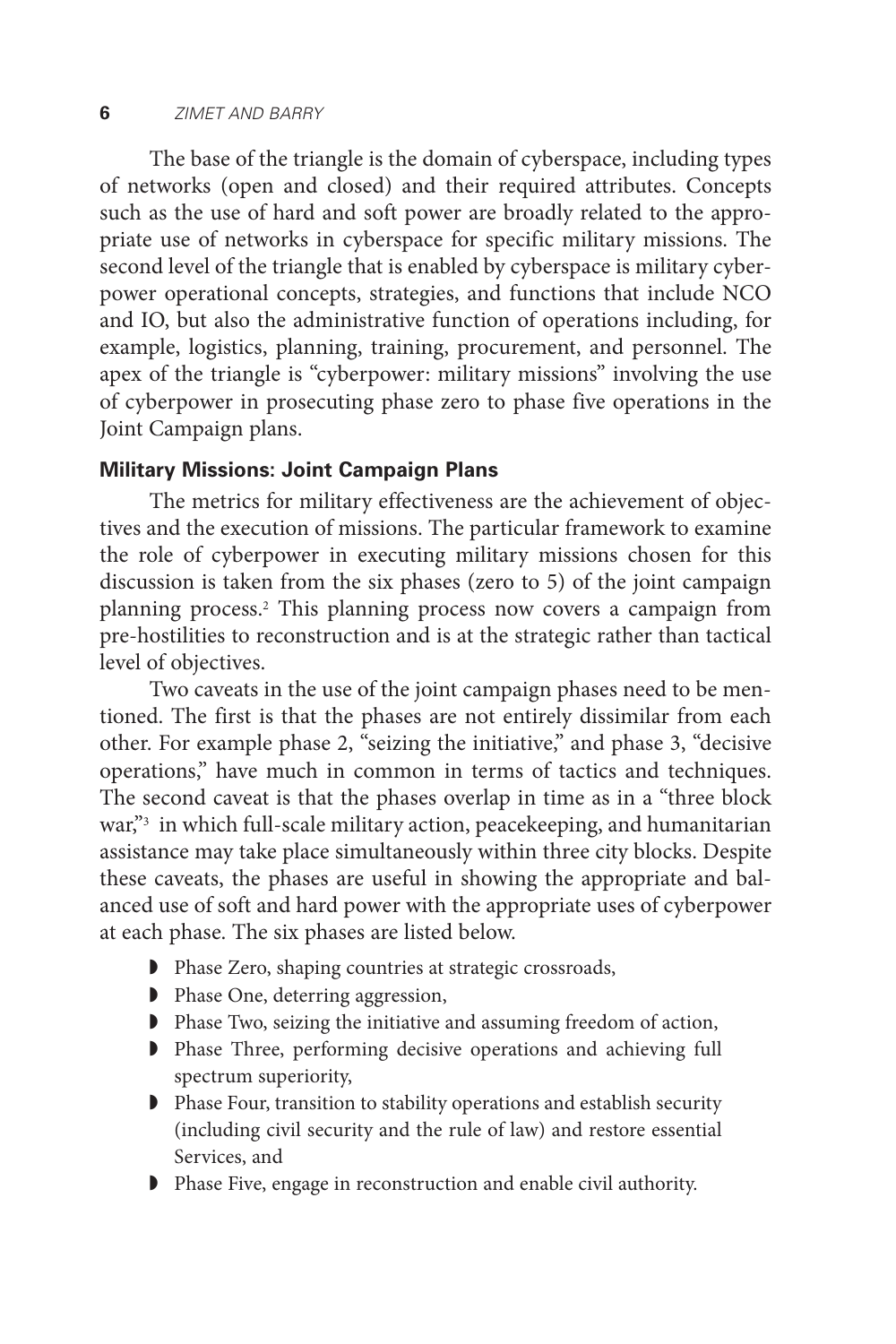More detail on the nature of these phases can be found in references 3 and 4.

#### Military Cyberpower Operational Constructs

The Capstone Concept for Joint Operations (CCJO) broadly describes how future joint forces are expected to operate across the range of military operations in 2012–2025 in support of strategic objectives.4 To enable accomplishment of its particular objectives, the CCJO defines three fundamental actions taken by the joint force. These are:

- ◗ Establish, expand, and secure reach (this includes virtual reach through the use of cyberspace, as well as physical and human reach),
- ◗ Acquire, refine and share knowledge, and
- ◗ Identify, create, and exploit effects.

For the objective of this paper, and exploration of military cyberpower, the above operations and actions are translated into the enabling (and synchronizing) hard power and soft power cyberspace concepts that support them. These, to be described in more detail below are:

- $\mathbf{D}$  IO.
- ◗ NCO, a transformational warfare concept whose scope, doctrine, and technologies are still under development, and whose broad utility is still subject to debate,
- ◗ Normal and routine business and administrative functions using cyberspace-based tools,
- ◗ Intelligence operations, using cyberspace-based tools, and
- ◗ Influence operations, using cyberspace-based tools.

#### **Information Operations**

Information operations comprise electronic warfare (EW), psychological operations (PSYOP), computer network operations (CNO), military deception, and operations security (OPSEC).<sup>5</sup> In turn, CNO includes computer network attack (CNA), computer network defense (CND), and computer network exploitation (CNE). Capabilities that support IO include information assurance (IA), physical security, physical attack, counterintelligence, and combat camera. There are also three military functions: public affairs (PA), civil military operations (CMO), and defense support to public diplomacy specified as related capabilities for IO. The relationship of IO to cyberpower is not straightforward due to the eclectic nature of IO as well as the support and related capabili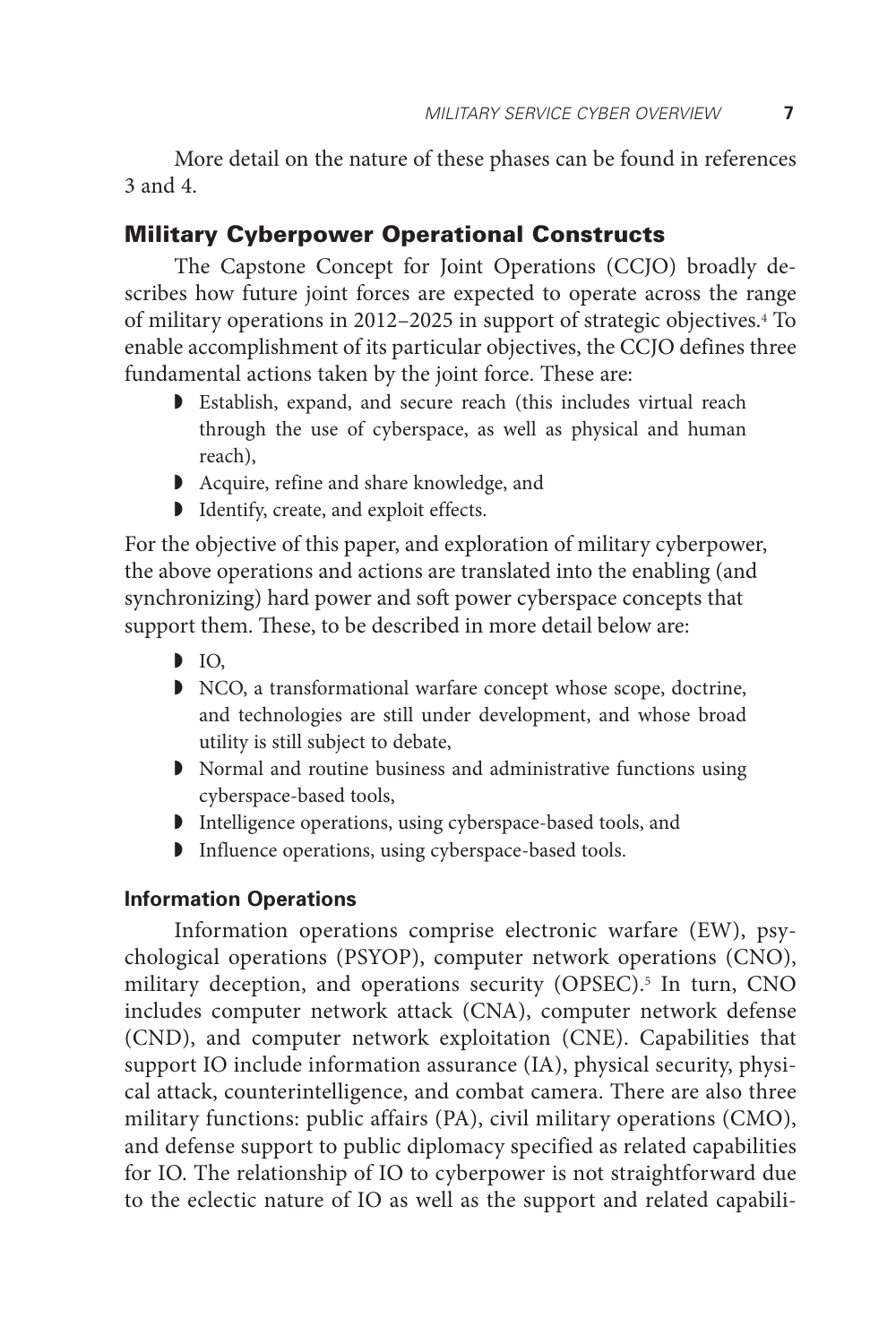ties. Some elements of IO, such as EW, might be considered in the realm of conventional weapons. PSYOP, however, is integrated in cyberpower influence operations, while the other elements of IO are supportive of both hard and soft power.

#### **Network Centric Operations**

Network centric operations represent a powerful set of warfighting concepts and associated military capabilities that allow warfighters to take full advantage of all available information and bring all available assets to bear in a rapid and flexible manner. The concepts of NCW were originally applied to hard power concepts, in particular strike warfare and air defense, but taken broadly can also be applied to other mission areas and the appropriate and balanced use of soft and hard power. As a comparison, an Australian view of NCO is articulated by Fewell and Hazen, who describe network-centric warfare as follows:

Network-centric warfare is the conduct of military operations using networked information systems to generate a flexible and agile military force that acts under a common commander's intent, independent of the geographic or organizational disposition of the individual elements, and in which the focus of the Warfighter is broadened away from the individual, unit or platform concerns to give primacy to the mission and responsibilities of the team, task group or coalition.6

While this definition is consistent with U.S. definitions, there is concern that in the implementation of NCO by our allies (many of whom have tailored versions of NCO), the ability to fight jointly may be compromised by non-integrated technologies and different command and control structures. To head off such eventualities, DOD engages in a number of cooperative forums on interoperability with our most trusted and dependable allies, such as NATO and the cluster of so-called "five eyes" fora—the ABCA Armies Standardization Program (for American, British, Canadian, and Australian Armies and as of 2006, includes New Zealand),<sup>7</sup> the Multinational Interoperability Council, the Combined-Communications Electronics Board (CCEB), and others. A main theme for these interoperability groups is multinational command and control, or determining the technologies and procedures for common information sharing.

The tenets of NCO as articulated by DOD are:<sup>8</sup>

- ◗ A robustly networked force improves information sharing,
- ◗ Information sharing enhances the quality of information and shared situational awareness,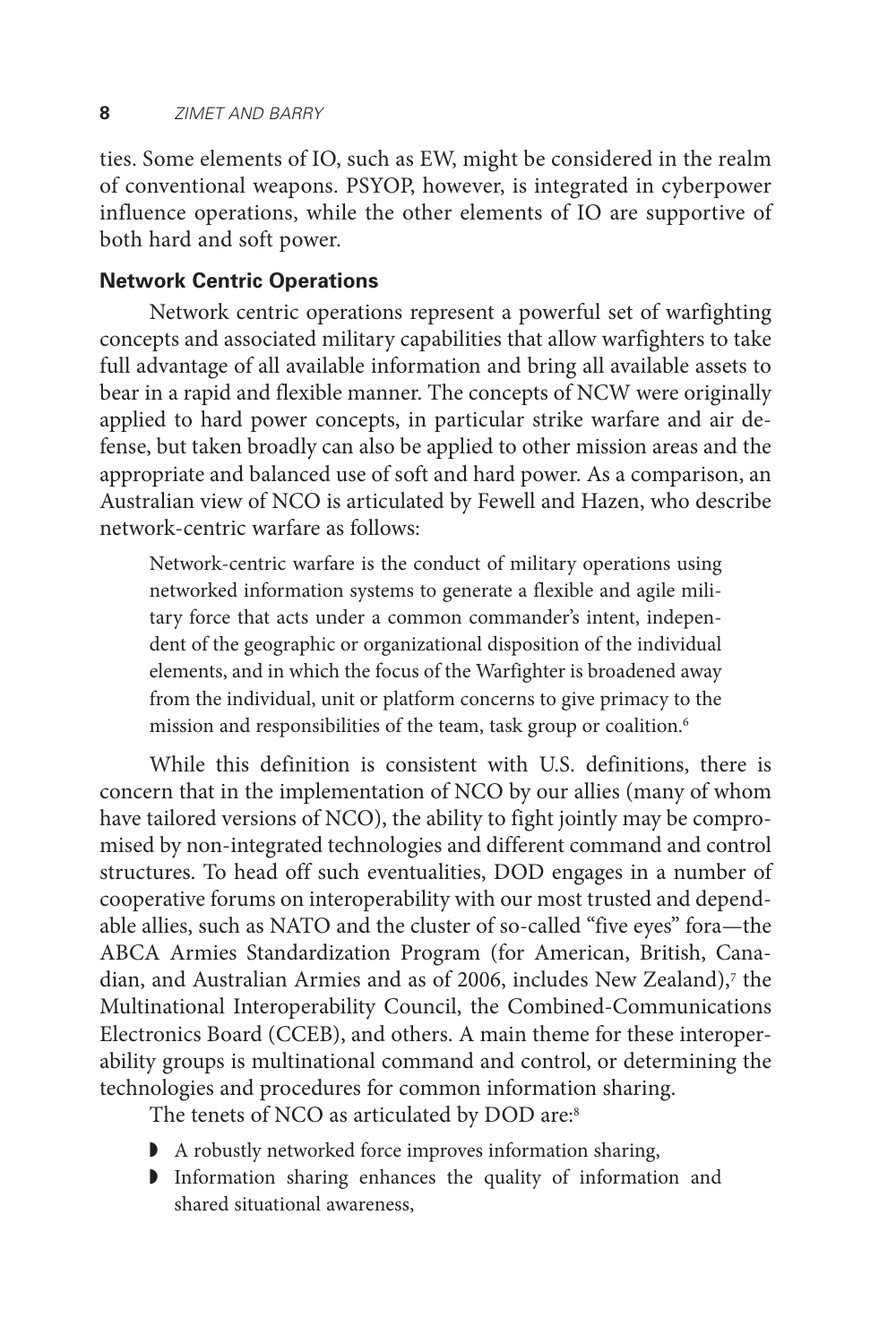- ◗ Shared situational awareness enables collaboration and self-synchronization, and enhances sustainability and speed of command,
- ◗ These, in turn, dramatically increase mission effectiveness.

While broad in nature, these tenets imply military operations in which the principal MOPs relate to an enhanced speed of operations and operation within an opponent's OODA loop (the cycle of observe, orient, decide, and act). These tenets are compatible with the elements of IO, in that both embrace cyberspace, and both deal with military operations. However, the two taxonomies are quite different, with IO structured by operations and NCO defined by capability. Alternatively, IO is characterized by functionality, while NCO is characterized by speed of operations, connectivity, shared decision making, and effectiveness. It is fair to question that, if NCO is the enabling concept of military cyberpower, is the military best organized to utilize this growing facet of modern warfighting, and does it have the tools to be agile, to execute, and to adapt?

#### **Normal and Routine Business and Administrative Functions**

Normal and routine business and administrative functions are components of military operations heavily dependent on cyberspace that deal with the administrative rather than the warfighting and SSTR dimensions. This bureaucratic element of operating the military includes the planning, programming, budgeting and execution cycle, logistics, training and education, medical care in the field and ashore, procurement and personnel actions and records. The principal metrics for business and crisis response networks apply here with a strong emphasis on security and information assurance.

#### **Intelligence Operations**

Intelligence operations are a major military responsibility that relies heavily on cyberspace for information retrieval and information processing and dissemination—right place, right person, right time, and right quality.

#### **Influence Operations**

Influence operations have grown in importance as the military mission set has expanded to include nation shaping, stabilization, and reconstruction and the threat set has expanded to include counter-insurgency. The United States must now deal with the multi-sided nature of the modern world rather than the two super-power world of the past.<sup>9</sup>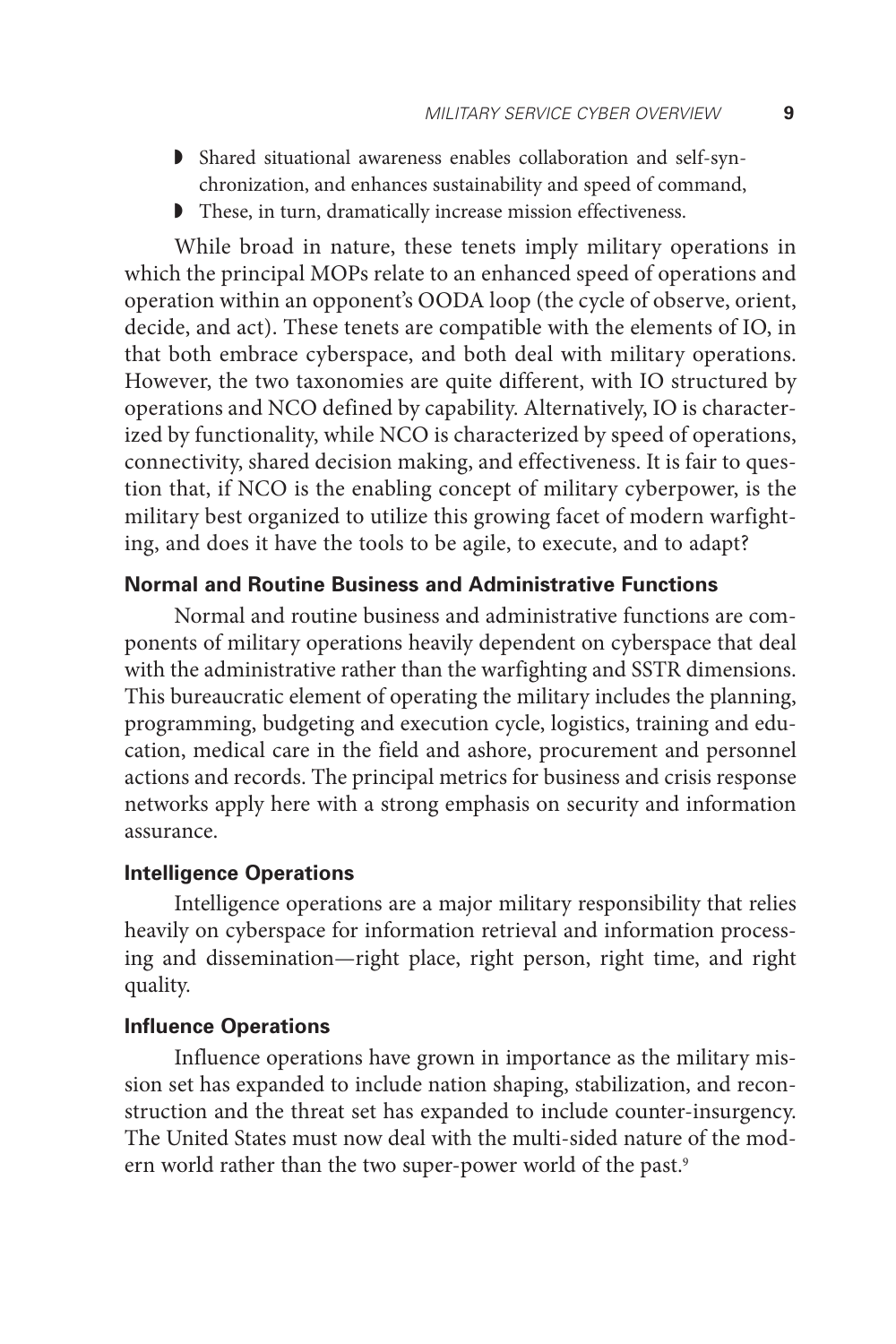#### Service Visions and Implementation

#### **DOD's Goal of Integrating the Services**

Moving from theory to practice, it is no surprise that military networks, beginning with the earliest connectivity technologies—telegraph, telephone, radio, and now the Internet and private intranets—have followed Service and agency organizational structures and funding channels, connecting users along organizational lines: Service and agency staffs, field units with higher headquarters, and the Pentagon to all of its subelements.

As the potential of cyberspace blossomed, DOD began to get serious about joint integration across all the Services, and jointness was soon coupled with the concept of NCO. Service-oriented networks had to blend into a DOD-wide capability. Successive OSD and Joint Staff strategic documents have called for more and better joint interoperability and networking, culminating in the drive for NCO and warfighting as the emergent core of U.S. military strategy. The rapid growth and convergence of information and telecommunications technologies offers significant opportunities for creating network-enabled. joint, operational capabilities.

Achievement of DOD-wide network integration and operational net-centricity are works-in-progress. The Department is only on the cusp—perhaps just the leading edge—of that transition. Most of the communications and data exchange—strategic, operational, and tactical in Iraq, Afghanistan, and elsewhere—remains hierarchical, pushbroadcast, system constrained, and user limiting. Investment in modern computing and telecommunications systems alone will not create the desired transformation. That requires the build-out of a far more capable global backbone, unrestrained information sharing among commands, and truly interoperable networks wherein every authorized user can access directly and instantly any information or other user on the network. That is the goal. With unrelenting dedication of resources and commitment—and good fortune—DOD may see that reality in a decade or so.

DOD's bureaucratic processes, procedures, and organizational culture have not evolved as quickly as technology to take full advantage of the potential for network integration and interoperability. Significant Servicecentered cultural and programmatic biases remain, and they reinforce one another as obstacles to collaborative investments in cross-department networking capabilities. However, it is a mistake to attribute parochialism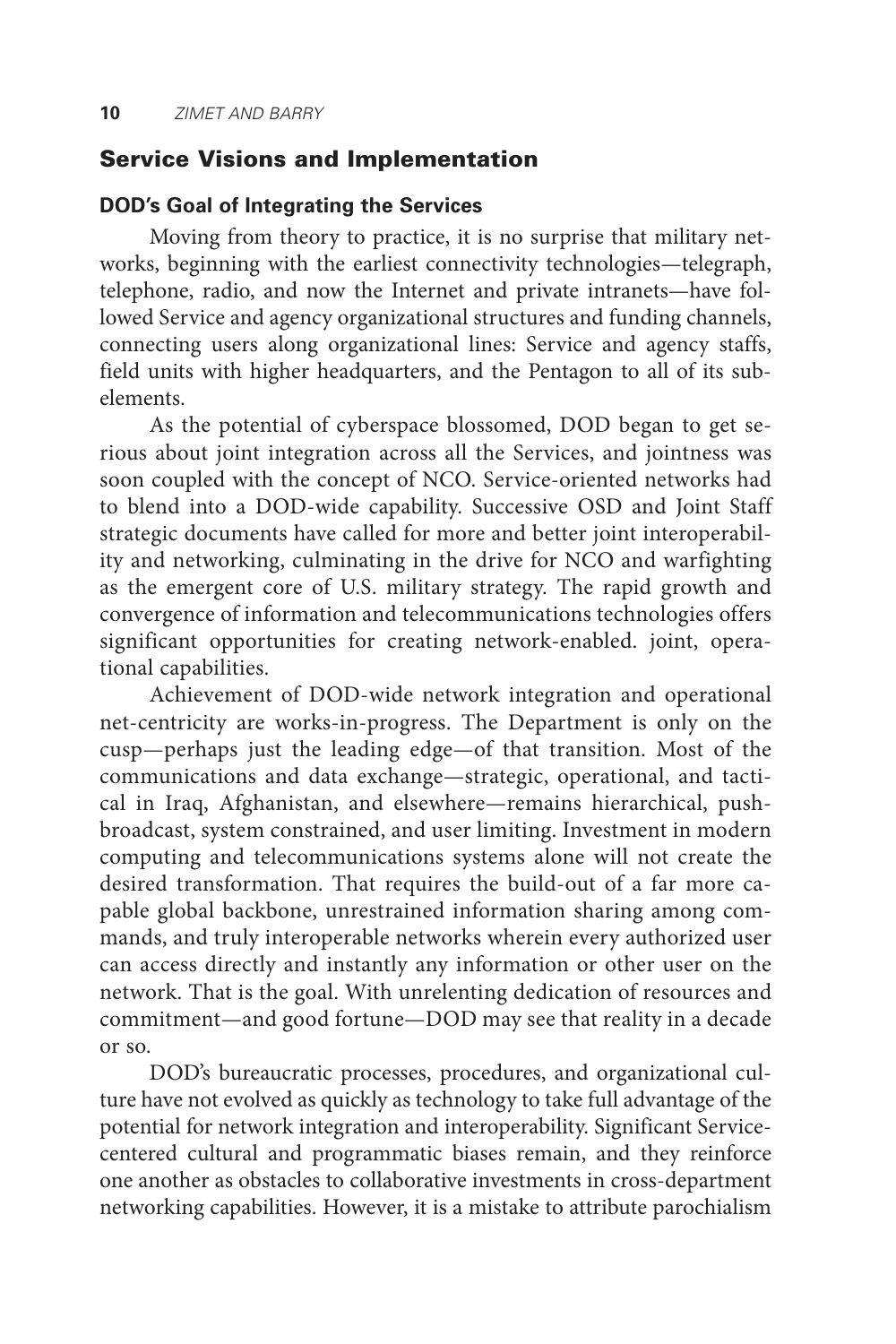to the military departments alone; the OSD staff, Joint Staff, agencies, and combatant commands all seek to protect their own organizational priorities. Breaking down such barriers is the greatest challenge to networking all of DOD.

The scope of the network integration enterprise is huge. DOD data systems comprise approximately 3.5 million computers running thousands of applications over some 10,000 Local Area Networks (LANs) on 1,500 bases in 65 countries worldwide, connected by 120,000 telecom circuits supporting 35 major network systems over three router-based architectures transmitting unclassified, secret, and top secret information. And that is just the fixed-site profile. The most important and technologically challenging networks are those of the warfighters deployed sea, air, land, Special Operations Forces (SOF), and space forces performing missions around the world, and their supporting intelligence networks.

DOD divides its networking enterprise into three mission areas: business, operational, and intelligence. Intelligence networks are not wholly managed by DOD but shared with other intelligence agencies. DOD business network integration is arguably as important as operational integration, yet it enjoys comparatively limited emphasis. Most analysis concentrates on operations, the core of NCO.

DOD has made considerable progress toward joint networking, overcoming much parochial resistance and bureaucratic inertia and many technological obstacles along the way. Sustained emphasis on joint education, a wealth of commercial experience, and the Internet's ubiquitous presence in everyday lives have been major factors in propelling a cultural shift toward broader sharing and collaboration and the breaking down of old paradigms. Most members of the military, including its leaders, demand to be connected 24/7/365 to whatever systems and users they believe essential to their mission—irrespective of parent Service, agency, or allied nation.

Across DOD there is heavy investment in integrating command, control, computing, and communications capabilities, with numerous commands, staffs, agencies, and contractors committed to the goal. Many billions have been spent, and ultimately hundreds of billions will have been invested. A lot of network integration is already in place, although it is still mainly *within* the Services and Defense agencies and along hierarchical lines. Incompatibilities abound. There is less progress across joint forces, especially at the tactical level. What does exist is local in terms of networking and global connectivity. Few mobile users at the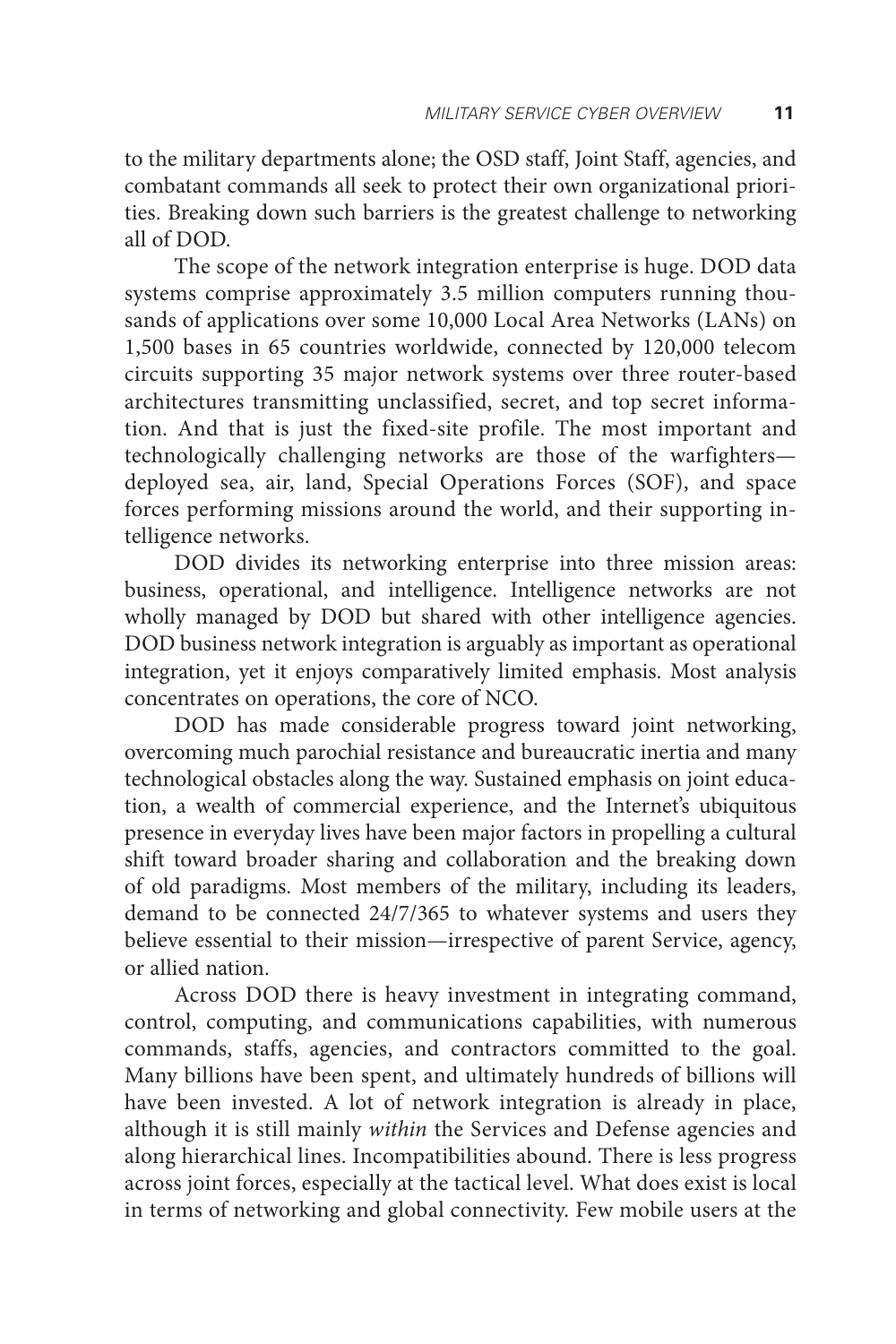tactical level enjoy reliable, sustained, Internet-based enterprise services, such as real-time intelligence. However, primary, joint networks do exist and have become the strategic and operational backbone of deployed forces. The interoperability goal is recognized and accepted, but, as budgets tighten, all Services can be expected to cling to internal priorities rather than joint integration when it comes to information technology (IT) and telecommunications investments. That resistance will be dampened by the forcing mechanism of essential connectivity, which drives commanders to insist on joint architectural standards so they are assured of being continuously and reliably "plugged in" with whomever and wherever required.

Key obstacles to network integration include an unwieldy standards process, limited investment in enabling or replacing Service legacy systems, residual Service parochialism, independent-minded CoComs, a non-collaborative culture across the officer corps, and simply the fact that DOD is still very much on the front end of a long time line. A lot more time and investment must pass to bring the requisite technologies, processes, and systems into being.

In sum, DOD will get there, though budget pressures seem destine to slow progress in network integration as elsewhere. The main obstacle usually unrecognized—is time. It simply will take at least another 10 years or so of hard work, intense investment, and strong top-down emphasis before full net-centricity and network integration are achieved.

#### **Network Integration Management at DOD**

Two principal staffs driving network integration for DOD are the Assistant Secretary of Defense for Networks and Information Integration (ASD(NII)) who is also the DOD Chief Information Officer (CIO), and the Joint Staff J-6, Director for Command, Control, Communications and Computers (JS J-6), who is also the Joint Community CIO.

Under ASD(NII)/DOD CIO is DISA, which is the operating agency responsible for DOD network operations and management worldwide. The Joint Task Force-Global Network Operations (JTF-GNO), which supports computer network defense, is currently housed with DISA in Arlington, VA.

On the operational side, Joint Forces Command (JFCOM) is responsible for joint force integration, including network interoperability. In this capacity, JFCOM consolidates and harmonizes network requirements of the combatant commands and works with the JS J-6 to ensure invest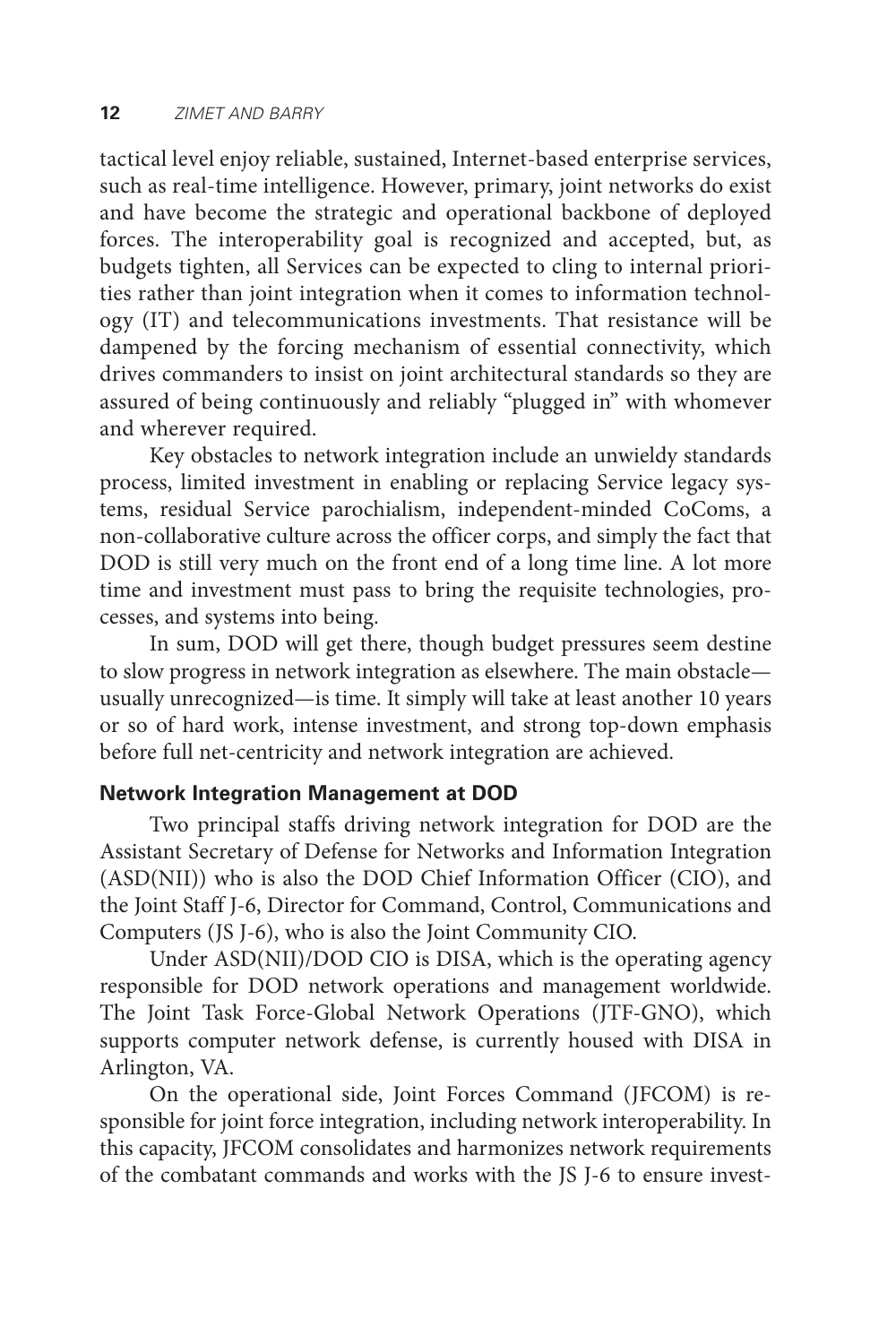ments in network systems include interoperability criteria as part of any approved system design.

The Services are responsible for training and equipping their forces to be joint network capable. That means investing in systems that meet interoperable protocols and common standards promulgated by ASD (NII) for their forces. There are substantial costs to meeting these requirements, and the Services routinely must make tradeoffs among priorities as they allocate investments. While the Services give every indication of full commitment to achieving network integration as soon as possible, timelines are not hard and fast, and funding is a major factor in determining progress.

The Combatant Commands (CoComs) are the managers of operational networks characterized by the architecture, standards, and systems established by DOD and provided by the Services, DISA, and JTF-GNO (STRATCOM). Most CoCom communications and information networks are traditional hierarchical systems tethered to fixed locations, relay sites, or satellites. These are managed by the CoCom J-6, who coordinates for Service requirements through the JS J-6 as well as through the CoCom's subordinate component commands (e.g., land, air, maritime, SOF).

Under the Unified Command Plan (UCP) 2002, STRATCOM is assigned responsibility for information operations and Global C4ISR, including responsibility to operate and defend the GIG. STRATCOM's operational arm for maintaining the GIG is JTF-GNO. The roles of DISA and JTF-GNO are similar and overlapping, which is reflected in the dualhatting of their commander. In essence, JTF-GNO is a component command of STRATCOM, uniquely provided by a defense agency rather than a military department.

In network integration, no less than other high priority and costly DOD programs, there are many influential external actors. Congress is keenly interested in the successful achievement of joint operational capabilities, as is evident in the continued emphasis on Goldwater-Nichols goals some 20 years after the Act. Congress is also very focused on the high cost of IT systems in DOD and across the government, evident by the 1996 Clinger-Cohen Act and a host of related legislation since that seeks to ensure we can define the return on IT investments. Other external actors are industry, the policy analysis community, and international bodies, such as NATO, where similar integration architectures and standards have been defined and are the subjects of considerable investment. A new arrival not yet well defined is the emergent interagency cluster of Departments that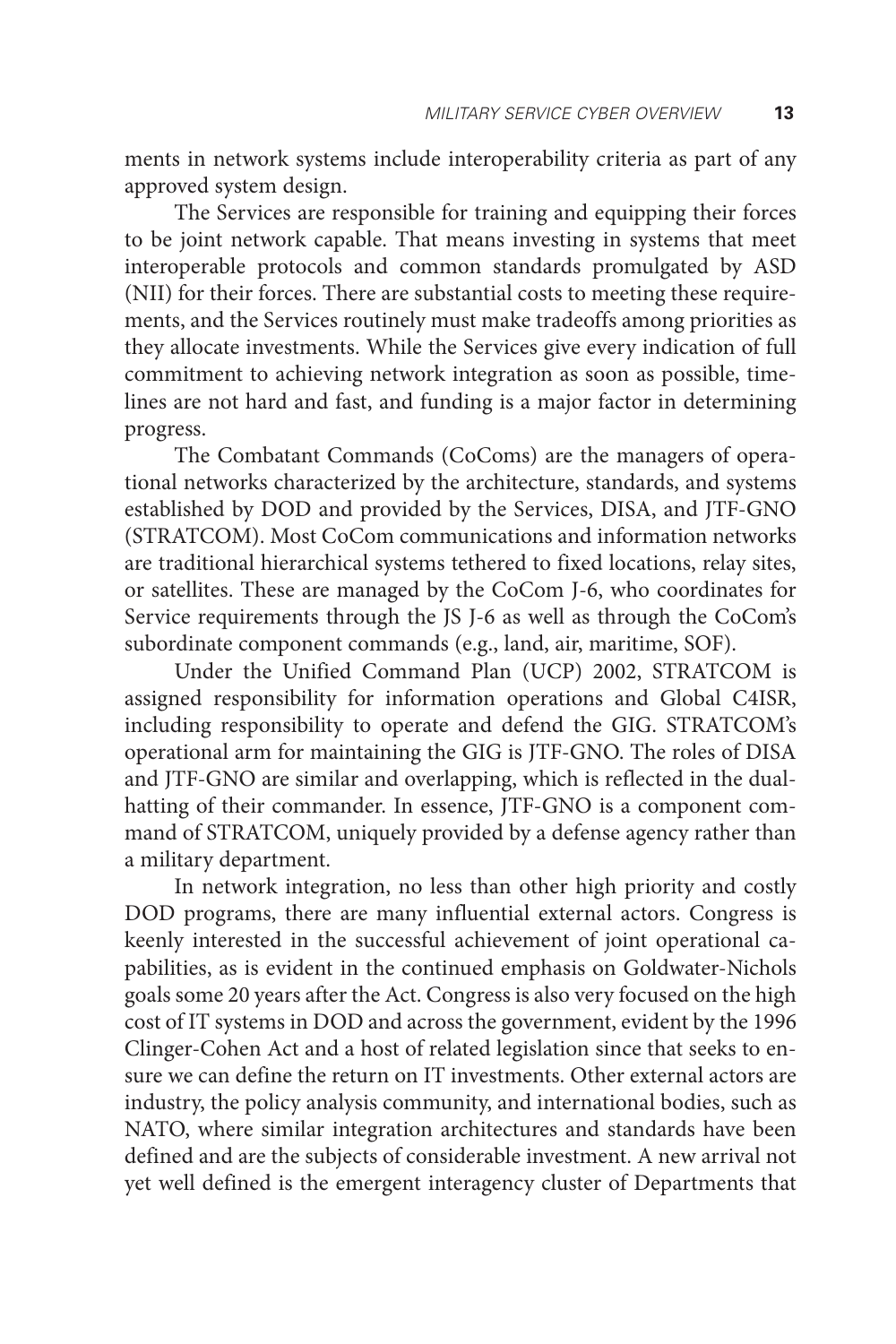increasingly need to network with DOD at all operational levels (e.g., the Department of Homeland Security).

#### **Key Guiding Documents**

Reviewing DOD directives and internal guidance over the past several years is one area to take the measure of how serious DOD takes the makeover from platform-centered operations to net-centered operations. A broad and consistent stream of authoritative guidance establishes both legitimacy and logic. It also indicates that DOD top-level management is driving toward this goal as hard as they can.

Joint Vision 2020 and CJCSI 6212.01B Interoperability and Supportability of National Security Systems and IT Systems (2000); the 2004 Transformation Planning Guidance (TPG) and 2006 Quadrennial Defense Review (QDR—now gearing up for renewal in 2009); the Joint Technical Architecture (JTA) version Six, JBMC2 Roadmap and CJCSI 3170.01C (JCIDS) in 2003; and, the Strategic Planning Guidance (SPG) and DOD Architecture Framework in 2004. All these are essential references for understanding the depth of DOD-wide commitment, management engagement, and investment in network integration. These same documents also signal the complexity and magnitude of the undertaking.

Earlier foundational underpinnings beyond DOD show that the Federal government at large has acknowledged the advent of the Information Age and accepted the need for government as well as industry to bring its practices into the new era. This indicates that DOD overall, and not merely its military operational side, must achieve network integration. Above all, there has to be a clear link between IT investment and outcomes, i.e., the return on investment for the taxpayer. The pivotal legislation and executive regulator policies in this regard are the Clinger-Cohen Act and EO 13011 (Federal Information Technology) (1996); OMB Cir. A-130 (Management of Federal Information Resources) and the Information Assurance Initiative (2000 National Defense Act) in 2000; and the E-Government Act of 2002.

#### **The Role of Joint Forces Command (JFCOM)**

JFCOM has been given the task of identifying the C4 requirements of the joint community. JFCOM negotiates with its co-equal joint commanders to define a single, coherent set of required capabilities that can be passed to the Service providers. Although flexibility and agile designs are desired, the reality is that bringing a requirement into operational use by a large force is time and resource intensive. Therefore it is essential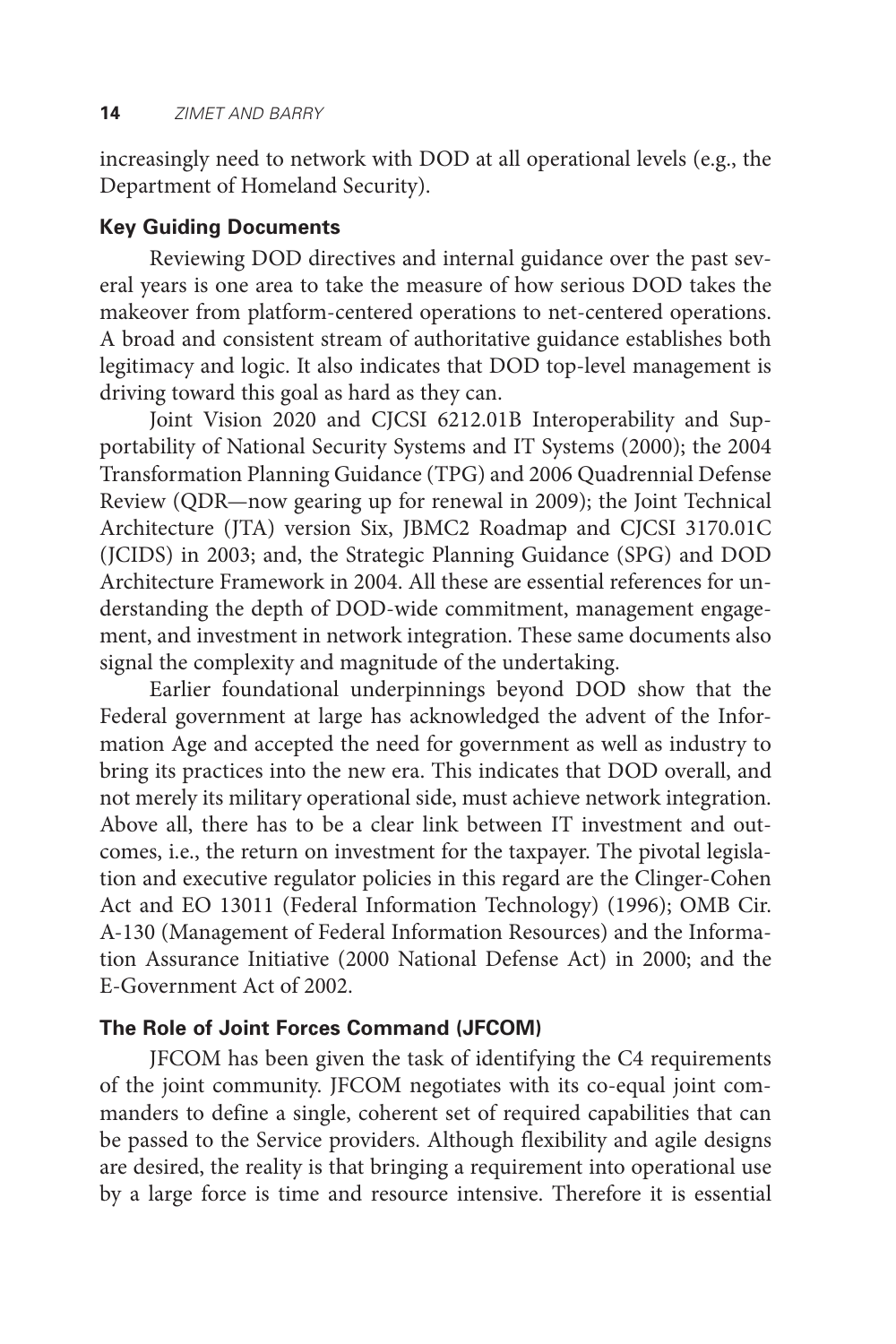that required capabilities not be too transient or subject to frequent redefinition.

CoComs sometimes press for loosening standards to encompass new and perhaps immature technologies they have discovered work for them. In some cases the systems may already have been procured for a pending operational requirement. JFCOM as yet does not exercise sufficient oversight to ensure such add-on network systems do not actually move DOD *away* from its goal of networked forces. For example, a unique new system procured for a limited operational need by PACOM may not be compatible with systems in use by CENTCOM or EUCOM. However, some of the forces assigned to PACOM for that operation may soon be ordered to CENTCOM's AOR. JFCOM's role in achieving network interoperability is to adjudicate such inconsistencies to ensure a set of common technical standards acceptable across the joint operational user community.

JFCOM has a primary role as well in achieving integration with interagency and multinational users. Typically there are fewer close allies and agencies involved in major combat operations than in stability operations. however, the network integration requirements for combat are more critical. The U.S. norm is for coalition combat operations, with some allies providing niche capabilities, more partners from outside a CoCom's AOR, and a higher level of interoperability. JFCOM has to meld multinational and interagency requirements, as it does for joint operations, focusing on key allies and agencies across the range of military operations. JFCOM then oversees these requirements as they are fed into the acquisition process, just as it does for joint matters.

#### **The Joint Interoperability Test Command (JITC)**

JITC is a test and evaluation organization established under DISA to advance global net-centric testing in support of joint operational capabilities. It mission is to provide agile and cost-effective test, evaluation, and certification services to support rapid acquisition and fielding of global net-centric warfighting capabilities. Most all of its projects are related to networks—standards, transport, services, applications and platform integration. JITC works with industry and allies as well as DOD to certify interoperability and advance solutions as rapidly as possible.

#### Service Visions and Implementation

It is apparent from current service actions that the tools of cyberspace have already had a significant impact on Service operational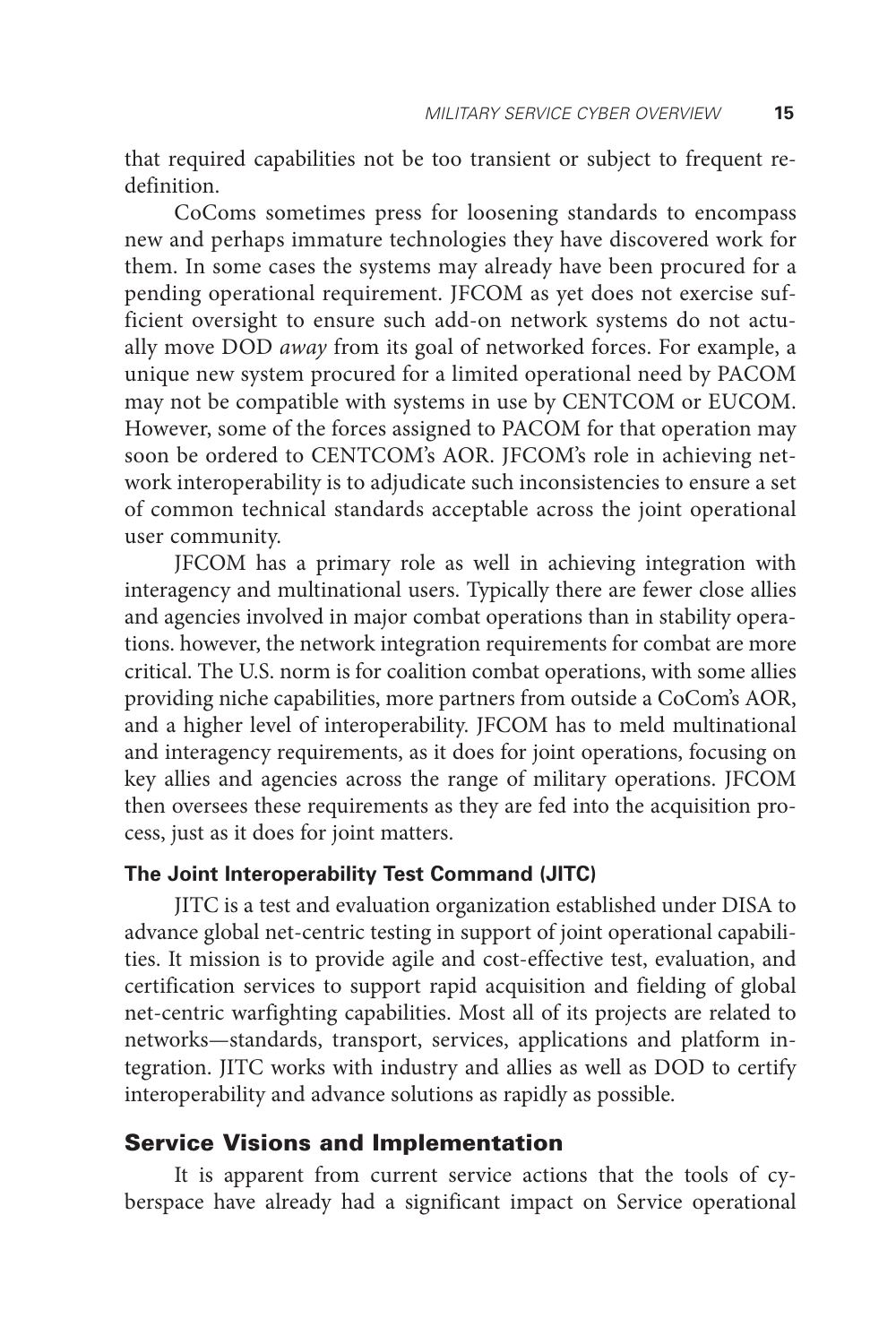concepts and doctrine, systems development, and technology, as well as on organizational structure. There are also indications that the Services recognize that beyond being just a tool to enhance the effectiveness of conventional warfighting, cyber has changed the environment in which conflicts are played out. Cyberspace has changed the threat environment, as well, and has created new vulnerabilities and introduced a new level of global transparency to the execution of internal and external affairs. There is significant agreement among the services as to the inherent capabilities of cyberpower in the networking, information/knowledge, and people/ social domains. As an example, all the Services recognize the importance of dedicated cyber education and training facilities. Having said this, there are also currently significant points of disagreement among the Services as to definitions and taxonomy of cyberspace, including scope and frameworks. In addition, within each Service different organizational structures are being implemented to address this rapidly evolving source of both military opportunity and threat vulnerability. To further complicate the issue, different voices within the individual Services present different future visions of the role of cyberpower and their Service's role (usually that of leadership) within that vision.

While trying to discern differences between the Service views of cyberspace and cyberpower, it is difficult to pick out what differences are substantive and which are due to interpretation. For example, discussions exist as to whether cyberspace is a "domain" in its own right and what are the boundaries between virtual and physical reality. What has become apparent is that engagements can be "fought" solely in cyberspace without resorting to the conventional domains. An example is a cyber attack on an opponent's military or civilian information networks that degrades military connectivity and warfighting capability or degrades the country's basic infrastructures. In the emerging war of ideas and ideology, events in cyberspace are eventually manifested in the physical world. For example, the virtual haven of cyberspace has allowed terrorist organizations to recruit, plan, and execute physical acts of terrorism.

From a Service operational point of view, General James Cartwright, Vice Chairman Joint Chiefs of Staff (VCJCS) (and former Commander, USSTRATCOM) has critically pointed to the division of military cyberspace operations among three fiefdoms.<sup>10</sup> Under this approach, Joint Functional Component Command-Net Warfare (JFCC-NW) is responsible for attack and reconnaissance, the JTF-GNO manages network defense and operations, and the Joint Information Operations Warfare Center (JIOWC) oversees electronic warfare and influence operations. Strategic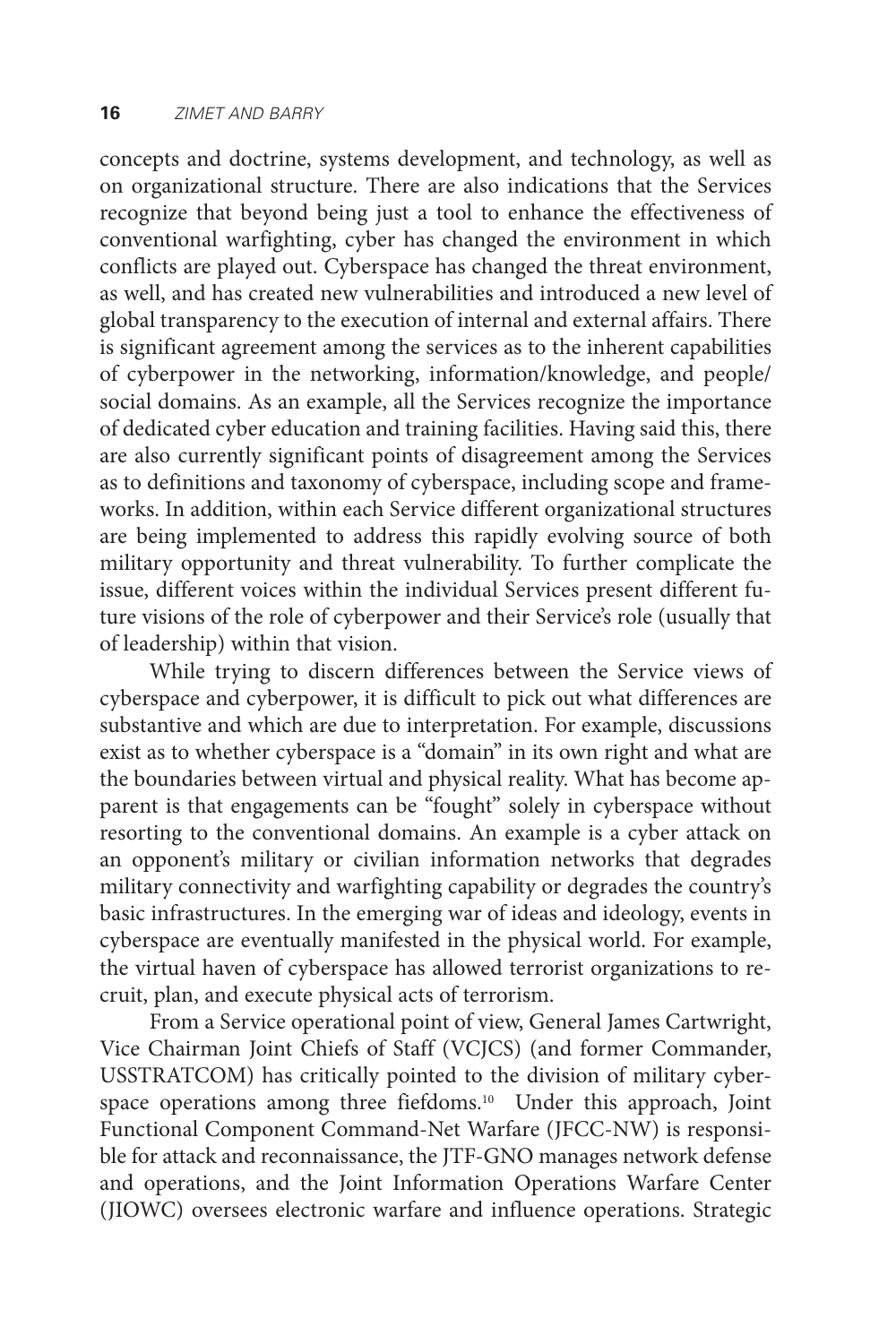Communications are overseen by STRATCOM. In addition to divisions in joint military cyberspace operations, there are potential Service and DOD C4ISR interoperability issues as OSD proceeds with the development of the GIG and the Services proceed with implementations of NCW architectures.

Table 1 highlights Service concepts, architectural approaches, a small subset of service systems, and new organizational initiatives.

| Table 1. Summary of Service Cyber Programs |                                             |                                   |                                          |                                  |  |  |  |
|--------------------------------------------|---------------------------------------------|-----------------------------------|------------------------------------------|----------------------------------|--|--|--|
| <b>Service</b>                             | <b>Concepts</b>                             | <b>Architectures</b>              | <b>Systems</b>                           | Organization                     |  |  |  |
| <b>USAF</b>                                | Cyberspace as<br>a Warfighting<br>Domain    | C <sub>2</sub> Constella-<br>tion | Assurance,<br>Data Integra-<br>tion, GIG | Cyberspace<br>Command            |  |  |  |
| <b>USA</b>                                 | Information and<br>Cognition as a<br>Domain | LandWarNet                        | FCS, WIN-T,<br>GIG                       | 1st IO Com-<br>mand, NET-<br>COM |  |  |  |
| <b>USN</b>                                 | IO, NCO                                     | FORCEnet                          | NMCI, GIG                                | <b>NETWARCOM</b>                 |  |  |  |
| <b>USMC</b>                                | <b>NCOW</b>                                 | MAGTF-IO                          | NMCI, GIG                                | <b>MCSC</b>                      |  |  |  |

#### **Air Force Vision and Implementation**

The Air Force has put cyberpower on an even footing with Space Power and Air Combat and has defined cyberspace as a "Fifth Dimension."<sup>11</sup> In the chapter by Lt Col Forrest Hare and Col Glenn Zimmerman, the Air Force considers cyberspace superiority an imperative and establishes the proposition that cyberspace Superiority is the prerequisite to effective US military operations in all other warfighting domains. In a discussion on what the Air Force calls the "five myths" of cyberspace and cyberpower, the Air Force asserts the following:

- ◗ The intelligence collector and the information service provider should be separate organizational functions and not dual-hatted.
- ◗ The domain of cyberspace goes well beyond the Internet. The Air Force considers cyberspace a physical domain through interlinking by the electromagnetic spectrum and electronic systems rather than a virtual domain.
- ◗ The battle to achieve cyber superiority in any conflict must be fought in a distributed network rather from one location where there may be a central coordinating element.
- ◗ The control of cyber weapons effects and the targeting and collateral damage issues are no different from effects created by explosive or kinetically destructive means.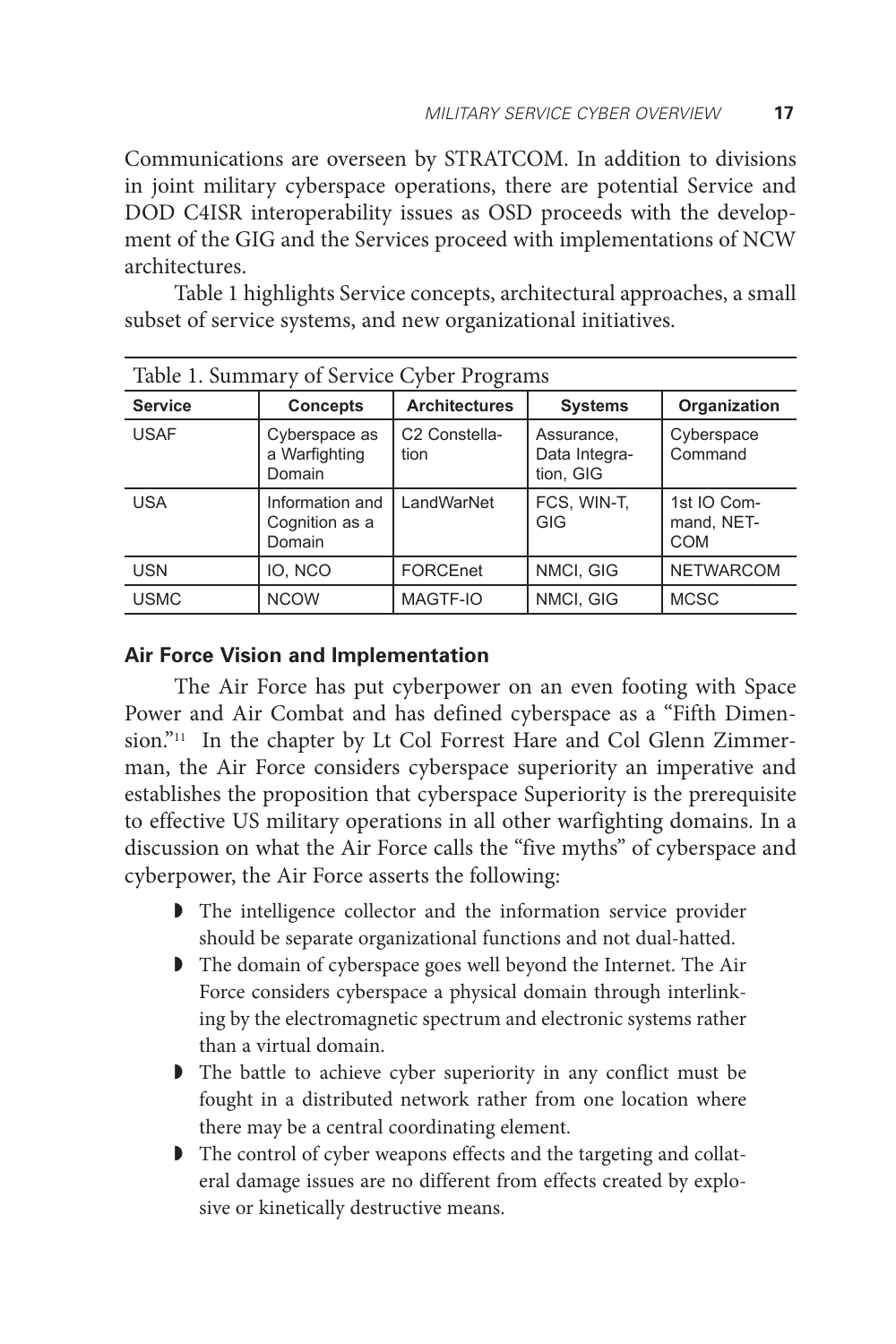#### **18** *zimet and barry*

◗ Defense of the cyberspace domain requires a holistic network approach rather than just increased security at each individual node.

The Air Force transformation Flight Plan<sup>12</sup> describes the C2 Constellation initiative as the centerpiece of the Air Force NCW implementation efforts:

The Air Force is transitioning from collecting data through a myriad of independent systems (such as Rivet Joint, AWACS, JSTARS, and space-based assets) to a C2 Constellation capable of providing the Joint Force Commander with real-time, enhanced battlespace awareness. It will provide Ground Moving Target Indicator capabilities along with focused Air Moving Target Indicator capabilities for Cruise Missile Defense. Additionally, every platform will be a sensor on the integrated network. Regardless of mission function (C2, Intelligence, Surveillance, and Reconnaissance (ISR), shooters, tankers, etc.), any data collected by a sensor will be passed to all network recipients. This requires networking of all air, space, ground, and sea-based ISR systems, command and control nodes, and strike platforms to achieve shared battlespace awareness and a synergy to maximize the ability to achieve the Joint Forces Command's (JFC's) desired effects.

The Air Force has also introduced a significant organizational change by standing up the provisional Cyberspace Command as the 8th Air Force at Barksdale Air Force Base. The mission of the Cyber Command is to prepare for fighting wars in cyberspace by defending national computer networks, running critical operations, and attacking adversary computer networks.13

#### **Army Vision and Implementation**

In a paper by BG Jeff Smith of the Army's Network Enterprise Technology Command, a future is envisioned in which soft power and the human/social impact of cyberpower is matched together with a hard power that also is transformed by cyber. Smith considers that cognition is the actual goal of military strength, which is at a level above information, which in turn is a level above cyberspace. Cognition refers to the human element, including: leadership/behavior, understanding /decisionmaking, and problem-solving/adapting. Cyberspace is considered a subset of networks, which in turn is related to information and finally cognition. In this paper, Smith collapses air/space, land, and sea into one physical environment and cognition into a second environment. His thesis is that Army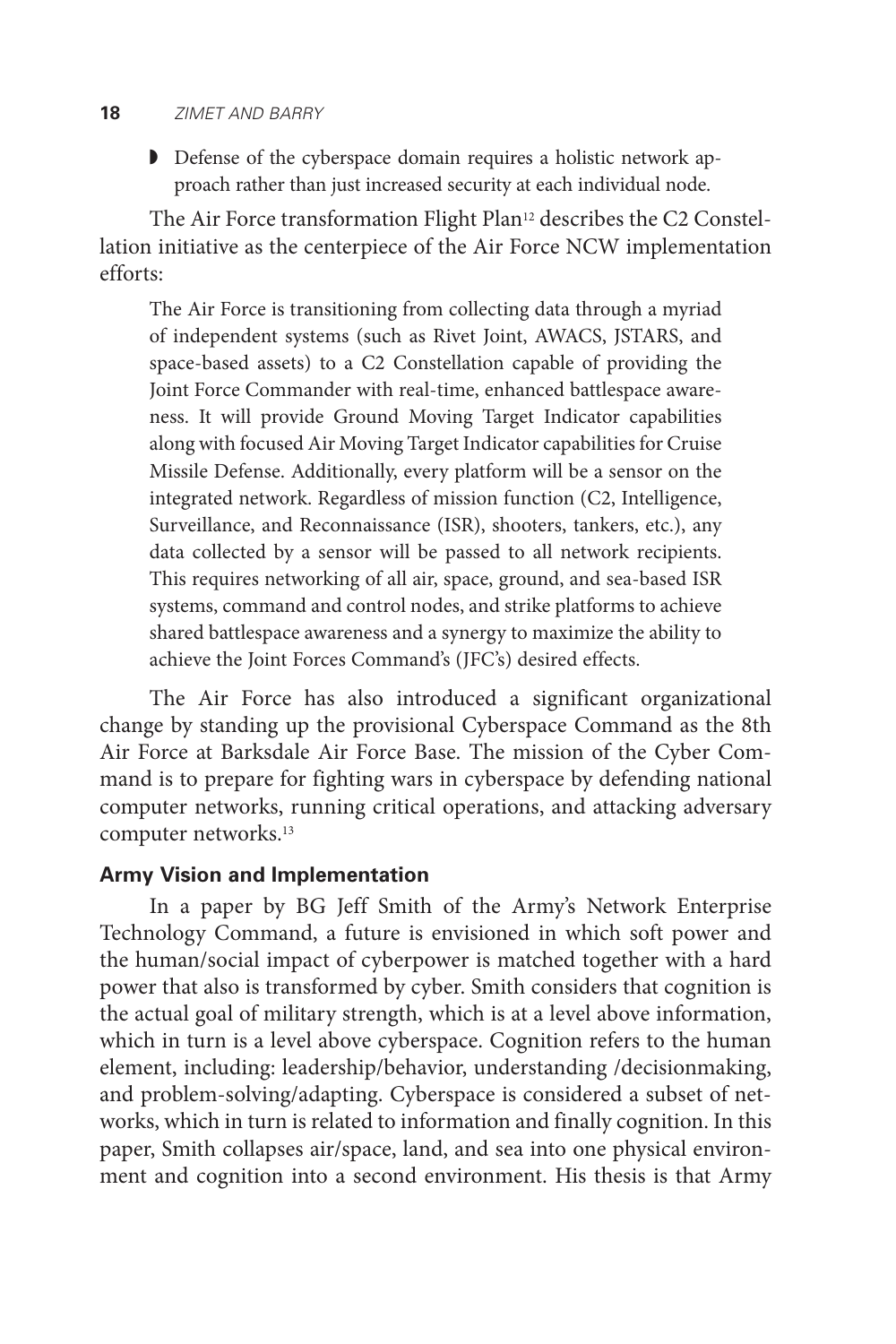DOTMLPF is almost only focused on the physical and not enough on the cognitive, which is more important.

The Army implementation of NCO is called LandWarNet, which comprises the Army's information infrastructure and is the Army's contribution to the GIG. LandWarNet consists of all globally interconnected Army information capabilities, associated processes, and personnel for collecting, processing, storing, disseminating, and managing information on demand—supporting warfighters, policymakers, and support personnel. It includes all Army communications and computing systems and services, software (including applications), data security services, and other associated services. The Future Combat System (FCS) is a principal development program in the Army for NCO. It is a modular construct of a reconfigurable family of systems capable of providing mobile, networked command and control, communication, and computer functionalities; autonomous robotic systems; precision direct and indirect fires; airborne and ground organic sensor platforms; and adverse-weather reconnaissance, surveillance, targeting, and acquisition.<sup>14</sup> The Warfighter Information Network-Tactical (WIN-T) is the Army's tactical digital communications system, which has the goal of providing advanced, commercial-based networking capabilities under the umbrella of the GIG. The WIN-T network C4ISR support capabilities goals are for a network that is secure, survivable, seamless, and capable of supporting multimedia tactical information systems.15 FCS is managed by the Army, which employs Boeing as a lead systems integrator. The program is reviewed annually by the U.S. Government Accountability Office, which has questioned the technical maturity of WIN-T and the Joint Tactical Radio System (JTRS) in terms of Army acquisition goals.16

#### **Navy Vision and Implementation**

The Navy perspective on cyberpower shows a structure incorporating the elements of IO and NCW. The Navy Marine Corps Intranet (NMCI) addresses the communications network and the business and administrative functions of cyberpower in the Navy and Marine Corps.17 The Navy formed the Naval Network Warfare Command, which includes a Navy IO core competency that supports the Combat Commander's ability to: shape and influence potential adversary decisionmakers thinking prior to conflict, resulting in deterrence of hostilities; enable decisive, non-kinetic (effects-based) operations to complement kinetic warfare and defeat the adversary, should conflict ensue; and engage in continuing postconflict shaping/influence operations to maintain stability. To accomplish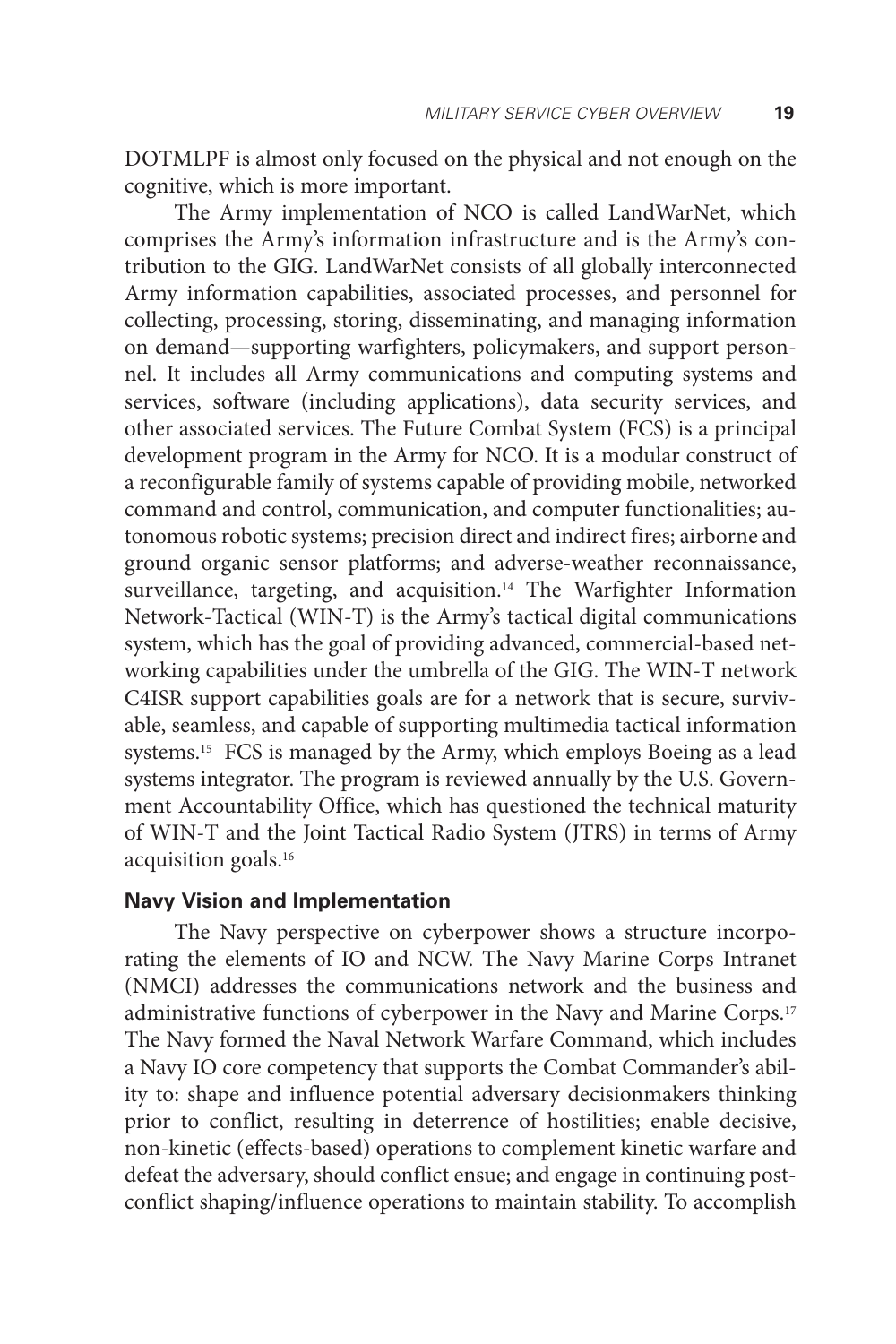these goals, the Navy must develop an effective structure for IO force development, integration, planning, command and control, and execution in the joint environment.

FORCEnet is the Department of the Navy's implementation strategy for performing network-centric operations. The Chief of Naval Operations' accepted definition of FORCEnet is "the operational construct and architectural framework for naval warfare in the information age that integrates warriors, sensors, networks, command and control, platforms and weapons into a networked, distributed combat force that is scalable across all levels of conflict from seabed to space and sea to land."18 The Naval Research Advisory Committee defines FORCEnet as "a portfolio of programs to enable the gathering, processing, transportation, and presentation of actionable information in support of all aspects of joint and combined naval operations."19 Unlike the Army's WIN-T, FORCEnet is not a specific program but rather an architecture, or at best a group of programs, that serves as the organizing principle for Naval enablement of the GIG. The NMCI is a key component of FORCEnet and has the goal of providing the Navy and Marine Corps with a full range of network-based information Services on a single intranet. NMCI has the goal of providing secure, universal access to integrated voice, video, and data communications. Eventually, the massive NMCI network will link more than 400,000 workstations and laptops for 500,000 Navy and Marine Corps users across the continental United States, Hawaii, Cuba, Guam, Japan, and Puerto Rico. Under NMCI, the program office and the prime contractor control the layout, distribution, and analysis of the system. The prime contractor, Electronic Data Systems (EDS), owns all the IT assets and leases them to the government.

In the Navy SSG's study on "Convergence of Sea Power and Cyber Power" an even broader view of cyberpower is taken. The SSG definition of cyberspace is:

"An unconstrained interaction space—for human activity, relationships and cognition—where data, information, and value are created and exchanged—enabled by the convergence of multiple disciplines, technologies, and global networks—that permits near instantaneous communication, simultaneously among any number of nodes, independent of boundaries."

The SSG looks to a future with a more complex world driven by many emerging challenges. Cyberpower is seen to converge with the conventional sea power concepts and to transform conventional Navy roles in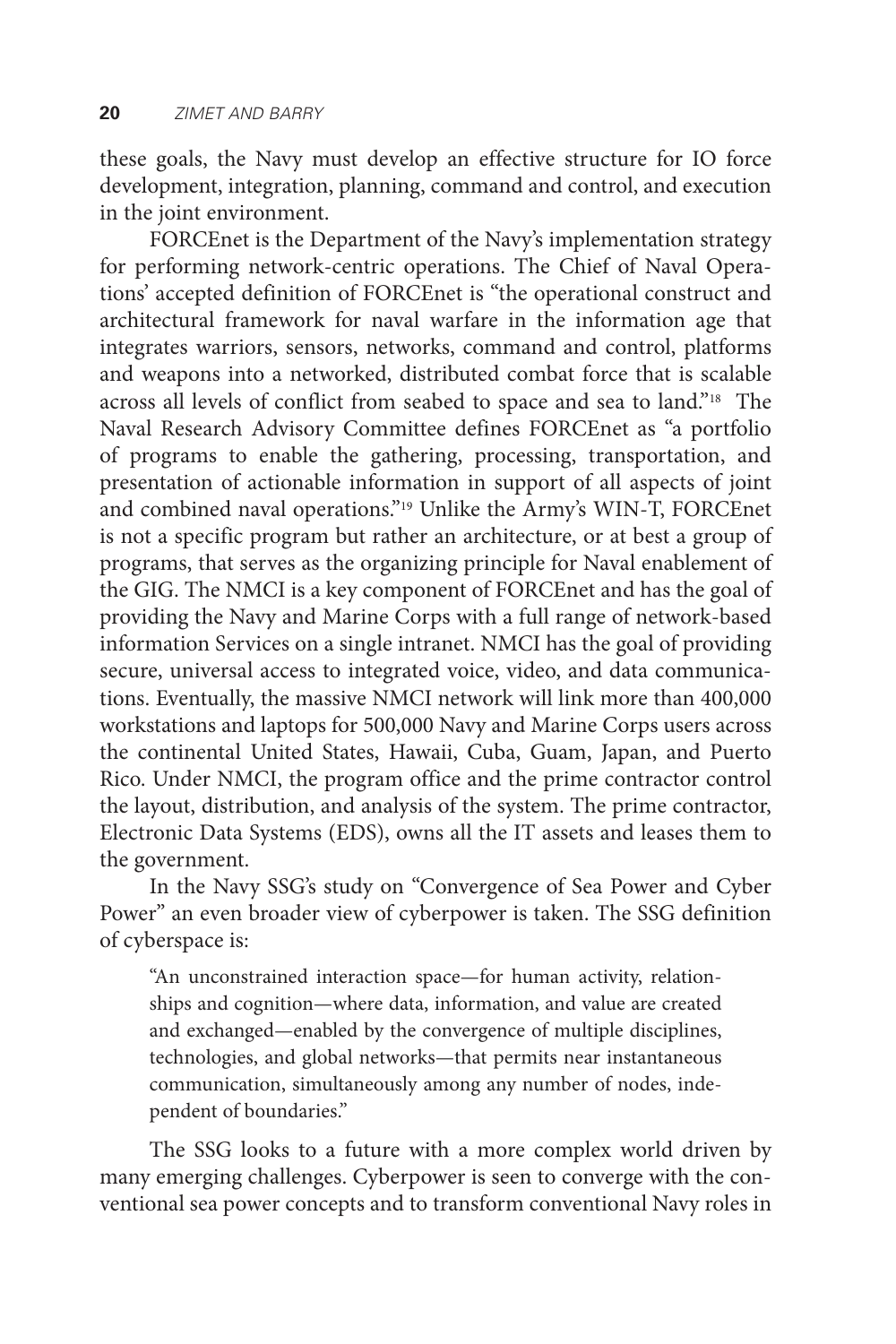sea control, power projection, naval presence (both physical and virtual), strategic lift, and strategic deterrence.

#### Marine Corps

The Marine Corps has focused its cyberpower vision on net-centric operations and warfare (NCOW and is developing a Marine air-ground task force information operations (MAGTF-IO) strategy for operational implementation.

The future MAGTF-IO aims to enable decentralized decision making that promotes taking advantage of fleeting battlefield opportunities. MAGTF-IO is a cyber strategy, a process, and ultimately a system-of-systems by which the Marine Corps will develop current and future capabilities and programs to achieve NCO and Warfare (NCOW), and implement the FORCEnet functional concept of providing robust information sharing and collaboration capabilities. MAGTF-IO is the strategy by which the Marine Corps will implement the Naval FORCEnet functional concept and is the functional and conceptual equivalent to the other Service net-centric concepts of LandWarNet (Army) and C2 Constellation (Air Force). It will also be integrated with NATO through the NATO NET Enabled Capability (NNEC), and be able to facilitate "coalitions of the willing" as needed. It entails a seamless, scalable, modular capability that is relevant across the full spectrum of military operations from major combat operations, to irregular warfare operations, to humanitarian assistance operations.

#### DOD Implementation

Management and development of information-based technology and systems are spread through the Services. The Office of Force Transformation<sup>20</sup> provided an overall vision for NCO, but the Services develop their own systems in conjunction with the development of the GIG. A consideration of the GIG is essential in a discussion of military cyberpower, because the GIG has been mandated by DOD directive 8100.1 from the Deputy Secretary of Defense in September 2002 as the physical implementation of the principles of NCW.

While all three Military Departments recognize the GIG as the umbrella network under which they will operate, there is no commonality among the Services as to network architecture or their approaches to NCW. This approach requires that issues of interoperability be properly addressed. Each Service has special requirements, such as submarine communication for the Navy and mobile networked command and control for the Army. There are also areas where commonality should be sought,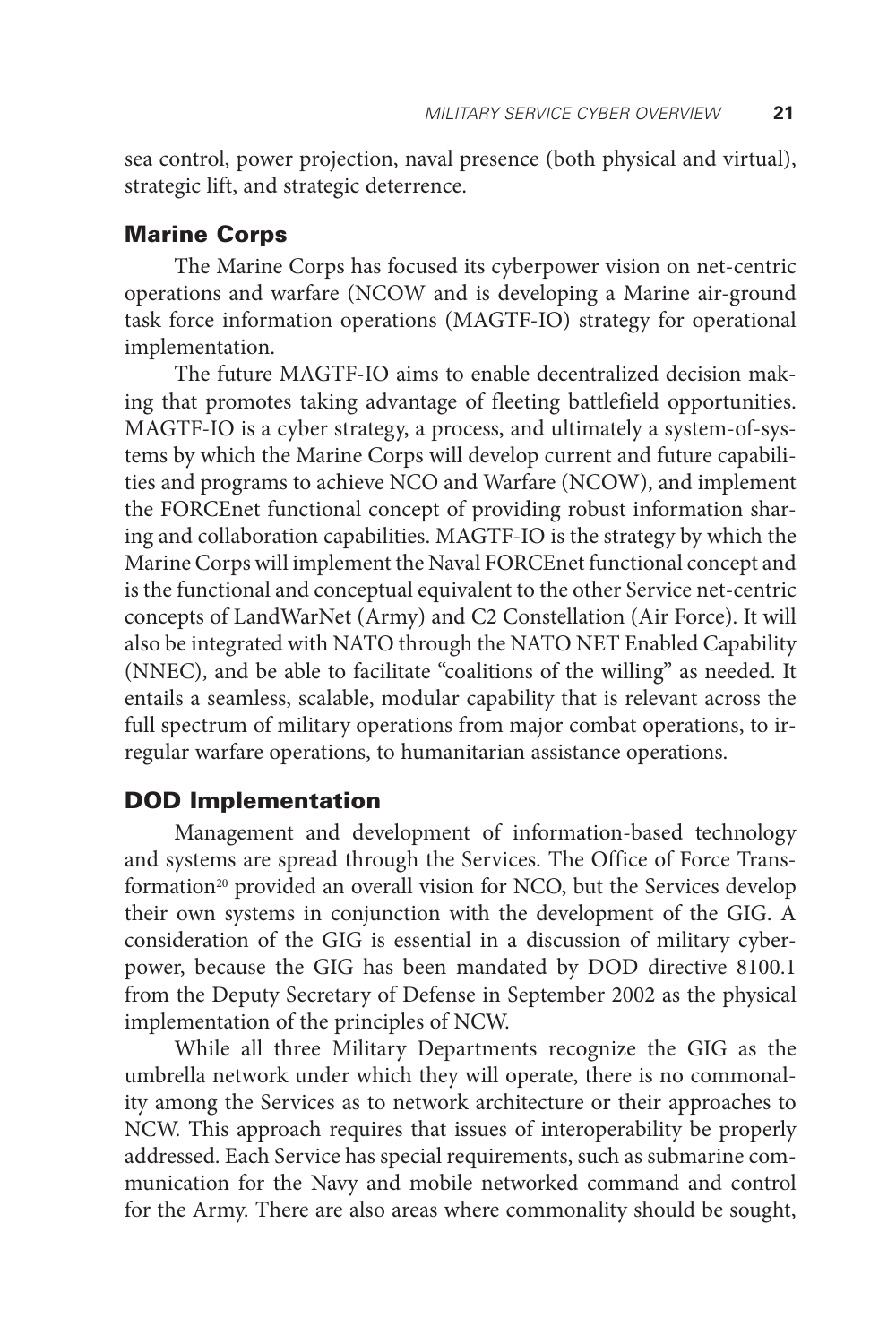such as in aviation connectivity. How well the Services (as well as agencies such as the intelligence agencies) develop their C4ISR NCW programs to interface seamlessly with the GIG remains to be seen.

DISA heads the GIG project under the leadership of the CIO of the ASD(NII). The formal definition of the GIG is "The globally interconnected, end-to-end set of information capabilities, associated processes, and personnel for collecting, processing, storing, disseminating and managing information on demand to war fighters, policy makers, and support personnel."21 The architecture for the GIG relies on internet protocol (IP) and will be largely reliant on the commercial transmission infrastructure and on commercial information and network management technology.<sup>22</sup>

The vision and proposed architecture of the GIG are very challenging, from the standpoint of both technology development and reliance on commercial systems to achieve information assurance. The National Security Agency (NSA) has been tasked by ASD(NII)/DOD CIO to develop an end-to-end information assurance plan for the GIG.23 The NSA recognizes that information assurance needs to be an embedded feature designed into every system in the GIG, and that this requires a shift from today's model, which consists predominantly of link encryption and boundary protection between multiple discrete networks. To accomplish the GIG objectives, DOD will need to impact the commercial technologies and standards that will constitute the GIG architecture.

As noted above, the Services are all pursuing alternative networking architectures under the umbrella of the GIG. The GIG promises to provide a network based on commercial protocols, software, and hardware for both tactical and strategic communications, and data links to operate in an environment of forces on the move, and the ability to continue to effectively operate during network attacks and failures. Shortfalls exist in the GIG development to meet certain Service specific needs. For example, with a mobile infrastructure, the Army will require protocols for a mobile, ad-hoc, networking (MANET) capability. However, commercial industry is moving toward an all-IP core network (IPv6). The Navy may also experience shortfalls from the eventual GIG development. For example, the communications requirements for ships at sea depend on continuous, high-capacity, low-latency connectivity to be provided by the Transformational Satellite Program (TSAT) that is being delayed for cost and technology reasons. Even when it is completed and the Navy develops suitable shipboard terminals, the Navy's communications capacity will still be limited by capacity and satellite communications interruptions caused principally by antenna blockage. Also, the GIG programs do not address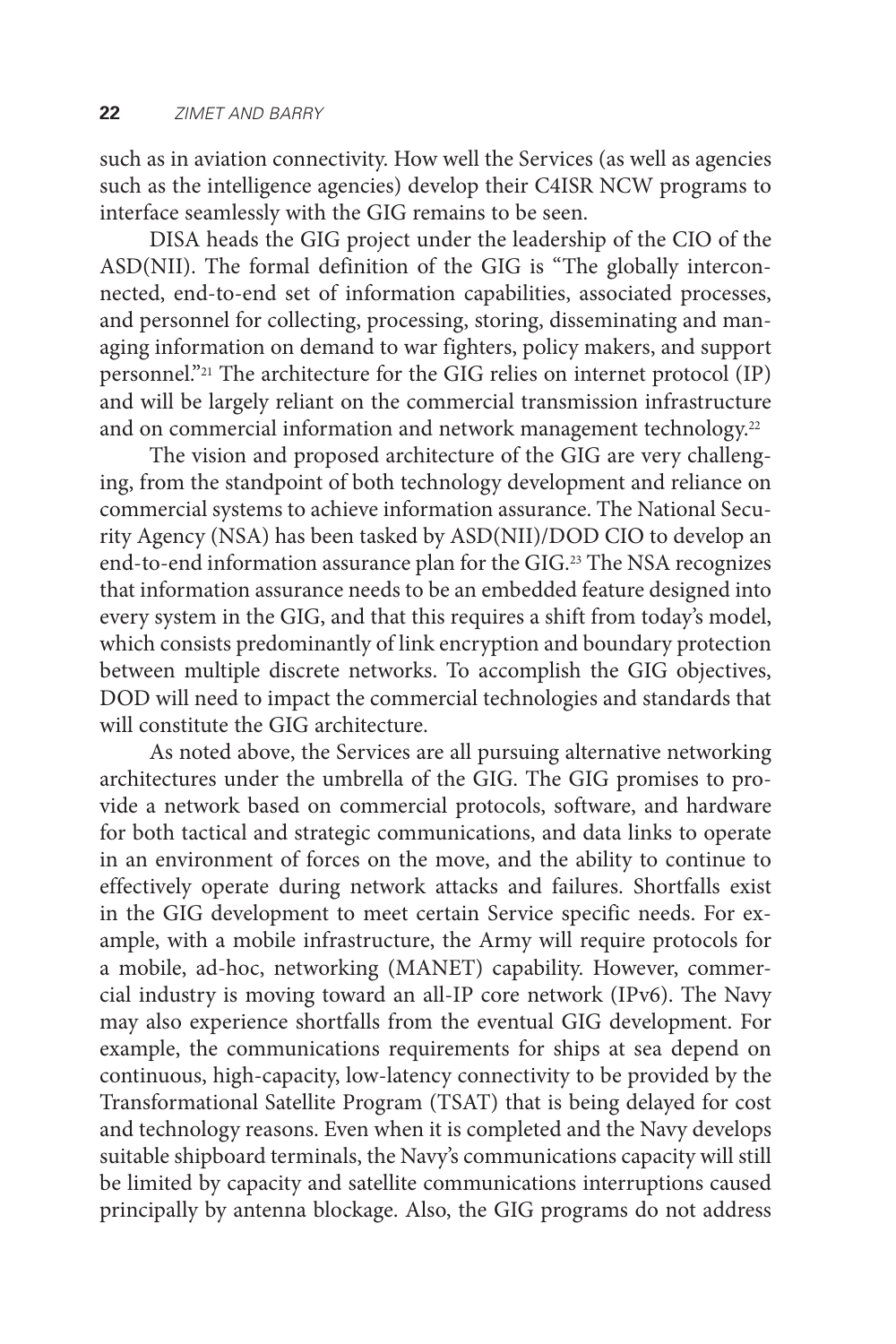the challenging problem of communicating with submarines at speed and depth.<sup>24</sup> Another quandary for the introduction of communications system that fit under the GIG umbrella is that of legacy systems that do not fit into the new architecture and funding for new systems. For example, Army officials must determine how to transition the Joint Network Node (JNN), a commercial, IP-based mobile communications system deployed to soldiers in Iraq, to the WIN-T.25

There are also challenges and risks associated with the use of commercial products, such as Microsoft Windows and Office in which the DOD does not have access to the proprietary codes that are typically released, with bugs that are later addressed with patches. Additionally, commercial off-the-shelf computers, routers, and servers often have "trapdoors" for maintenance that can provide system access to hackers. Internet gateways for NIPRNET and other unclassified government networks have provided opportunities for attackers to exploit and disrupt. Even secure systems with multiple users are susceptible to the insider threat. The access to and the sharing of information with Internet portals has benefits, risks, and limitations that must be managed, especially for SSTR operations and sharing with other nations, international organizations, and non-governmental organizations (NGOs). An additional concern relating to the use of commercial products is the outsourcing of IT providers, including both products and services in network operations and management in crisis situations. This could lead to issues such as embedded Trojan Horses in foreign-built equipment and software. National constraints limiting international vendors during a crisis could result in supply problems. Finally, there is a trend toward the global IT infrastructure, including IT products, services, and networks, such as global internet, Cellular, telecoms, cable, and satellites being taken over by foreign ownership that may not be friendly to U.S. policy and needs, especially during crisis.

At this point, the full implementation of a joint, interconnected force via the GIG is still in the future. Other issues relating to multi-national military actions with coalition operations, as well as civil-military operations in support of HA/DR and SSTR operations, will also need to be addressed. Issues to be resolved include the lack of an NCO organizing principle and architecture between the Services; related interoperability between Services, civil agencies, coalition partners, international organizations, and NGO communities; the impact of a changing threat environment with irregular warfare; new technology developments; the need for high-bandwidth, agile connectivity and security; and, finally, the costs associated with the implementation.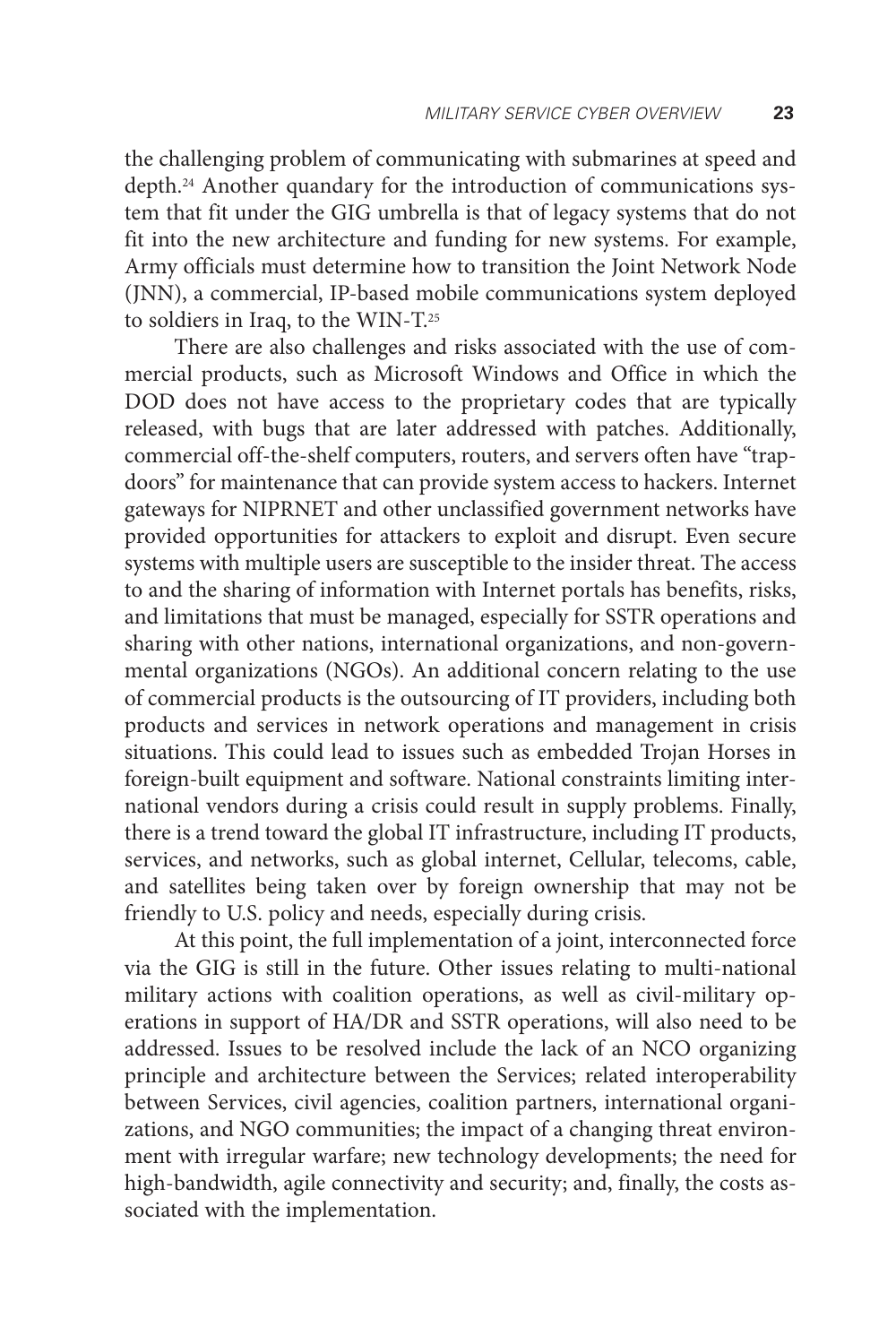#### **Conclusions**

Knowledge and information exchange have always been essential to warfighting. As cyberspace technology has evolved over the past few decades, the military has adapted the technology to its traditional warfighting paradigms of air, space, land, and sea power. Rather than developing its own information communications technology (ICT) knowledge base and systems, the military has developed an extensive reliance on commercial ICT and increased dependence on commercial services globally, including the use of the Internet to support some elements of command and control.26 In addition to the Internet, the military is also a user of other commercial products, such as wireless networking, cellular phones, BlackBerries, telecoms, satellite and cable-based networks, radio, and TV. While it has developed the concepts of network-centric warfare to integrate air, space, land, and sea power, it has maintained the conventional warfighting principles of strike warfare, air superiority, and air and missile defense structured to increase the speed and timeliness of operations, operate more effectively in extended areas of coverage, and enhance precision. This utilization of cyberpower enhances our hard power capabilities and defines the attributes of the network to support these operations. The evolutionary growth of these capabilities has maintained the existing organizational, management, and acquisition structure of the military Services in dealing with technological advances in cyberspace. Similarly, military information operations have maintained their organizational principles, even in the face of the extraordinary impact that radical groups have exhibited by their adaptation of the Internet to recruitment, planning, financing, and influencing. Rather than speed of operations, the defining metrics here are large-scale connectivity, user pull, and collaboration. This is being accomplished by making more effective use of emerging ICT and changing operations to support the increased importance of HA/DR and SSTR in phases zero, four, and five as well as warfighting in phases one, two, and three.

In this chapter military cyberpower has been described in terms of three dimensions: military requirements or missions as described by the joint warfighting phases; military information-based capabilities or operational concepts including NCO, IO, military administration, Intelligence collection and influence operations; and the dimension of cyberspace, including open and closed architectures employing dedicated networks, the Internet, military tactical radios, commercial radio/TV, and telecommunications. Ideally, an integrated cyberspace architecture can be envisioned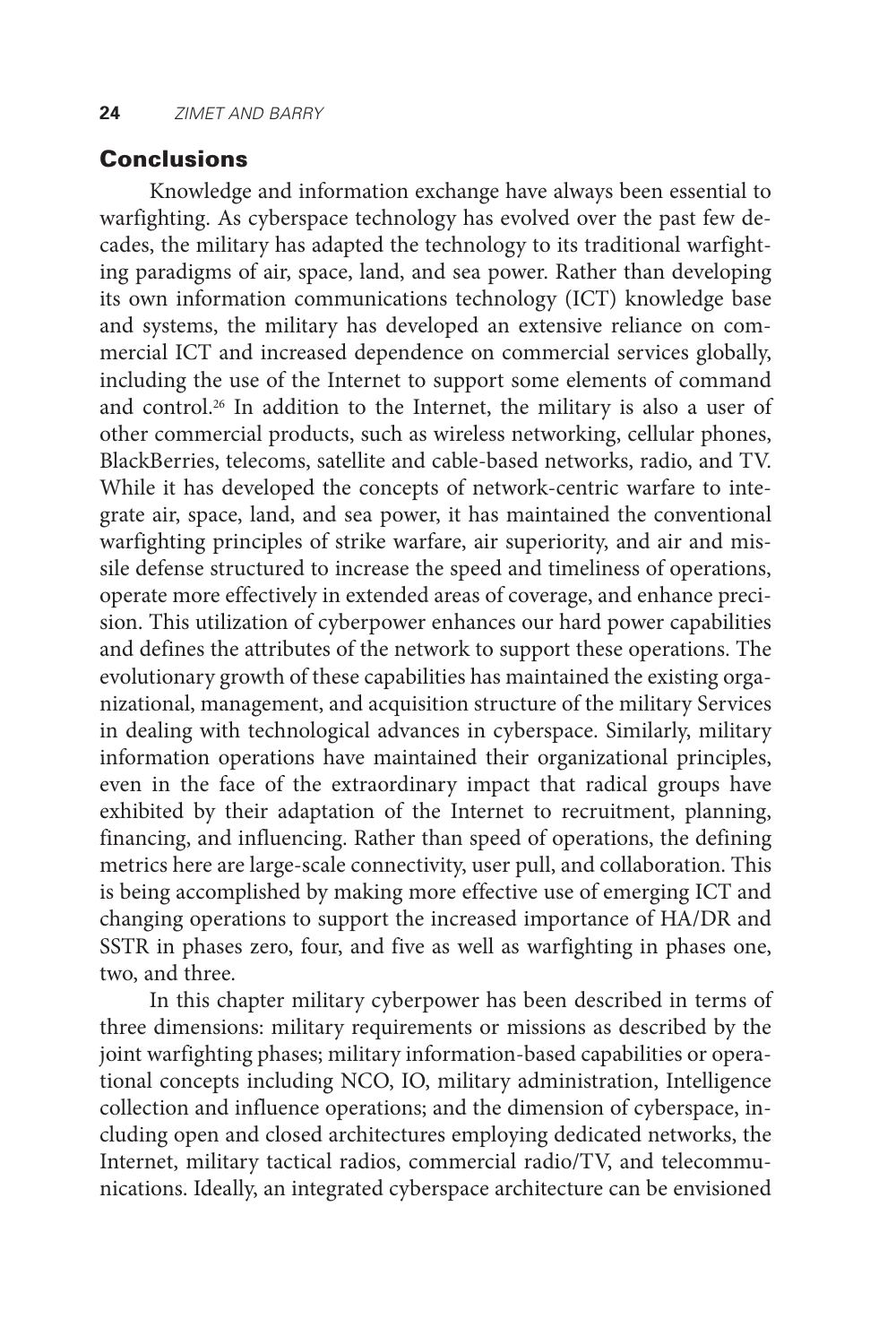that supports all the intersections of military requirements and military information-based capabilities. It would need to be reliable, available, and survivable under attack, and would also need to be scalable and provide high bandwidth. While ideal, such an integrated architecture may provide multiple unforeseen vulnerabilities and introduce unacceptable cost and capability risks. A single, open architecture designed to promote maximum connectivity and user pull based on IP may need separation from the secure connectivity required for sensor-to-weapon NCO operations. The development of the GIG and new technology initiatives are poised to address these issues, but not all technology objectives of these programs may be met. In the meantime, the military requires secure, closed networks, including restricted users, highly controlled access arrangements, and stringent security protection, as well as fully connected, open networks. The military also needs to wrestle with existing legacy systems, many of which will not be interoperable with the GIG.

There is no question that the military Services are already adapting to and leveraging the new environment in communications and information provided by the exponential growth in cyberspace connectivity and information storage and processing. However, risks and vulnerabilities have been introduced that need careful assessment to be effectively managed, especially the increased dependence of the military on civilian cyberspace capabilities, products, and services. The Services are also experiencing growing pains as they deal with a different world order and the impact of new technology, coupled with the evolving and changing missions of the Services in this environment, including HA/DR, SSTR and influence operations. In this chapter, comments were made about Service visions and implementation along with comments on the DOD GIG. These challenges to moving forward are briefly summarized below.

There is significant agreement among the services as to the inherent capabilities of cyberpower in the networking, information/knowledge, and people/social domains. There are also currently points of disagreement among the Services as to definitions and taxonomy of cyberspace, including the scope, frameworks, and leadership.

Within each Service, different organization structures are being implemented to address this rapidly evolving source of military operational opportunities and to defend against and respond to threat vulnerability.

While all three Military Departments recognize the GIG as the umbrella network under which they will operate, there is limited commonality among the Services as to network architecture or their approaches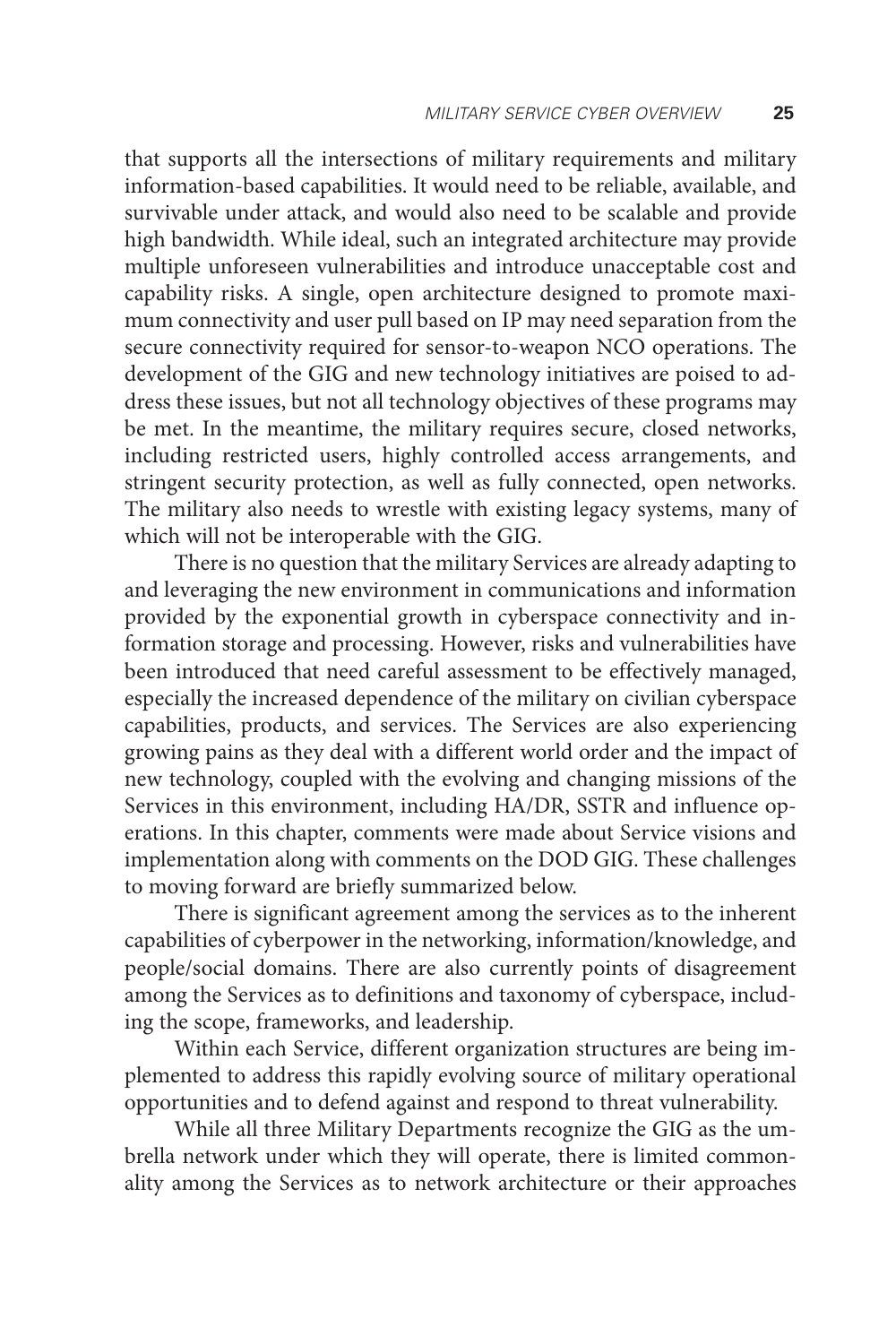to NCO. This approach will only succeed if issues of interoperability are properly addressed.

The GIG has been mandated as the physical implementation of the principles of NCO. The vision and proposed architecture of the GIG are very challenging from the standpoints of technology development and reliance on commercial systems to achieve information assurance.

#### **Notes**

<sup>1</sup> Defining *Internet* broadly, this includes e-mail and the World Wide Web, as well as military and government Internet protocol (IP) based networks. These include networks that have access to the Internet architecture, e.g. NIPRNET, and those that do not, e.g. SIPRNET and JWICS, which are secure networks.

<sup>2</sup> "Campaign Planning Primer AY 07," Department of Military Strategy Planning and Operations, U.S. Army War College, 2006.

<sup>3</sup> The concept of the "three block war" is credited to Gen. Charles Krulak, former Commandant of the Marine Corps.

<sup>4</sup> "Capstone Concept for Joint Operations," Version 2.0, August 2005, available at DTIC.

5 Joint Publication 3-13, *Information Operations*, February 13, 2006.

<sup>6</sup> M.P. Fewell and Mark G. Hazen, "Network-Centric Warfare-Its Nature and Modeling," Australian Defense Science and Technology Organization, http://www.dsto.defence.gov.au/cororate/ reports/DSTO-RR-0262, September 2003.

7 See ABCA, "Purpose and History," at http://www.abca-armies.org/History/Default.aspx

<sup>8</sup> Alberts and Gartska, DOD Report to Congress on Network-Centric Warfare, July 2001.

<sup>9</sup> In the book "Cyberpower and National Security", Potomac Press, January 2009, the chapters by Kramer and Wentz, and also by Starr, specifically address cyberpower aspects of influence operations and the role of the military.

10 Josh Rogin, FCW.com, http://aimpoints.hq.af.mil/display.cfm?id=16609.

<sup>11</sup> Lt. General Bob Elder, "The Fifth Dimension: Cyberspace," briefing from Headquarters U.S. Air Force.

<sup>12</sup> The Air Force Transformation Flight Plan, Washington DC, November 2003, p. B-6.

<sup>13</sup> As noted by Kevin Fogarty, Defense Systems, October 13, 2008, "the cyberspace initiative will become an element of the numbered Air Force, one step down the organizational ladder from the top-level major commands and above wings and other independent groups."

14 2003 United States Army Transformation Roadmap, p. B-3.

<sup>15</sup> Warfighter Information Network-Tactical (WIN-T), Operational Requirements Document, November 1999.

16 http://www.gao.gov/new.items/d07376.pdf, March 16, 2007.

<sup>17</sup> Kenneth Jordan, "The NMCI Experience and Lessons Learned," http://www.ndu.edu/ctnsp/ pubs/CaseStudy%2012%20-%20NMCI.pdf.

<sup>18</sup> VADM Richard W. Mayo and VADM John Nathman, "Sea Power 21 Series, Part V: Turning Information into Power," *U.S. Naval Institute Proceedings*, February 2003, p. 42.

<sup>19</sup> NRAC report, "Naval S&T in FORCEnet Assessment," NRAC 04-2, July 2004, p. 15.

<sup>20</sup> "The Implementation of Network-Centric Warfare," Office of Force Transformation (Washington, DC: U.S. Government Printing Office, January 2005).

21 GIG definition available on the DTIC site, http://www.dtic.mil/whs/directives/corres/html2/ d81001x.htm. See also David Alberts and Richard Hayes, "Power to the Edge," Information Age Transformation Series CCRP Publication, June 2003, p. 187.

22 Ibid., p. 196.

23 http://www.nsa.gov/ia/industry/gig.cfm?MenuID=10.3.2.2.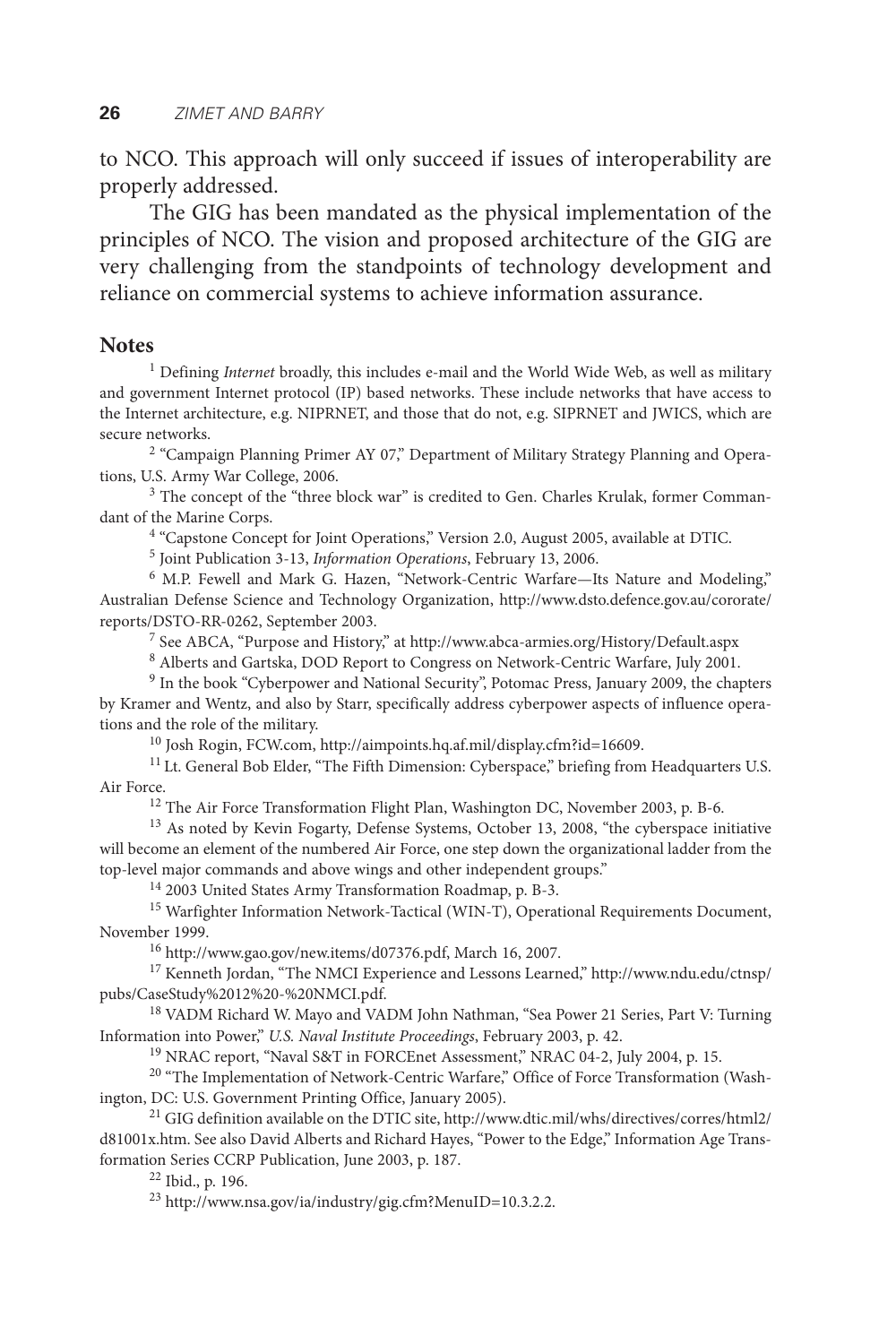<sup>24</sup> FORCEnet Implementation Strategy, Naval Studies Board, 2005.

<sup>25</sup> "Army Stuck in a WIN-T Quandary," Frank Tiboni, FCW.COM, http://www.fcw.com/ article92437-02-27-06-Print, February 2006.

<sup>26</sup> Center for Technology and National Security Policy, National Defense University, "Information Technology Program: Report to Congress," January 2006.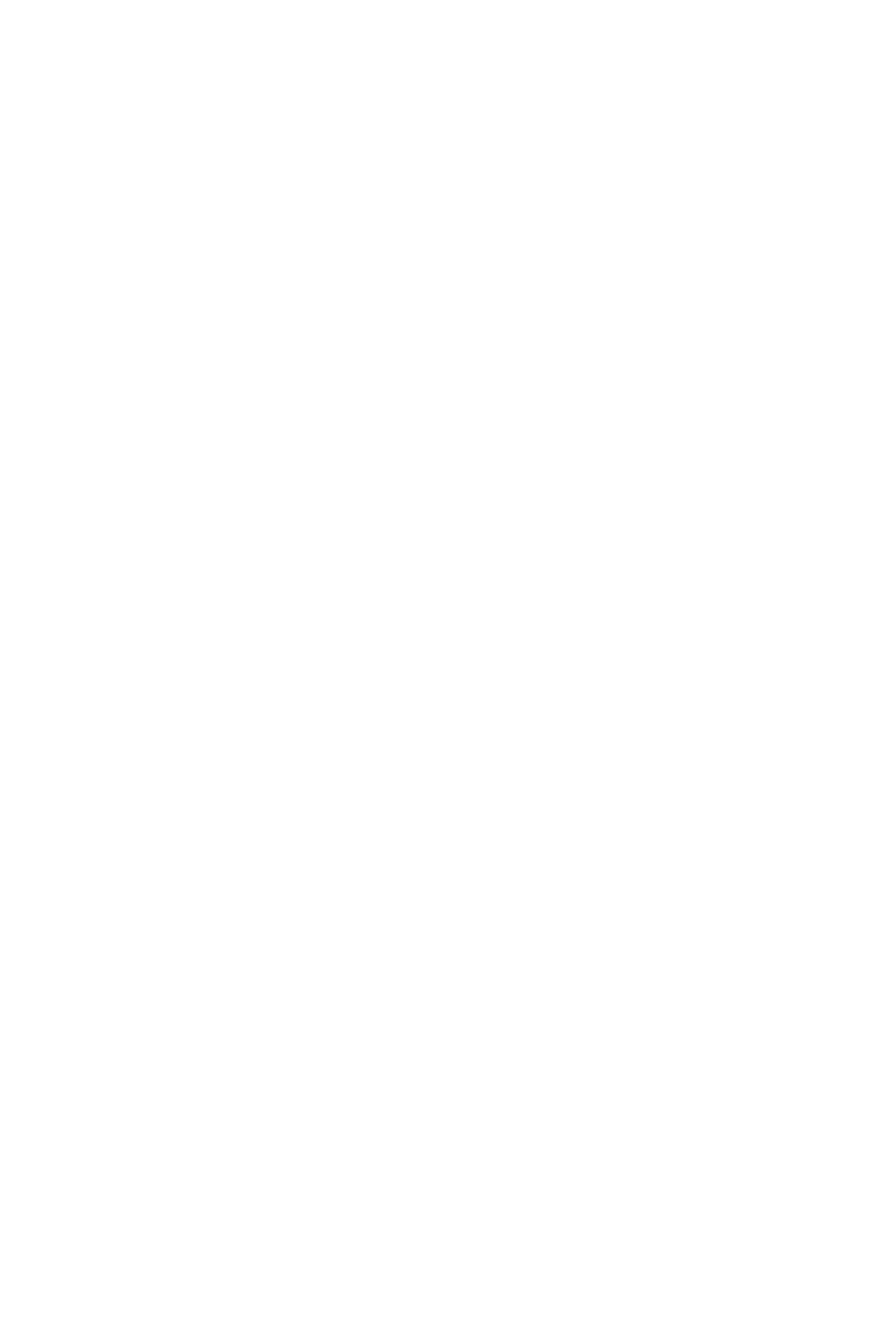#### Chapter 2

# A Unified Field Theory for Full-Spectrum Operations: Cyberpower and the Cognitive Domain

Jeffrey G. Smith, Jr.

*"Any war has its origin in the human brain."*  Timothy L. Thomas, USACAC<sup>1</sup>

*"We can get this generally right, and precisely wrong."*  GEN Charles C. Campbell, Cdr, FORSCOM<sup>2</sup>

*"The world has gone berserk; too much paperwork."*  Bob Dylan<sup>3</sup>

# Introduction

This chapter is the short story of two revolutions, one cyber, the other cognitive. One about which we're generally right; the other about which we're (so far) precisely wrong. One that is well underway, the other just stirring. One makes us merely competitive; the other has the potential to make us more secure.

Cyber's revolutionary ardor is already absorbed within "transformation," the means by which institutions achieve the broad and deep delivery of that which was once rare, uncommon, and controversial. In exchange for its undeniable advantages, we have generally agreed to tie a percentage of our GDP and defense force structure (and transformational efforts) to the furious wag of its evolutionary tail. We do so to preserve cyber's availability, while denying adversaries an intolerable cyber advantage. We do so because we are becoming "paperless ships," the presumption of cyber's availability now a part of our operational DNA. We do so because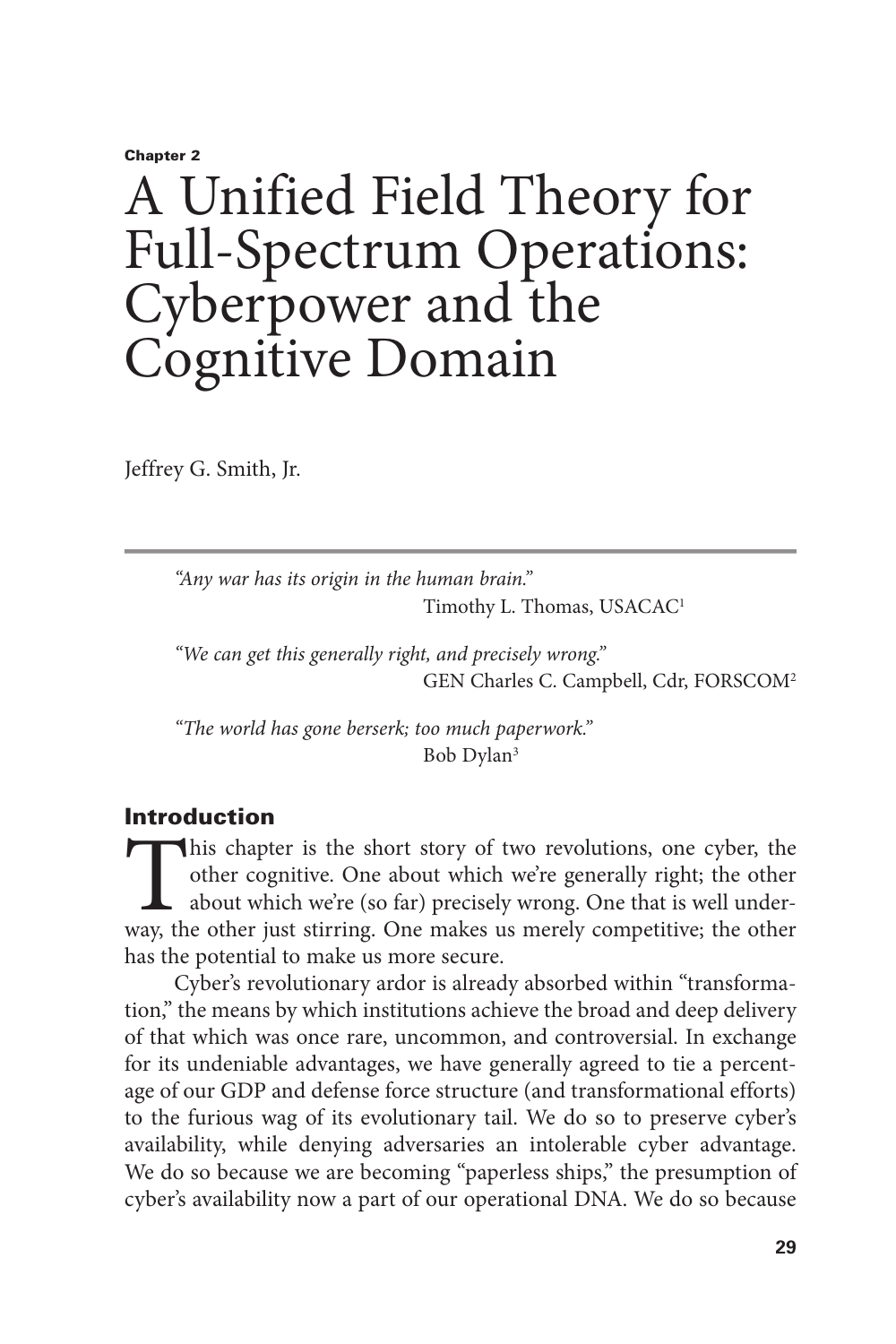we have no choice; the world has undergone an information refresh that has been as inexorable as the flow of tides; eventually, with notable exceptions, cyber will connect everyone to everything. We've placed our lot with cyber because our young soldiers deserve the same collaborative advantage while defending their nation that they enjoyed before joining the Service. We do so because the foot soldier in the employ of our adversary is enabled by the most sophisticated global network in history, at the cost of purchasing a peripheral.

Cyberspace, though, is preface (and subordinate) to a revolution that is stirring within and across our peer enterprises, a revolution in the way humans think, decide, solve, understand, organize, act, and behave collectively. The multi-disciplined fields of the cognitive arts and sciences are mapping the metaphysics of the human brain, where the will to wage war originates, where passions are born, character resides, decisions are made, plans conceived, judgment sits, threat and opportunity are modeled, the future simulated, and where, ultimately, human conflict is resolved. Within our Armed Forces, operationally engaged leaders are directing their brigade and regimental combat and special operations teams as if they were surgeons, with tailored teams, tools, and touch meant to shape psychological positions. Sun Tzu had a phrase for this cognitive approach to combat. He counseled his commanders, over-schooled in the physical arts, to "throw rocks at eggs."4 Sun Tzu's elliptical, poetic guidance was his way of emphasizing the mental nature of the operational objective, often obscured by indiscriminate physical activity on the part of ignorant kings, ambitious generals, and desperate soldiers.

Despite the works of ancients, the precedents of history, and the evidence of our own ongoing operations, we remain institutionally reluctant to commit to a taxonomy for cognitive activities that embraces a revolution in the way we solve problems. This despite the profound difference in stakes between these two revolutions. Whereas cyber has potential to make us merely competitive, the cognitive revolution has potential to make us more secure. Where the consequences of cyber failure can be temporary and reversible, cognitive failures are often beyond retraction; indeed, cognitive consequences—both good and horrific—light the path that we know as history.

The author's objective is modest enough: to nudge our current battle command construct from its doctrinal position as "C2 function" overseeing largely physical operations within the expeditionary environment, to the cognitive operation at the core of our operational unified field theory, the objective of which is the collective brains of Blue (friendly), Gray (neu-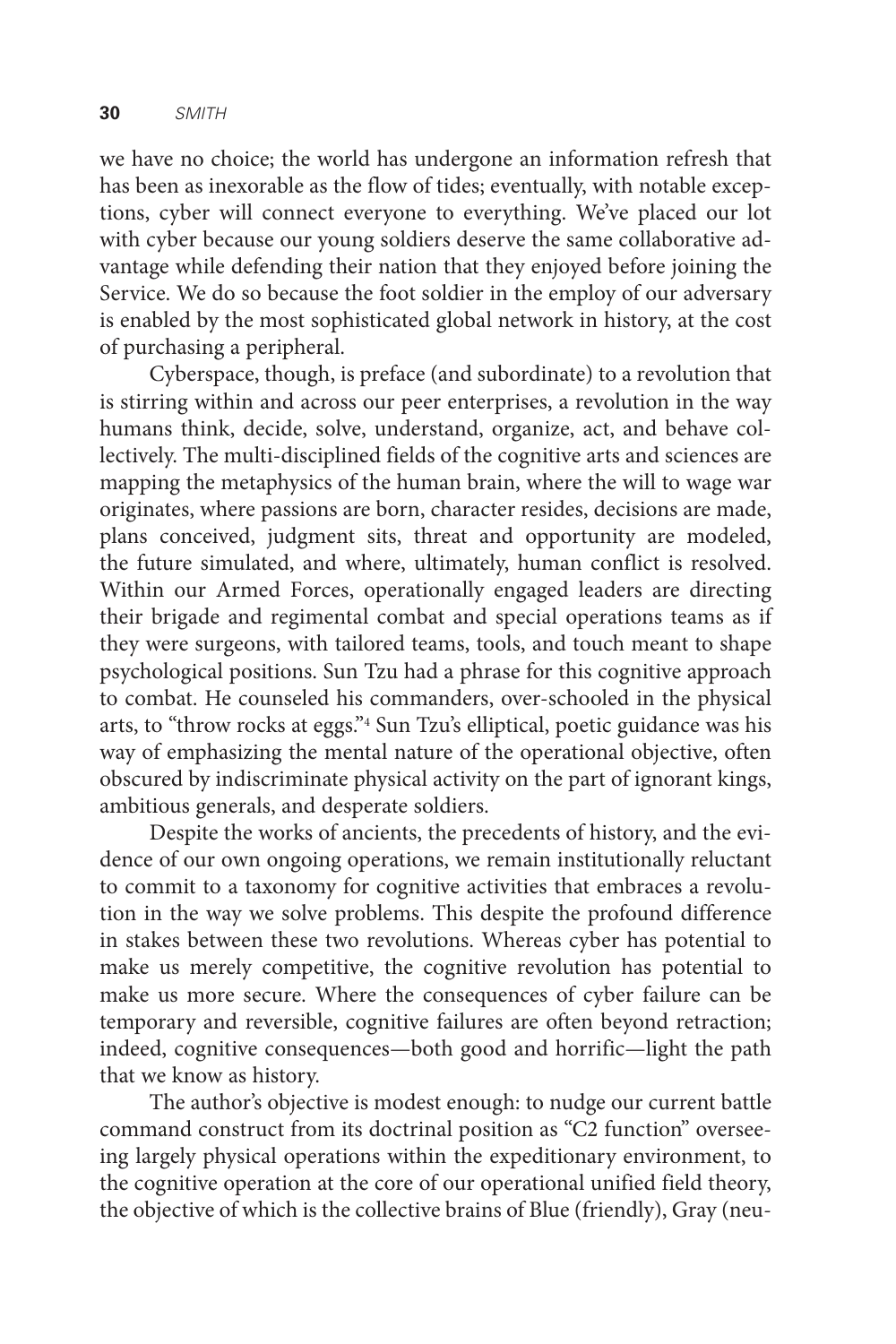tral), and Red (adversarial) constituencies. Within Army Field Manual 3.0, under the title "Information Tasks," there is a tantalizing hint of the way forward. The mission of a new operational category called "information engagement" is to "influence the behavior of target audiences."5 That effect, I believe, is the general objective of battle command, which ought to lend its name to the operation that achieves it. Battle command, as the Army's preeminent cognitive operation, will inspire nationwide efforts to earn the corollary to the catastrophic consequence of cognitive failure: that no other activity within our operational environment has more potential for revolutionary application than that within the cognitive domain. No other activity has such potential to make us more secure. All other operational activities, I believe, derive from it.

Within the proposed unified field theory, battle command is not an operation that is limited to a particular echelon, or Service, or Blue, Gray, or Red constituency. Indeed, it is an art that our enemy practices with at least equal vigor and intuition, if not study. It is an art that we'll expect of our Commander-in-Chief and a science whose practice must extend to Blue leaders at every level and operational location. It is increasingly clear that decisions made at departmental, agency, and national levels contributed directly to the difficulty of the expeditionary force to arrive at satisfactory states of accommodations among Blue, Gray, and Red constituents during the early stages of Operation *Iraqi Freedom*. Said another way, operational success depends on the exercise of wise, collective, cognitive activity by leaders at national, institutional, global, regional, and expeditionary levels. The inconsistent approach we take toward the education, organization, integration, and incorporation of those who are responsible for so much of our operational activity is certainly one of the indisputable findings of on-going operations.

The subject of this article, then, is battle command in the cognitive age. Although the terms and shapes of the unified field theory and its operational model are provisional, their insights are meant to apply equally to Blue, Gray, and Red constituencies, and tested over time against historical, current, and future operational circumstances. I've settled on cognition as the core activity within the operational environment (OE) because it is the mental activity from which the will to war originates, through which operational activity is organized, and by which war is resolved via a series of forced or negotiated accommodations among populations. The categories within the cognitive domain are not meant to echo the important taxonomical work of Benjamin Bloom, for it is the *collective* brain and its derived collective behavior that is of operational consequence within the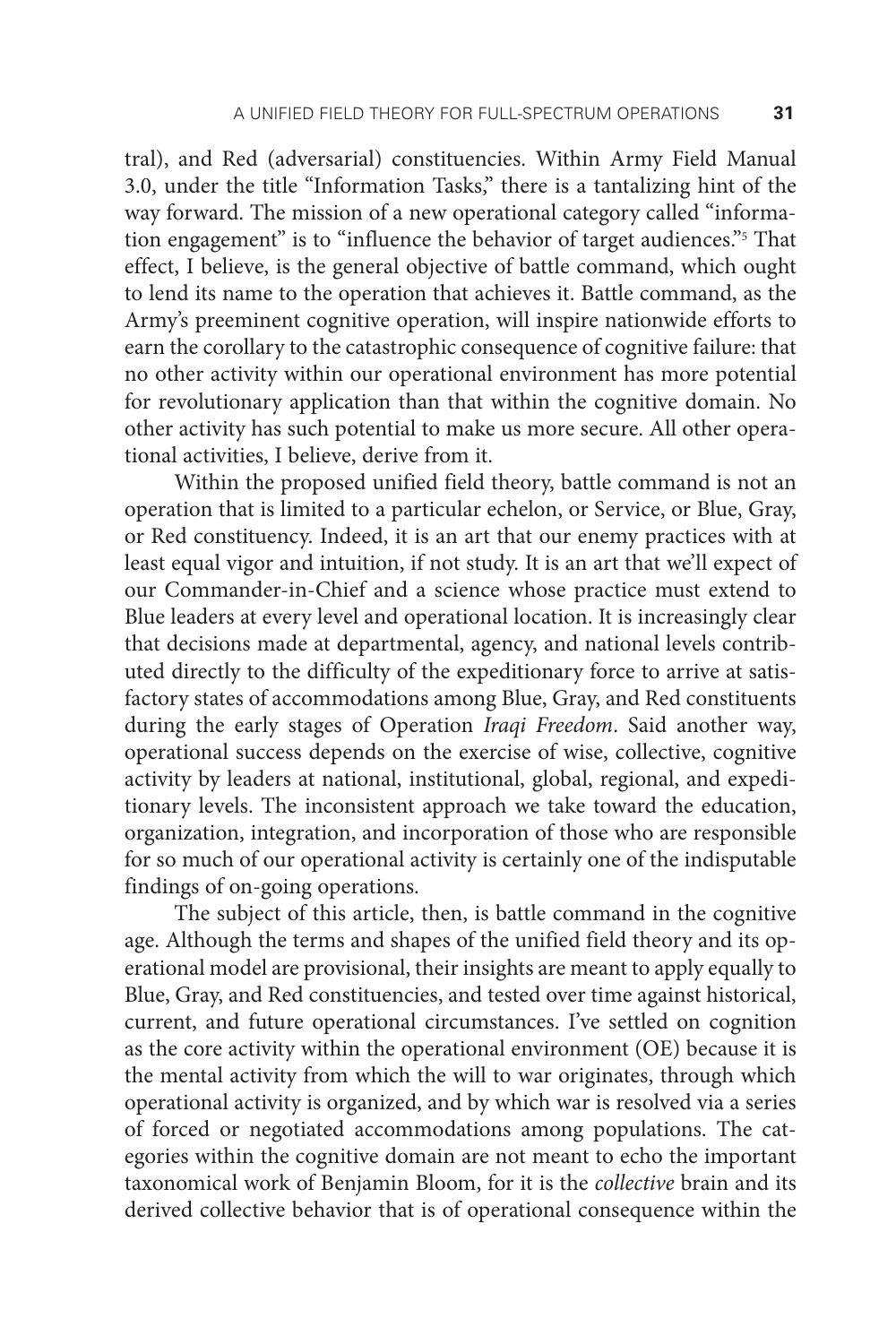operational environment. The activities I've categorized within the cognitive domain are more likely the product of observation, whether those of operational genius (Sun Tzu, Alexander, Wellington, and Grant, among others), personal experience, or extensive discussion with veterans.

This chapter was commissioned by three sponsors. First, the Center for Technology and National Security Policy of The National Defense University solicited papers on cyberspace (its nature, power, and operations) from a Service perspective. The chapter is written from the perspective of those Forces responsible for land-based operations conducted among human populations. Second, LTG Sorenson, the Army G6, asked for an examination of whether the Army got cyberspace generally right with regard to its role in support of battle command (the Army's chief operational C2 construct). Third, General William S. Wallace, CG Training and Doctrine Command (TRADOC), requested that the work be placed in the context of his essential effort on what he calls the "human dimension."6 This chapter is an excerpt from a longer, more deliberately argued effort influenced by joint concepts, fresh doctrine, the failures of my own personal experience, informal interviews, an angled view of much-travelled historical examples, and, finally, selected lessons learned from our Global War.

This chapter is not meant to represent a staffed position within the Army or any other Service. Instead, the model and theory sketched within the article are meant to form a doctrinal prequel, or taxonomical ancestry, from which, and by which, we can reexamine the basic insights of joint and service operational doctrine, disentangle the terms of their taxonomies, and recommend an early entry into the post-IT revolution, or the Age of Cognition. The remainder of the paper falls into five general parts. Part one defines assumptions and key terms. The second part is a dense abstract that describes the modified model of the operational environment, its derived field theory, and the full spectrum of its enabling operations. Part 3 provides historical precedent for battle command as the cognitive operation at the core of the operational environment (OE). Part 4 gives the cognitive domain and the metaphysical dimension a taxonomy of their own. Part 5 argues that revolution in cyber doesn't translate to cognitive revolution, but serves as preface to this more substantial revolution.

# Assumptions and Key Terms

# **Assumptions**

Thucydides, among others, declared the causes of war to be psychological (honor, fear, greed, and ambition).<sup>7</sup> The field theory proposed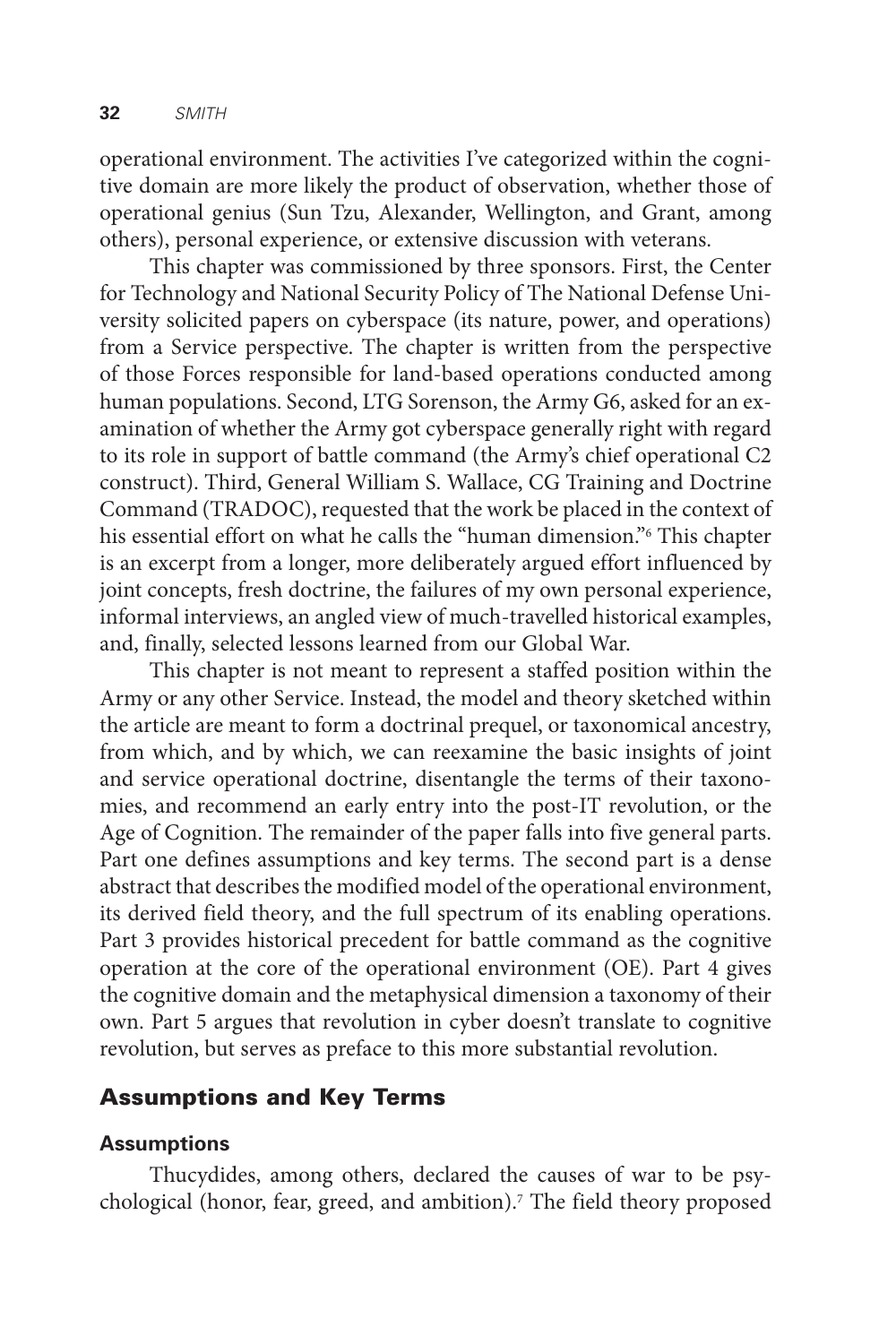within this paper rests on this single assumption. And if war begins in the human brain, then war is resolved there as well—in the minds of Blue, Gray, and Red constituents expressed as the collective wills of their populations (and subgroups). As the highest category of organized activity within the operational environment, operations move populations from the will to fight to the willingness to accommodate what were once mutually exclusive goals and objectives. The chief operation, then, is cognitive, directed toward the achievement of influence over human choice, specifically the decision to act in a particular way, on behalf of a particular constituency, and in support of particular objectives. It is from cognitive activity and in support of its objectives that the full spectrum of operational activities is derived and toward which its effects are directed.

#### **Key Terms**

- ◗ *Blue, Gray,* and *Red* are shorthand for the categories of humans encountered in the operational environment. These colors also represent the multiple shades within each primary color, each of which requires its own nuanced operational approach. The primary colors correspond roughly to the doctrinal categories of the situation (friendly, environmental, and enemy). Blue refers to those humans whose leaders are explicitly engaged in the development, promulgation, and implementation of the nation's (or group's) security strategy. Red denotes humans whose leaders are in organized opposition to Blue. Gray connotes humans whose leaders seek independence from, or accommodation with, Blue and Red, but will turn Red or Blue if sufficiently provoked or motivated. From the perspective of the individual constituent, all constituents are Blue.
- ◗ *Cognition* is derived from Sun Tzu's famous quotation "know yourself and your enemy, and you will never be in peril."<sup>8</sup> Sun Tzu presumed that to know is to act collectively—and wisely—on behalf of nations (or groups). Cognition comprehends five interrelated activities. First, to *shape* information into the Janus model of Threat and Opportunity. Second, to *form* a solution that counters the former and seizes the latter. Third, to *understand* personally and *adapt* to the continuously evolving Situation. Fourth, to translate personal understanding into *public*, broad-based activity. Fifth, to *lead* in order that Blue *behaves* is if One.
- ◗ *Battle Command* is the art and science of leveraging the full spectrum of operational activity to resolve differences among Blue,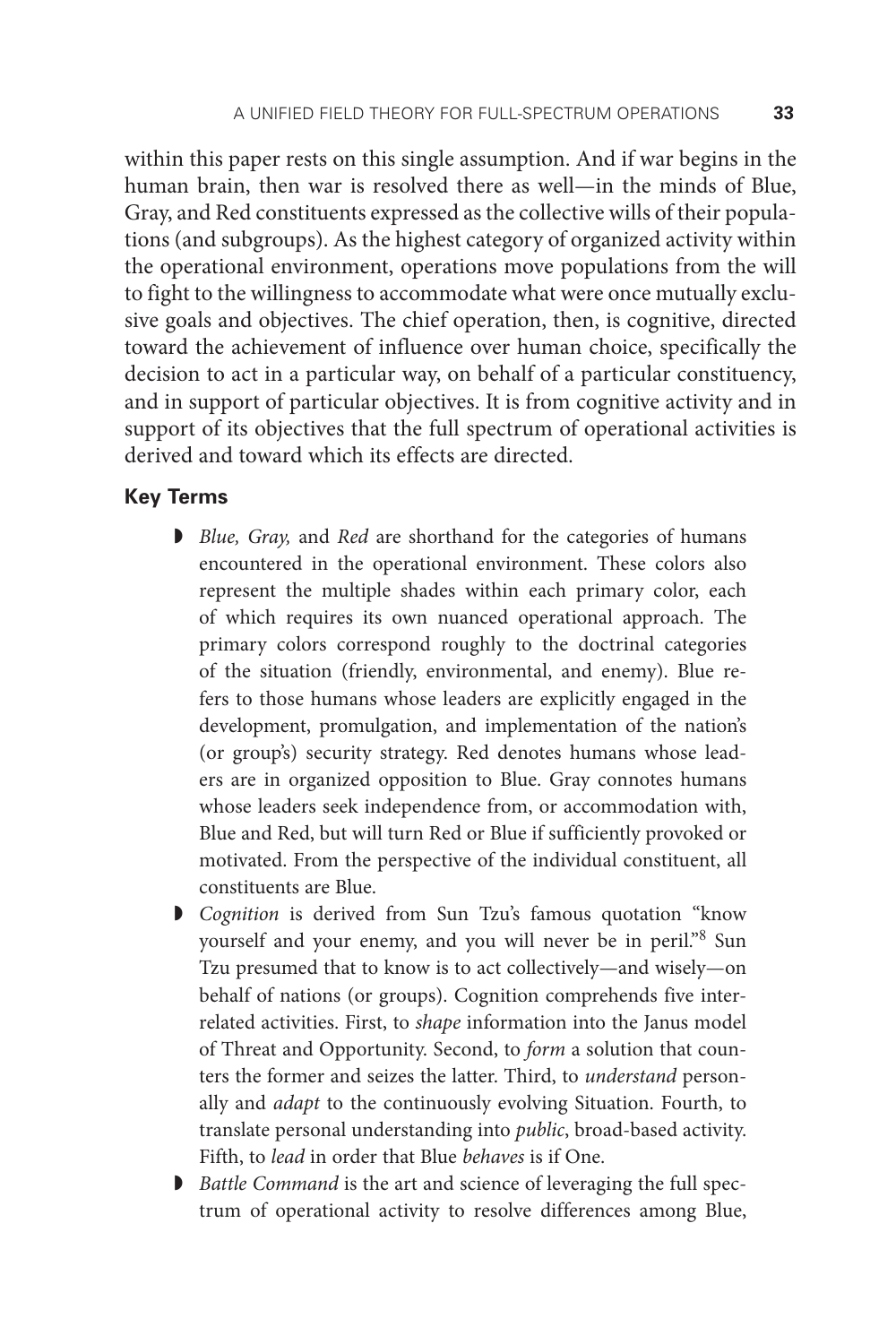Gray, and Red via a series of forced and negotiated accommodations. It is the only operational level that is accountable both for tactical outcomes and political objectives. It is the superior cognitive operation within the OE.

# The Unified Field Theory's Central Idea and Abstract

## **The Central Idea**

The central idea within the unified field theory is formlessness, or the ability of Blue to adapt the form of his solution to the continuously evolving shape of his situation (to conform to a continuously evolving shape implies the ability to change form continuously, hence the name). Formlessness requires four distinct and interrelated skills. First, the leader's ability (and the network's capability) to build a model of the situation from which the shape of threat and opportunity emerges, linked to local circumstance and national (or group) objectives. Second, the leader's ability (and the network's capability) to form elemental combinations that conform to the continuously evolving shapes of peril and opportunity. Third, the leader's ability (and network's capability) to form operational combinations across the spectrum of activity as part of integrated plans and orders. Fourth, the leader's ability (and the network's capability) to assemble, locate, identify, and modify the shape of physical and mental objects and project the consequences of their collisions.

The model of the situation forms the common core to all four activities. The model of the situation tells the interrelated fates of Blue, Gray, and Red in order to provide three outputs: (1) the shape of peril; (2) the shape of opportunity; (3) and the universal context within which all local activity is linked to the achievement of political objectives of the nation (or group). The model of the situation exists in two states. The technical model of the situation (TMOS) is a collaborative product presented in physical form meant to be broadly and simultaneously absorbed by leaders at every level and location. The TMOS translates input from across a vast collaborative Information Infrastructure (part human, part technological) into the story of relevant operational activity in order to recommend to leaders the means to resolve it favorably. The cognitive model of the situation (CMOS) is influenced by the TMOS, but exists within the brains of leaders. It is through the CMOS that leaders personally comprehend their situation, and understand the precise means by which they must conform to it. It is from the CMOS that leaders' intent emerges. It is through the CMOS that leaders observe the mental organs of their constituents, and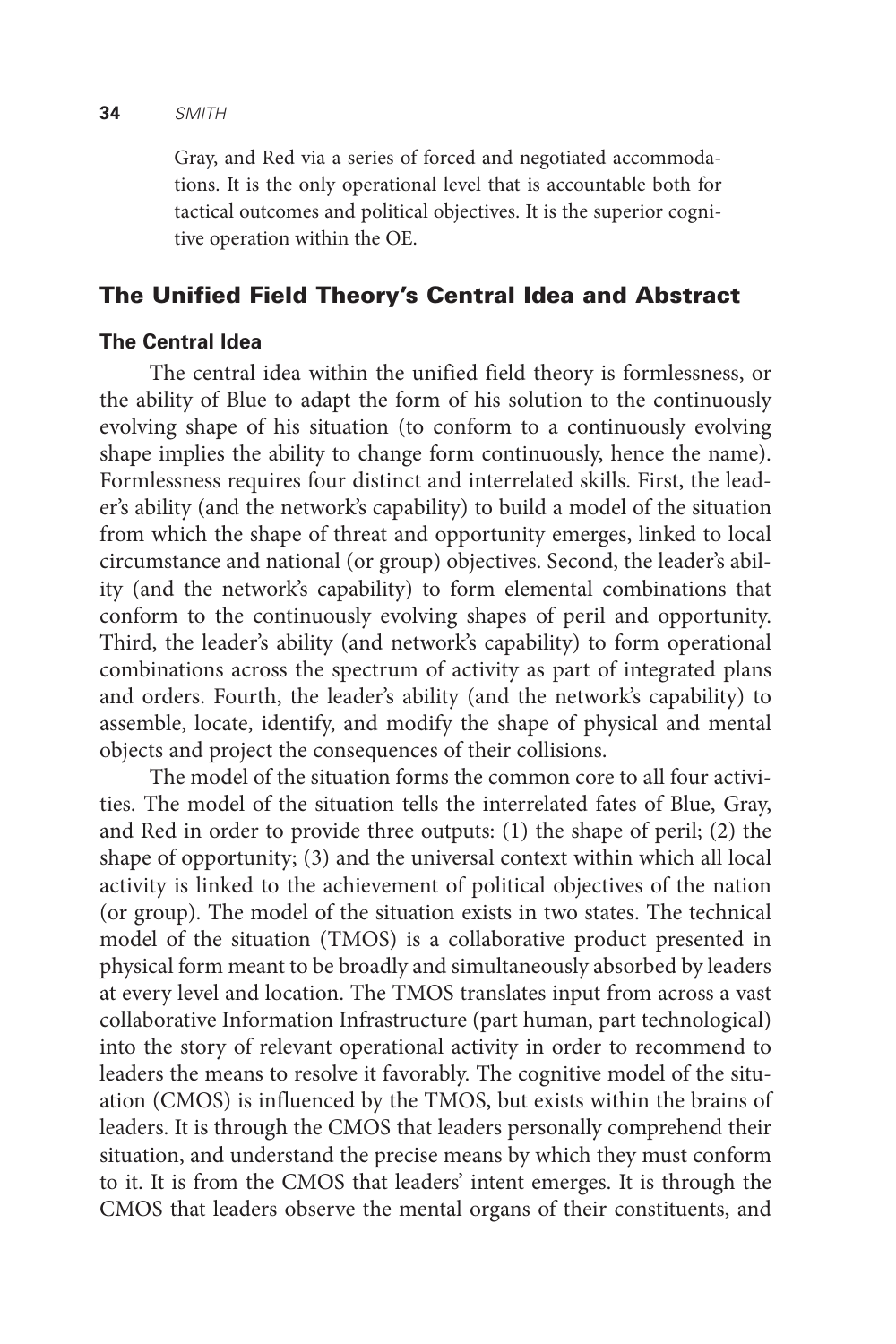decide precisely how to modify the objects that reside within each. Finally, the CMOS continuously modifies the technical and human parameters of the TMOS to conform to the leaders' own cognitive landscape.

*Formlessness* also depends on the maturation of two revolutions, cognitive and cyber. The cognitive revolution enables leaders to perceive the metaphysical landscape within the OE, a mental landscape whose terrain is composed of the organs of the human brain: the moral, intellectual, creative, emotive, instinctive, spiritual, professional, and personal identities of Blue, Gray, and Red constituents. The shapes of objects within those organs determine the nature, duration, and resolution of operational activity and constitute the true target of operations. The mental nature of the OE, then, demands a much broader, more diverse and nuanced spectrum of elemental and operational combinations than one motivated by the physical goal of closing with and defeating an armed opponent. The cognitive revolution encourages leaders to shed doctrinal, imaginative, organizational, functional, and professional biases that seek to achieve false agility by fitting circumstances into pre-configured information, effects, organizational, and operational models. The cognitive revolution achieves actual agility by demanding that leaders conform to the situation in which they find themselves, requiring leaders to choose from a full spectrum of elemental and operational choices, combinations for which doctrine (and therefore the enemy) will quite often have no name. Without a cognitive revolution, those choices are sharply constrained by policies, permissions, regulations, organizational firewalls, personal experience, and institutional-level training and educational opportunities.

The second required revolution is cyber. Once complete, cyberspace coats all activity within the OE with an electronic membrane, until the OE pulses like a planetarium. The cyber revolution has four major objectives, or outputs: (1) the technical model of the situation, one that captures both the physical and mental shape of the OE, and adapts to the cognitive approach of the local leader; (2) the elemental combination, or task organized team, that acts under the influence and authority of the local leader; (3) the operational combination that assembles information, humans, and their proxies into the coherence of plans, orders, and intent; (4) problemsolving, or the ability to exploit Blue's collaborative brain to arrive at solutions in time to influence activity on terms favorable to Blue. While the cyber revolution can suggest elemental, even operational combinations that appear revolutionary, cyber depends entirely on human-provided instructions. Short of a cognitive revolution, those instructions reflect the doctrinal, operational, organizational, professional, political, and cultural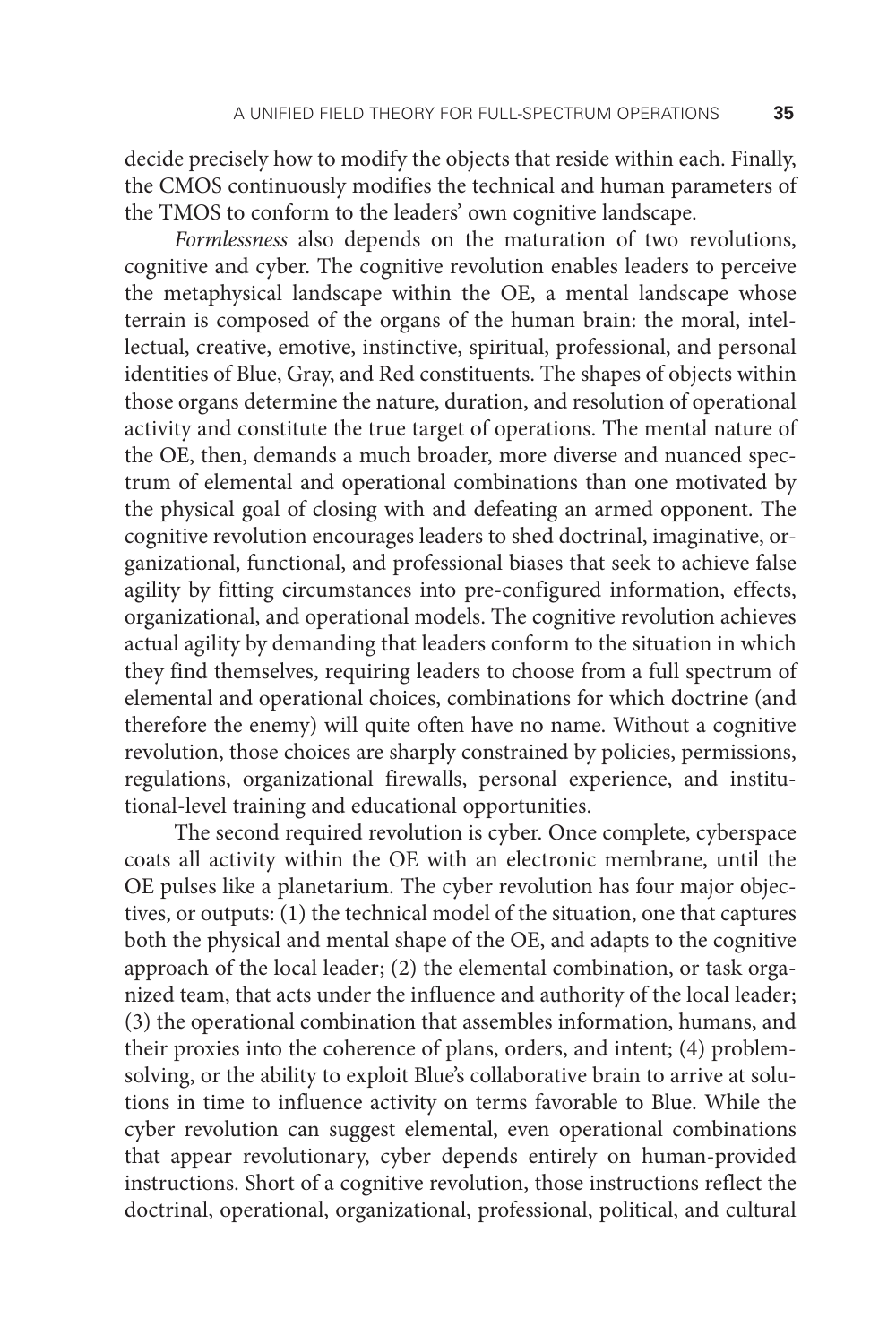biases of its programmers. This is why cyber is preface to the cognitive revolution, which is greater.

### **Abstract**

The chief *subject* of the OE is human activity organized around the security, toleration, and demise of nations (or groups). The *problem* at the center of the OE is the failure of the world's myriad nations (and groups) to accommodate one another's strategic goals and objectives. The *solution* is pervasive, synchronized local activity at every operational level that modifies strategic goals and objectives sufficient to accommodate national (and group) diversity.

The unified field theory (including its operational model and taxonomy) that solves the problem was constructed under four chief guidelines. First, the construct must be universal, otherwise our model is self-reflexive, revealing only our own biases. Although the unified field theory and its operational model are written from the perspective of Blue, that is only because all constituents, from their personal perspective, see themselves as Blue. If Red applies the model to its own circumstances, then the Red terrorist becomes the Blue martyr. Second, the model of the environment must proceed from a clear understanding of its chief subject. Environments, therefore, are constructed around a particular subject. Domains are used to further classify categories concerning the chief subject, while dimensions are used to describe the environment around which the subject finds itself. Third, the usefulness of the model depends on the extent to which it clarifies complexity; much of that clarity is derived from a clear understanding of its chief subject, from which all taxonomical terms proceed. Fourth, models must comprehend the totality of the circumstances that influence their subject, or else the subject inherits, with little warning, the effects launched from outside its model (and therefore the reach of its influence).

In the longer paper, I've more systematically distinguished between the current and proposed models for the OE. Here, I'll merely sum up the differences. Joint Publication 3-0 defines our current model of the OE as a "composite of the conditions, circumstances, and influences that affect the employment of capabilities and bear on the decisions of the commander."9 The chief subject of the OE is only inferred: human decisionmaking with regard to employment of security-related capabilities (under myriad environmental influences and variables)? Less clear is the level and identity of the decisionmaker (commander implies military organizations); and at what level: tactical unit or strategic organization; and missing from the subject, considering the subject matter, is drama. So, within the field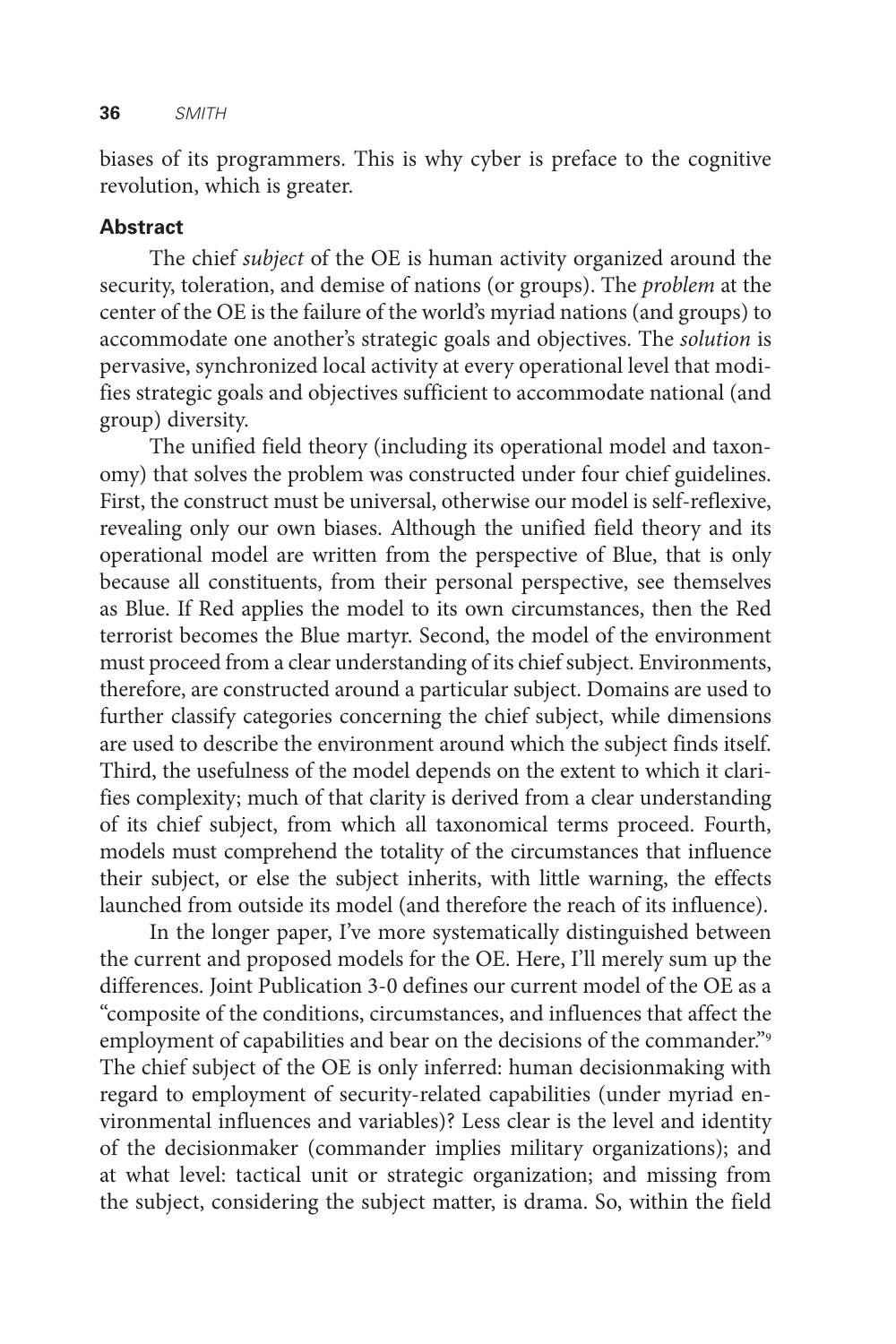theory, the chief subject of the OE is clear, dramatic, and comprehensive: human activity organized around the security, toleration, and demise of nations (or groups). That implies an additional difference between the two models. Where the current model describes multiple OEs that overlap, intersect, and integrate, we've used a single OE to stand as the highest level abstraction for the global situation, one that comprehends all securityrelated activity.

The unified field theory clarifies the confusion between the terms "domain" and "dimension." Domains constitute the chief categories of essential activities that must be performed by the chief subject. Domains do not imply that their particular activities are ever conducted in isolation from those of another domain; rather, domains are the means by which the nation or group establishes its priorities with regard to the study, development, resourcing, fielding, and adaptation of enabling capabilities. Dimensions, on the other hand, clarify or define the environment within which the chief subject acts. Without the "coordinates" of dimensions, the chief subject is buried in the individual acts that threaten to cocoon him in their overwhelming disconnected unreferenced diversity. In this sense, dimensions provide order to the chief subject's circumstances, and do so in three ways. First, dimensions provide the coordinates by which objects are identified and located; second, dimensions form the media that enables collective activity; and, third, dimensions serve as features over which humans collectively approach their objectives. To summarize, it is from the chief subject that we draw the domains to distinguish its chief categories of activities. Only then do we construct dimensions that provide shape to the environment from which the subject approaches his own survival, security, and prosperous future.

The unified field theory has collapsed part of the doctrinal domains of Air, Land, Sea, and Space into a single physical dimension that gives shape to physical objects; and has diverted the remaining aspects of those doctrinal domains into a physical domain that emphasizes four key critical activities: move, protect, force, sustain. The unified field theory has built a second domain, the cognitive domain, whose chief activities are lead/ behave, form/shape, understand/decide, solve/adapt (all explained later). Finally, the unified field theory's three dimensions closely echo the three dimensions of the current theory (physical, cognitive, and information), but with two important caveats. The unified field theory replaces the cognitive dimension with "metaphysical" in order to create an image of the OE's collective mental terrain whose features are formed by the metaphysical organs of the human brain. The unified field theory replaces the information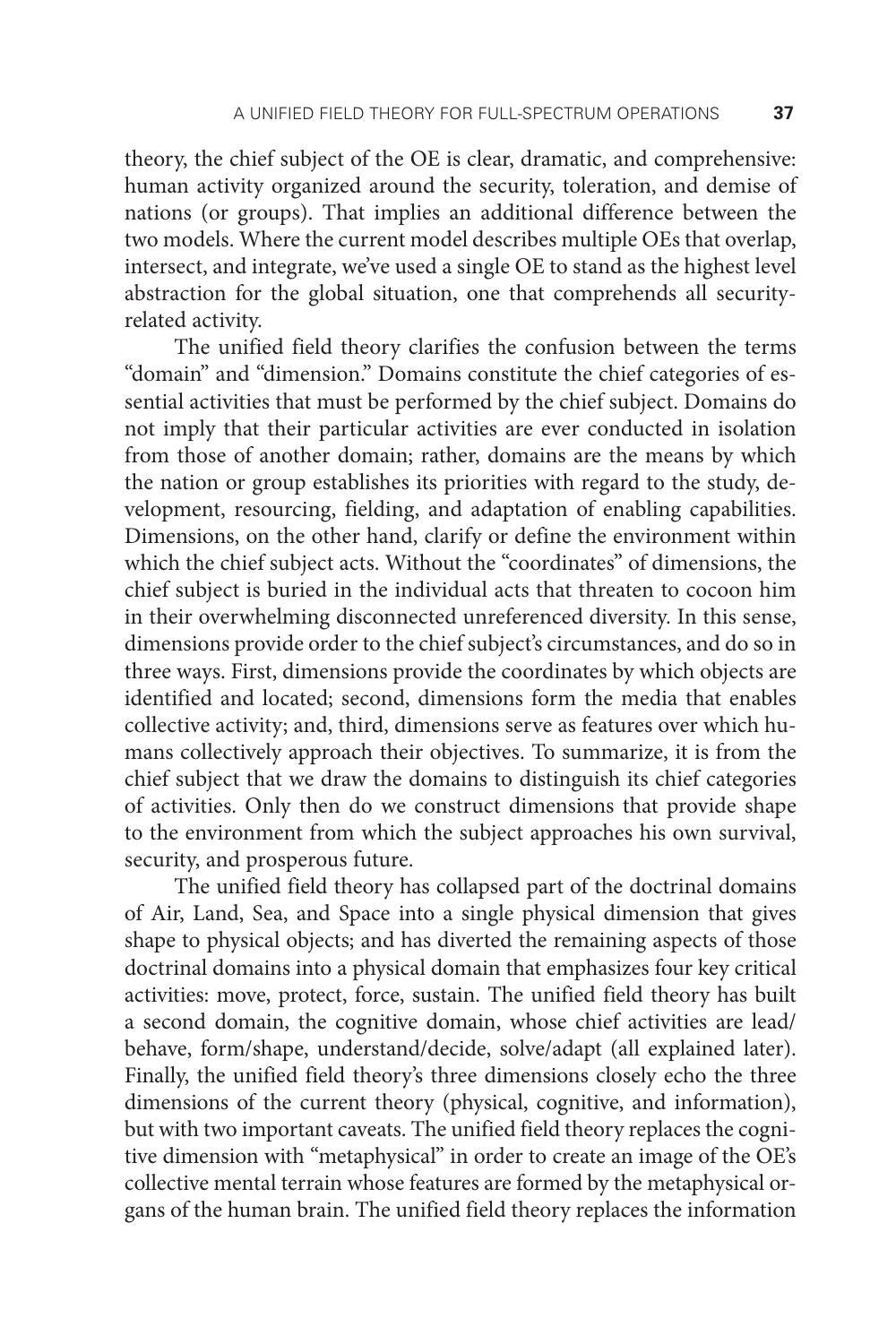dimension with an "information infrastructure," or II, in order to emphasize the self-constructed nature of this dimension. The most tailored form of the II is the network, defined by the leader at its center. This image is an evolution of the concept behind net-centric warfare, for it makes explicit the role of network in the service of a leader, whose activities are linked to both local outcomes and the achievement of political objectives.

The current model describes the strategic, operational, and tactical "levels of war." The unified field theory modifies the three level model so that it more explicitly acknowledges that every operational activity, whether campaign, battle, or engagement, has multiple levels to it, each of which shares a common core, or orders process, theoretically subject to a field order by which effects at the local and strategic levels are linked as part of the superior cognitive operation we call battle command. The current model describes the six phases of an operation in sequential and concurrent terms; we've modified the shape of the six operational phases so that it forms an ascending spiral, from which leaders at every phase share a common core. This is in order to acknowledge that the seeds of all phases are in each. Consider, as an example, that in practice, the move from dominate to stabilize to civil authority is often one and the same: the minute an enemy is defeated, the emergence of a future authority begins, usually imperceptibly, and under the watch of the same organization that supervised offensive operations. If one isn't structured for this almost simultaneous transition, or trained, or prepared, or equipped for its regulation, then the time/distance variable between liberated citizen and disillusioned Red recruit is too great to bridge.

The most significant change the unified field theory proposes is the role of battle command as the core cognitive operation from which the full spectrum of organized activity is derived. Within the unified field theory, battle command is the art and science of leveraging the full spectrum of elemental and operational combinations to resolve differences among Blue, Gray, and Red constituents via a series of forced and negotiated accommodations. It is the only operational activity within the unified field theory that is responsible for both tactical and political objectives. Battle command accomplishes that end via the integrated, synchronized adaptive achievement of a trio of continuously evolving cognitive effects: (1) Cognitive Capability, or the ability to reach collective understanding, apply collective solutions, regulate collective behavior, and adapt collectively; (2) Cognitive Vulnerability, or the ability to render Gray and Red constituents susceptible to Blue authority, plans, orders, and intent; and (3) Cognitive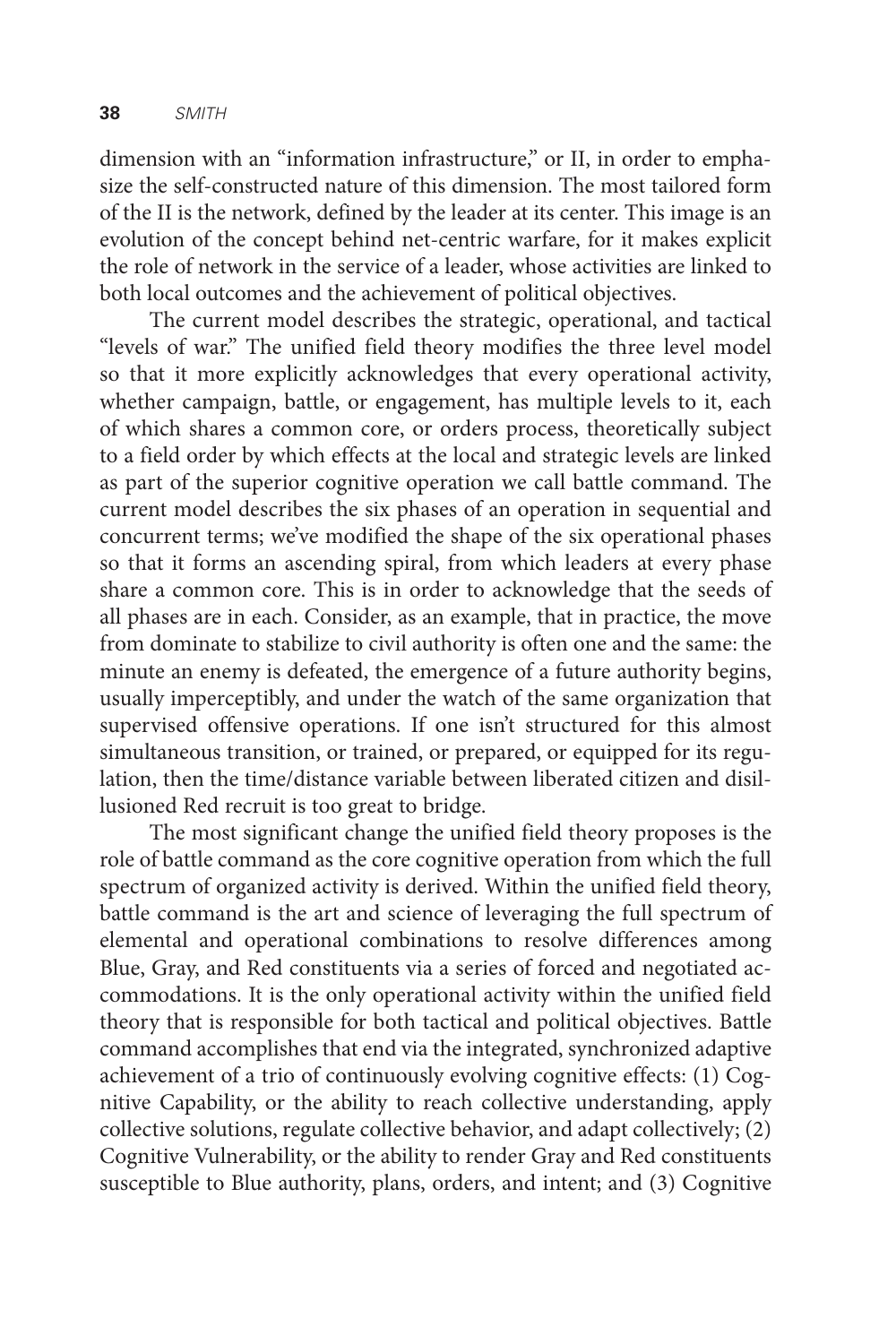Accommodation, or the willingness of constituents to modify their initial operational positions on terms favorable to Blue.

The end to which battle command aspires is the synchronization of Effects in order to achieve Operational Objectives, or *States of Accommodation.* The states of accommodation that presage a nation's return to relative harmony are four: (1) the long-term preservation of Blue; (2) the benign neutrality of Gray; (3) the surrender, conversion, assimilation, or neutralization of Red; and (4) suspension of hostile activity on terms favorable to Blue. These ideal states of accommodation effectively resolve the requirement for the most violent kind of operational activity, and set the conditions for the eventual satisfaction of a nation's (or group's) goals and objectives, and their return to a state of *tao*, or "cosmic harmony."10

For the achievement of its trio of cognitive effects, battle command depends on three derived, integrated, and fully continuous operational categories: physical, engagement, and regeneration operations. Although these categories are a point of departure from FM 3.0, it is actually an elevation of other operations explained, implied, or recognized as gaps within this excellent document. Battle command and its three derived operations must be entirely integrated within the operational concept and reflected in the paragraphs and annexes of plans and orders. Said another way, one cannot succeed physically without engagement, and one cannot execute engagement operations without significant support within physical operations, and one cannot outflank an adaptive, multi-generational enemy without continuously regenerating capability as part of the nation's adaptive strategy. That all three categories are part of virtually every operational plan is now a matter of presumed course by those engaged today.

*Physical* operations include the integrated, continuous categories of offensive, defensive, stability, and sustainment activities. Battle commanders employ physical operations for four chief uses: first, physical operations achieve sustained proximity to Gray and Red constituents. Second, physical operations produce imbalance, or the introduction of capability for which Gray and Red have no adequate response. Third, physical operations restore or reinforce stability in order to make Gray and Red vulnerable to Blue's arguments for cognitive accommodations. Fourth, physical operations sustain the life of Blue (Gray/Red as required) and their proxies during the span of an operation.

*Engagement* operations induce among populations: (1) the collective will and approach to war; (2) vulnerability in Gray and Red to the arguments of Blue; and (3) willingness across Blue, Gray, and Red constituencies to accommodate what were once mutually exclusive goals and objec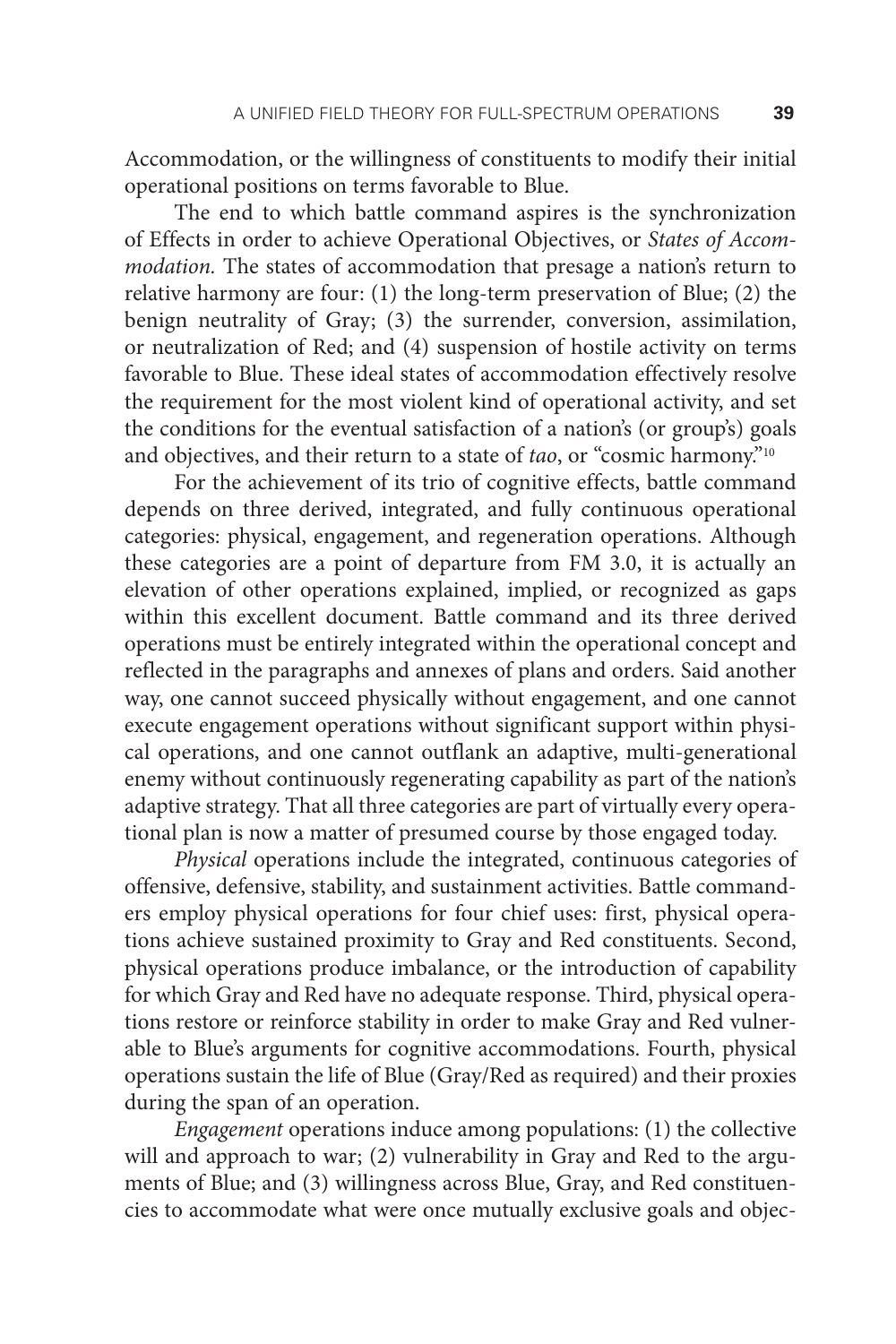tives. *Regeneration Operations* preserve the national capacity to evolve by (1) adapting to the current situation with the introduction of freshly trained and educated elements and tailored proxies; (2) by introducing international influences to security-related institutions via education, technology, commerce, cultural and other engagement venues; and (3) by conserving the sources of national power over the lifespan of a nation.

*Mission Centers* are the highest category of operations centers that observe, assess, direct, and modify operational activity. The mission centers in their sum provide the means by which leaders control the defense of their nation or group. Operations centers feed Missions centers, and are charged with building the OE's dimensional grid, so that all activity is identified and located by its three dimensional construct: physical, metaphysical, and information. The operations centers observe or direct activity throughout the OE, and are linked as part of a global constellation, so that no activity is ignorant of the other. The unified field theory, then, demands a corresponding theory of operations centers to determine an enabling architecture of operational control. The cognitive revolution ought to permit leaders to leverage the services of particular operations centers in the same way that cyber leverages the "footprint" of certain satellites.

# Historical Precedents for Battle Command as the Core Operation From Which All Other Operational Activity Is Derived

#### **The Problem**

If the origins of war are psychological, rooted in human cognition, then so it its resolution. Within the unified field theory, operations are the means by which nations are moved from the will to war to the willingness to accommodate what were once mutually exclusive goals and objectives. That ought to be our core competency: the achievement of influence over Blue, Gray, and Red choice. We have no such superior operation, and no cognitive taxonomy with which to successfully address its absence.

We can learn from the way we as a community have approached the field of information operations. IO is the only major operational category whose explicit target is the human brain. No term in our doctrinal taxonomy has been so enhanced by its assigned mission set, or more diminished by the community approach toward its implementation. First, we used information in the title, suggesting that information is the decisive factor in influencing human choice (when compared, let's say, with financial,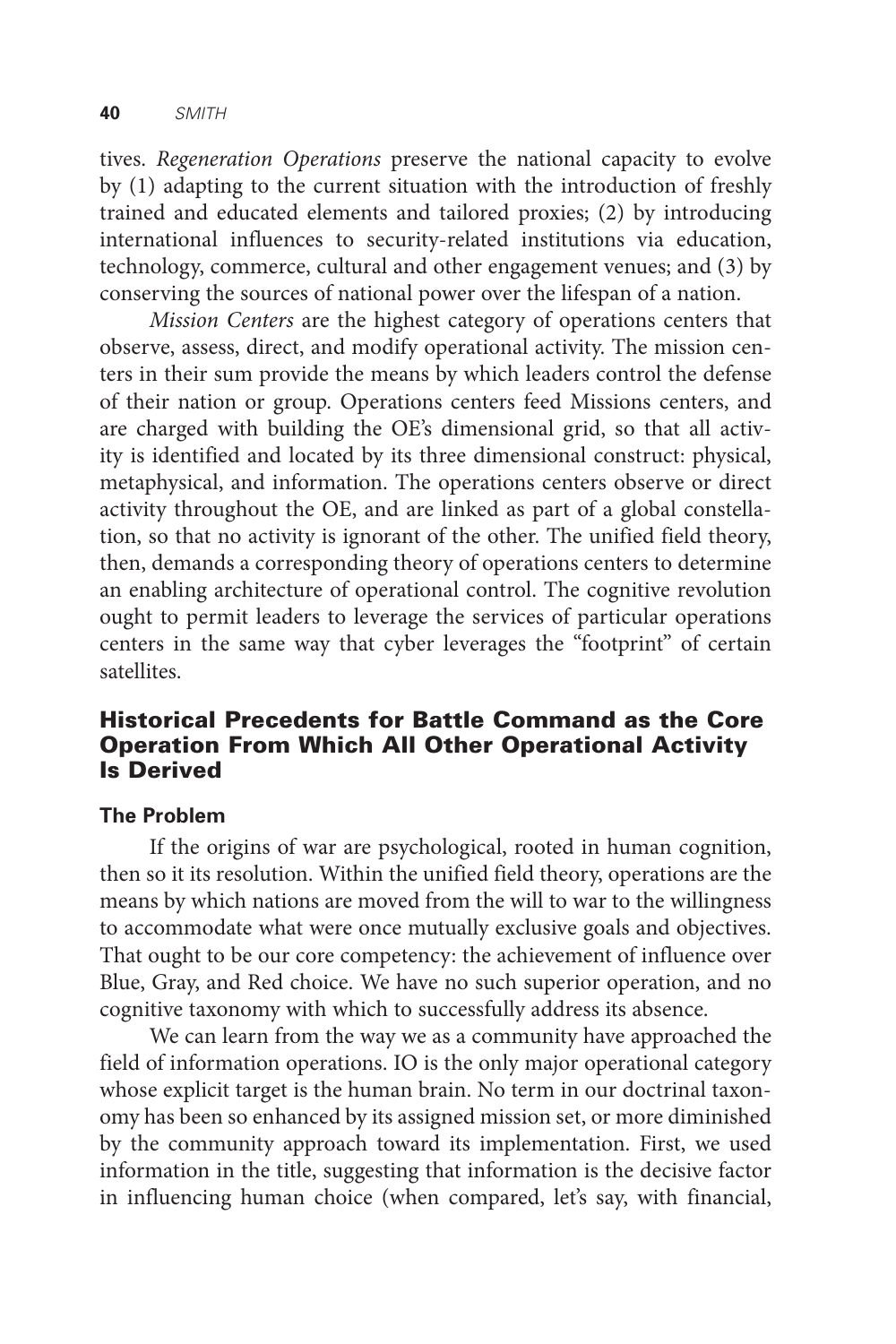emotional, physical, political, spiritual, artistic, and logical influences). Second, we limited IO's focus to Gray and Red minds, rather than including those minds that need cognitive attention just as much, Blue. Third, we assigned the function to an officer who was not also the battle commander (who, presumably, ought to be the cognitive exemplar across all constituencies). Finally, in execution, we understandably assigned "soft" missions to the IO teams, and "hard" missions to those skilled in creating physical effects. As a result, IO became euphemistic for soft operations as means to facilitate full spectrum operations, the chief categories of which remain implacably physical. In a brave and, I presume, controversial move, FM 3.0 drops the term altogether, an implied call to re-examine how the community approaches a category that tries to get at operations whose objective, theoretically, is preeminent.

Current efforts at rehabilitation fall short of what this paper proposes: that battle command, itself, moves to the cognitive operation at the core of full spectrum operations. Our solution will have to be at the expense of our considerable bias for physical operations and their effects. I'll frame our challenge and our opportunity via a vignette.

The author was tasked by the V Corps Commander and the Army G3 in 2003 to propose a near-term concept for mobile battle command, some of the author's observations are generally right; some are precisely wrong.

The pivotal days of combat during Operation *Iraqi Freedom* were marked by classic, simultaneous, layered, synchronized engagement of Joint, Coalition, and Inter-Agency Forces. 3rd Infantry Division, under the C2 of V Corps, was the tactical Army ground maneuver unit poised for the ultimate conquest of Baghdad. Above the Corps' Area of Operations circled Air Force, Marine, and Naval Aircraft in Close Support of ground maneuver; on its flank was the 1<sup>st</sup> Division of the  $[1<sup>st</sup>]$  Marine Expeditionary Force, itself racing to attack Baghdad from the East; Special Operations Forces (SOF) and Other Governmental Agencies (OGA) maneuvered in, out, and through the Corps Area of Engagement. 82nd Airborne and 101st Airborne Divisions secured Lines of Communications South, Southeast, and West. National Intelligence Assets kept commanders aware of regional influences. On the battle's forward edge, the fight was raging at tactical TEMPO—every forward Command Post sought Situational Understanding of Blue and Red Forces as they converged on borders, boundaries, corridors, and zones. Time Sensitive Targets required Theater-wide clearance in a matter of minutes. Within a 150 square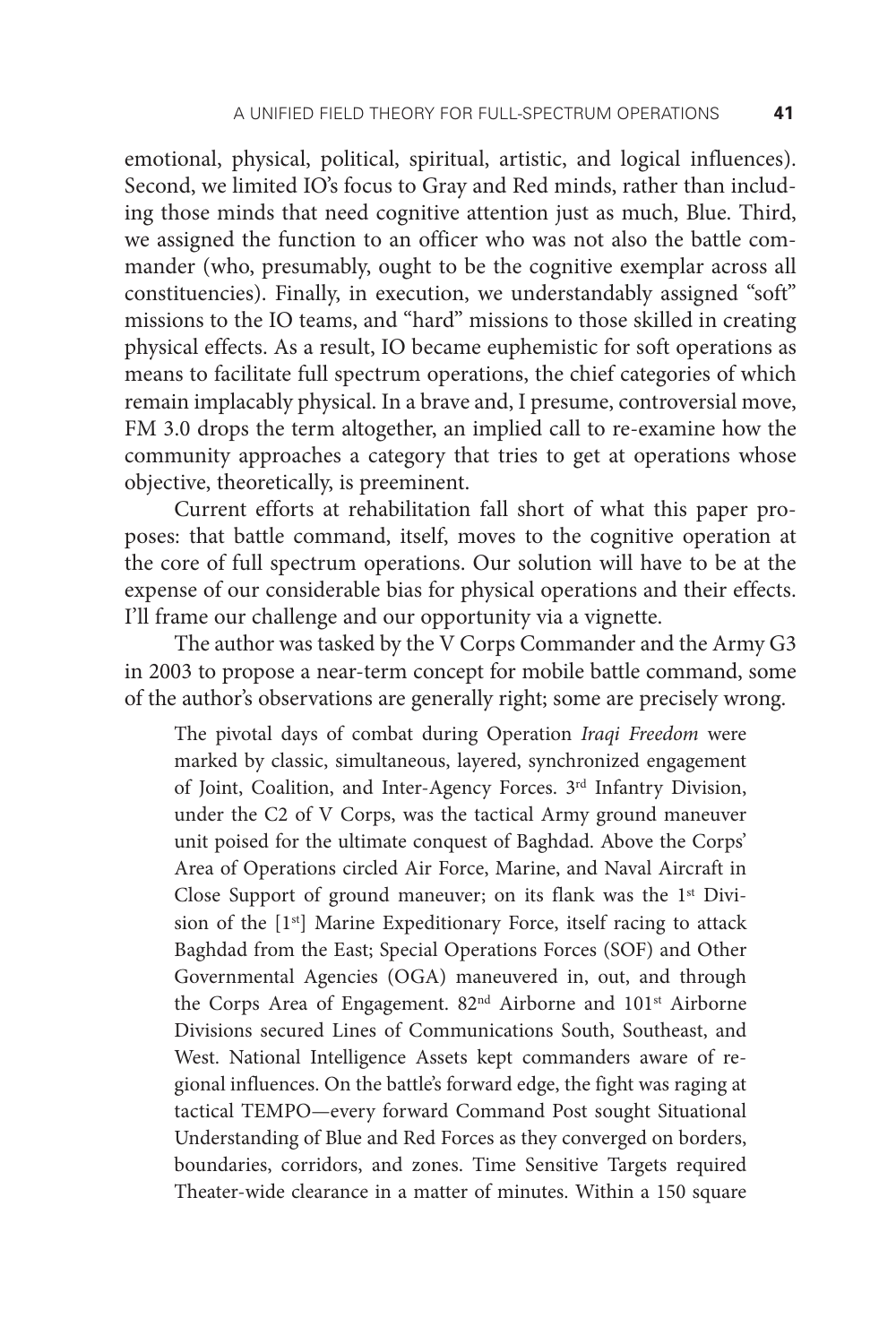#### **42** *SMITH*

kilometer grid, the CENTCOM Commander's influence and interests were fully represented—Services, Agencies, Theater Operational Commands, Corps, Division, and small unit formations contributing to the dissolution of the Iraqi Armed Forces, and setting into motion the requirement for branch and sequel operations.<sup>11</sup>

Blame the late age at which the author experienced war; he was awed by the physical might of a nation (and its allies), by war's physical effects, and by war's geographical scope. This was, in his eyes, a glimpse of the future toward which AirLand Battle doctrine<sup>12</sup> had years ago pointed his generation: a networked environment in which leaders, regardless of level or location, their service or nationality, could treat space not as domains divided by proprietary proxies and procedures, but as continuous space just as Newton conceived it. Physical objects and their effects, whether launched from ship, by air, on land, or monitored from space, could be traced, identified, synchronized, and sequenced to arrive as if part of a common plan or order, and their effects precisely measured. With an integrated, pervasive, fully interoperable information infrastructure, classical domains become a single physical dimension by which Blue marches relentlessly to meet and rout a thoroughly discouraged Red.

If battle command was merely the means by which leaders controlled physical operations and their effects, then I was generally right: an electronically sophisticated, pervasive network that could keep pace tactically would probably complete a revolution in battle command. And if operational success was defined by precision engagement, dominant maneuver, focused logistics, and full spectrum protection (the capabilities of the future OE as imagined by Joint Vision 2020),<sup>13</sup> then networkenabled battle command would be the revolution, and LandWarNet and all its like-minded, cyber-based information infrastructures (e.g. the GIG, or joint information environment, or the collaborative OE, and so forth) would mark the beginning of the end to the Army's transformational story. But the cyber technologies to which I referred, and for which I petitioned, would not have solved what we collectively as a nation had failed to account for operationally, which was the cognitive operation at the core of all wars. Said another way, today's cognitive revolution will require us to subordinate (or subsume) our growing interest in precise physical engagement in the same way that Einstein's theoretical revolution expanded Newton's cosmology.

The objectives of Operation *Iraqi Freedom* were the same as other wars: agreement among populations for the following states of accommo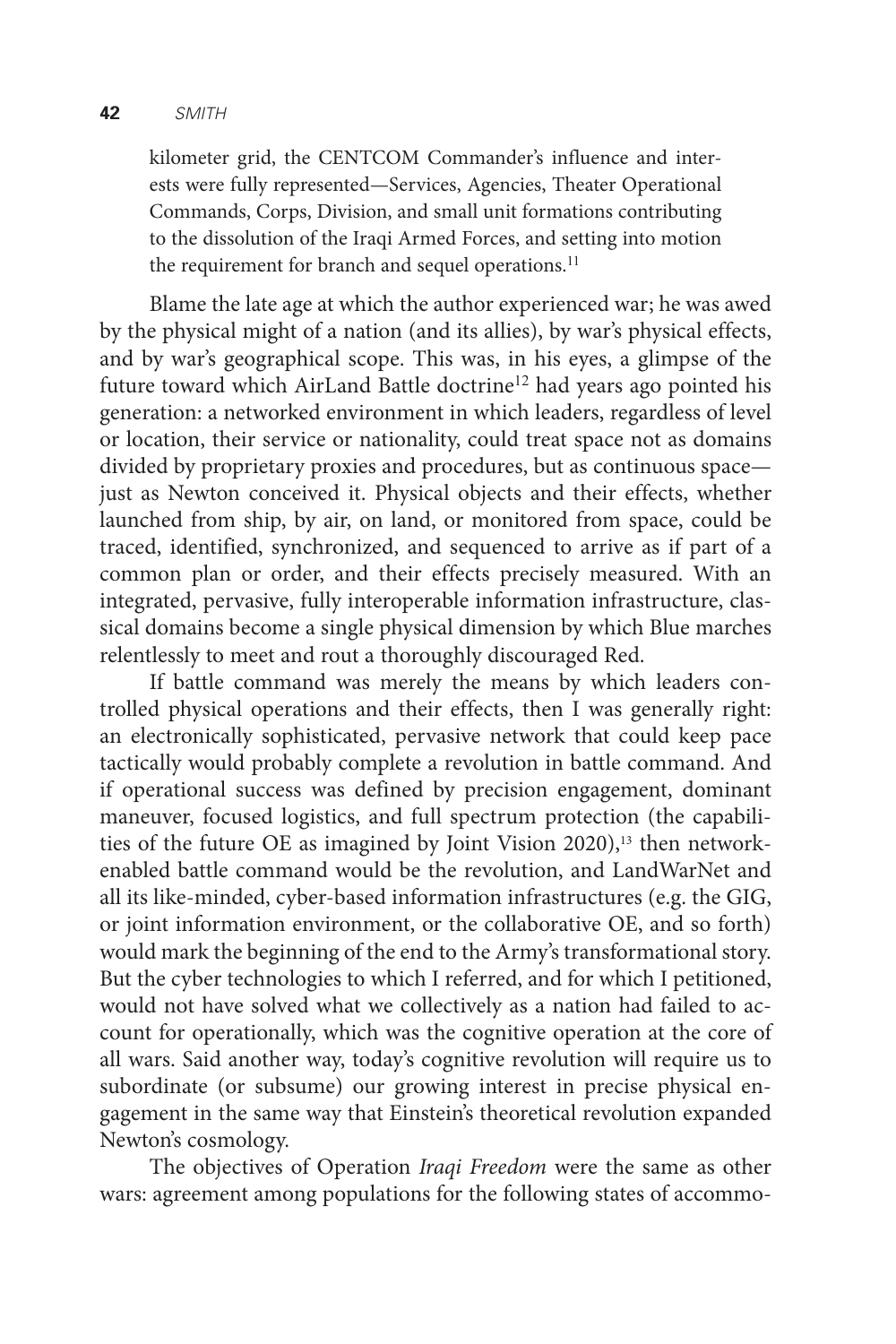dation: Blue's long-term preservation; Gray's emergence as a benign, independent alternative to Red; and Red's surrender, conversion, assimilation, marginalization, neutralization, or destruction. Our objectives (largely left unstated) and the means by which to operationally approach each of those nuanced constituencies within and across the population groups were discontinuous. Lacking an effective institutional approach to cognitive operations, we had vocabulary only for the physical. After physical operations put Gray and Red on their heels, that's where they were largely left (despite extraordinary efforts to do otherwise): unmoored from their institutional support, some of their enabling infrastructure disabled by shaping operations, denied meaningful roles in emergent Iraq, and possessed of little financial, network, social, or political infrastructure with which to enable their own emergence. Both Gray and Red adapted by building new alliances within which fresh grievances fueled their psychological migration from humiliation or euphoria to common disillusionment to private understanding to personal decision to organized hostility and armed opposition. In this sense, some of liberated Gray emerged as Red and some Red remained Red. That situation, ironically, has been relieved only by the emergence of a superior cognitive operation (counter-insurgency) under the conduct of brigade, regimental, and special combat teams, the stirrings of which this paper strives to amplify.

So, with regard to the author's concept for a network-enabled battle command, the author was precisely wrong. What battle command needed—even more than a pervasive cyber network—was a superior cognitive operation and its trio of cognitive effects. First, we'll provide our extraordinary leaders and soldiers across Iraq and Afghanistan with good historical company.

# **Historical Precedent for Battle Command as the Cognitive Operation at The Core of the Operational Environment**

The network is the offspring of the leader, provoked by his requirement to exercise influence over operations. That was true when the network and the operational formation were one and the same and primarily human (as will be argued in part V); and it is true today, when the network is increasingly electronic and provided to him. The network is like man's best friend: if battle command is focused on physical effects, the network is focused likewise. If battle command becomes our superior cognitive operations, the network will focus on the achievement of cognitive effects. What its architects, engineers (social and electrical) need is what the battle commanders must give them: a vocabulary, operational taxonomy, and a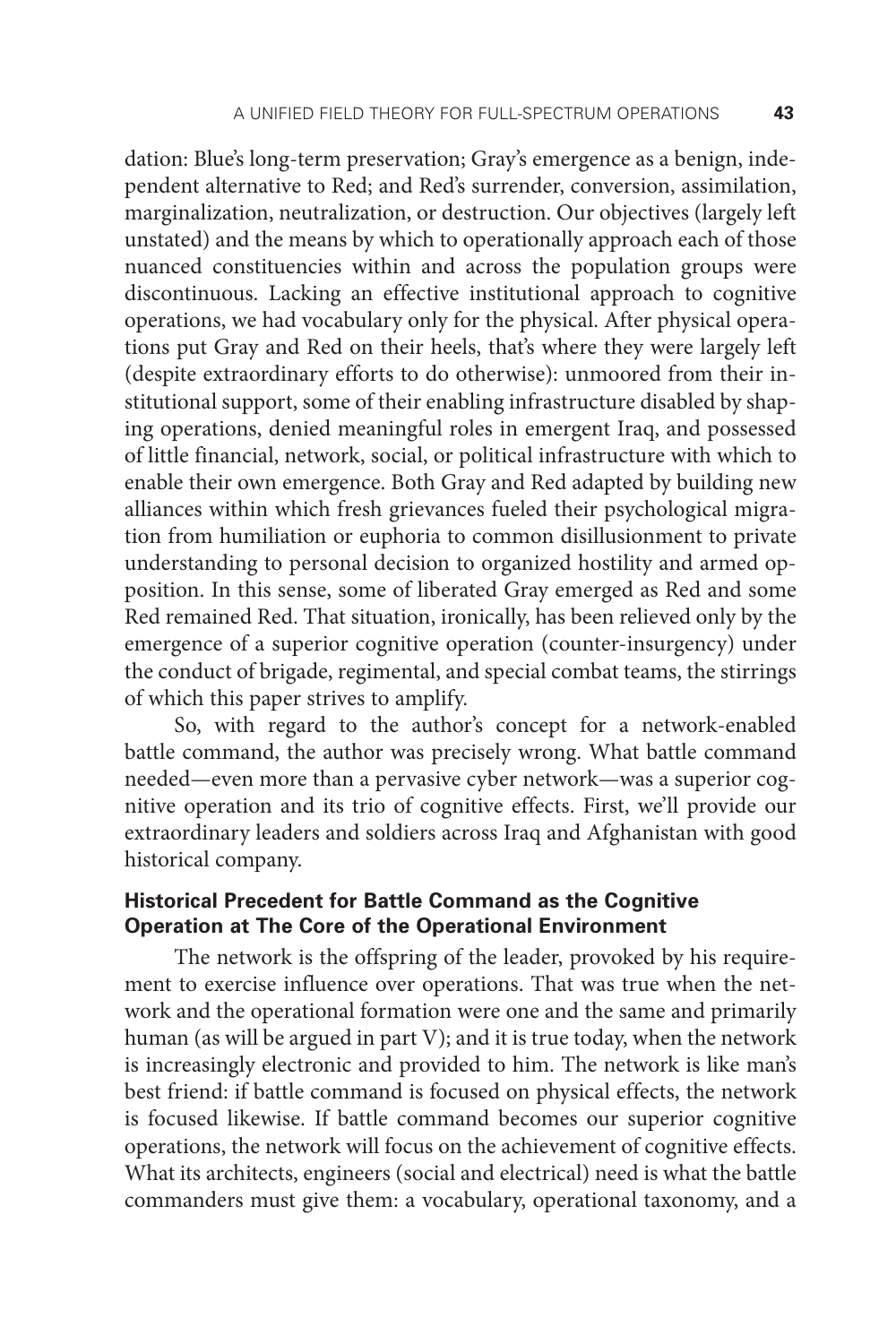unified field theory for an OE that is cognitive at the core, that in their integrated sum can guide the development of their technical, doctrinal, and organizational corollaries. We begin by turning to historical examples of operational commanders who, despite having won their fame by waging the most violent of physical battles, all considered their tactical fights in the service of a superior, cognitive operation.

The most compressed, complex, and violent category of operational events is Battle (whether on land, in air, on sea, from space). Where the objective of battle is an (often) unavoidable requirement to defeat (or survive) an opponent's physical activity, the objective of battle command is the achievement of a set of cognitive accommodations among local constituencies that set the conditions for states of accommodation across Blue, Gray, and Red populations. Cognitive accommodations set the conditions for the return (or emergence) of an international harmony, on terms favorable to the long-term preservation of Blue. Said another way, battle command is that root category sufficiently comprehensive to link the most violent form of operational activity to the political end from which justification for its horrific method is derived.

Sun Tzu wrote: "to gain a hundred victories in a hundred battles is not the highest excellence; to subjugate the enemy's army without doing battle is the highest of excellence."14 For that, and other similar advice, Sun Tzu is occasionally reduced to a kind of anti-Battle guru. Sun Tzu is to whom we direct our Information Officers, even as our organic combat constituency labors over our core competency: physical operations and the achievement of their effects. Yet Sun Tzu was, if legend is history, also a great battle commander; and much of his treatise describes the cognitive nature of organized physical force. Battle represented failure to achieve operational ends by other means, but that didn't mean it was any less regulated or linked to the production of cognitive effects and objectives. The superior cognitive operation, from which battle is never discontinuous, is that which governs battle's violence, keeping it at sufficient pitch to gain ascendancy over one's adversaries; and at sufficient moderation to preclude irreparable bitterness between the sponsors of combatants.

John Keegan cites the example of primitive tribes who turned to battle to force accommodations among constituents whose minds remained unmoved by less physical arguments.15 Young warriors led subsets of tribes into micro-battle. Within regulatory range, the tribes' elders stood poised to intervene if the sanctioned violence rose to the level that its physical damage overwhelmed the psychological benefit of conflict resolution (by spawning a bitter post-battle collective dispirit). Elders served to regulate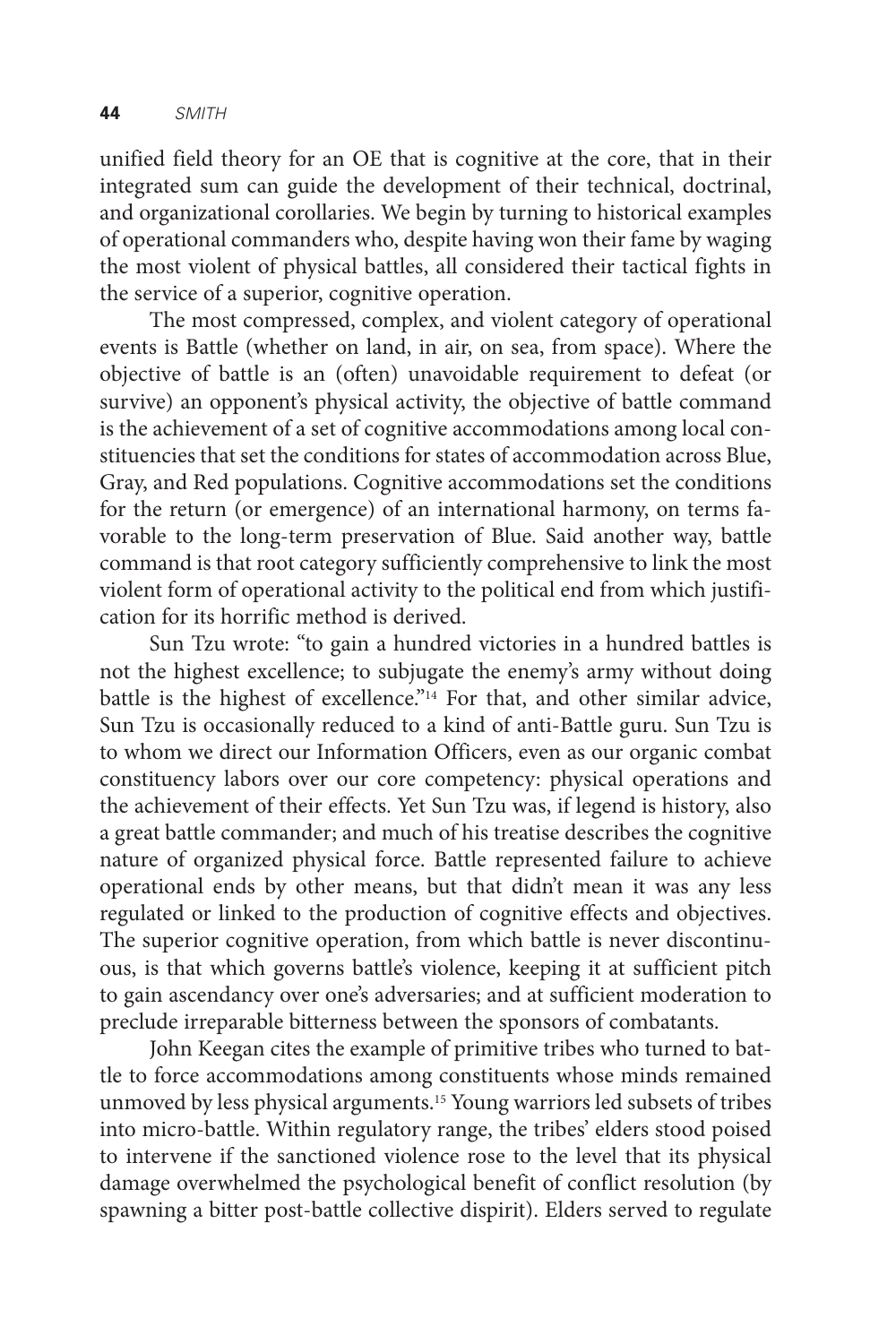violence, linking its effects to the achievement of battle command's chief objective: cognitive accommodations among disputants for positions that were once mutually exclusive. Battle command is not restricted to a particular rank, or echelon, or profession, or location, or event (like battle); but it does depend on Sun Tzu's construction of a moral bloodline that unites the mandate of the ruler (or people or government), with the responsibility of leaders to secure the "national treasure," with the willingness of soldiers to act as "sons" and die for them.16 Keegan's elders stood as a kind of surrogate orders process—a forward command post that synchronized the activities of all engaged constituencies: (1) the tribal leadership/community (nations or groups); (2) their battle commanders; and (3) their engaged soldiers; all linked to the political ends that underwrote their violence.

Although not in tactical command of their battles, those elders practiced battle command: a multi-level operation that leveraged the full spectrum of activity in order to achieve three distinct cognitive effects. First effect: *cognitive capability*, or the ability of Blue to act as if one, united by a common understanding of their situation, and able to act out their particular role in the proposed solution under the influence of plans, orders, and intent. Second effect: *cognitive vulnerability*, or the introduction of doubt, confusion, fear, or false understanding within the minds of Gray and/or Red. Getting routed in battle is one of many ways to achieve this effect. Third effect: *cognitive accommodation*, or the willingness of Blue, Gray, and Red to reconsider goals and objectives that once were mutually exclusive. The operational activity that provoked the trio of cognitive effects begins well before the outbreak of battle; continues throughout battle; and extends well into its aftermath. Otherwise, how to explain the willingness of warriors to recognize the authority of their elders; or the apparent ability by elders to assess battle damage sufficient to call it off; or the negotiations that, after the battle's conclusions, surely must take into account the heroic performance and sacrifice of engaged warriors? Although much of this taxonomical work is the author's own extrapolation, it conforms to observations of battle commanders across historical generations: there is a superior operational weave, within which the peculiar event we call Battle erupts and subsides, and the thrust of that weave is toward the production of cognitive effects, in line with political ends at one end and tactical objectives at the other.

No leader is more identified with physical battles than the Duke of Wellington, but he, like Sun Tzu and Keegan's elders, would have considered his Battle part of a superior cognitive operation meant to resolve the particular origins of the war by forcing new states of accommodations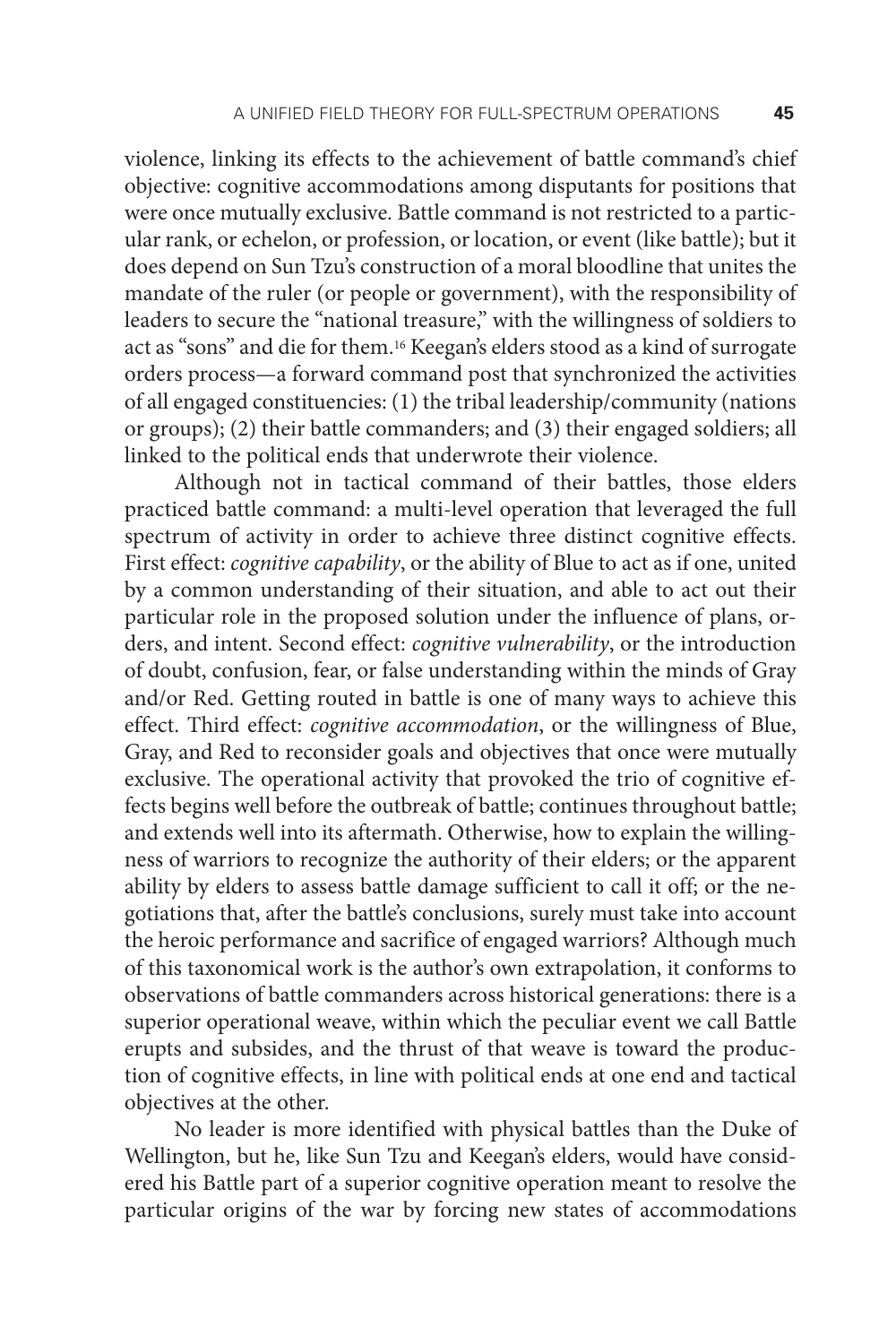among constituents. Despite being named after the town nearest Wellington's Headquarters, Waterloo was no "local" battle. The argument over which this particular battle erupted concerned the mutually exclusive nature of opposing political systems and the means by which European nations in general were governed (and by whom). That argument, in light of Napoleon's desire to rule Europe, would be resolved only via the removal of his army. Said another way, battle had become the only means by which to approach the collective brain of France.

Confiding to a journalist shortly after the battle's conclusion, Wellington confessed that the outcome at Waterloo was "the nearest run thing in your life,"17 the success of which he attributed to his own personal presence and the "trouble"18 he took about the battle. Riding into battle with his pistol holster containing no weapon but merely parchment, pen, and ink19, the trouble Wellington took was largely devoted toward the achievement of that same trio of cognitive effects that would have long-term influence over the campaign's outcome. First, he made sure that his own precise commands, ubiquitous presence, and wise decisions united and regulated the moral spirit of his coalition sufficient to defeat France's physical argument. The discipline displayed by the British soldier in the face of French columns and their enthusiastic battle cries demonstrated to myriad French Waterloo veterans the moral superiority of the opposing force.<sup>20</sup> Wellington's social engagements and numerous letters were meant to calm a nervous Belgium. His decision to reward the Prussians for Blucher's late-day rescue by giving them the honor of pursuit went far in satisfying nationalistic pride.21 His own narrative of the Battle was written within hours of its conclusions, meant not only to regulate the precise reaction of engaged publics to its results (part of a narrative operation I'll soon address), but to raise the morale of an Army whose casualties had exceeded those from any of Wellington's earlier battles. In short, the trouble Wellington took over Waterloo was to enable the superior operation and its cognitive objective: accommodations among nations for a Europe that resisted the urge to export the revolutions of its individual members.

While Wellington and Keegan's elders are examples of battles waged in the service of superior cognitive operations, Colonel MacFarland's experience in ANBAR province is an example of the superior cognitive operation that obviated the need for battle altogether. When Colonel Mac-Farland took his brigade combat team to ANBAR province in 2006, the region was already "liberated," by which I mean that its pre-war political infrastructure had been replaced with something else, although its identity was still emerging, and in ways that made providing it any assistance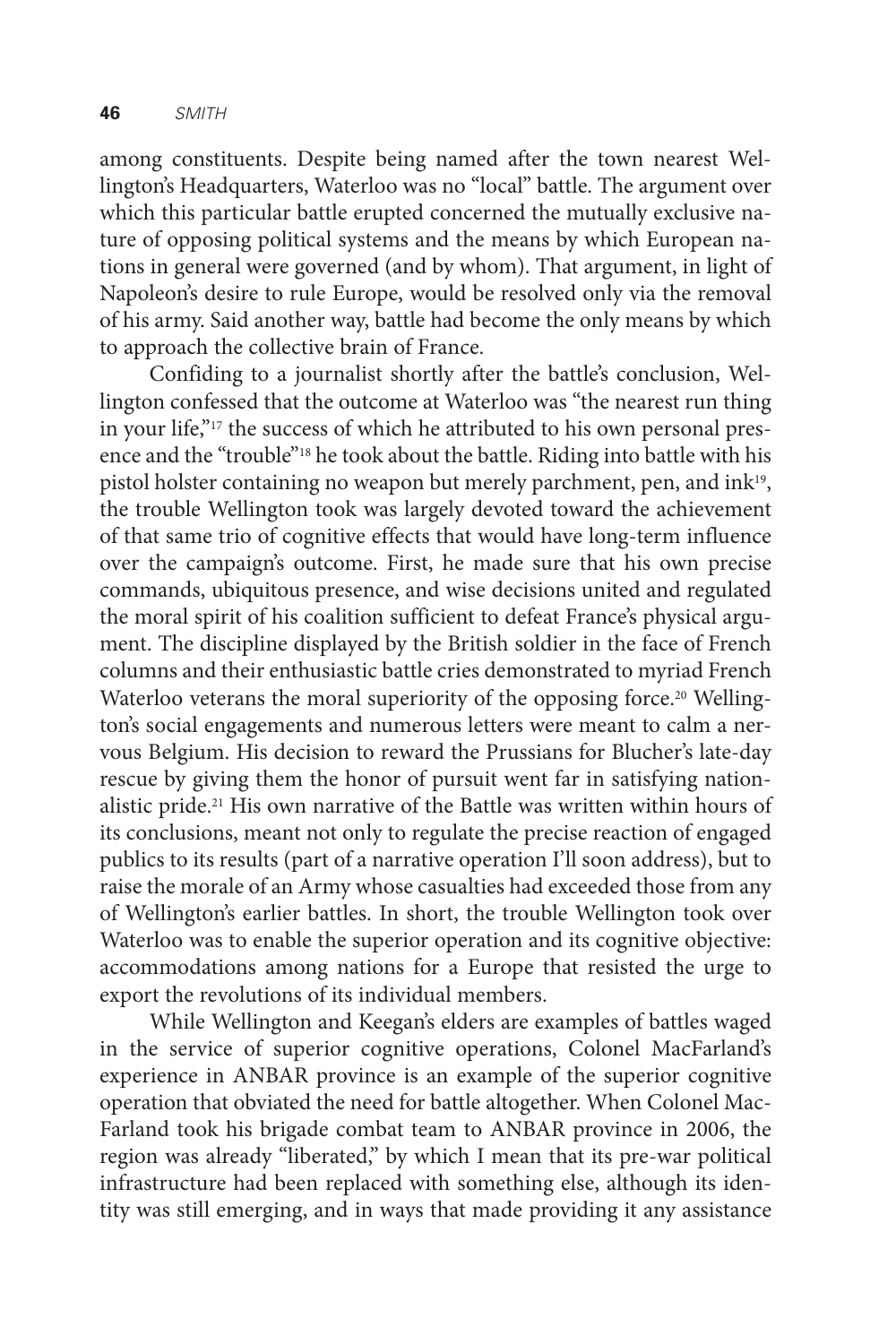problematic. Col MacFarland found himself sharing space with multiple groups sponsored by organizations across the levels of war. Each built their own model of the situation, sent it into cyberspace, where it hung in relative isolation from other judgments on ANBAR (most were dire). The consequence was a kind of operational paralysis. MacFarland reduced those views into a single situation with multiple caveats, and then applied his own command presence to serve as a kind of Wellington command post around which the multiple levels of constituents still interested in the fate of ANBAR rallied. Colonel MacFarland, like the battle commanders before him, embodied the shared orders process, and served as the common core of operational activity. And, not insignificantly, if ANBAR was to have a single situation with multiple caveats, it was going to be the battle commander's caveat that mattered most.

ANBAR, like Waterloo, was no "local" operation. When Col Mac-Farland made accommodations with the Sunnis, he had in practice (but not officially) negotiated on behalf of both the United States and the new Iraq. By striking a deal, trusting instincts, refusing to condescend, and approaching one another across the metaphysical dimension, MacFarland and his Sunni counterpart had at some level reconciled the psychological consequence from the earlier failure to assimilate what had been the ruling class within an emergent Iraq. Although he lost over 90 remarkable members of his joint force, no physical activity ever rose to the level of a classic battle. Instead, he had achieved what Sun Tzu considered the greatest good: the subjugation of an army without battle.

Within the context of this unified field theory, Col MacFarland had executed battle command as the superior cognitive operation. He used the full spectrum of operational activity not as distinct and phased events, but as operational combinations in the service of the trio of cognitive effects. First, he built a team, not all of which fell under him, that acted with uncommon character and uniform behavior; then leveraged physical force to put them in the heart of the population centers. Second, through direct engagement with constituents, discovered and exploited vulnerability within the seams of the Red alliance. Third, he used *narrative*, *emergent*, and *negotiation* operations (discussed below) to convert vulnerability into the willingness to accommodate Blue and Gray objectives. Word of his gains travelled across Iraq, went by cyberspace straight to the national command authority, and entered the public consciousness via *USA Today* and other media. Battle command, as the superior cognitive operation, had achieved its interim objectives: an agreement between the United States, Iraq, and McFarland's alliance to facilitate the emergence of a new kind of Gray (in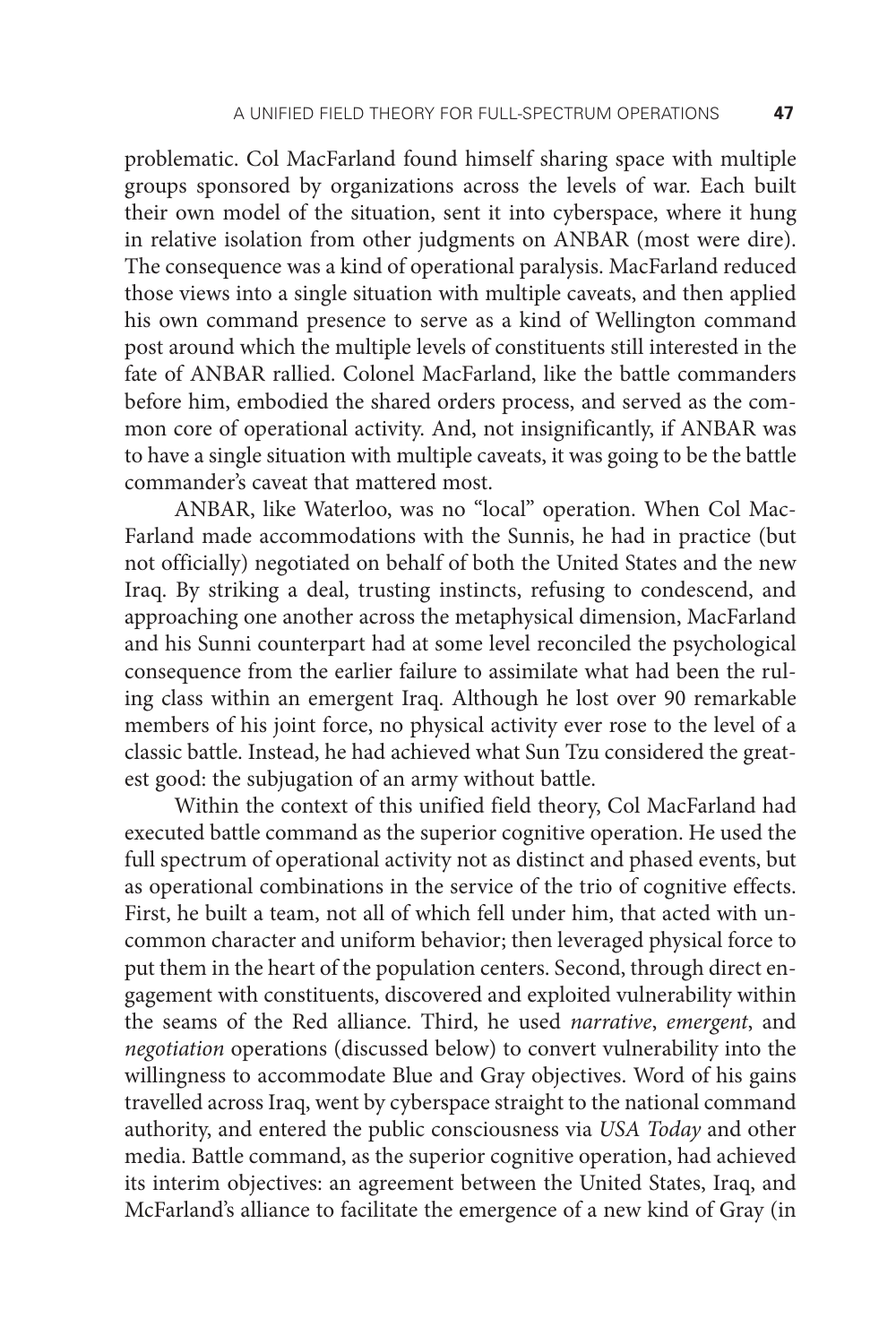this case Sunnis who had been formerly Red), the marginalization of a subset of Red within the region (Al-Qaeda in Iraq), and the assimilation of those who would have otherwise joined their ranks.<sup>22</sup>

Battles are those rare events that usually earn start and end dates. On the other hand, battle command, as the examples of Wellington and MacFarland demonstrate, is the continuous "trouble" that leaders take to keep their activities aligned with the cognitive effects that power operational objectives. Part of that trouble begins well before the conditions for battles are ever met, and extend well beyond their conclusion. Said another way, there are operations that only under tortuous logic fall under the categories of offense, defense, stability, and support to civil authority, but are often so decisive that they demand equal status to the physical four. The unified field theory broadens full spectrum in two distinct directions. The first is by way of *engagement* operations, for which I will provide a few examples. The second is *regeneration* operations, which is developed in the fuller article to follow. We'll consider three examples of engagement operations: narrative, emergent, and negotiation. To do so, we need to face the political nature of our profession head on. And by way of introduction, a little obligatory Clausewitz to loosen whatever constraints readers remain under.

#### **Full Spectrum Operations Reconsidered**

"The primary colors are only five in number but their combinations are so infinite that one cannot visualize them all.<sup> $23$ </sup>

If war is, as Clausewitz states, "a continuation of politics by other means,"<sup>24</sup> then operations are perhaps the most comprehensive (or inclusive) political activity known to social man, for they are regulated, supervised, professional, voluntary, noble, vulgar, honorable, heroic, spiritual, hellish, violent, sanctioned, occasionally illegal, patriotic, legislated, and civilized—all at once. At various times during its phases, war's operations extend (essentially) the same services as the body politic: economic, political, cultural, informational, educational, services, and physical security. At other times, war exhibits what politics cannot: a willingness, quite often an impatience, to use force that leverages every element of national (or group) power. In all circumstances that I can think of, only war comprehends the full spectrum of organized human activity conducted by, among, and between psychologically disharmonic populations. And battle command is the highest level of organized activity that comprehends the full spectrum of operational activity permitted it by war.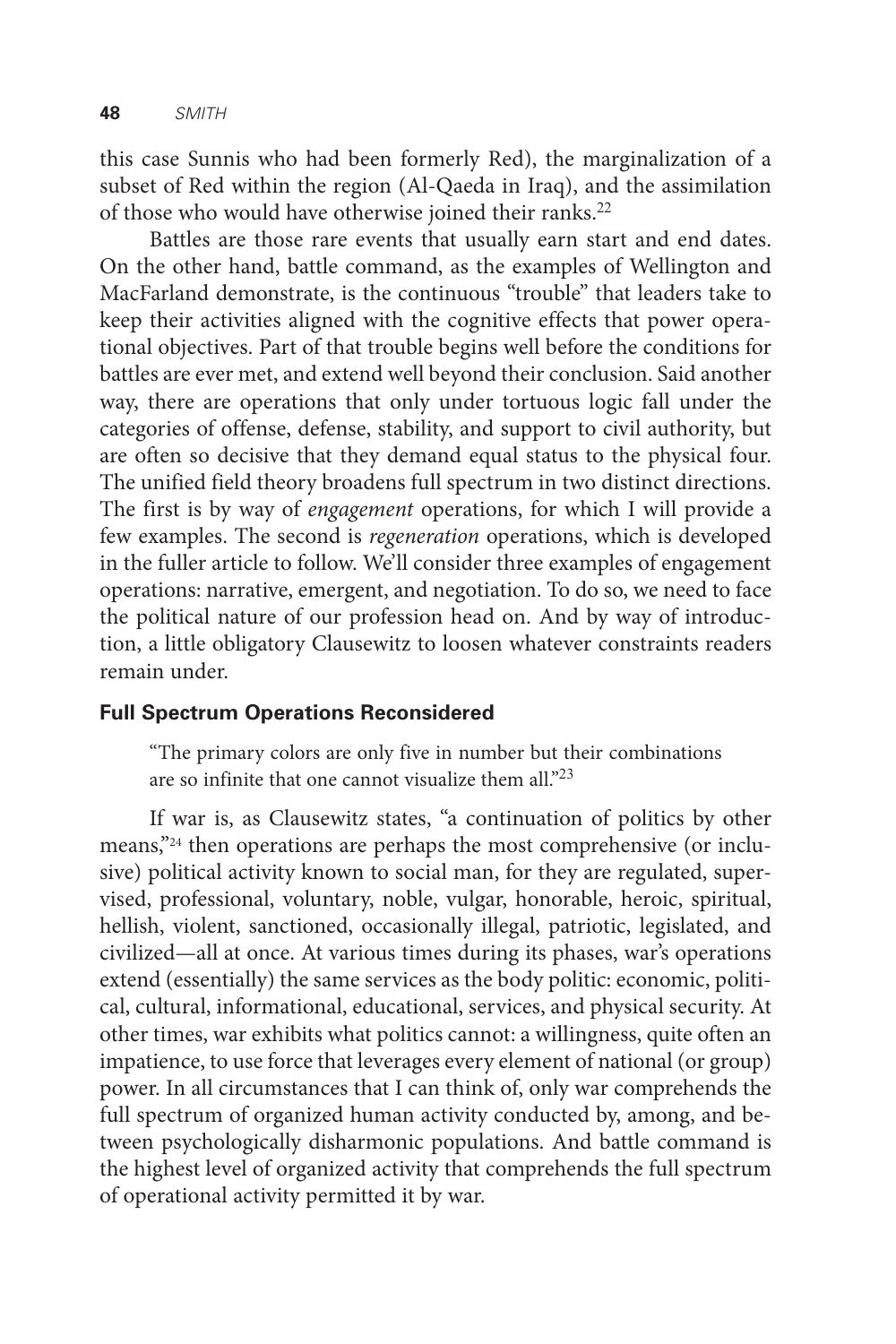Sun Tzu (and his Chinese contemporaries in general) took for granted that most engagements with an enemy would require "normal force"<sup>25</sup>: the kind that moved and fed an army, projected force to gain presence or create imbalance, protected the army to sustain its presence and preserve its authority.<sup>26</sup> But victories required the use of "extraordinary force,"<sup>27</sup> the basis for which was the leader's grasp of metaphysical terrain (the art of war): the emotional, physical, moral, political, professional, psychological, spiritual, and cultural identities of Blue, Gray, and Red and their proxies. Emerging from this landscape was the leader's understanding of his opponents' vulnerabilities or strengths, from which emerged a plan to organize his own elements into teams, activities into operations, and operations into plans. Those plans were tied to political intent, which in the case of Sun Tzu was the preservation of an intact nation. Said another way, Sun Tzu's ideal general required mastery of a broad spectrum of operational combinations that included not only "normal force," but "extraordinary force" that kept the nation under attack, *intact*. Applying that intent to our current circumstance in Iraq and Afghanistan, to what end is liberation, if the liberated don't emerge?

In theory, *full spectrum operations* is a term that conveys diversity and should provoke the kind of operational improvisation that permits Blue to rapidly exploit physical success by gaining access to the human brain. If AirLand Battle Doctrine expanded the kinds of elemental combinations theoretically available to the engaged ground commander to achieve physical effects, then battle command as the superior cognitive operation expands the kinds of operational combinations that will be required if we are to approach and shape mental effects within the metaphysical dimension.

If this is the case, then each single operational activity must have as part of its DNA an understanding of the broader effect for which its particular activity is in support. That broader effect has three chief currents, each of what operates at different speeds: (1) an engagement story that seeks accommodations, or relative harmony with all constituents on terms favorable to Blue; (2) a physical story that gets us "over there," sustains and protects our physical presence; and permits us to force agreements, if required; and (3) a story of regeneration that permits our continuous adaptation so that we aren't swallowed by another nation (or group) more "fit" than we to govern. Corresponding to these movements, the unified field theory has built three categories of enabling operations: engagement, physical, and regeneration. We've fitted each with a starter kit, or sampling of proposed doctrinal operations. Leavened effects depend on Blue's abil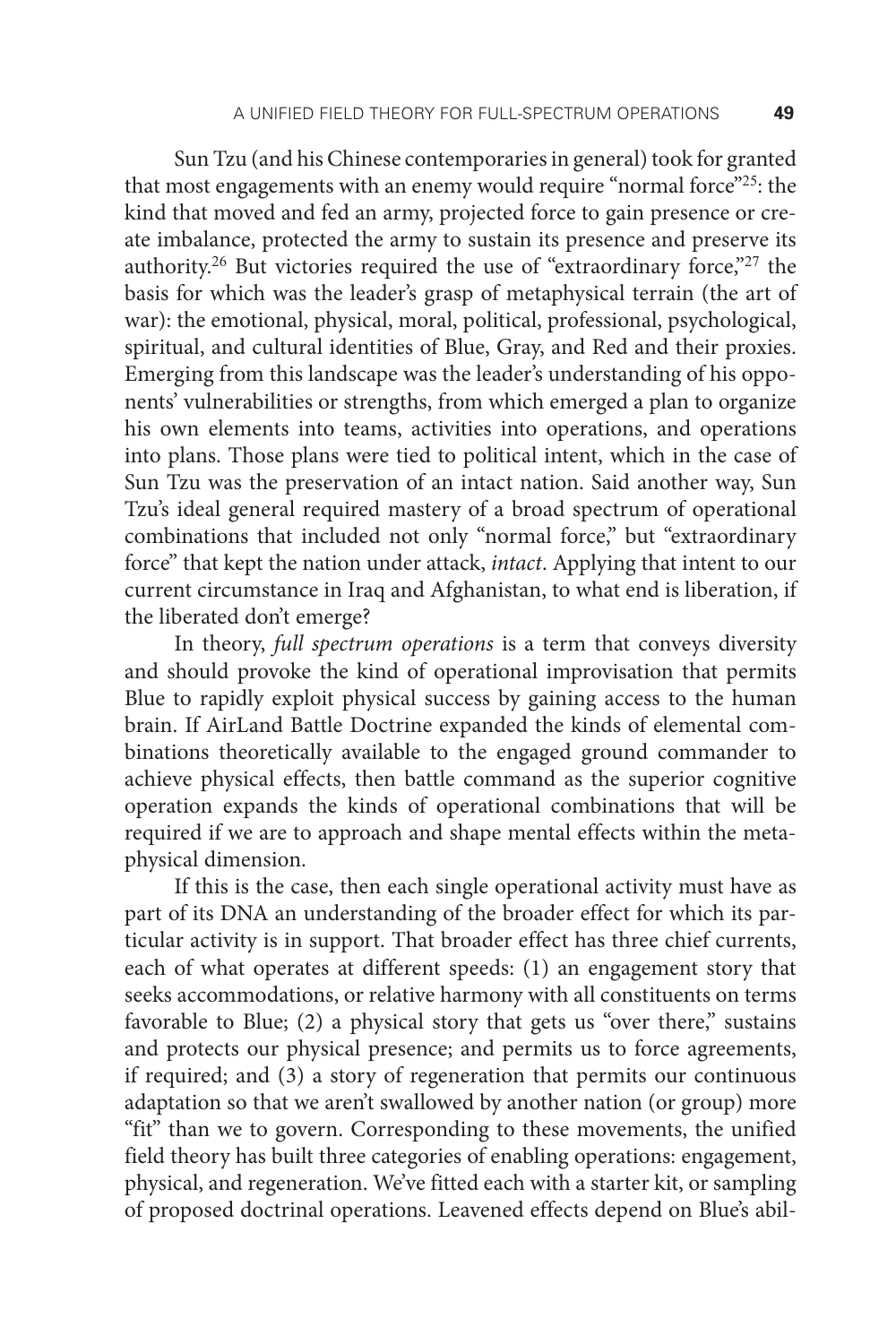ity to combine operational activity across all three categories, as part of *each* activity (one of FM 3-0's important insights).

It is through elemental and operational re-combinations that Blue achieves its greatest advantage. Sun Tzu called it a kind of formlessness, or the ability to conform to a continuously evolving situation as "water shapes its flow in accordance with the ground."<sup>28</sup> The enemy acknowledges the effect of Blue activity, but cannot describe the form it took. Under this approach, our institutional formations that I'll sum up metaphorically as tables of organization and equipment (TOEs) and doctrine, dissolve into their elements so that leaders can rapidly recombine them into teams and operational combinations that conform to the dynamics of a situation defined by peril and opportunity. To succeed in this space, we must transcend the cognitive constraints that we have imposed on the shape of teams and the combinational diversity of operations. To what advantage is network connectivity within Blue, if Gray's internal connectivity is non-existent? To what advantage is Blue's combat superiority or ability to topple governments, if it doesn't presage political opportunity from Red's rubble? And to what advantage is our current success with our current threat, if we're not institutionally adapting to the situation that has not yet fully arrived? Stated differently, "full spectrum operations" has two interrelated meanings: first, it means that we combine at the elemental level activities across engagement, physical, and regeneration categories; second, it means that we do so in order to create the full spectrum of effect across populations: from cognitive capability, through vulnerability, to accommodation.

A few examples are introduced to expand the Army's notion of full spectrum operations so that it addresses directly the political nature and responsibilities of the profession. Within the unified field theory, battle command is the operation held responsible for both tactical outcomes and setting the conditions for the achievement of political objectives. We speak obliquely about our political responsibilities in our doctrine, because we've spent careers avoiding the subject. Certainly, the Soviet Union's cadre of political officers did nothing to rehabilitate the term within our operational tradition. And, finally, the role of nation-building is considered condescending by some, evidence of hubris by others. But I believe that such objections are voided by the nature of war itself; it demands that its military leaders, most especially its commanders, understand the nature of politics in the purest sense of that word. "I don't know what else to call them, but governors." That's the language I used in private correspondence to describe our Divisional commanders during OIF 1. Sun Tzu, Wellington, and Grant, as well as those many leaders who oversaw the post-World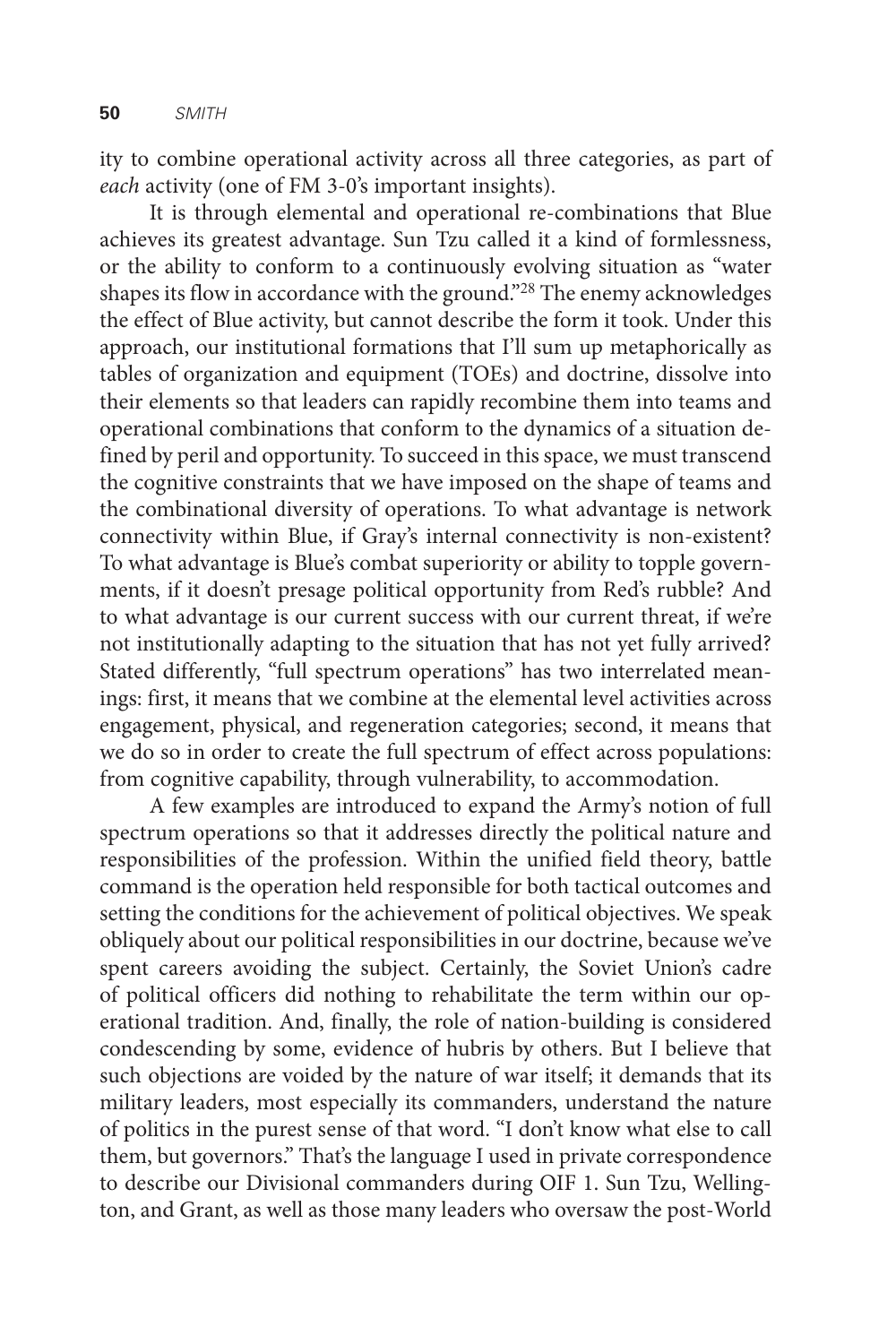War II emergence of Europe and Japan would have empathized. There are three operational categories for which I believe the senior mission commander is personally responsible. Each is essential to the success of tactical outcomes, each is decisive with regard to setting the conditions for the achievement of political objectives, and each requires that leaders throughout an organization exhibit the most acute of political sensibilities. Those operations are narrative, emergent, and negotiation.

*Narrative* Operations. Narrative operations have three chief ends. First, they justify operational activity and tell the story of on-going operations, in order to sustain Blue's will to war and retain authority for the war's strategic direction. Second, they build the rhetorical basis for the emergence of Gray constituencies. Third, they contribute to the rhetorical underpinnings of models designed to deceive, or influence, confuse, or discourage Red's cognitive processes. *Counter-Narrative Operations* perform two different, but related, and equally decisive roles. First, they translate Blue activity into Gray and Red narratives to make sure that Blue's plans, orders, and intent cannot be exploited by Gray or Red (a kind of Red team approach).<sup>29</sup> Second, counter narratives recommend changes to operational activity in order to reinforce, undercut, subvert, counter, and seize Gray and Red rhetorical operations. It is essential to the comprehension of the unified field theory that readers recognize that all operations, when written from the perspective of the constituent, are Blue.

Leaders must understand that all operational activities are acts of rhetoric, and form a narrative pattern that is leveraged and exploited by all constituents. Narrative operations amount to storytelling via art, literature, imagery, narratives, and patterns of operational activity that, over time, coalesces into story. Narrative operations tell the story of the bound fates of Blue, Gray, and Red as they seek accommodations within a competitive world. Most significantly, narratives are rooted in national or group myth, the short hand version of the story of national or group birth and emergence, survival and enlargement. The best narratives—especially the narratives that justify operations—force readers to see themselves and their acts as the newest chapter of their national or group myth, for better or for worse. But under no circumstances can narrative operations remain distinct from the plan that visualizes the means by which operations are eventually resolved. How will this story end? And that which links operational activity in general to narrative operations specifically is this: when the reason for fighting can no longer be related to a nation's (or group's) security, narrative operations will be perceived as propaganda.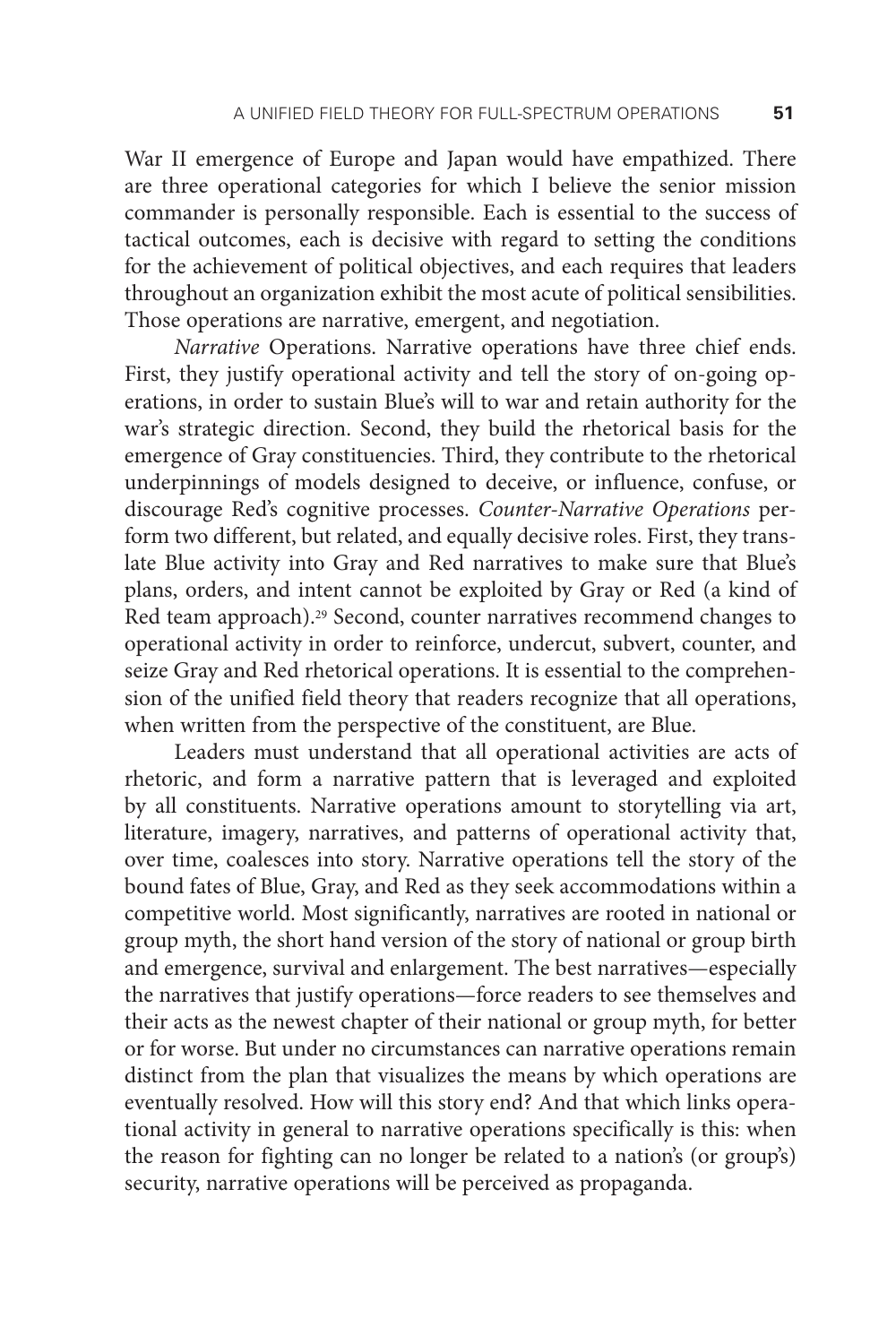Poorly designed narratives, therefore, can have huge strategic consequences. For example, Blue's invasion of Iraq was justified by a narrow national narrative that emphasized clear and present danger (weapons of mass destruction). That narrative, in turn, drove a force composition that emphasized physical effects and an urgent timeline that limited the amount of force structure available for the ground invasion. Shaping operations compensated by facilitating early physical success but at some cost to Blue enabling Gray's benign emergence. Finally, the decision to preclude the conversion or assimilation of former Baath officials was certainly influenced by the tone of a narrative that had so thoroughly demonized a party willing to launch WMD against its own.

But for those charged with enabling transition between decisive and stability operations, this was a war about understanding the mental states of multiple shades or Red and Gray (even Blue); it was about encouraging and facilitating the emergence of Gray from Red. The narrative that spoke to these nuanced constituencies was added only later, by engaged formations that had inherited the circumstances of their war, complete with a nearly-fleshed character. Cognitive revolution permits the narrative that justifies war to be broadened at its origin, shaped by narrators from combat teams destined to inherit operations in later phases.

Because the vast majority of operations take place outside the view of its key constituencies, narrative operations provide "witness" to the on-going war in the service of the superior cognitive operation. Wellington used his battle narratives as "instruments" by which he influenced the way constituents behaved. First, his narratives were meant to buoy the morale of a nation that had been at war almost continuously for six decades; secure resources for subsequent operations; and perpetuate his role as their strategic author. Second, his narratives judged military performances, and the consequent reward or punishment that came with those public judgments inspired emulation or provoked conformation across his formations. Third, his narratives were virtually devoid of literary effect, providing the Red reading public little emotional provocation for further resistance; providing the Blue public little with which to inflame their already aroused passion for achieving rapid, declamatory defeat of their cross-channel rivals; and providing the Gray public with an image of the kind of wise, restrained leader that would preside within a post-Napoleonic Europe.30

The expectation that one's participation in national or group operations becomes story remains powerful—if not the most powerful—incentive to fight in a particular way. Western minds recoil at the narrative compensa-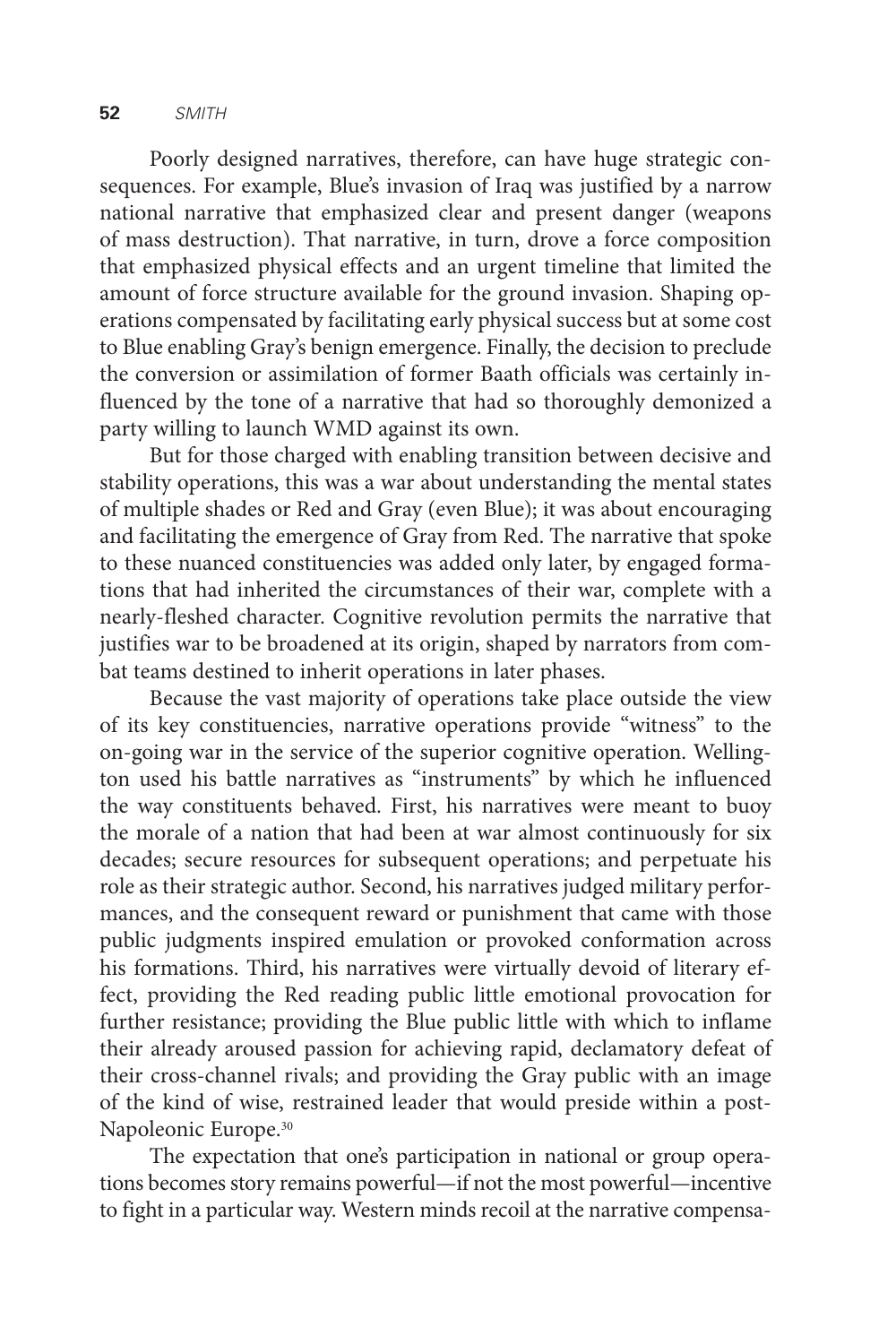tion provided suicide bombers, but western narratives that publicize heroic activity can provoke similarly suicidal behavior. Wellington was so frustrated by ill-advised cavalry charges that provoked the premature commitment of his formations that he refused to give the charge any narrative space in his dispatch as means to discourage the practice.<sup>31</sup> Sun Tzu warns of generals whose operations are undertaken as means to earn glory and promotion, the outcomes of which were almost always disastrous. We all know the fate (and psychological origin) of the disastrous charge of the Light Brigade. As part of narrative operations, we must consider kinds of counter-narratives that are used to remind readers of the kinds of behavior that will win them roles to relish. Certainly, the act of taking photographs by those who abused prisoners at Abu Ghraib is an example of perverse heroic story-telling, for which we had little in the way of narrative art to counter.

On the other hand, battle commanders use their narrative operations to provide their adversaries with a deliberate look into the collective character of their formation (and, by extension, into the character of the nation or group that sponsors it). On the eve of the Battle of Guagamela, Alexander the Macedon faced Darius the Persian to determine the destiny of both kings and their armies. Alexander was advised by his chief strategist to take no chances, attack at night and rout the Persians in surprise. Alexander chose to attack in broad daylight, partly to preclude the emergence of apologists who might diminish the circumstances surrounding what would be a flood of witnesses to Alexander's almost super-human prowess.32 While his advisers were focused on battle and its effects, Alexander was involved in battle command, linking the effects of battle to the superior operation: securing the loyalty of the Persian population for a Macedonian who was heretofore its arch rival and who from here on out would rule in absentia.

In a similar sense, Washington led his army on a bold crossing of the Delaware on what surely should have been a doomed attack against Great Britain's Hessian mercenaries garrisoned at Trenton, New Jersey. It was Washington's intent to have the story of that battle deliver what no physical blow could: evidence of the mental objects that occupied Washington's remarkable brain. The object that stood out most was the character of an emergent nation that would under no physical circumstances submit. If, as some historians suggest, Washington had a shaky command of battles, he certainly had a firm grasp on battle command, or the cognitive operation designed to make Great Britain reconsider its opposition to American independence. In summary, narrative operations are part of the continuous fabric of operational activity.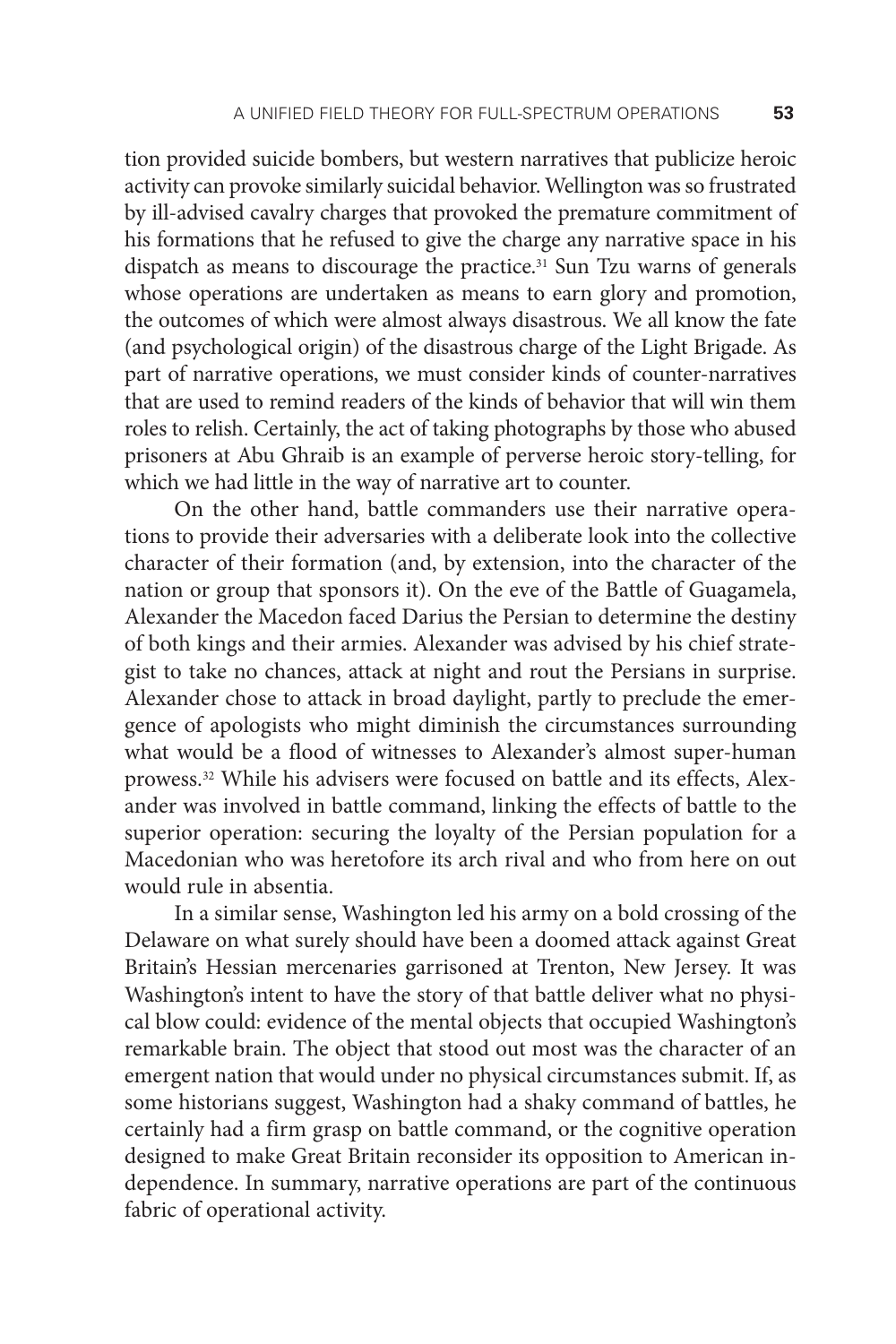*Emergent* Operations. If we went to war to remove the threat of Iraqi's weapons of mass destruction, and that required the removal of Saddam Hussein, then the real story of Operation *Iraqi Freedom* was about the emergence of a post-Saddam Iraq. The removal of a corrupt Red political landlord necessarily gives way to groups who emerge from its shadow, and certainly the nation that provokes that dynamic must account for its consequences. We had no institutional or taxonomical vocabulary for this kind of operational responsibility, no means to quantify or qualify the force structure required to encourage its benign evolution, and therefore had no basis with which to mount a powerful argument to expand the composition of the invasion force. After all, even with a robust lexicon for physical operations, we had problems enough marshalling an argument to earn sufficient forces to *secure* a "liberated" Iraq.

Ultimately, *emergent* operations reduce the time, resources, and danger implied by Blue's long term operational occupation of nations whose political infrastructure has been removed but not yet replaced. It does so by encouraging the emergence of multiple shades of Gray as benignly neutral, and independent of a much diminished, marginalized Red authority. Emergent operations may be about the post-combat phase, but their effects are among the first achieved during any kind of operational activity. First, emerging operations establish among Blue leaders their pre-operational understanding of optimal mental end states for Gray and Red constituents (all shades of Gray and Red). Second, emerging operations filter all shaping activity to encourage those ends, from staged contracts, loans, cognitive experts, knowledge experts, to protection of key infrastructure (even at the expense of facilitating early physical activity). Third, emerging operations must reexamine from the wreckage of regime change, the emergent nature of the defeated army, liberated village, individual groups and alliances, and any surviving government to comprehend the nature of the new thing that is becoming. *Stability and advisory operations* are best seen in operational and concomitant combination with emerging operations. Stability operations restore those basic services that prevent constituents from considering the advantages of benign independence. In their absence, a group's devolution toward chaos is unconstrained. *Advisory* operations are distinct from emerging operations in that they take place after groups have found their political identities (in a relative sense). Advisory activities develop long term relationships between institutional counterparts of Blue and Gray (and Red, as part of Intelligence operations).

Emergent operations, then, have pure political ends: the ability of Gray to emerge from the shadows of an old Red political landlord. Emer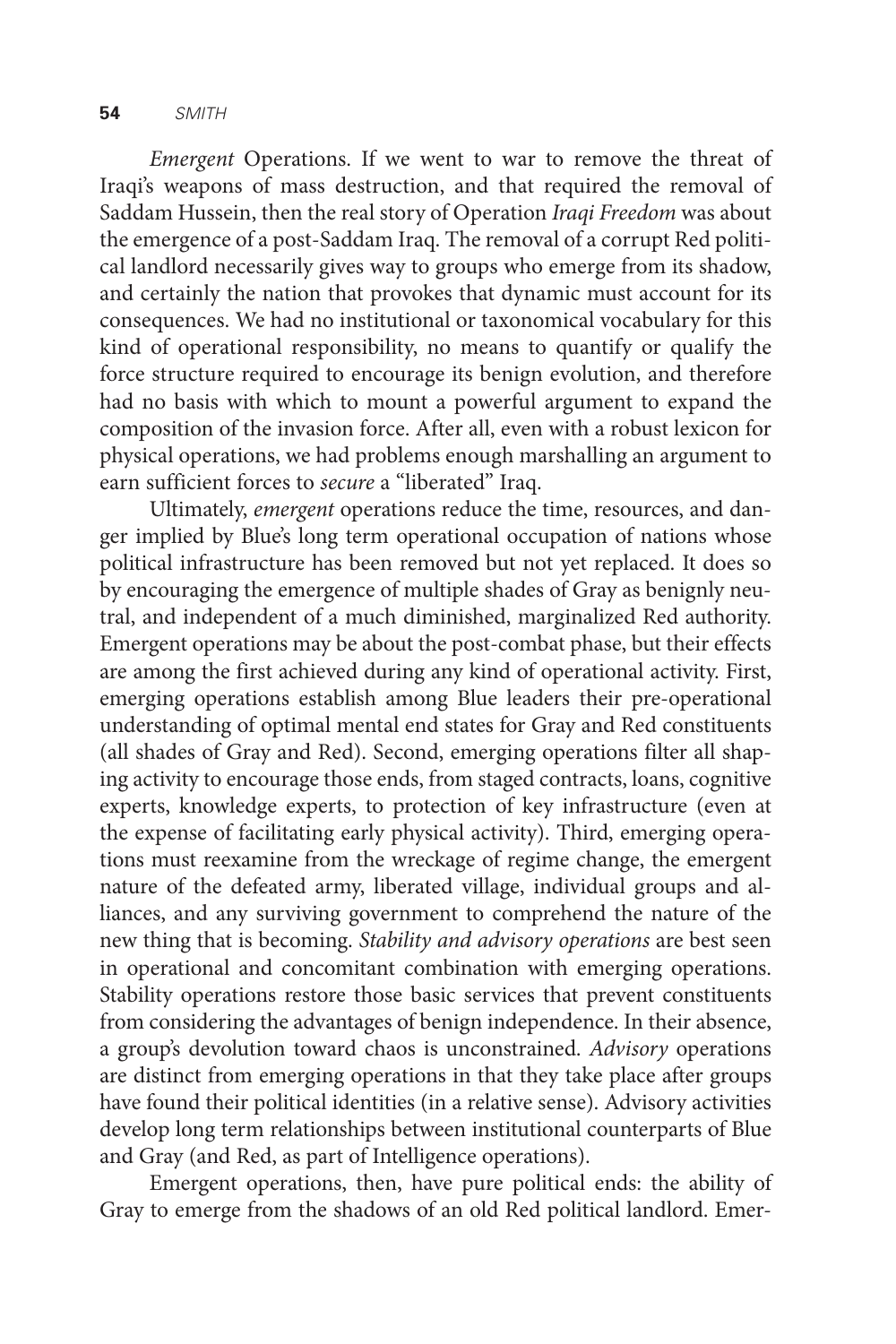gent operations require formations whose leaders have inculcated them with a psychological sensibility toward how liberated groups are shaped, formed, developed, destroyed, and recovered. So essential is its success to a war's timely resolution that it cannot be delegated: if the emergence of liberated groups is not under the gaze of a liberating Army, then it's performed under the pay of an insurgent. As the CG, 101<sup>st</sup> Airborne Division, General Petraeus employed his own combat formations as part of a broad emergent operation in and around Mosul. In every meeting I can recall, General Petraeus argued with exceptional passion and inescapable logic for the resources required to translate the momentum of our physical success into what he clearly viewed as the emergence of Mosul. He used the same tone and level of indignation I'd heard him apply to another kind of demand: sufficient network capability to enable him to fight his physical battles (our Divisional commanders were remarkably consistent in their expressed frustration with availability of resources for emergent operations).

*Negotiation* operations translate effects into early, temporary, provisional, incremental, or final accommodations. Just as narrative operations translate effects into stories that make mental impressions across multiple levels of constituents, negotiation operations seek from every operational activity the evidence of concession, or the evidence of opportunity to accommodate. Among some of the concessions that negotiation operations seek include meetings between constituencies; cease-fires; agreements with regard to services of any kind; public acknowledgements; truces; land exchange; terms of surrender; Blue's role in Gray's institutional construction; Red's role in Gray's emerging institutions. Negotiation operations produce gains that in their accumulated march lead to states of accommodation where populations agree to reconsider positions that were at the outset of hostilities considered mutually exclusive. They close the deal so to speak, even if they do so inch by inch, day by day.

We must avoid equating negotiation operations with the war's final movement. Negotiation is a persistent and pervasive operation by which leaders apply a range of concessions in order to achieve a more favorable position. Whatever McFarland did in ANBAR, part of it was negotiating concessions that weren't on any official gift list in exchange for the kind of metaphorical higher ground McFarland considered decisive. That way revolution—the right kind—leans. The Sunnis received a U.S.-trained, trusted Sunni security force that was returned to the neighborhoods from whence they came; and the Americans received a powerful ally in their war against what had become a common enemy. That cognitive accom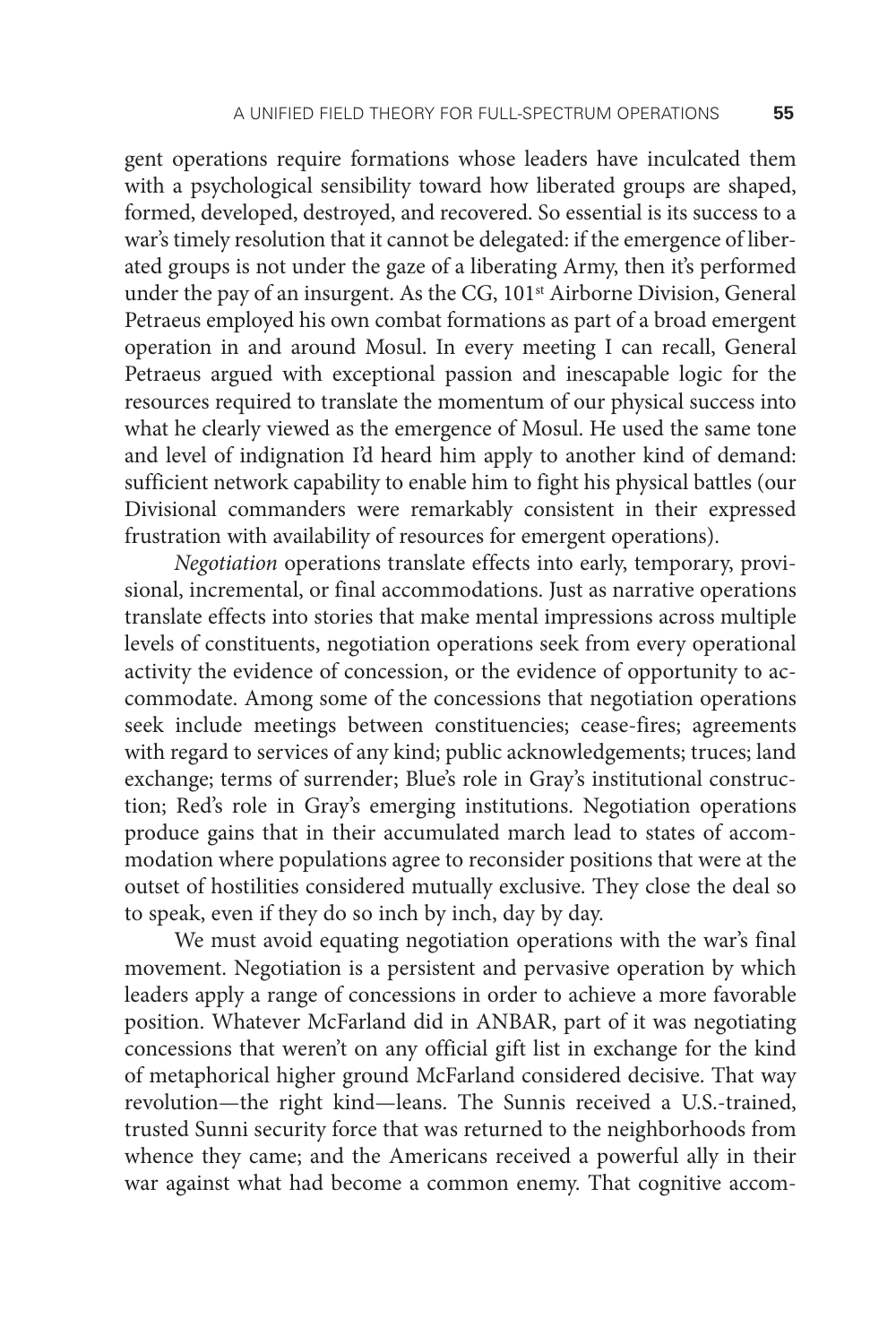modation soon gave way to an Iraqi-wide alliance between many Sunni tribes and the U.S.-led coalition.

Wellington negotiated with the French for the use of their markets, thus creating an ironic demand for the presence of an army that was, after all, intent on eliminating their head of state.<sup>33</sup> The cognitive accommodations between local French citizens and Wellington served the latter well in his role as de facto leader of post-war France. Finally, permitting a vulnerable opponent the right to negotiate how he wishes to cede, or surrender, or make a particular statement may be the most efficient means to save thousands of lives. For example, by preserving the dignity of Hirohito in the closing days of World War II, the Allies leveraged the authority the Emperor retained over his subjects: when he asked his armies to lay down their arms, divisions across China, who had never known defeat in battle, surrendered their swords to the tattered Nationalists who had never known victory (at least against the Japanese).<sup>34</sup>

Without a formal name for this decisive activity, how do we discover if there is a science to the art? What signs emerge when opponents who are vulnerable give way to a willingness to negotiate, and what kind of operational activity best seals the deal at least cost to the future? For negotiations take time, and while they are waged, the full spectrum of operations is also underway. In between the time the armistice that concluded the Great War was signed (approximately 0510 hours) and the time it took effect (1100 hours), military operations proceeded virtually unabated. On Armistice Day, 1918, all sides suffered 10,944 casualties, a loss that exceeded the war's daily average. Certainly much of that loss had to do with the attitudes of the prosecuting generals toward negotiation operations, heavily influenced by political views that had never been subjected to operational scrutiny—despite their potential consequences. When Pershing sent out the message that announced the "cease fire" that would take effect 1100 hours that morning, he did so without providing any orders that countermanded planned attacks or combat activity.35 Certainly, those deaths changed or altered the personal histories of those affected.

The heartbreaking, almost absurd conclusion to Grant's pursuit of Lee is impossible to comprehend unless to presume that Lee had to demonstrate an absolute abhorrence for surrender, in order to surrender on the most favorable terms possible.<sup>36</sup> Was there some way to operationally account for that psychological insight short of virtual annihilation? What significant insights are to be learned by an examination of their exchange of messages, the precise terms over which they haggled, and the ceremony designed to establish optimal mental states for both victor and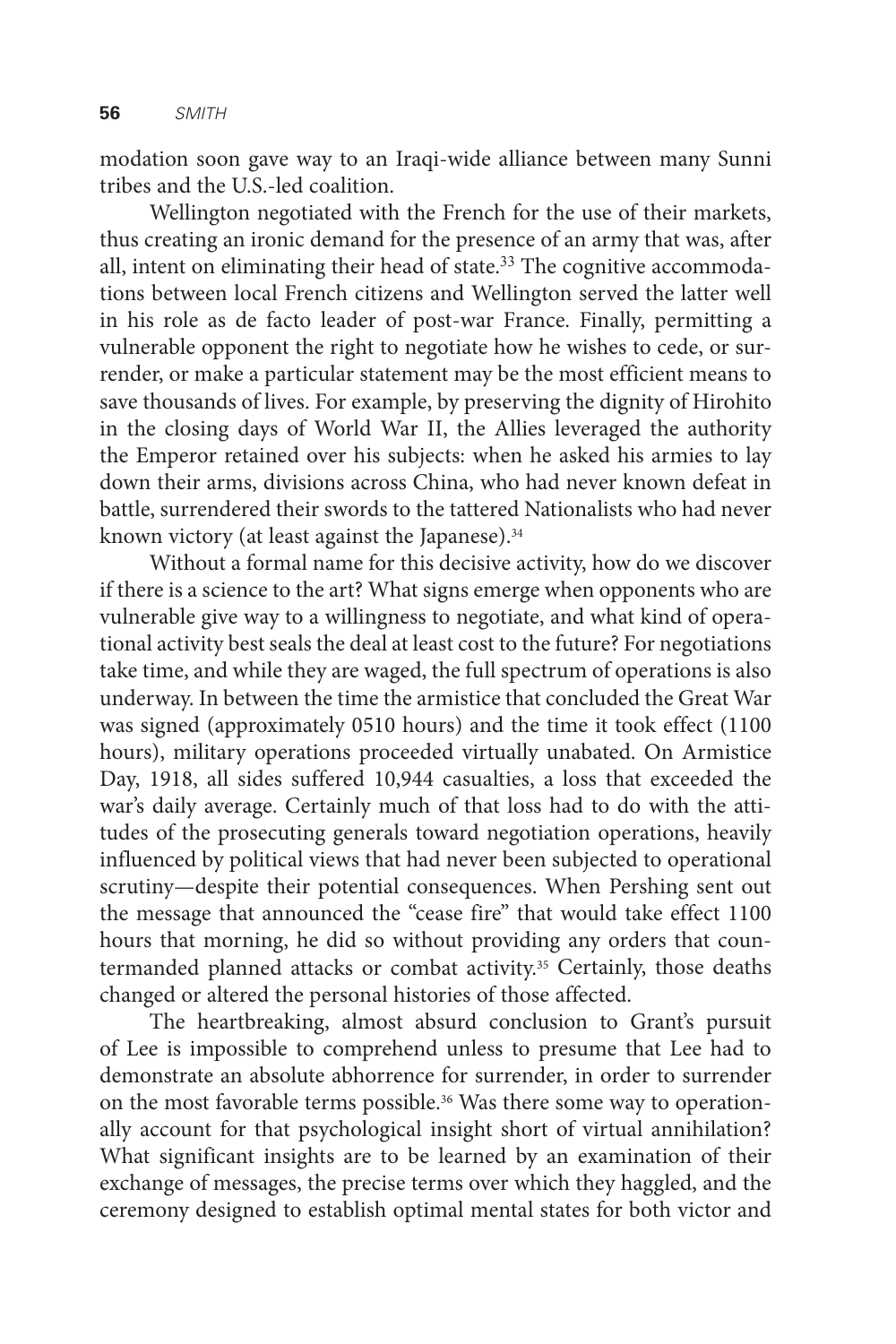vanquished. In the absence of a name for these decisive operations, we lack a corresponding science.

# The Taxonomical Model of the Operational Environment, Its Two Domains, and Its Three **Dimensions**

"[T]he primary purpose of any theory is to clarify concepts and ideas that have become, as it were, confused and entangled."37

Taxonomic models matter. The taxonomy of life classifies over five million living species, of which we are merely one, and permits scientists to clarify from the clutter of diversity those patterns that explain the origins, adaptive progress, and even likely fate of essential species. The alternative to taxonomical work is individual explanations for Earth's endless, present, and diminishing variety. And while we may exhibit empathy for life's diversity, that withers when some subset refuses in its evolutionary path to accommodate our own adaptive, evolutionary way. The taxonomical model is, in this sense, the dramatic story of accommodation: how its chief subject successfully competes for room within an environment that is characterized by the overwhelming biological urge to survive by any and all means available. Considering the stakes, taxonomies seek universal applicability in order to accelerate insights into the nature of their subject, thus the universal nature of this particular Unified field theory. And, from a security perspective, taxonomic models help focus the resources of a nation that are finite, on an essential subject whose potential capabilities, activities, and mysteries threaten to break our organizational and financial capacity. For example, the use of the taxonomic term, domain, to describe a particular capability is so tightly bound with fiscal permission and service sponsorship, that any recommendation to add a "new" domain excites an enervating, but necessary debate at the highest levels of the nation's security organizations.

#### **Dimensions and the Problem of Operational Approach**

If the origins of war are rooted in human psychology, then the only way to move populations from the will to war to the willingness to accommodate what were once mutually exclusive goals and objectives is to change minds (or annihilate or exterminate implacable constituents, an outcome that does not lend itself to long-term inter-group harmony). How does one approach such delicate mental organs, usually surrounded by significant physical protection, guarded by bias, under mysterious influences,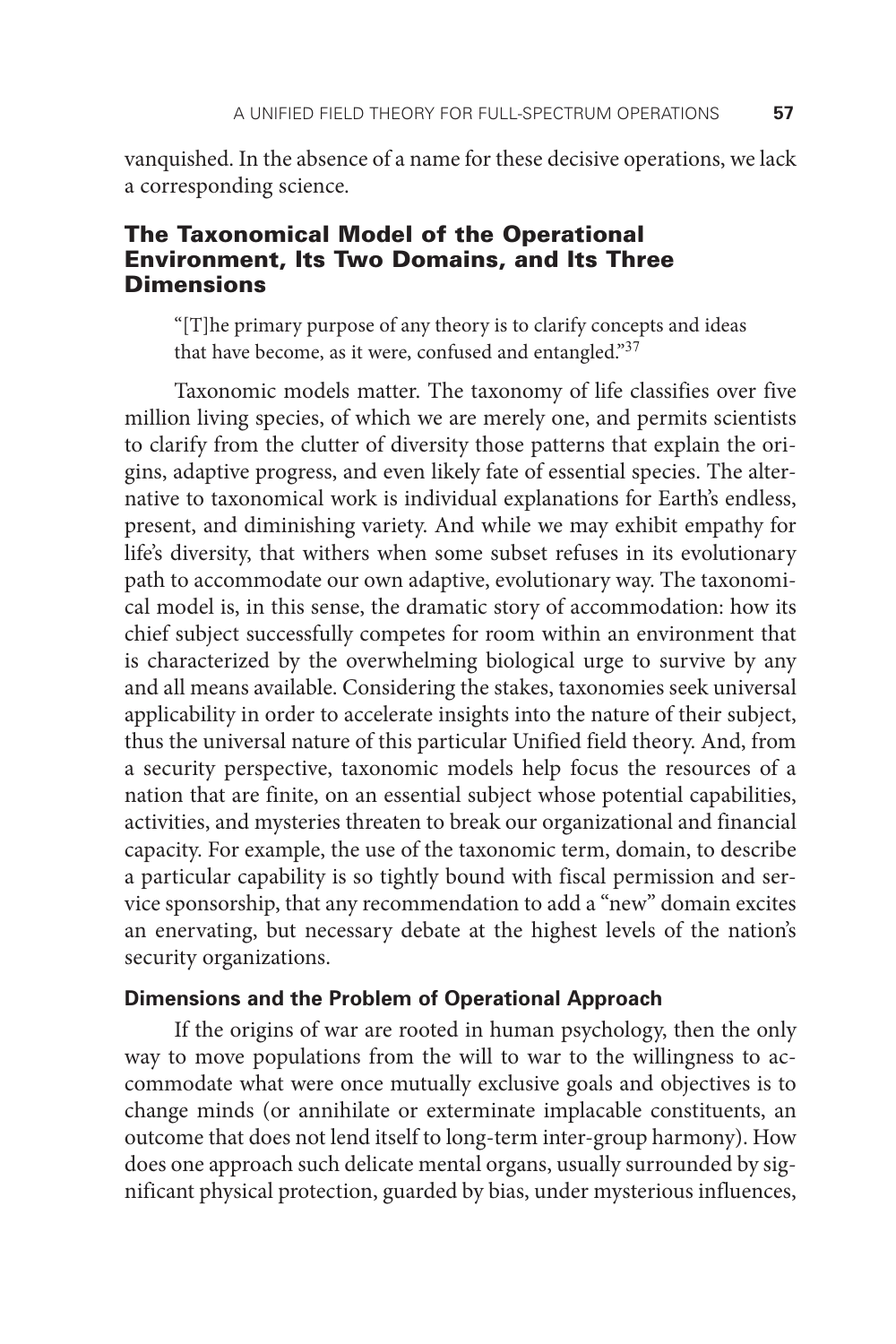and often located at some remove, without putting themselves and their nations at risk, or planting the seeds of future conflict?

The overriding problem, then, that battle command must solve is one of approach. Consider Sun Tzu's advice, rendered as poetry and delivered as intent: "throw rocks at eggs."38 This is no pitch for the use of overwhelming force, but an image that conveys the role of operational approach: first, one must get close enough physically to recognize Red's vulnerability (it is an egg,); second, one must engage with Red with sufficient delicacy to preserve Red's ability to negotiate, accommodate, convert, surrender (otherwise, the objective of operations is annihilation or extermination); third, one must do so without surrendering one's inherent physical advantage (Blue is still a rock). At some level, then, *The Art of War* is a meditation on the matter of operational approach, an examination of the means by which constituents approach one another in order to provoke three major effects: the collective will to war; the collective vulnerability of Gray and Red; and the collective accommodations among Blue, Gray, and Red that preserve the conditions necessary for a return to (or emergence of) international (or group) harmony.

Our own OE is self-cast and constructed around three dimensions in order to secure the collective survival of nations or groups. In our doctrinal approach toward dimensions, we've articulated only one, and ceded much of the description, development, and integration of the other two to an ad hoc chorus of diverse advocates. The three dimensions that extend our operational environment as means to approach our objectives are (1) the physical, within which constituents perform their physical acts (move, force, sustain, and protect); (2) the metaphysical, within which constituents perform their cognitive acts (lead/behave; shape/form; understand/ decide; solve/adapt); and (3) the information infrastructure that unites the activities of the two, by providing form to thought, sufficient to enable collective understanding, behavior, regulation, and adaptation. Battle command supervises the construction of all three dimensions, and depends on all three to approach, pursue, and achieve their operational objectives.

We'll begin with a short examination of the dimension with which we are most familiar: the physical dimension. We currently refer to that dimension in terms of the four doctrinal domains of air, land, sea, and space. The unified field theory applies the term "dimension" to echo the approach science takes to explain natural phenomena. Physical dimensions (length, width, height, time, space) describe the nature and location of physical objects, thereby enabling a common picture of physical activity capable of being comprehended across broad and diverse populations.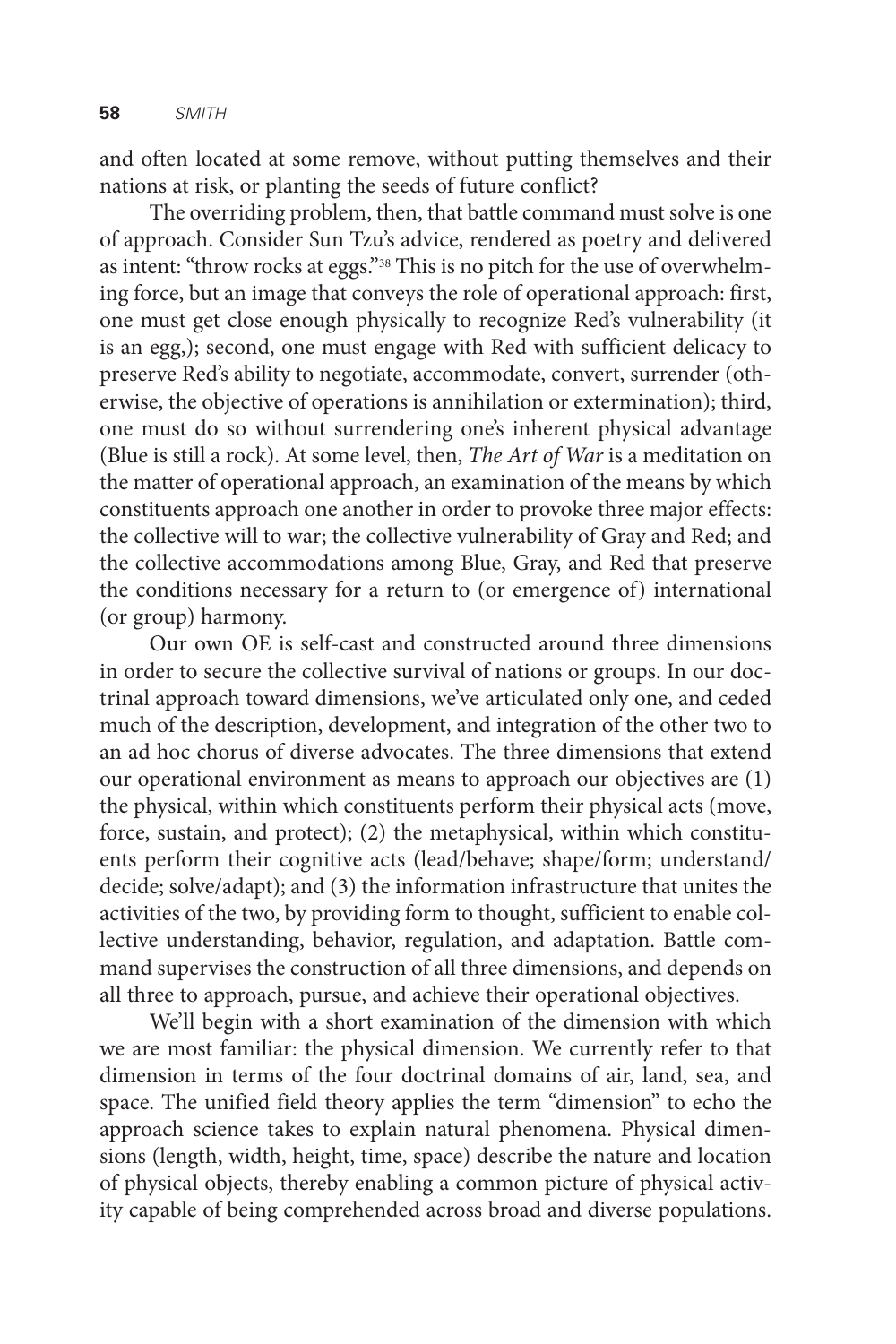Our current approach that emphasizes four distinct domains that fall under service sponsorships (and service common operational pictures) obscures the continuous nature of the physical activity that takes place across this dimension. Operational dimensions, as with their scientific counterparts, are human constructs overlaid on natural phenomenon. We overlay our maps, doctrine, coordinating instructions, proxies, and human organizations over earth, its geography, and its atmosphere in order to facilitate four primary physical acts: strategic movement and tactical maneuver; employment of force; protection of our physical objects; and their protracted sustainment. The end of such self-construction is a kind of Burma Road: the means by which we gather like-minded groups into tailored formations; move them to proximity with the enemy; then engage the enemy for effect.

If that were our sole objective, then dominance in this dimension would guarantee our nation's security. But we know that physical dominance doesn't guarantee national survival or security. If the origins of wars are psychological, then their resolution depends on changing minds; not merely the minds of our opponents, who may submit to our arguments from a variety of selfish motives, but the minds of Blue whose own resistance to adaptive change over multiple generations may have formed war's disharmonic root in the first place. The dimension by which we approach human brains is the metaphysical. For those who consider the term too philosophical, consider the alternative: the physical mass of human brain that serves as source to human identity. Even in casual conversation, we approach the subject using metaphors: from names we give each other (personal, professional, and role); to the names we give the organs of the brain: character, mind, soul, imagination, spirit, personality. We even measure these organs with words that qualify them: judgment and wisdom; charisma and spiritual; obstinate and intellectual. Even as science begins to map this mental landscape, and uncover how minds metabolize influences into mental objects that are in some sense visible, we have failed to direct cyber's attention to locating and identifying these mental objects as part of a cognitive common operational picture. And the object that matters the most is the decision to behave in a particular way, on behalf of a particular constituency, and in pursuit of a common objective. That decision is the ultimate cognitive act. That's the target of battle command. Leaders may need the physical dimension to get them physically close; but they'll need the metaphysical dimension and the cognitive activities it enables to close the deal.

Where sustained physical proximity, freedom of maneuver, and physical imbalance are the chief objectives of the physical domain and its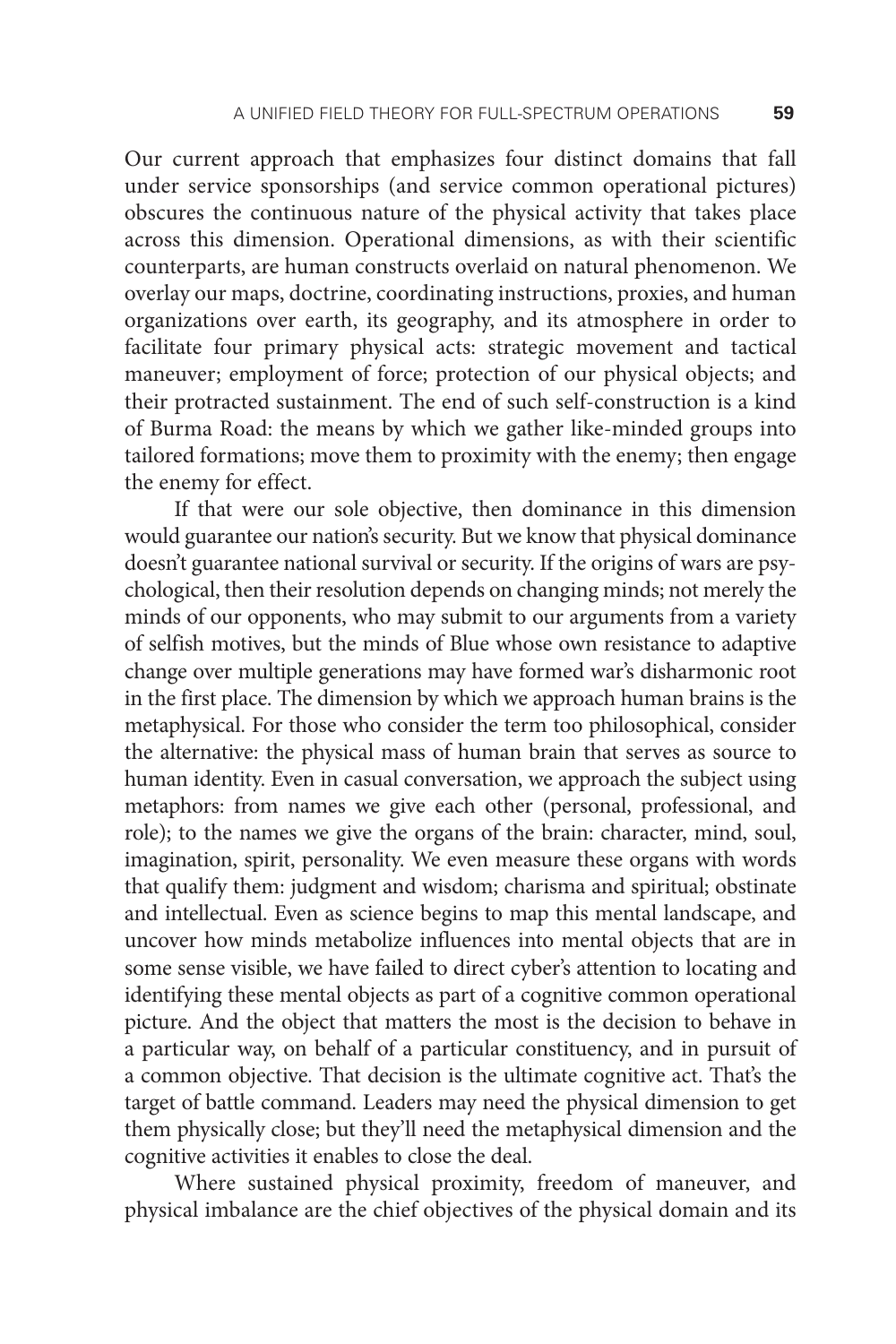dimension, the objective of activity within the metaphysical dimension is the achievement and application of knowledge.

"Know the enemy and know yourself; in a hundred battles you will never be in peril"<sup>39</sup>

This is the sine qua non for Sun Tzu devotees. Even FM 3.0 alludes to it by way of introducing the subject of information superiority.<sup>40</sup> But Sun Tzu's understanding of knowledge implied a range of cognitive activity that exceeds most of our current definitions, and encompasses what the unified field theory would call the core cognitive operation from which all other operational activity is derived, or battle command. His *Art of War* is an extended meditation on what precisely Sun Tzu meant by knowledge.

First, and above all, knowledge meant to lead as part of a political and spiritual mandate; from that comes an army that acts as one, with common character. Knowledge means to shape information into the cognitive model of the situation, one that tracks not only physical objects (weapons, organizations, log trains, transportation, environmental features), but the location and nature of mental objects, including the psychological, emotional, intellectual, and spiritual state of enemy and friendly minds. It is from this cognitive model that leaders draw an understanding of the peril they are in, as well as the opportunity that is within their grasp. Knowledge is to conform to the Janus-shape of situation like "water over earth," until threat is countered, and opportunity seized. Sun Tzu regularly objectified the mental states of his own generals, his opponents, and their formations, drawing from those insights the method for his approach: give the enemy no egress, Sun Tzu warned, and transform the human who is vulnerable and willing to accommodate into the animal that fights to its death.<sup>41</sup>

To know is to understand the situation so personally, that it becomes the leader's own conception—not that of the enemy, or staff, or public pundit. Leaders transform their understanding into metaphor or image, by which operations adopt the cognitive character of its leader. To know is to translate personal understanding into collective activity, as leaders and their staffs measure ground, estimate "quantities," calculate distance, compare plans, and project the "chances of victory."42

Finally, knowledge means using personal presence and intent to regulate the spirit of operations, so that its cognitive objectives are never compromised, "[f]or while an angered man may be happy, and a resentful man again be pleased, a state that has perished cannot be restored, nor can the dead be brought back to life."43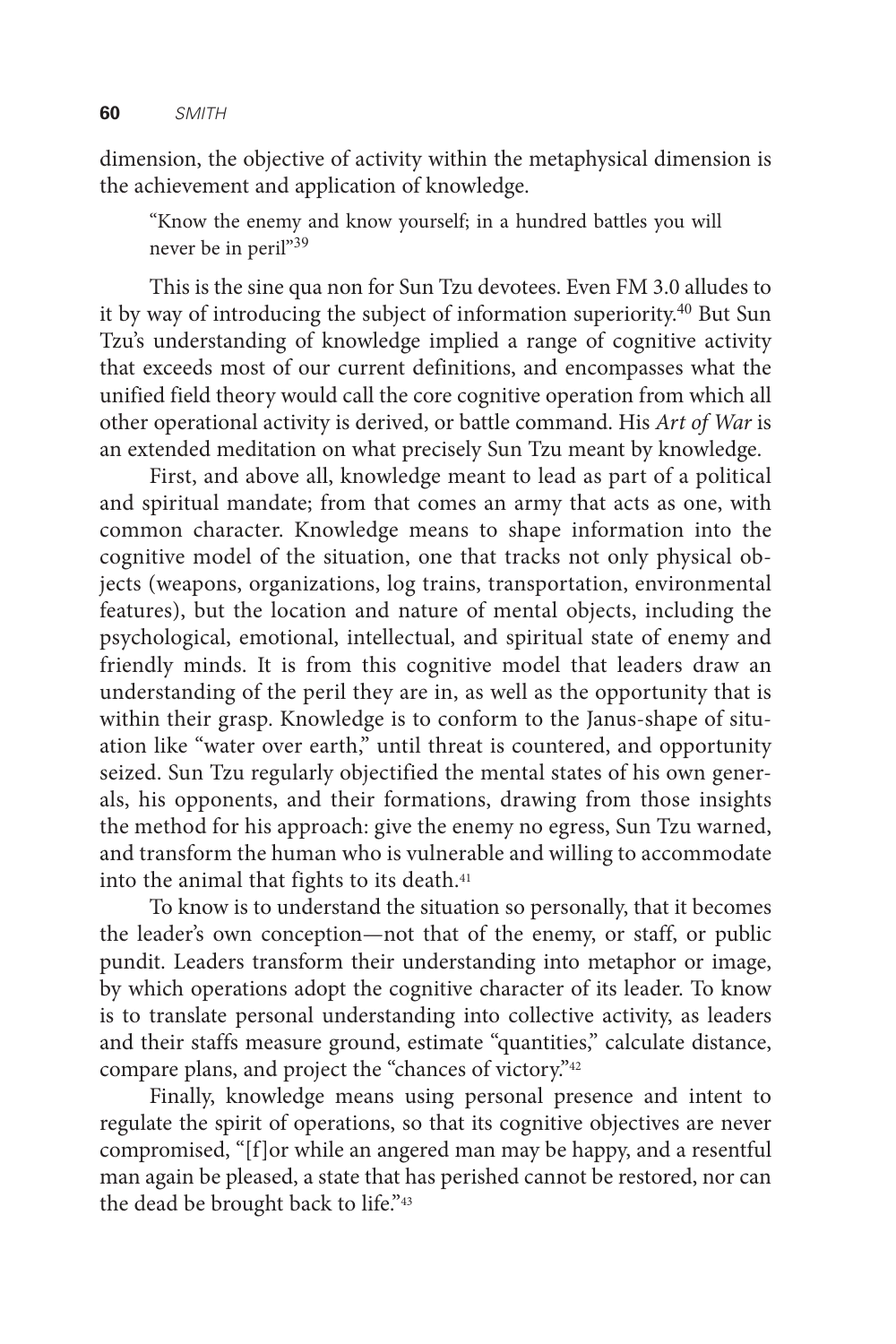To know, then, is to operate wisely. It is how "the state is kept secure and the army preserved."44 So, now that we've established the physical approach, articulated a metaphysical landscape by which leaders approach knowledge, all that's left is to approach the objective together as collective body and mind. It is here that the metaphysical and physical dimensions need the assistance of an information infrastructure.

## The Third Dimension: The Information Infrastructure, the Network, and Cyberspace

The information infrastructure enables organized human activity, for it gives form to the thoughts inside human brains and their proxies. Without the Information dimension, there is no coordinated physical effort, no delivery of intent, no coherent, synchronized collective approach to the objective. This third environmental dimension is not new, but interest in it is fresh, thanks to the emergence of a revolutionary component: cyberspace, or man-made code imposed on electricity that travels at the speed of light.

The author was General William Wallace's Signal Officer when he commanded V Corps during the 2003 invasion of Iraq. Wallace's scoff was almost audible when in response to his query as to what the author's job was, the author answered, "C2." He said, "The hell it is. Your job is to enable it." This sharp distinction between the role of C2, which served as metaphor for the commander's cognitive authority over operations, and the role of an enabling information infrastructure is as profound and old as war itself. True to Wallace's word, the author was never consulted with regard to determining optimal avenues by which to approach V Corps' operational objectives (although the author would have been happy to oblige). The author's job was to surround the commander and his key leaders (above and below) with their network, a tailored type of information infrastructure from which they modeled their situation, and by which they formed teams, assigned them roles and responsibilities within the narrative of plans and orders, under the influence of intent, in order to counter threat and seize opportunity. That's a tall order, for which I was famously unsuccessful.

As with the physical and metaphysical dimensions, the information dimension is a self-constructed weave of enabling technologies (some human, some physical, some electrical, some mechanical, some pure animal), bent to a loose chain of command. I've added Infrastructure to the Information dimension in order to remind readers that this dimension is self constructed, self-directed, self-resourced, and requires the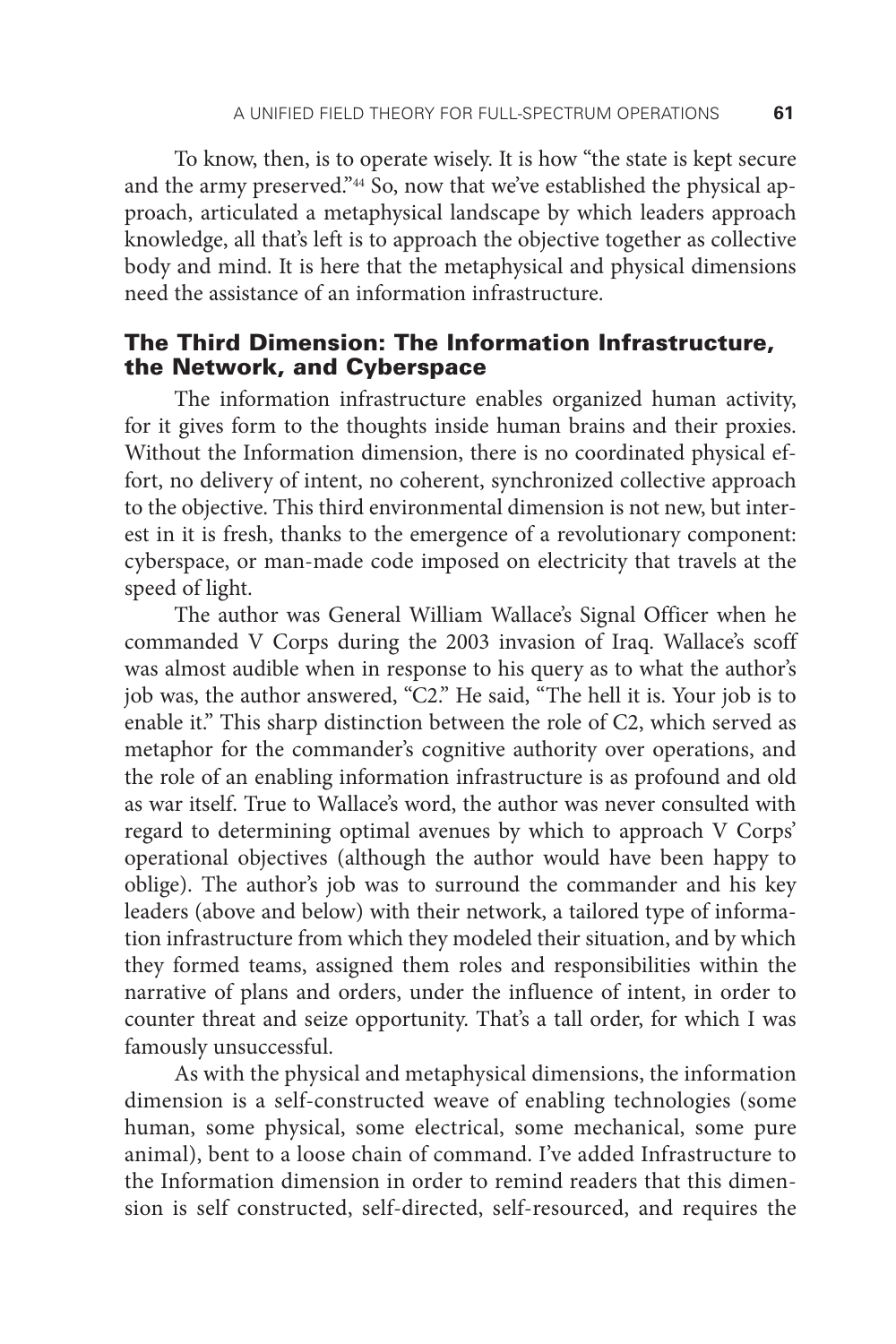same exceptional engineering, management, centralized planning, and significant resources that we devote toward enabling our transportation infrastructure. This Information Infrastructure (II) provides the means for leaders to collectively approach their operational goals and objectives. In the most fundamental sense, this information infrastructure gives form to operational thought, and is as personal as a voice in the ear, as intimate as shared understanding, and can carry a kind of spiritual authority when expressed as order or intent. The relationship, then, between the originator of thought, the information infrastructure, and the leader who tailors thought to local application is almost parental, certainly possessive. So entangled are the two that there are those who feel that the cyber and cognitive revolutions are one and the same. This is not the case. To continue to think so is to postpone the cognitive revolution that will make us more secure.

To disentangle the two, we'll ground our network discussion in history. First, we'll define the information infrastructure as the more global capability that serves the universal user, and use the word "network" to describe that portion of the II that is devoted to the needs of a particular leader, who is always at the center of his network. This network is not merely cyber, for how else to incorporate the non-electronic exchange and maturation of information? The network existed well before the birth and evolution of cyberspace. Our historical examples devoted significant personal effort to the design of their networks. Networks relied both on loose confederation of strategic assets (ships, trains, horses, wagons, messenger), and tightly controlled capabilities carved like an Adam's rib from their own formations (aides, dispatches, signals, sounds, meetings, and their own physical gestures). In many cases, the network that conveyed information was the same network that directly engaged a commander's opponents.

The ancient Chinese designed their chief combat formation around the central position and role of the leader, who was also the greatest warrior. That was done so that he could rapidly convey his personal example as a form of instructions to the members of his organization.45 Wellington, likewise, interwove his experienced units from the Peninsular Campaign with inexperienced Belgian and Dutch formations in order to provoke consistent behavior.46 Sun Tzu's describes the "drums, gongs, flags, and pennants" that conveyed his personal instructions in the most personal of terms, calling them the means by which "men's eyes and ears" are "unite[d]."47 The Chinese staff included organizations whose job was to translate plans into feasible orders; another team was required to question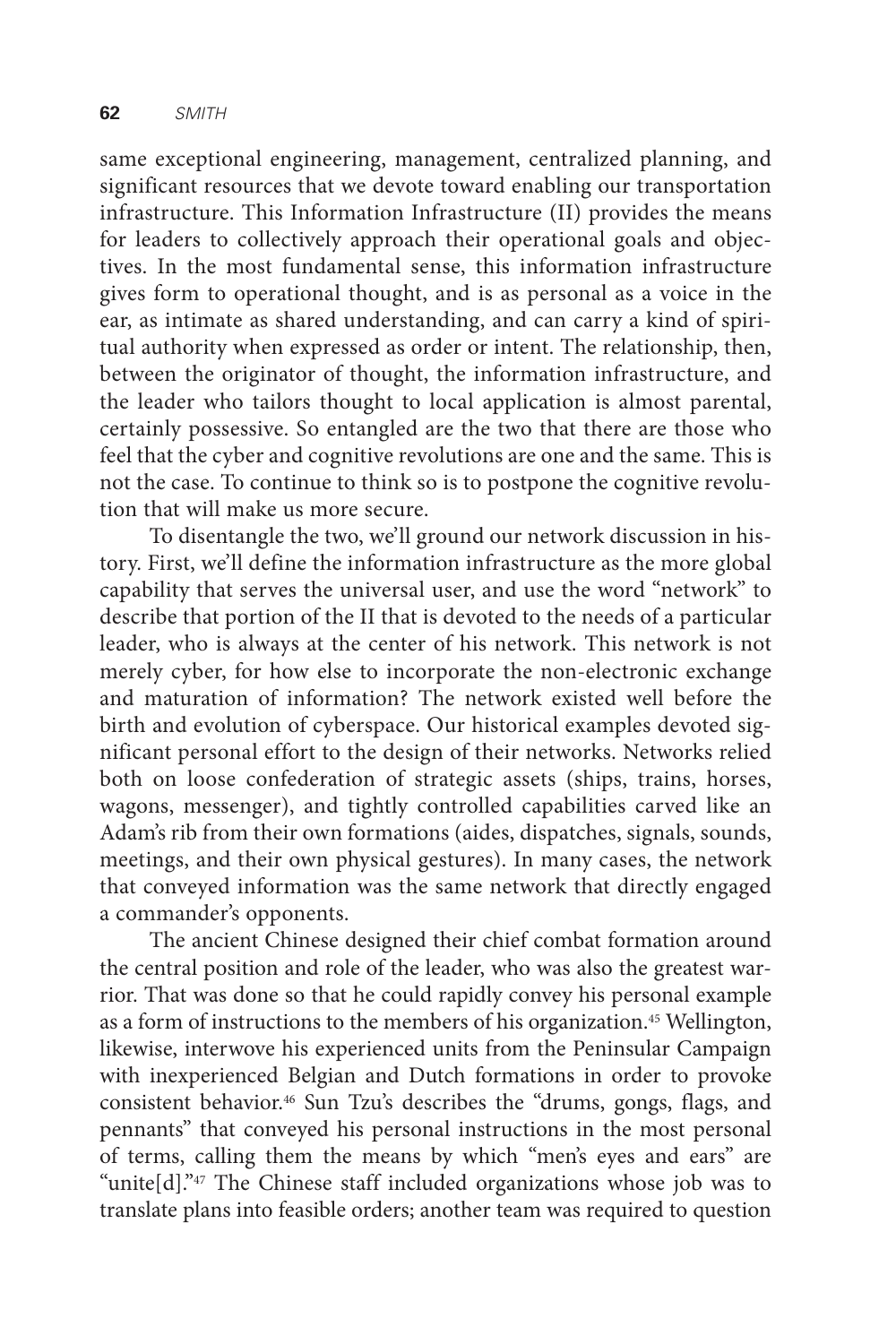the wisdom of the General's provisional decisions, acting as an Army's strategic conscience.<sup>48</sup> Alexander collapsed his strategic network, bringing knowledge centers with him, augmenting his expeditionary staff with national-level experts so that their spiritual, historical, political, engineering, tactical, and rhetorical advice were within physical reach during the course of his campaigns.49 Both Napoleon and Wellington were known to have brought with them personal libraries/databases that augmented their own private knowledge.50

No one understood the nature of the need for a global network at the center of which stood the battle commander better than Wellington. In fact, he was able to build a global information infrastructure over which he actually managed to enjoy loose configuration control. At the tactical level, Wellington's personal presence was ubiquitous; his exquisitely crafted dispatches to subordinate leaders were exchanged via an infrastructure of aides, and included words that were not meant to be altered by those who delivered them. They were sacred exchanges, and placed in hands that were trusted by commanders. These aides, who too often lost their lives in service to Wellington, were also the future commanders of regiments, brigades, and divisions (his personal aide, the future Lord Raglan, lost an arm at Waterloo, then earned command of the British Expeditionary Army during the ill-fated Crimean Campaign). Wellington was equally adept at what we might call the "operational level" of the information infrastructure, carving time to meet or exchange letters with allies, regional authorities, neutral population, even the deposed French family. His exchange with Blucher was particular decisive, for while it involved little in the way of written dispatch, it included a personal metaphysical connection that provoked a most improbable, almost inexplicable, Don Quixotelike performance and rescue by Blucher. At the strategic level, Wellington composed the Waterloo dispatch, from multiple locations, within hours of the battle's conclusion, conveyed over an infrastructure that included pen, ink, parchment, messenger, horse, ship, train, aide, editor, printing press, delivery boys, political forums, public and governmental authorities. The evidence that Wellington had established at least a loose hegemony over his global network is that, despite all those pieces and parts (as near many as our own!), when Wellington's strategically phrased account of the Waterloo Battle was published in *The Times* of London, it stood as the only published official word of its outcome.<sup>51</sup>

Building and defending a network, then, was part of a battle commander's job description. The network consisted of, for the most part, the personal skills of the individual commander: whether exchanging infor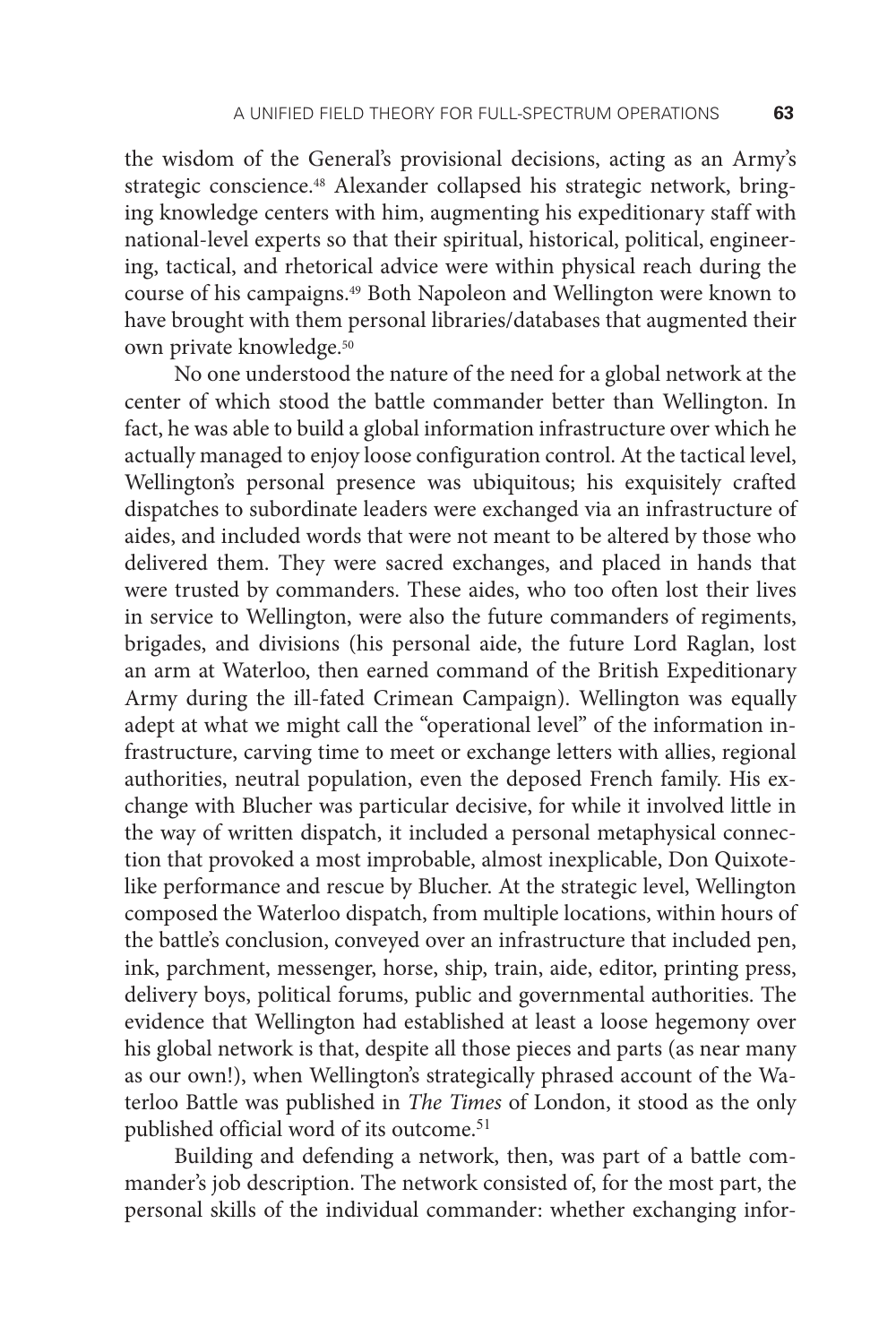mation in person; or via the use of superior equestrian skills to convey orders and intent; or applying rudimentary code to messages interpreted by combatants themselves. The substructures that carried information beyond the engagement area were the same structures that conveyed soldiers and logistics (ships, rails); the dispatches that contained instructions and messages, orders and plans, were hand written, quite often by the senior leader themselves, whose selection of phrases were instrumental in conveying intent.

The historically underrated Albert Myer, the founder of the United States Army's Signal Corps, changed all that (or at least understood that all must change). His vision was that of Wellington's: a global network bent to the needs of the critical leader, regardless of location, level, or circumstance. The sticking point, of course, was that this Information Infrastructure would be under the relative command of the signal corps (and Myer as its leader), but with the promise that it would remain loyal to its local leader, whether it was the President and Secretary of War at their level, the Army Chief, the Army commander, or the engaged Corps Commander, Division, and Brigade Commanders at their levels. Soldiers and officers were detailed from the combat arms to form the bulk of what became a shadow formation, a corps of signalers whose description of Blue, Gray, and Red activity were conveyed by visual code. The codes were beyond the comprehension of the combat commanders, and the formations that transmitted them were independent of the engaged force. It was Myer's intent that the chief signal officer compose the intelligence conveyed (often observed personally) by the shadow network, assemble a model of the situation (Blue, Gray, and Red), along with a map that grounded their observations in a common picture, along with the atmospheric conditions that might influence the leader's decisions with regard to response.52 The chief information officer must brave the mood of the mission commander, and hand the model of the situation—not his words, mine—to the man in the tent before the evening work was concluded. What he did with that model was a matter left to the metaphysical dimension (and the cognitive revolution).

This "Adam's rib," or signal service plucked from the combat corpus, had its triumphs, but at war's conclusion was considered by the Army's leadership a luxury enjoyed only at the expense of the indisputably indispensable combat formations from which most members of the Signal Corps came. Myer's vision, which included a single, common telegraph system that integrated all levels of war (a vision that was frustrated by Secretary of War Stanton's retention of direct control over the national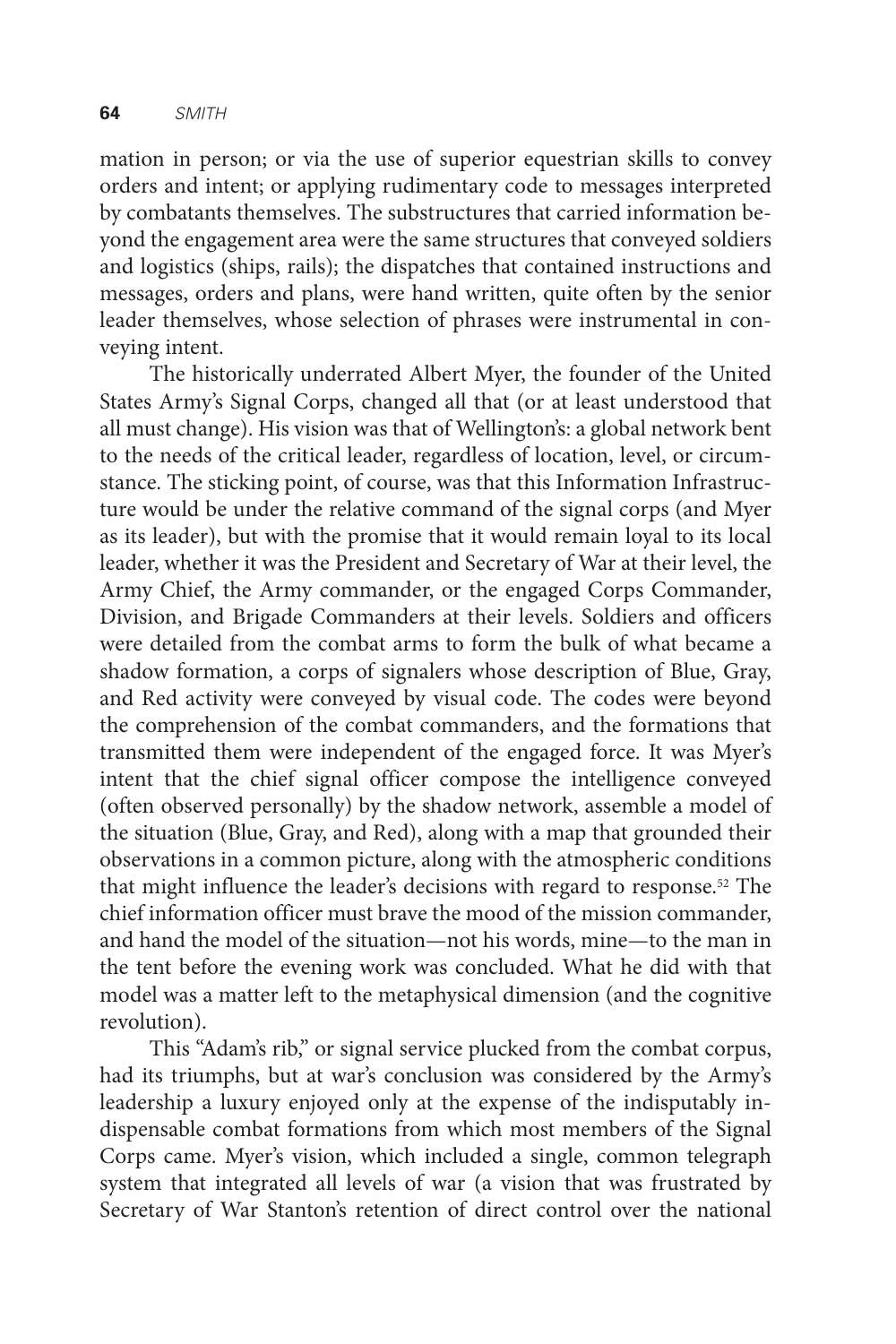telegraph network),<sup>53</sup> was revolution. He recommended that manned signal capability form part of every expeditionary element; that it shadow Red, Gray, and Blue formations, and integrate their information within a common model tailored to the local leader's circumstances. Once in place, it was up to "[t]he Generals of our armies, and the officers commanding fleets" to discover "thousands of applications" for this network that "are not now thought of."54

He'd be glad to know that the joint network revolution he provoked is well on its transformational way—150 years later. The Army's contribution to Myer's explicitly joint vision is LandWarNet, but it is the network service center (NSC) construct that makes the vision practical. The NSC is the outgrowth of various white papers written in the wake of the Iraqi invasion, matured by a group of brilliant majors, chief warrants, and senior non-commissioned officers as an Army/Marine concept within the Land-WarNet construct, provisionally approved by CG, TRADOC, the Chief of Staff of the Army, and the Secretary of the Army in October, 2006, recently reconfirmed by the current Chief of Staff, and now sits as the number one priority of the CIO/G6.

The NSC provides the same four basic services that Myer asked of his signal "servicemen:" (1) the technical model of the situation; (2) the means to connect tailored teams and control their operations; (3) the ability to simulate human problem-solving, by expanding the network of co-located minds; and (4) the ability to defend his enterprise, at considerable cost to his corps.<sup>55</sup> And, just as Myer envisioned, the NSC delivers the network by folding much of its enabling infrastructure, within a network chain of command (and accompanying TTPs and activities), itself nested within mission commands at every level and location. The network that results is segmented much in the same that a worm survives whether permitted to wiggle whole, or in sections that travel in opposing directions, under the influence of their local leaders. From global to regional centers that gird the earth, to tactical extensions that accompany expeditionary formations, it is a network that is at once universal and centralized, local and deeply personal. And that is because battle command must link every local activity and effect to the global operation and its political end.

There are six operations that permit an information infrastructure to perform as a network. *NetOps* keeps the leader at the center of his elemental combinations, aware of his situation, and capable of continuously reshaping formations to counter threat, seize opportunity, and solve problems. NetOps performs four functions: (1) NetOps builds and defends a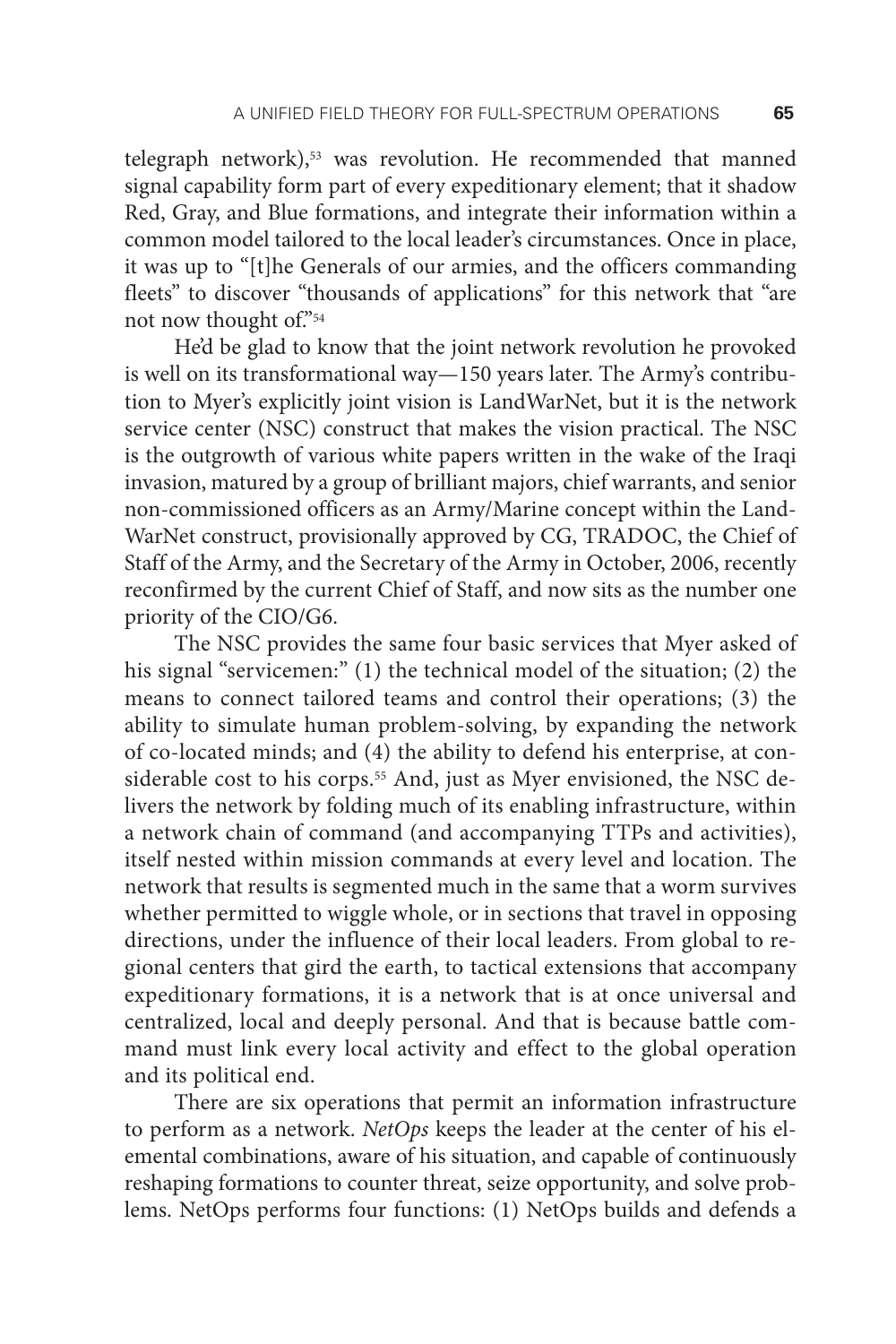tailored network for leaders at every level and location; (2) NetOps enables leaders to shape their circumstances into the Model of the Situation that conveys peril and opportunity; (3) NetOps enables leaders to form tailored solutions to counter the former and seize the latter; (4) NetOps enables leaders to turn to the collective cognitive brain to solve problems. *ISR* keeps Blue connected to Gray and Red, and feeds the Network's model of the situation. *Intelligence* locates and identifies threat and opportunity (penetrates Gray and Red as required); feeds the network's model of the situation. *CyberOps* is subordinate to multiple superior operations, and never acts outside an operational combination, for the consequences of cyber operations will provoke, potentially, the enemy's own full spectrum response. First. In support of NetOps, CyberOps extends insights with regard to network threat and vulnerabilities as part of Blue network defense. As authorized, and as part of myriad operational combinations, CyberOps attacks Gray or Red threat at the source. Second. As part of ISR and Intel operations, CyberOps exploits access to Gray and Red networks to mature the Model of the Situation. Third. In combination with myriad operational activities, CyberOps helps to deceive, discourage, persuade, degrade, or destroy Gray and Red cyber and cognitive capability. *StaffOps* debates, measures, quantifies, publicizes, and translates private understanding and provisional decisionmaking into collective plans, orders, and broadly apprehended intent. *Knowledge* operations gather from historical, scientific, cultural, social, political, and spiritual sources the cognitive context for all decisions, projecting their consequences into the near, long, and multigenerational futures. Knowledge operations require significant skills in the fields of modeling and simulation. For optimal effect, all network-related operations are fully integrated within mission and operations centers (see abstract).

The Army's chief battle and battle command transformation programs, Future Combat Systems (FCS) and LandWarNet, integrate the Wellington approach and the Myer vision. In combination both programs return the network to the engaged combatants, and permit them to play roles at every level of war and during each operational phase, regardless of echelon, location, and time. In the manner of Myer, LandWarNet (and its family of like-minded information infrastructures) is an electronic echo of the physical formations of Blue, Gray, and Red. LandWarNet-enabled, FCS-equipped formations engage at a level of collaboration that treats all the objects across the physical dimension as subject to their authority, warning Blue of physical peril, or pivoting to exploit opportunity. This kind of networked force has reinvigorated our combat formations, sustain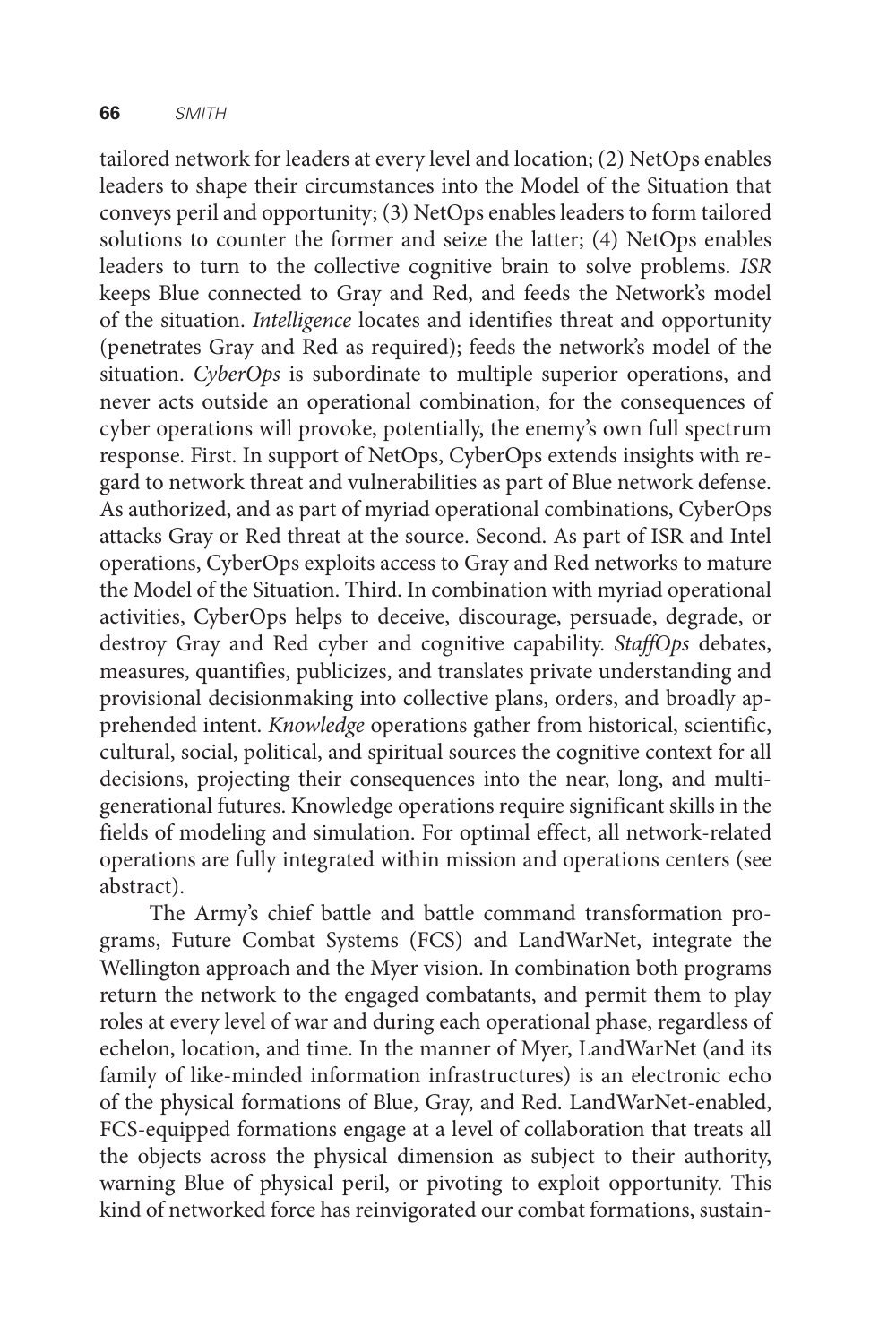ing their viability as physical presence. There can be no question with regard to the necessity of this essential act of transformation: we must never cede physical strength to an enemy, for it means ceding our ability to get close enough to engage Gray and Red metaphysically.

But so far, the purpose for our cyber-enabled transformation is not to revolutionize operations, but to restore viability to traditional capability. We have transformed our powerful capabilities into cognitively agile capabilities, because the enemy is either less awed by our physical advantage, or because they are less vulnerable to our physical force—most likely because our opponents' objectives are psychological, and notoriously resistant to physical force. But has our physical advantage made us more secure? Does this extraordinary physical capability inform a cognitive activity whose consequences are always national and global; whose failures risk national prestige, exhaust the source of elemental power, and prevent the application of resources to resolve situations not yet underway? Without a cognitive revolution that provides it an operational and organizational context, will a LandWarNet-enabled, FCS-equipped Brigade Combat Team change the conditions that established OIF's peculiar character in the first place? Will it discover along with the facts and figures of its physical dimension, those mental objects that swim by undetected, shapes on their way toward making dangerous alliances? Can a LandWarNet-enabled, FCS-equipped BCT form elemental and operational combinations from across all sources of power at the *origins* of operational activity, within metaphorical moments of their engagement? Do our institutional doctrines—across the departments, agencies, and services—demand that leaders articulate the cognitive end states of their human targets before they apply their full spectrum solutions?

I'll use some short examples of the difference between networkenabled, FCS-equipped transformation and the need for cognitive revolution. When network-enabled, FCS-equipped combat teams squeeze triggers, those acts initiate an ammunition resupply; those acts do not demand a corresponding account for the fate of each individual round. We have always excused the soldier from such unconscionable accountability. A cognitive revolution, on the other hand, enables the staging of funds in the figurative hands of the triggerman within minutes following the liberation of Gray (or Grays). Cyber can't solve our inability to perform this mission. It is Blue's self-imposed cognitive constraint that currently demands an accounting for every dollar spent under the most god-awful circumstances, and fails to permit soldiers to extend such services to those whom they've physically dominated. Despite the evidence that we usually,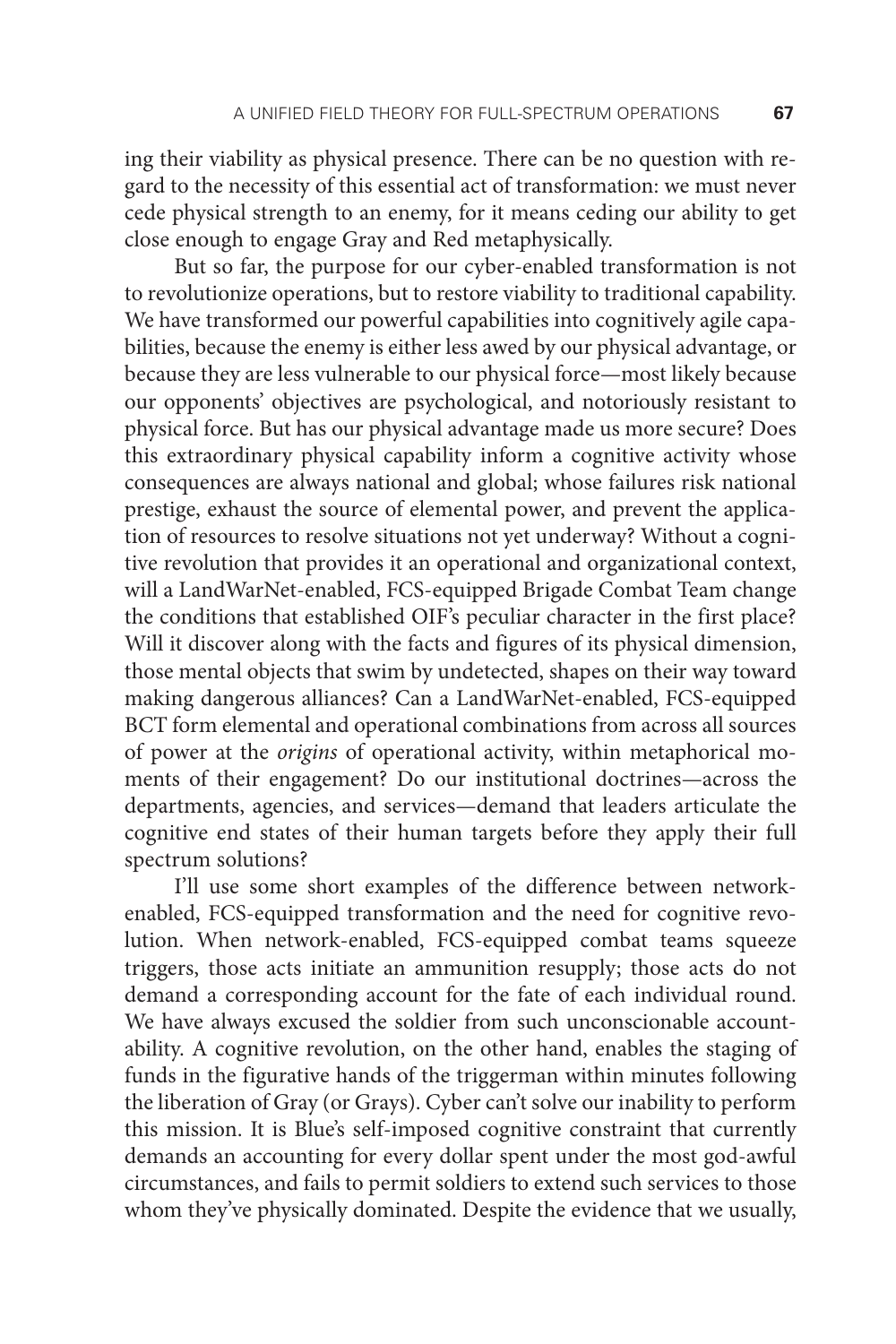if not always, win physical "battles" and we usually, if not always, struggle with stability and transition operations, we still spend the preponderance of our training, doctrine, and organizational structure on reinforcing our physical success. My military education and training has focused on battles. And the story of battle, as I've argued, is always in the service of a superior operation.

We must do three things simultaneously. First, we must continue with cyber transformation, and complete the institutionalization of that technical revolution. Second, we must direct our technical efforts to establishing the conditions for the emergence of the cognitive revolution. Third, we must amplify by orders of magnitude the voice of this cognitive emergence that is stirring among engaged formations. This revolution has been only marginally reinforced by the application of our arts, sciences, technologies, and their associated laboratories. And, as a reminder of the scope of the unified field theory, those resources must be applied to the transformation of operational and strategic leaders, organizations, and doctrine in order to prevent the launching of a war whose early character resists the influence of a future tactical presence, regardless of how superior its cognitive advantages are.

Our failure to distinguish between the cyber and cognitive revolutions has left the cyber revolution stalled at the entry to the brain of the man in the tent. I believe that the conditions for victory have not historically changed: powerful nations will always need "normal force" that permits them to compete with their international (or inter-group) peers over space within a finite universe. Nations and groups who seek long-term preservation, though, seek "extraordinary force" to secure their prospects. It is increasingly clear that "extraordinary" force requires mastery of the metaphysical dimension, into which science and art and their technologies have begun to direct their considerable light as means to enhance man's natural insights. When the man in the tent or the leader on horseback demand a *cognitive* model of the situation, shaped to inform all organs of the human brain; when leaders demand a picture that captures the shapes of both mental and physical objects—past, current, and future; when leaders demand elemental combinations that modify more precisely the shape of mental objects; and when leaders demand operational combinations that respond to cognitive opportunities as rapidly as their proxies respond to physical danger, then the cognitive revolution will take off. When that happens, we'll appreciate LandWarNet-enabled, FCS-equipped formation for the extraordinary achievement it is, but one that serves as preface to one that is greater still.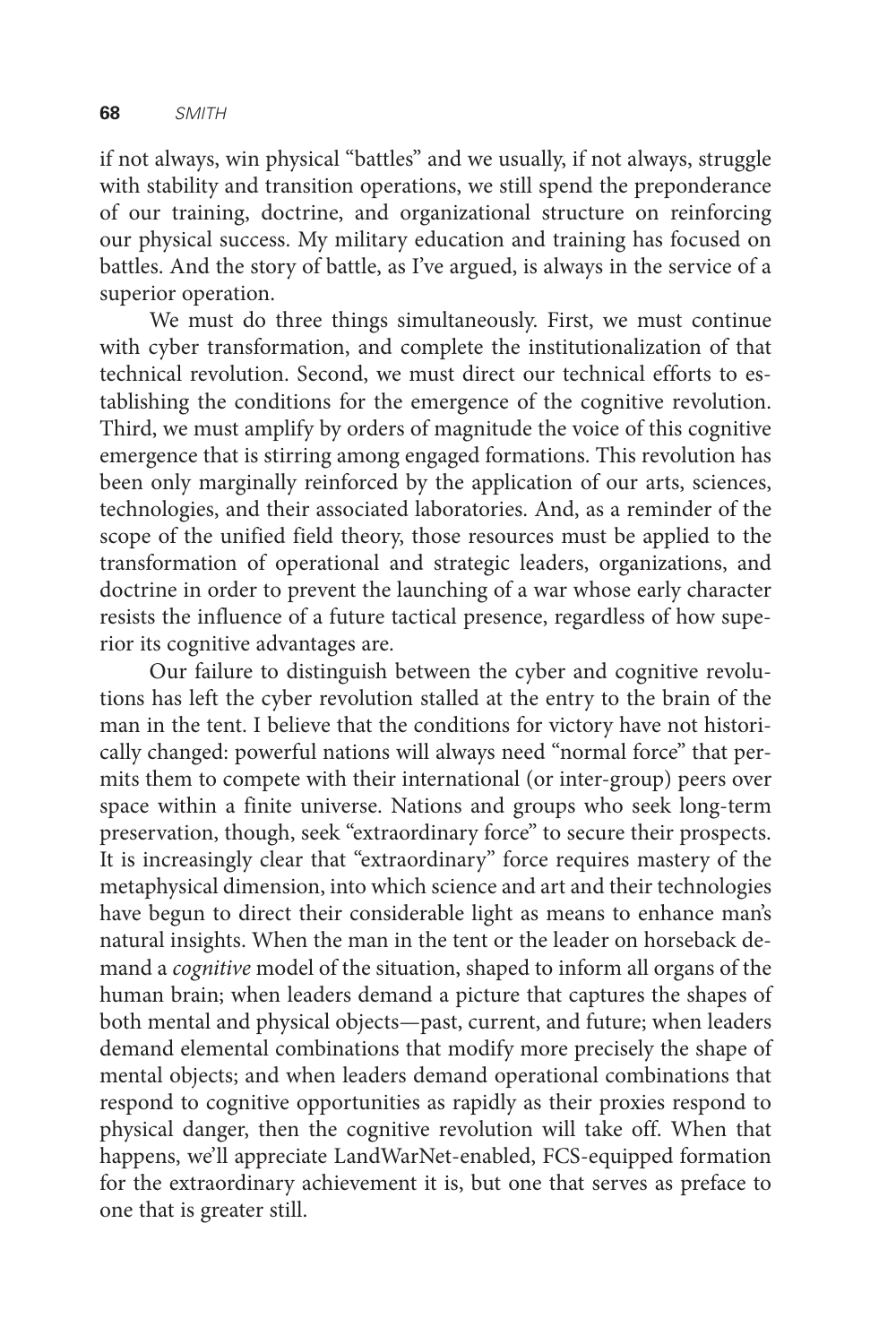## Conclusion

Our doctrinal bias for physical operations is not shared by our current enemy, whose decisive operation is psychological, for which his physical activity is in support. A growing voice across those forces held accountable for land-based outcomes have arrived at similar conclusion: that their root operation is cognitive. Our brigade, regimental, and special operations combat teams are among history's finest examples of formations organized around the production of cognitive effects in pursuit of mental accommodations among and across constituencies.<sup>56</sup> They would agree that failure to gain early mastery of the cognitive domain and its essential activities unnecessarily initiates, extends, modifies, and resolves operations at an elevated cost in human life, and multi-generational diminution of international influence and national power. No other activity has that kind of catastrophic potential for mischief. Yet, we remain without a viable vocabulary with which to even approach the subject, certainly nothing sufficient to excite the kind of attention that, say, the tank did in the 1930s; or, for that matter, all things Cyber today.

The consequences of this failure are large. While we are understandably concerned about the implications of a cyber domain that captures the interest of Congress and potentially an ill-advised service sponsor, the land forces are justifiably in need of a strategic message that demands a revolution in the way we conceive operations. That won't happen unless we are willing to risk the prestige of our core competency, and lend the name battle command to our effort. It has been the central thesis of this paper that battle command must emerge as the evidence of a cognitive revolution, complete with a taxonomy of its own, if we are to enjoy the potential applications of our cyber revolution. As long as battle command remains primarily focused on closing with and destroying the enemy, cyber will continue on the path it has taken: transforming the way our grand formations network their physical effects.

Battle commanders will eventually revolt. Our formations in Iraq are examples of the future, but they dissolve upon return, and the forcing function for their reconstitution is precisely what we wish our cognitive revolution to obviate. The evidence of revolution will be in the composition of force structure, whether we continue to treat cognitive operations by adding staff officers, or whether we approach the kind of resource investment similar to that required to incorporate the capability of the tank. I also believe that even the mere acknowledgment that battle command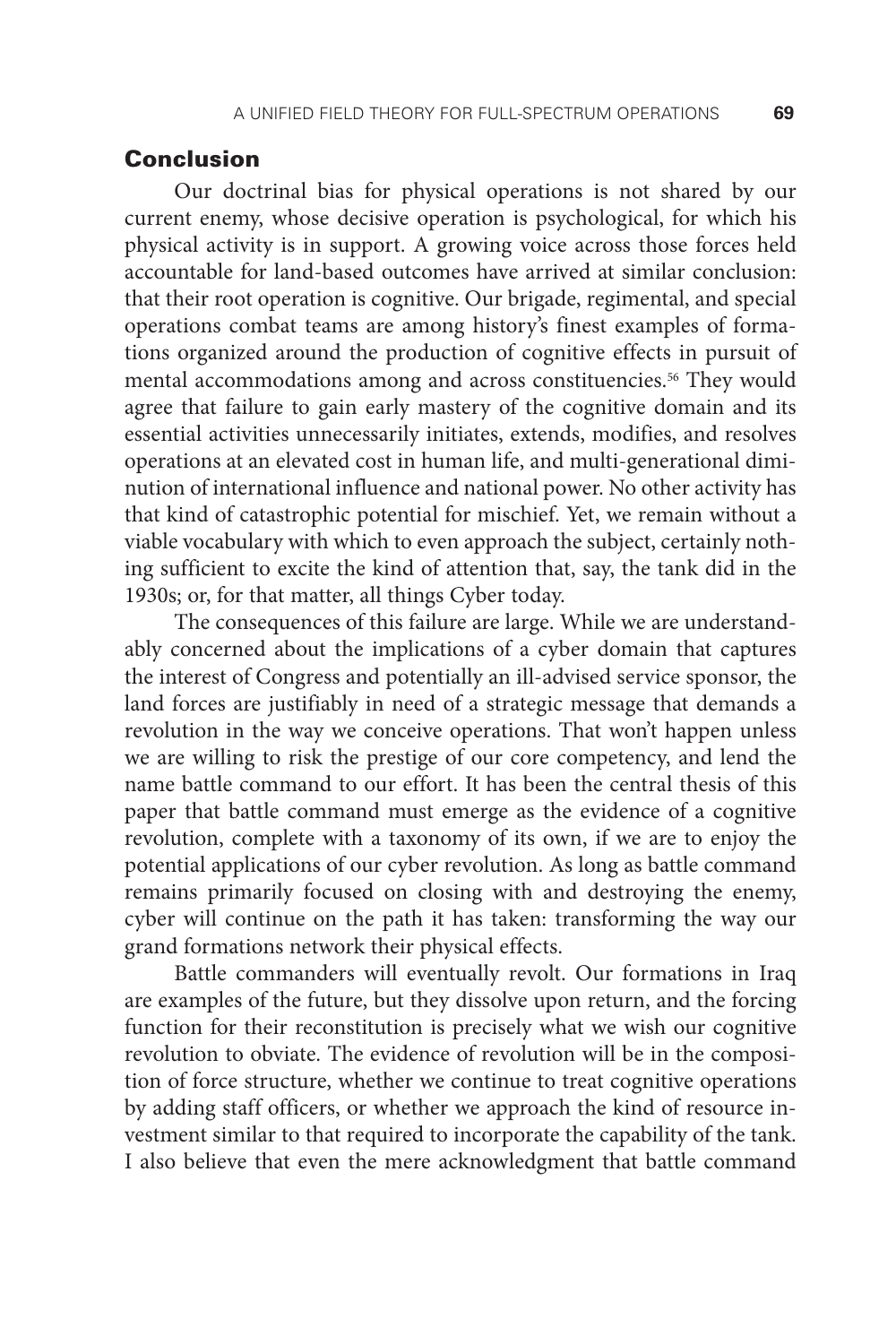is our core cognitive operation will redirect some of cyber's attention, for wherever battle command goes, so goes its loyal greyhound, the network.

The goal of revolution is to make common that which was once rare. That's the promise of battle command once it assumes its role as the superior cognitive operation at the core of the operational environment: to make the wisdom, judgment, acumen, imagination, instincts, and mental courage that mark the professional lives of Sun Tzu and Wellington and Col McFarland (among many others) common across all levels of war. That kind of revolutionary transformation bodes well for the security of our nation.

## **Notes**

<sup>1</sup> Timothy L. Thomas, *Dragon Bytes: Chinese Information-War Theory and Practice* (Foreign Military Studies Office, Fort Leavenworth, Kansas, 2004), 44.

2 General Charles C. Campbell, USA, FORSCOM Commander, from his remarks with regard to the promise of LandWarNet at the LandWarNet Conference, August 2007, Fort Lauderdale, Florida.3

Bob Dylan, *Modern Times* (New York: Sony Music Entertainment, 2006).

4 Martin Van Creveld, *The Art of War* (New York: Harper Collins Publisher, 2005), 37.

5 United States. *Department of Army, Field Manual 3-0: Operations* (Washington, DC, 2001) 7-3, table 7-1. 6

<sup>6</sup> See, for example, The U.S. Army Concept for the Human Dimension in Full Spectrum Operations 2015–2024 (TRADOC, June 11, 2008), available at http://www.tradoc.army.mil/tpubs/pams/ p525-3-7.pdf.

7 Thucydides, *The History of the Peloponnesian War*, Trans. Richard Crawley. Project Gutenberg, December 2004. 14 June 2008. http.//Gutenberg.org/etext/7142.

8 Sun Tzu, *The Art of War,* Trans. Samuel B. Griffith (New York: Oxford University Press, 1971), 84. 9

 17 September 2006 Joint Publication 3-0 (all comparisons between the two models are based on this publication).

10 Van Creveld, 29.

<sup>11</sup> COL Jeffrey G. Smith, Jr., V Corps White Paper, Battle Command Concept Derived from the Experiences of Operation Iraqi Freedom (Sep 2003), 9–10.<br><sup>12</sup> United States. Department of the Army, Field Manual 100-5, Operations (Headquarters

Department of the Army, 20 August 1982).

13 United States. Joint Staff, Joint Vision 2020 (Washington, DC, 2006), 8–26.

14 Tzu, III.3.

<sup>15</sup> John Keegan. *The Mask of Command* (New York: Penguin Books, 1987), 8.

16 Tzu, I.4.

17 Keegan, 103.

18 Keegan, 92.

<sup>19</sup> Elizabeth Longford. *Wellington: The Years of the Sword* (New York: Konecky & Konecky, 1969), 424.

<sup>20</sup> Jeffrey G. Smith, Jr. The Literature of Disillusionment: Public War Correspondence from Waterloo to Khe Sanh (Dissertation, Princeton University, 1992), 87.

<sup>21</sup> Debate over whether Wellington sufficiently recognized Prussia's contribution to victory at Waterloo continues today.

22 Jim Michaels. "An Army colonel's gamble pays off in Iraq," USA Today, April 30, 2007.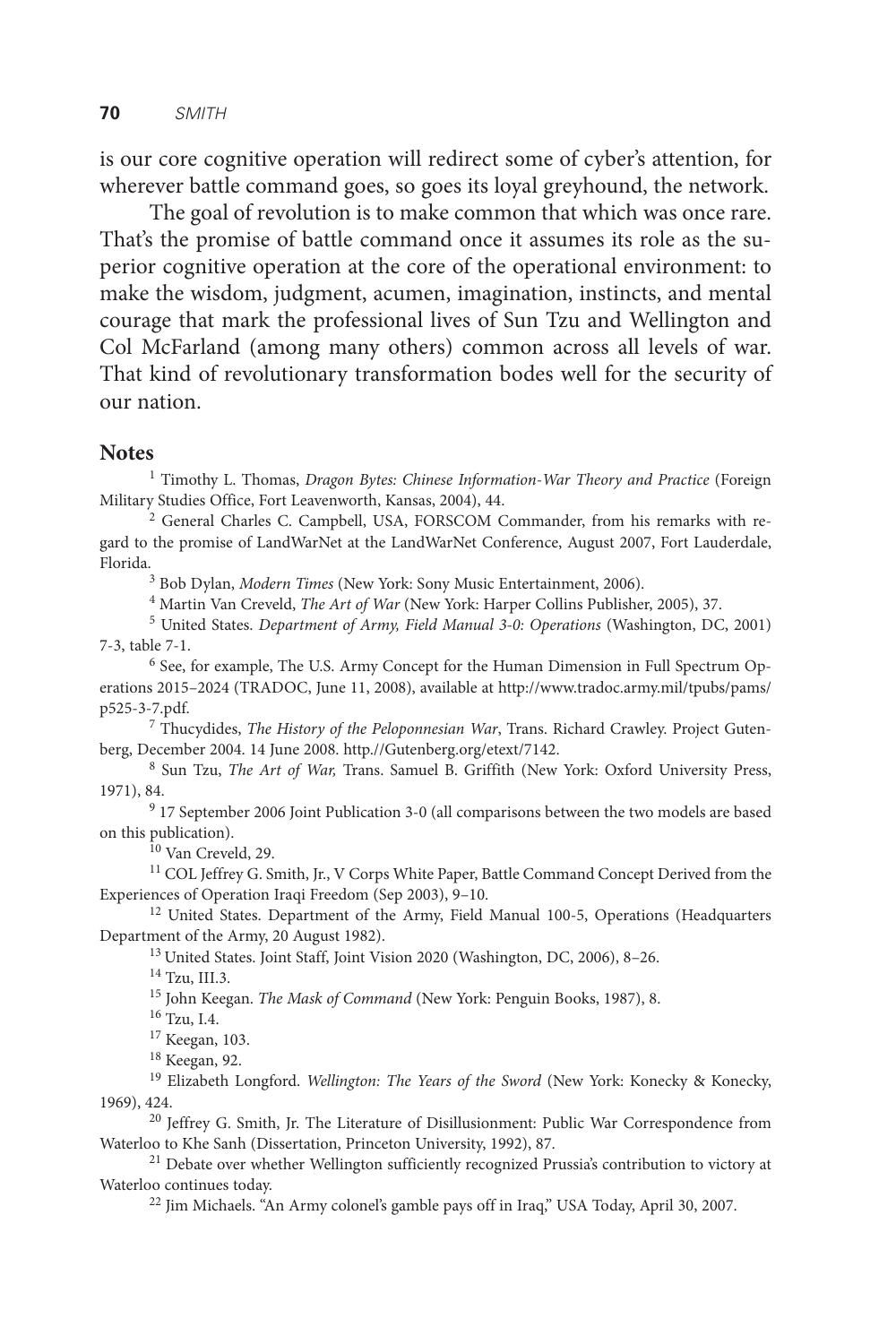23 Tzu, V.9.

24 Carl Von Clausewitz, *On War*. Trans. and Ed. Michael Howard and Peter Paret (Princeton, NJ: Princeton University Press, 1989), 17.

25 Tzu, V.3.

26 Van Creveld, 35.

27 Tzu, V.3.

28 Tzu, VI.28.

<sup>29</sup> An approach institutionalized by the Army's recent change to TOE, authorizing such teams at Divisional and Corps HQs.

30 Smith, Literature, 81–94.

31 Smith, Literature, 61–62.

<sup>32</sup> Keegan, 44.<br><sup>33</sup> Keegan, 134.

 $34$  LTG(R) Jeffrey G. Smith. One-on-one meeting. Eyewitness account of the surrender of Japanese forces in China at the conclusion of World War II.

35 Joseph E. Persico. "World War I: Wasted Lives on Armistice Day." *Military History Quarterly* (Winter 2005). http://www.historynet.com.

36 Jay Winik, *April 1865* (New York: Harper Perennial, 2001), 301–363. This final section describes the last few battles between Lee and Grant, their negotiations with regard for the terms of Lee's surrender, and the actual ceremony of surrender.  $37$  Clausewitz, 7.

38 Van Creveld, 37 .

39 Sun Tzu, III.31.

 $40$  FM 3.0, 7-1.

41 Tzu, VII.31.

42 Tzu, IV.16–19.

43 Tzu, XII.18.

44 Tzu, XII.19.

45 Van Creveld, 32.

46 Keegan, 127.

47 Tzu, http://www.sonshi.com/sun1.html. 1999–2004. Sun Tzu: The Principals of Warfare "The Art of War, VII.19. 48 Van Creveld, 32.

49 Keegan, 40.

50 Keegan, 136.

51 Longford, 485.

52 Albert Myer, *A Manual of Signals: For The Use Of Signal Officers In The Field* (Washington, DC, 1864), Part VIII.

53 Rebecca R. Raines, *Getting the Message Through* (Washington, DC: Center of Military History, 1996), 21.<br><sup>54</sup> Myer, Part VIII.

55 Raines, 29.

56 Barry R. McCaffrey. "Visit Iraq and Kuwait 5–11 December 2007" (USMA: Department of Social Sciences), 7.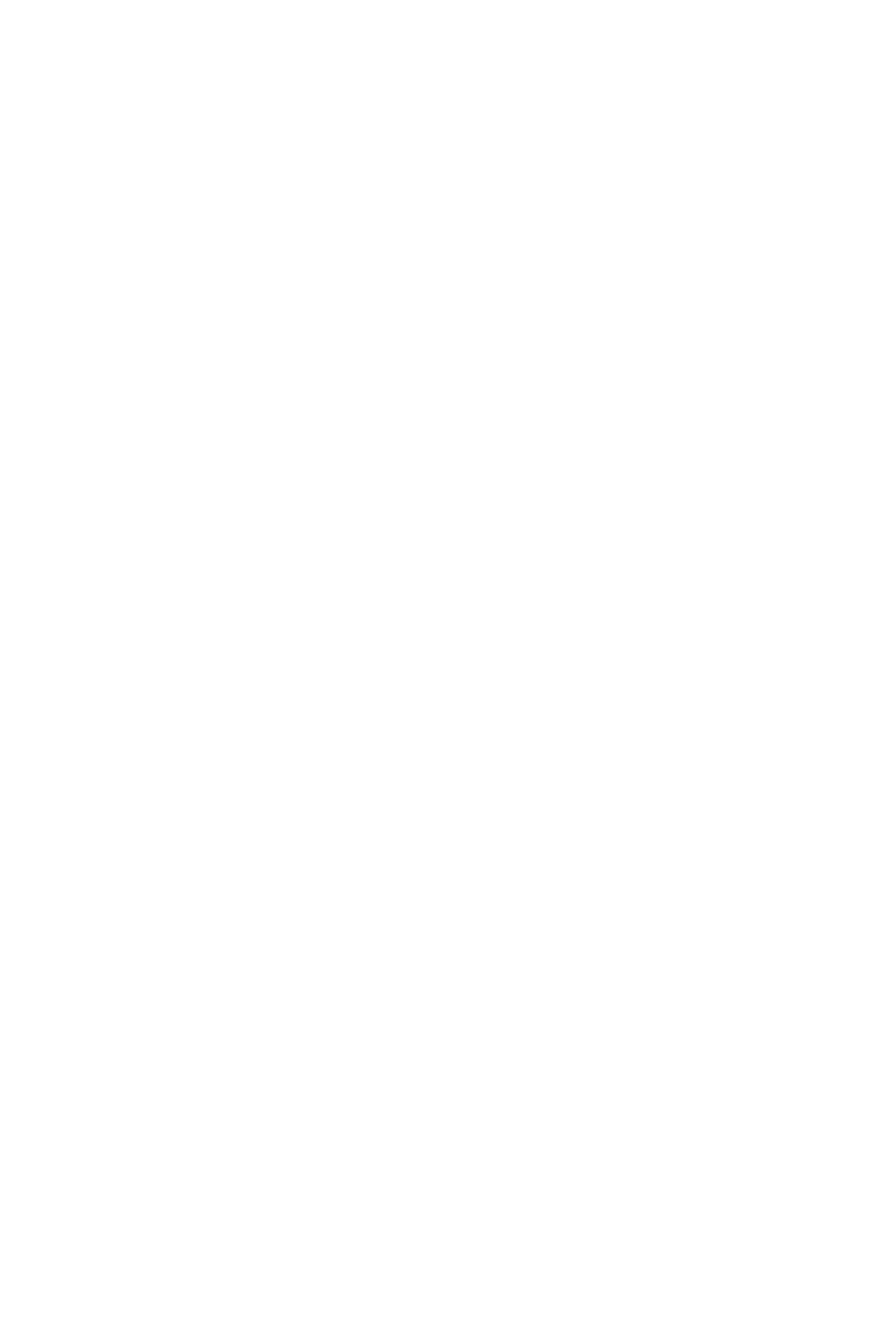Chapter 3

# Navy Operations to Achieve Military Power in Cyberspace: A Draft Concept for Navy Computer Network Operations

Michael A. Brown

The essential elements of national power have been characterized as diplomatic, information, military and economic in order to relate them to the primary means by which nations, groups, and people orient and order themselv diplomatic, information, military and economic in order to relate them to the primary means by which nations, groups, and people orient and order themselves in the real world. Governments have devoted substantial research and analysis to understanding if and how national power can be characterized in the ill-defined, complex, physical/virtual world of cyberspace. The United States Government and the Department of Defense have sought such understanding, and the National Military Strategy for Cyberspace Operations (NMS-CO) received the Secretary's approval in December 2006 as the basis for more substantive, operational work. Within DOD, the Services have been framing references and building concepts under which they can organize, train, and equip the forces to deliver military power in cyberspace. In the United States Navy, the doctrinal constructs of information operations (IO) and Computer Network Operations (CNO) have become the framework for empowering Sailors to achieve our nation's military objectives in cyberspace. The Navy has prepared a draft concept for CNO as an ordered, sustainable maritime means of realizing military power in cyberspace. That draft concept forms the remainder of this paper for the National Defense University.

The Navy has four years of success in organizing, training, and equipping forces for CNO. The ubiquitous expansion of globally distributed information networks now challenges us to accelerate the develop-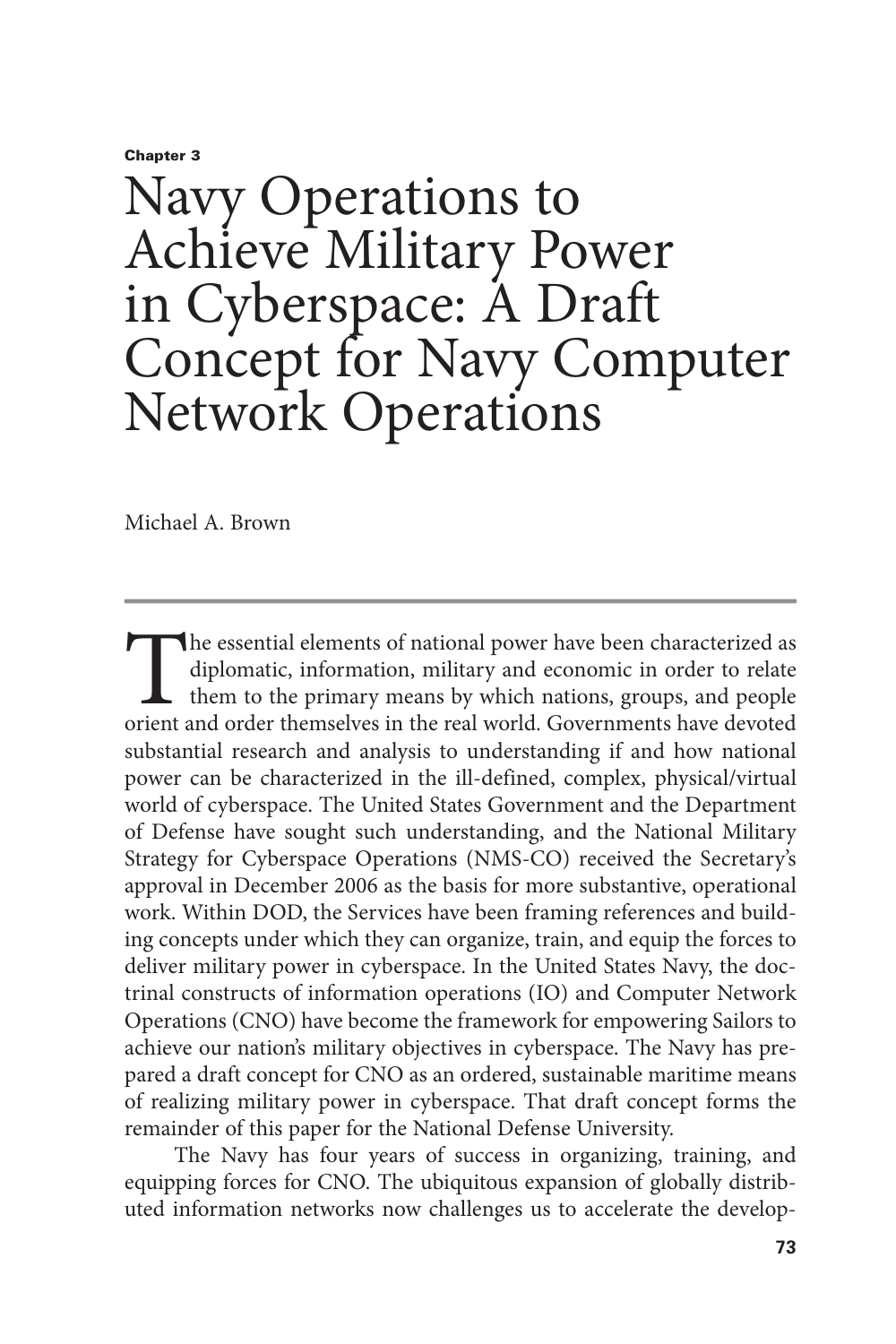ment, deployment, and employment of full-spectrum CNO forces to fulfill Naval, Joint, and Commanders' requirements, as well as national requirements, for information dominance in all phases of conflict. The Navy's CNO forces work at the cutting edge of exploitation, attack, and defense of global information networks. With these forces, operating under a Maritime Headquarters/Maritime Operations Center (MHQ/MOC) or Joint Task Force (JTF), we will detect and defeat network threats; defend against them; find and attack adversaries throughout the information environment; and help shape and influence with traditional Naval forces. Navy CNO will be access-driven based on persistent 24x7x365 presence in the network and robust capabilities for exploitation, defense and attack.

## Why Navy CNO Matters

The nature of military operations has radically changed since 1990. In a world of distributed information networks, built on proliferating information technologies, individuals, businesses, non-state entities, and governments now process and disseminate terabytes of information across the globe instantaneously. Traditional boundaries between military and civilian infrastructures are blurred. Point-to-point radio frequency (RF), terrestrial and satellite communications, RADAR, sensors, and control devices are networked together into a sophisticated global network of information providers and information users.

Never before has mankind enjoyed so much rapid access to data and knowledge via a single medium. This information explosion presents enormous challenges to operating forces charged with defending national interests and advancing U.S. policy. Conversely, because adversaries operate (or strive to operate) in the same environment, U.S. forces possess unprecedented opportunities to shape and control the battlespace to achieve national objectives. Thus, CNO is a core Naval mission.

Most U.S. kinetic weapons are fully integrated into networks and are accounted for in network-centric operations (NCO). Those that are not are scheduled for replacement or upgrades to enable such employment. The Tactical Tomahawk (TACTOM) AN/BGM-109E exemplifies an NCO-enabled weapon that receives pre-flight targeting data from national, operational, and tactical command centers and real-time in-flight updates from multiple sensors (aircraft, unmanned platforms, satellite, and personnel in the field, tanks, and ships). Equipped with onboard sensors, the TACTOM is also capable of sending sensor data and status information back to feed common operating pictures. If an adversary became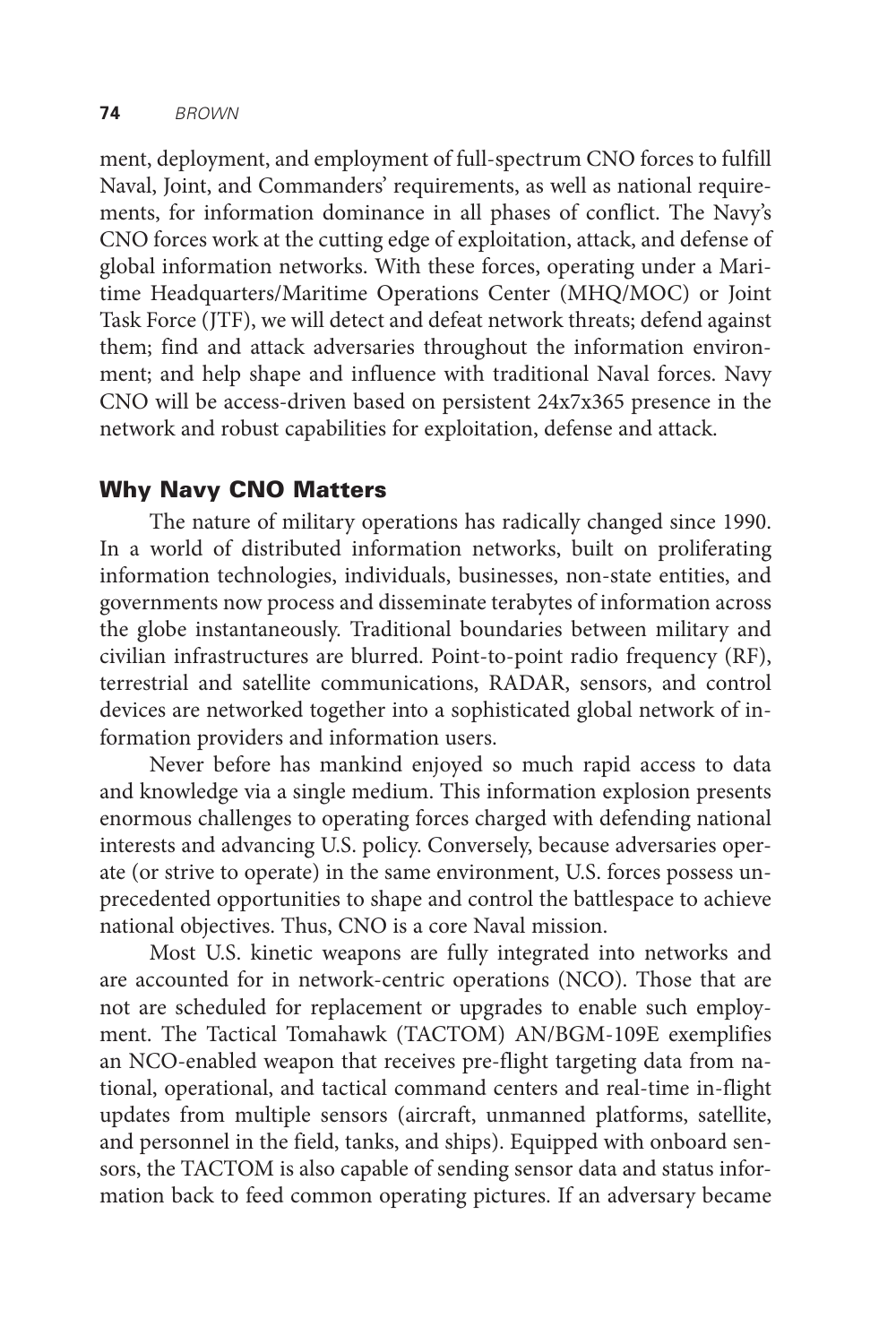able to block or manipulate targeting, guidance, or command and control data to turn the TACTOM against U.S. forces or civilian populations, the enormous advantages of employing such NCO-enabled kinetic weapons in an information-dependent environment could become a severe liability. The need for information superiority to prepare, employ, and protect an NCO-enabled kinetic/non-kinetic campaign is real and immediate. As our potential adversaries apply the same technology and network-centric strategy to their command and control and weapons systems, information superiority provides real asymmetric advantages.

Successful IO is a vital foundation for joint and naval warfare when they contribute directly to information superiority to reduce risk in other lines of operation. CNO is one of five functional areas of IO and is a powerful contributor to information superiority. It is also a key element of modern warfare. The Navy has more than four years experience in planning and executing CNO during joint operations. From actions that contribute to finding, fixing, and capturing high-value targets, to those that help shape the battlespace during all phases of conflict, the Navy must remain well-prepared to lead DOD in establishing and maintaining information dominance.

Multiple elements are critical to the success of CNO, including: initial target intelligence, access, target development, weapon or tool development/certification, cyber counter intelligence, rules of engagement, and reporting processes. Historically, the most challenging element has been gaining access to target networks. The Navy aligns CNO forces in an access-based model, postured to engage threats at all levels of operation in any phase of conflict. Access is achievable through multiple means: the RF spectrum proximity, IP-based networks, and physical connections. When access and knowledge of an operational target are matched with certified weapons and operators, the commander may be confident that this precise targeting will achieve the desired effects. In addition to enabling offensive action, access increases our ability to recognize and identify adversary capabilities and methodologies and to counter attempts to limit or counteract U.S. presence in the information environment.

#### Computer Network Operations Processes

Well-planned, access-based CNO provides critical U.S. advantage across global networks. CNO actions are computer network exploitation (CNE) for permanent and scalable presence in global networks that provides the foundation for successful CNO; computer network defense (CND) for detecting and defeating threats; and computer network attack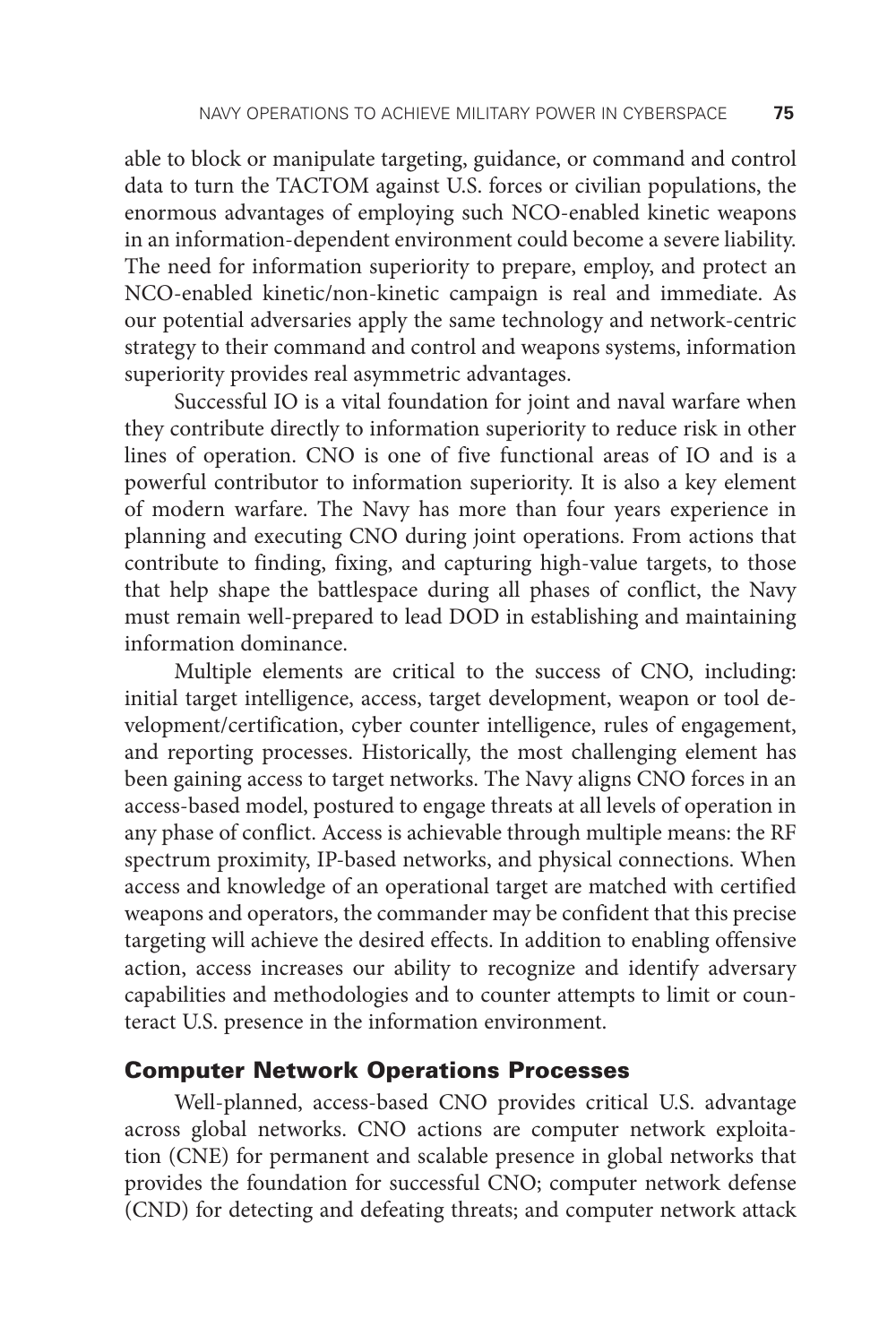(CNA) for denying adversaries any advantage in the network environment. CNO provides national decisionmakers and tactical commanders the information and freedom of action necessary to maintain strategic, operational, and tactical advantage in the information environment.

The Navy organizational construct enables synchronization of CNO activities, and requires Navy CNO forces to satisfy tactical, operational, and strategic objectives from sensor to weapon to effects assessment. MHQ/MOC will identify CNO requirements based on Combatant Commander tasks and plans and execute them in synchronization with national and joint warfare commanders.

Dependable CNO requires interactive, long-term contact with adversaries and full-time presence in the global network environment across physical domains. Creating and maintaining these accesses enable threat profiling, target development, adaptive weapon development (to react to changes in the target), and, when necessary, offensive operations. Forward-deployed naval forces provide unique target access. However, longterm deployed operations to maintain and expand these accesses may not be practical or sustainable. It is essential that tactical CNO capabilities (in aircraft, ships, submarines, expeditionary, and unmanned forces) be ready to enable, via CNO reach-back, fully-staffed Navy shore commands (such as our Navy Information Operations Commands NIOCs) to take over exploitation and execute CNO via access points achieved through tactical presence and action. This requirement reinforces the need for cross-platform, network-enabled CNO capabilities employed by the widest possible range of Navy forces and linked back to shore facilities.

Conversely, shore-based commands must also be able to push access forward to an operational or tactical unit that is equipped to expand such access for theater and national operations. This reciprocal access development capacity is critical for the synchronization of CNO with theater operational plans and bringing CNO in phase with the Combatant Commander's battle rhythm.

Given pervasive threats in the information environment, and our military's increasing dependence on networked operations, defense must often be the first consideration. Informed and warned by energetic CNE, Navy CND operators will actively defend U.S. networks against a wide array of threats by fusing all-source intelligence, network attack analysis. and known threat profiles to identify threat indicators and develop defense strategies to counter adversary attempts to degrade Naval operations. CND operators will apply the full range of CNO analytic methodologies in providing defense in depth.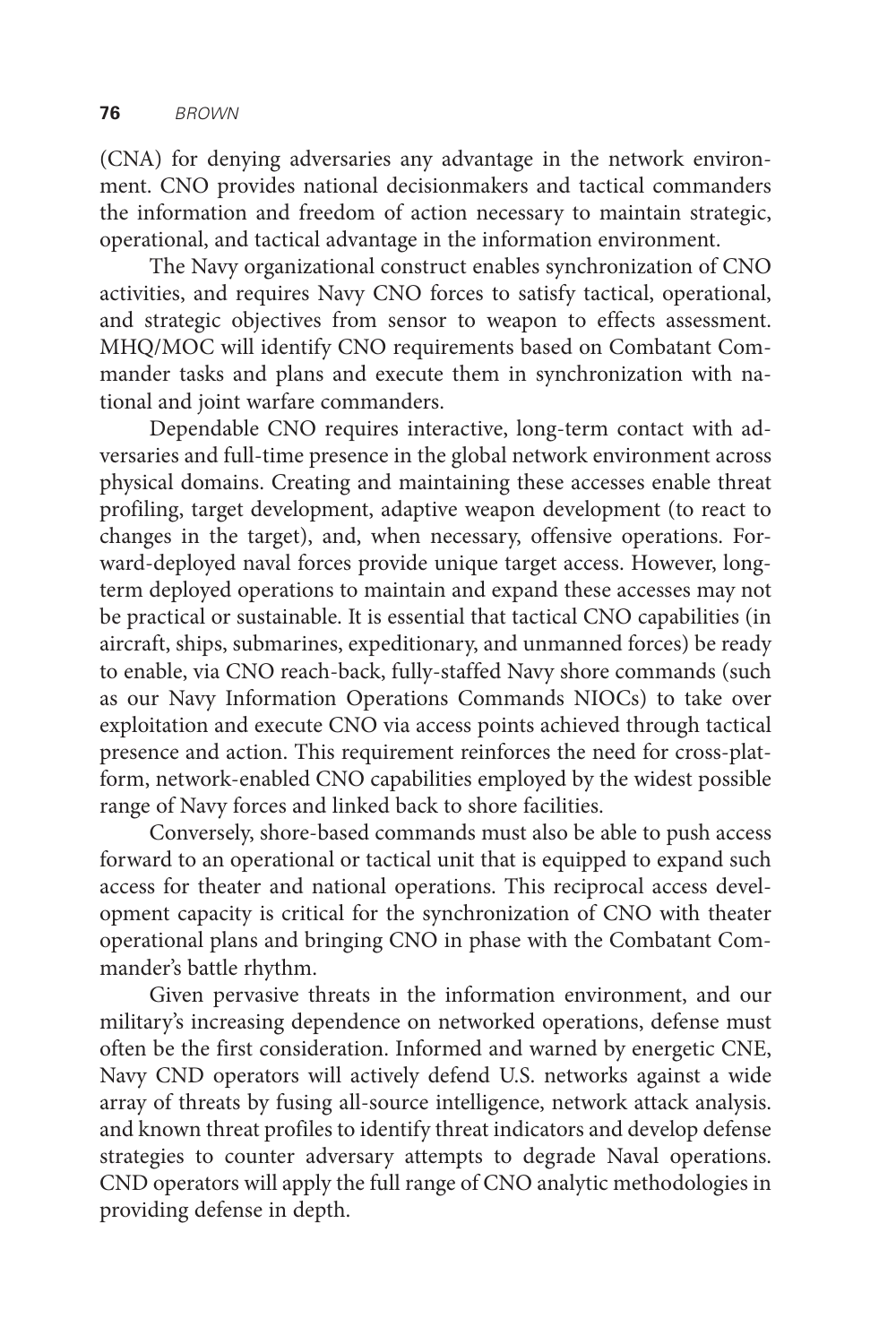CND operators analyze network anomalies through counterintelligence operations, open-source information, and Red and Blue team vulnerability assessments (VA). Assessments orient results to intelligence products, including those from CNE, to identify threat patterns of operation, capabilities, intentions, and true points of origin. If these operators detect a compromise, they will employ in-depth diagnostics to identify "electronic fingerprints" and profile the threat and scope. Although passive collection at network management centers can determine some identifying information, cuing and engagement of CNO forces for precise and direct exploitation of adversary network activity will push U.S. network defense beyond the firewall. Such network activities may include CNA to enable CNE and CND, active defense techniques that require deconfliction with other activities and physical interdiction of adversary network operations. By synchronizing Navy CNE, CNA and CND capabilities, we will shift from a react/report/repair response to an active prove/predict/ prepare defense. Success is possible only if CNE, CNA and CND are planned and executed as an integrated effort in a command and control structure that compliments National and Joint operations centers.

To achieve synchronization, the Navy will leverage the global access provided by our NIOCs, Naval Cyber Defense Operations Command (NCDOC), and forward forces to recognize and monitor adversaries, create new access points, profile threats. and plan and execute IO from the maritime domain. The Navy will coordinate with national and joint partners to operationalize network access for the execution of national, joint and naval CNO courses of action (COA). In this expanded, scalable, access-based environment, CNO is more demanding and dependent upon specialized forces, tailored access, and integrated command and control.

The sum of CNO processes is the end-to-end cycle of capability development, employment, and assessment. Each step in the cycle is described below.

#### **Capability Development**

Navy CNO research, development, test and evaluation (RDT&E) is centralized to respond to operational and tactical commanders' defensive and offensive requirements. The Navy will leverage internal and external partnerships to build widely applicable solutions. By centralizing RDT&E efforts, the Navy minimizes duplication of effort and applies a holistic perspective of technology across global regions (in response to commercial technology proliferation, among other trans-regional concerns). Vulnerability analysis on both technology and target network topologies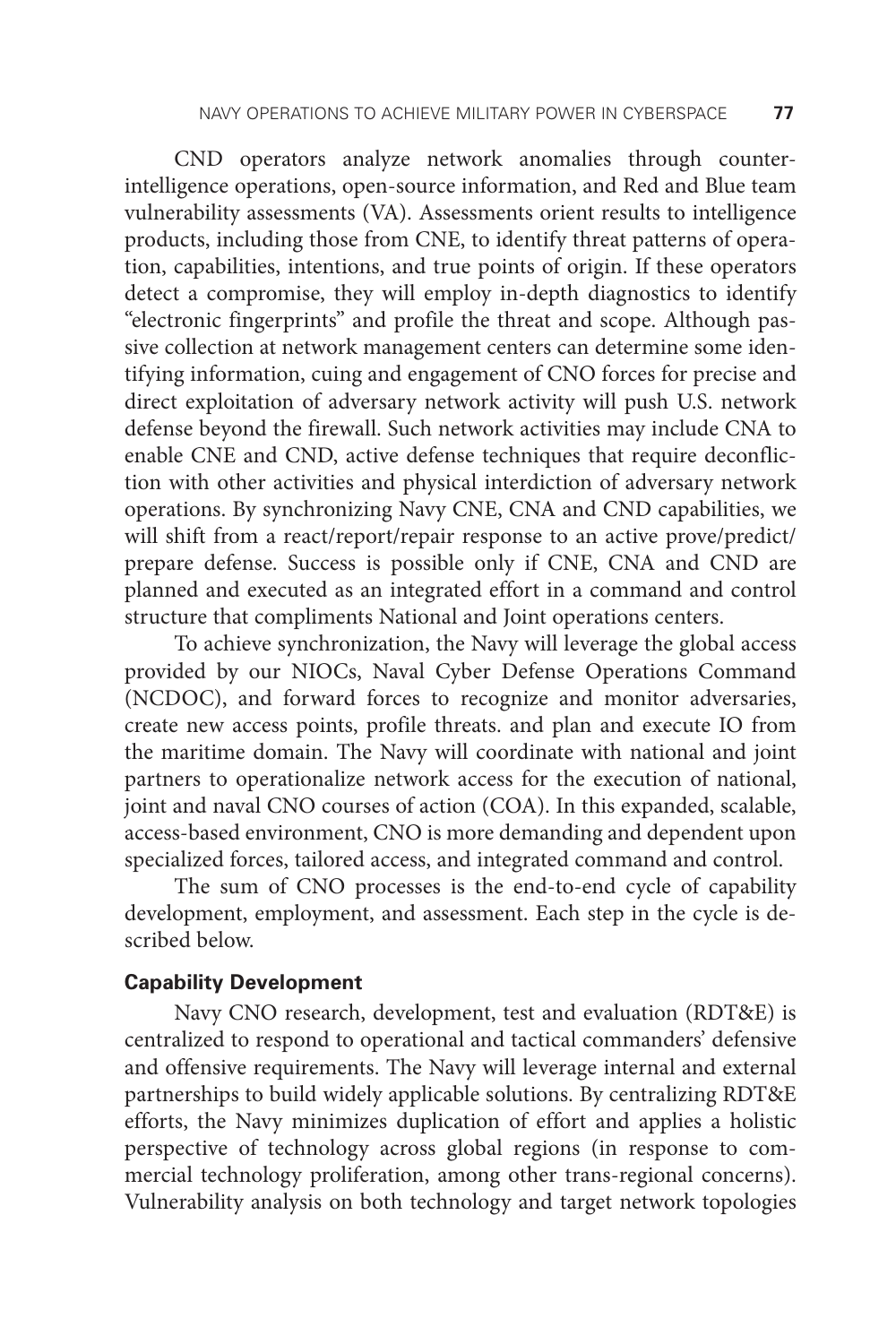provides the foundation to build hardware and software (HW/SW) solutions to satisfy commanders' operational objectives. Although the core of capabilities development will be centralized, weaponization will occur at NIOCs as necessary to achieve specific operational objectives.

## **Capability Tailoring**

NIOCs will have the lead, and NCDOC will provide iterative data regarding Navy network processes and technical configurations for fratricide review. Sailors will take the HW/SW solutions provided by the RDT&E effort and weaponize them for use within appropriate target domains. This weaponization process includes tailoring the HW/SW to the target network(s) and verifying that it is conformed to and interoperable with access method(s). The verification process validates that the capability is effective against the target network. The certification process ensures that the operator and the weapon can deliver the desired effect to support COA objectives.

## **Operations**

The specific aspects of CNO will require specialized operations, but the dependence on global persistent access remains the same. Specific considerations follow:

## *CNE*

Intelligence preparation of the environment (IPE) and access development are ongoing operations. We will invest people and resources against high-profile targets that provide the best opportunities for national, joint and maritime operations. CNE operations will be critical throughout the operational cycle to develop target expertise, measure effectiveness of operations, and conduct battle damage assessment (BDA). CNE sailors will be trained to conduct both CNA and active defense as operationally appropriate.

## *CNA*

The Navy will task organize to meet the requirements of national, joint and maritime Commanders. For instance, Navy cyber attack teams (NCAT) are flexible and scaled to fulfill mission objectives and skill requirements. NCATs will be either virtually or physically aligned with the Maritime Component Commander to provide planning, capabilities expertise, access, and attack operations. The NCAT will create access and/or leverage access points already developed through CNE. The ultimate goal of the NCAT is to deliver capabilities via access points to achieve opera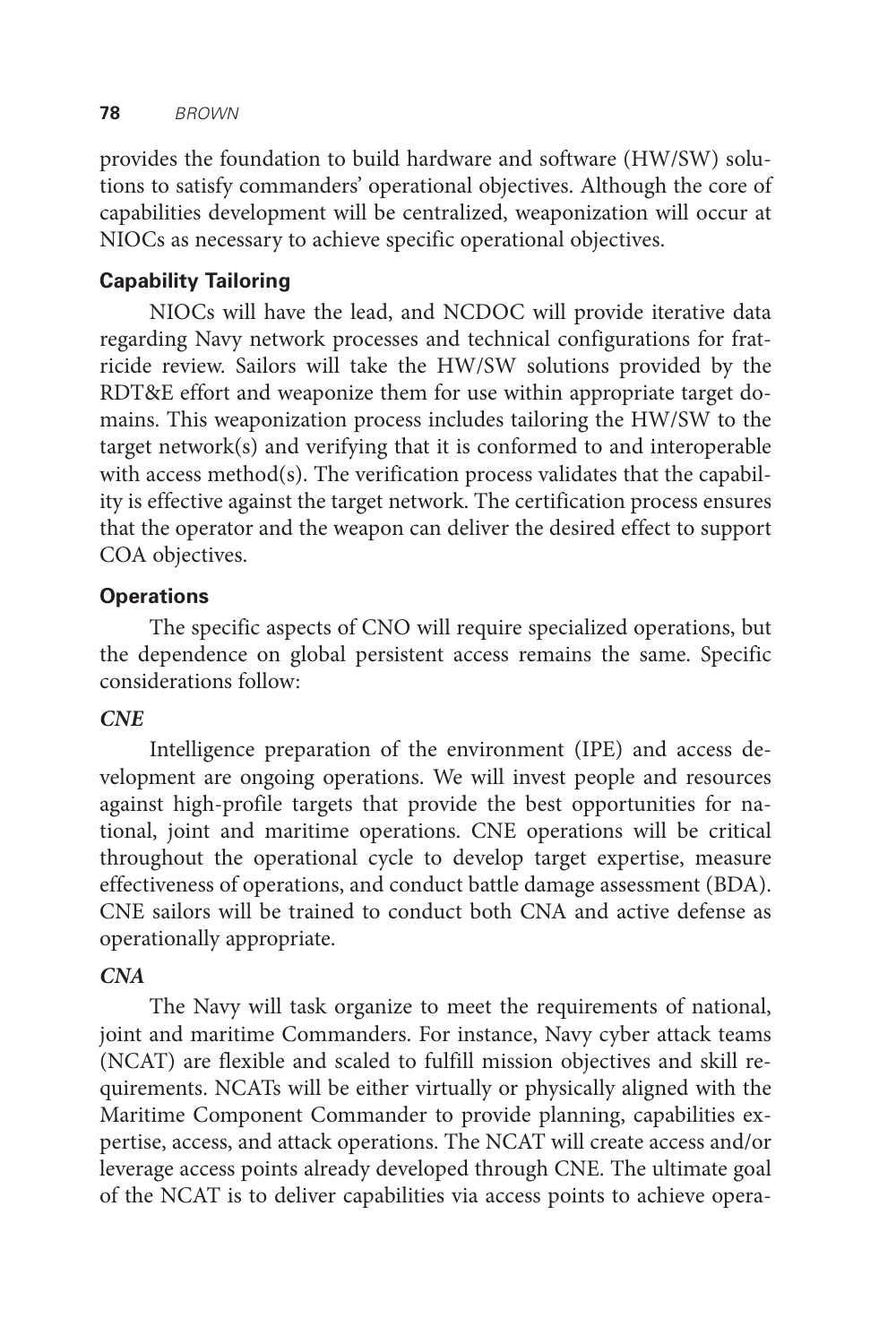tional effects including: denial, degradation, disruption, and/or destruction of network/critical nodes; manipulation of information or information paths; injection or projection of information; and tracking and tracing of adversary operations. However, we must not simply rely on NCATs as the organizing principle, but look to regularize and operationalize wherever we have capability and capacity.

## *CND*

The Navy must be able to detect, usurp, and counter all on-network threats. The fusion of network analysis, a clear understanding of adversary activity, and detailed forensics are required before covert activity against the U.S can be detected and countered. Threats to U.S. information systems are dynamic and rapidly evolving. Agile and flexible intelligence becomes critical for early warning and enables sailors to counter threats in advance. NCDOC is the Navy's primary command responsible for CND, but to evolve from reactive to predictive defense, the Navy must synchronize CNE and CND operations to characterize the threat while leveraging all-source intelligence for cues to adversary intent. Through the combined efforts of CND, CNE and CNA operations, the Navy will implement an active defense strategy that can counter both initial activity and retaliatory moves and continually improve the network defensive architecture.

#### *Analysis*

Although understanding the technical aspects of an adversary's networks and their capabilities are two primary objectives, understanding the human, cultural, and procedural factors that govern the adversary's command and control (C2) are equally important. Initial analysis, target development (TD) and post-operations analysis are interlinked. They must share the same regional and technical analysts. TD sailors will possess indepth target knowledge critical for developing concepts to deliver IO effects through Navy CNO. This team will fuse information derived from opensource information and all-source intelligence to visualize adversary networks and determine their capability to impact U.S. military operations.

#### *Planning*

IO planners are directly responsible for achieving Commanders' effects by integrating network-targeting priorities into mission task orders (e.g., air tasking order, integrated tasking order), while simultaneously addressing counter-targeting strategies to defend network-centric weapons, C2 and intelligence, surveillance, and reconnaissance (ISR). Navy IO planners incorporate CNO courses of action into adaptive planning processes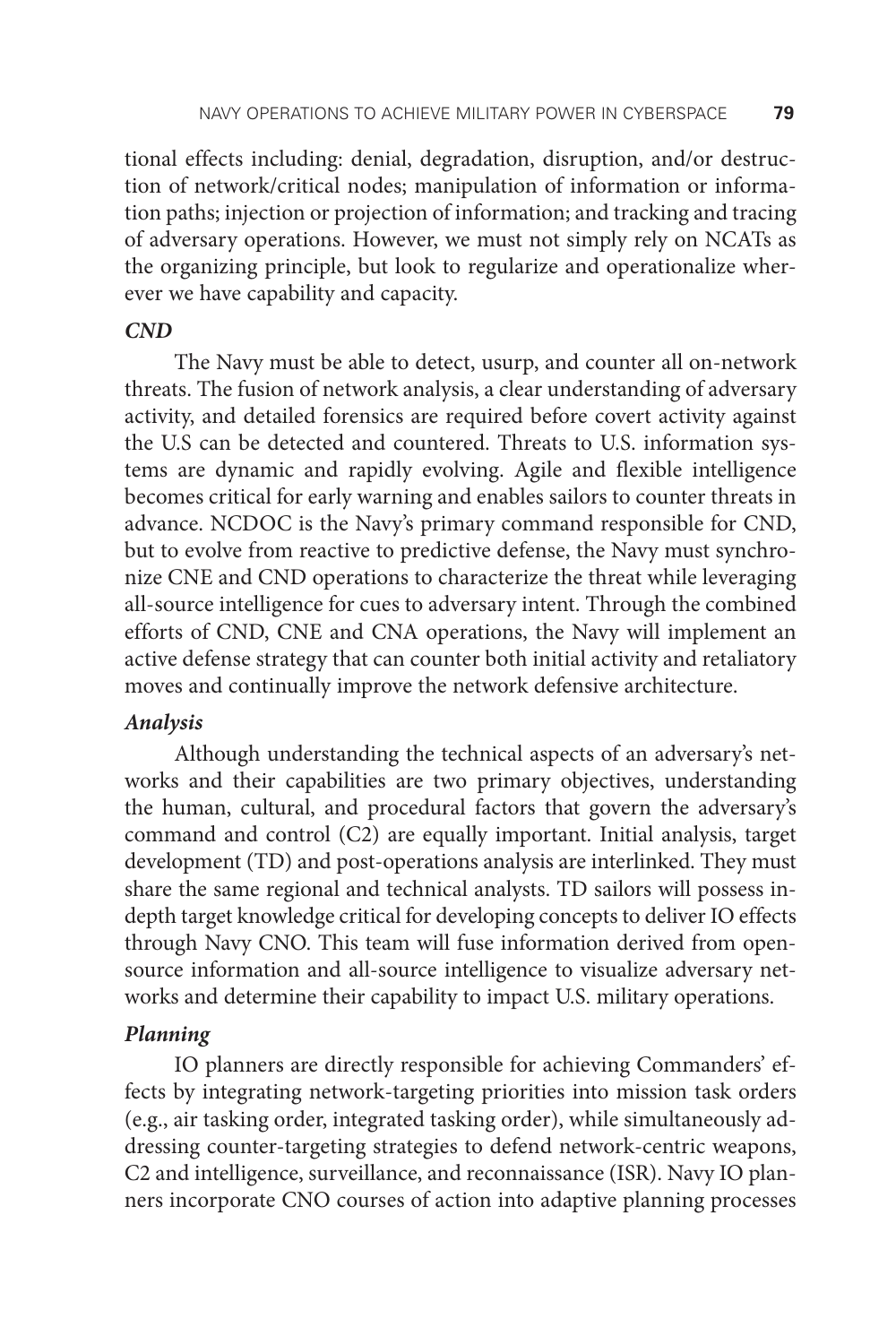(e.g., OPLANs and CONPLANs) and theater guidance, while providing specialized support to operational commanders whenever crisis planning is initiated. Planners synchronize CNO initiatives with air, land, sea, and special operations to attain naval, joint, national, and multi-national objectives. When an NCAT is activated, CNO planners provide expertise in the strike planning cell to ensure CNO plans are fully coordinated with all warfare commanders. Operational planners will leverage partnerships to enhance target development, indications and warning (I&W) and BDA.

## **Navy CNO Alignment**

Navy CNO personnel will be integrated at all levels of command to provide unique expertise to the mission accomplishment of the assigned command. Whether they are at OPNAV conducting programming and developing policy and strategy or planning with national and joint warfighters, Navy CNO forces will be trained and ready to advise on the full range of IO options.

## *Strategic Support*

National partners will have organic Navy assets assigned, augmented by the NIOC aligned to them. This partnership will allow for a mutually beneficial relationship to enhance naval CNO capabilities, while providing a ready force for the broad scope of tasks assigned to the national agencies. Through strategic partnerships, the Navy will leverage dual-use, nationaltactical access points and capabilities to meet requirements. This strategy maximizes resources to engage in an ongoing, synchronized campaign for conducting CNO end-to-end.

## *Operational Support*

Through the fleet information operations centers (FIOCs), Naval Network Warfare Command (NNWC) will deliver direct support (DIR-SUP) CNO personnel to operational commanders tasked with CNO planning and execution. Navy CNO capabilities will be task-organized and scoped for the assigned mission. It may be a single CNO professional DIRSUP to a ship, airplane or submarine. It may be a full NCAT vulnerability assessment (VA) team, or regional target planning and capabilities experts.

MHQ/MOCs will also receive augmentation for planning and execution of IO, including CNO. NNWC will be responsible for building and managing Naval networks and CND through the NCDOC, which has special responsibility to the Navy for protecting naval networks and representing the health of those networks to joint commanders.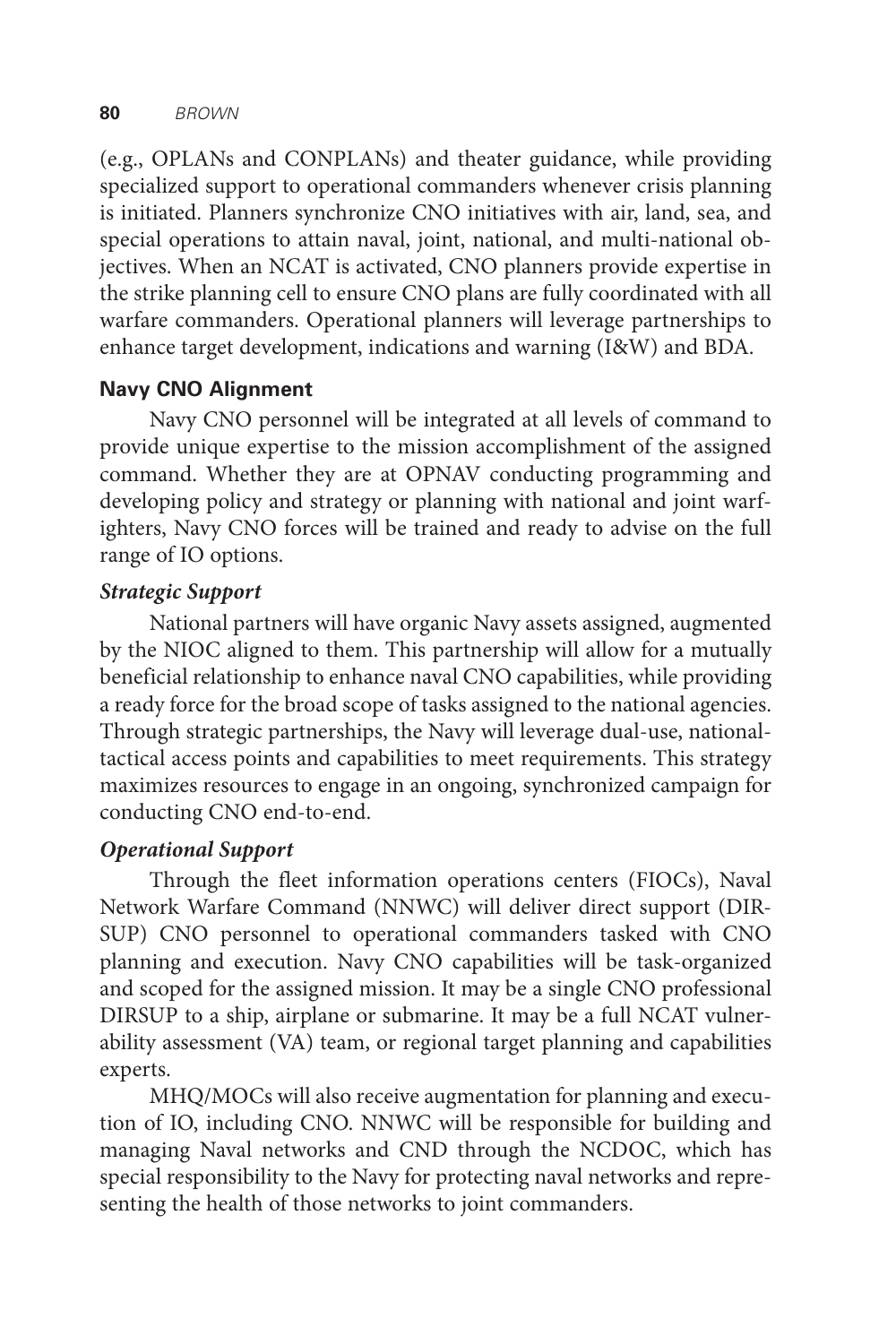#### *Tactical Support*

Tactical assets will enable access to high-profile targets to meet Navy and national priorities. Similarly, Navy assets will weaponize national access points to meet JFMCC operational goals. CNO will be conducted where it makes the most sense operationally to maintain persistent access, maximize effect to target, and prevent disruption of U.S. sensor-toshooter-to-sensor paths. CNO forces will also be embedded in tactical units, such as Naval Expeditionary Combat Command (NECC) and NSW teams, provided through a mix of organic assets and DIRSUP augmentation from the FIOCs. This investment will be a critical contribution to NSW's find, fix, and capture/kill strategy.

## Implementation Actions

While a full implementation plan is not the focus of this vision paper, it is important to recognize the major actions that must be taken to realize this vision.

## **Policy and Doctrine: Implement CNO Policy and Doctrine to Enable CNO Alignment**

OPNAV N3IO, NNWC and Naval Warfare Development Center (NWDC) will develop policy and direct doctrine development, to include tactics, techniques, and procedures (TTP) that integrate, synchronize, and deconflict CND, CNE, and CNA. This policy and doctrine must enable precise, repeatable CNO in an ever-changing information environment through rapid fielding of advanced capabilities. Policy and doctrine will also enhance training and mission effectiveness and improve resource allocation efficiency. Policy and doctrine enable effective command and control, mission synchronization, sailor training, and target development.

#### **Operations: Execute Effective Computer Network Operations**

#### *Command and control (C2)*

The NIOC structure enables Navy CNO forces to transition seamlessly between Navy joint and national missions. Maritime commanders can leverage co-located national and Navy CNO forces at NIOCs to achieve Navy objectives while also fulfilling national requirements. Benefits of this force partnership are:

- ◗ increased CNO access opportunities,
- ◗ shared national and tactical CNO target development,
- ◗ improved Battle Damage Assessment,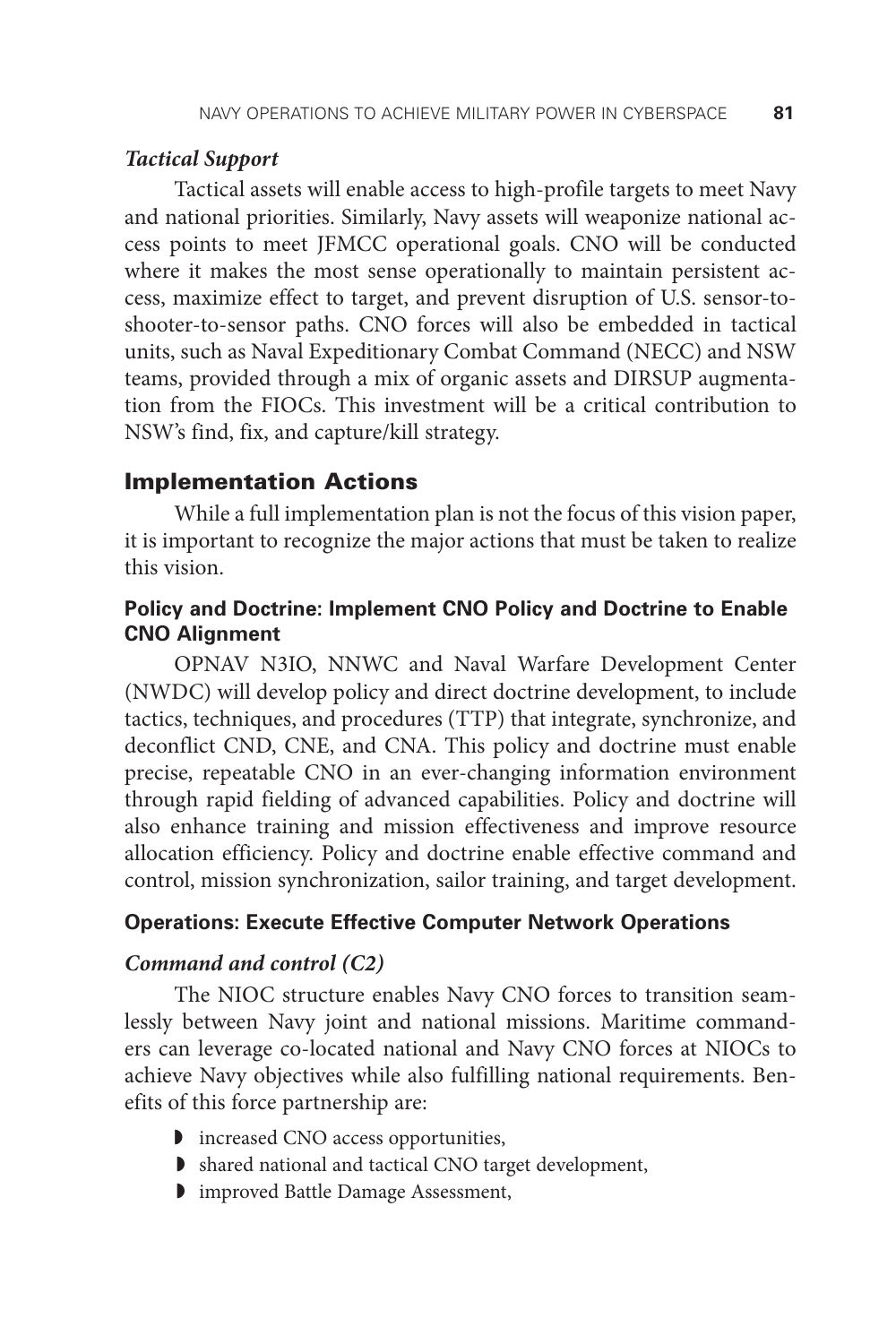#### **82** *BROWN*

- ◗ shared CNA/CND/CNE physical infrastructures, tools, and techniques,
- ◗ improved CNA/CND/CNE planning and operations deconfliction,
- ◗ improved training and certification of personnel.

OPNAV N3IO and NNWC will collaborate to develop a C2 architecture to ensure that CNO forces have the authority to conduct timesensitive operations and deconflict those operations with national and joint missions focused at the NIOCs. NNWC will pursue clear alignment of CNO authorities and clear rules of engagement that enable mutual satisfaction of Navy, joint, and national objectives.

Alignment of C2 must enable NIOCs to conduct CNO in support of Navy, joint and national objectives as forces TACON to their associated JFMCC; as a force provider conducting CNE or target development under national authorities; or as the execution element for USSTRATCOM Joint Force Maritime Component Commander JFMCC (that is, NNWC) CNO tasking.

#### **Planning**

United States Fleet Forces Command (USFFC) and NNWC will train Navy IO planners in CNO capabilities and TTP so they can coordinate Navy CNO efforts as an integral part of the adaptive operational planning cycle.

## **Networks**

NNWC will plan, deliver, and operate networks with security as a primary design factor. NNWC will coordinate with RDT&E centers to use the latest technology to develop automated mapping tools. They will have the availability, confidentiality, and integrity suitable for a weapons system.

## **Access**

NNWC will develop persistent logical or physical access to targeted networks.

#### **Network Awareness**

NNWC will train IO forces to conduct network mapping and target development as part of CNO. These operations will facilitate understanding of potential adversarial networks, lay the groundwork for future missions, and provide sailors with opportunities to build their technical skills and cultural awareness. NNWC should coordinate with ONI to identify all-source intelligence products that refine and complement these onnetwork efforts.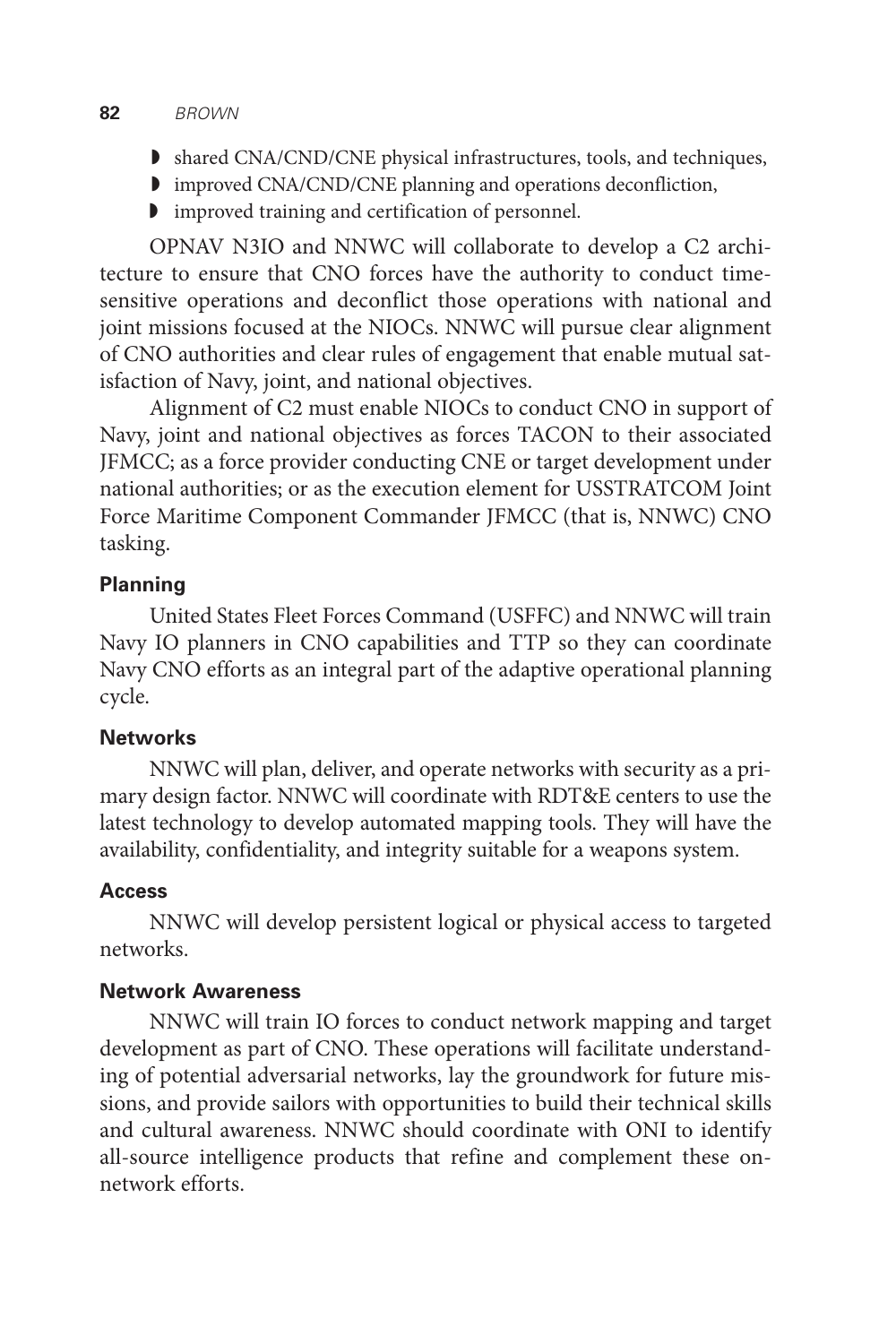#### **Tool and Weapons Building**

NNWC will build the process to efficiently move tools from the RDT&E centers to the NIOCs for weaponization and use. This process will ensure partnering with national agencies through the NIOC structure to leverage unique capabilities to meet Navy, Joint and national objectives. It is imperative that CNO Sailors be collocated with national forces at the NIOCs to speed weaponization and use based on tailored access and deep technical and cultural understanding of targets.

## **People: Deliver Cyber Forces with the Right Skills and Target Knowledge to Execute CNO Mission Objectives**

#### *CNO Workforce*

USFFC and NNWC will ensure that Sailors remain the premier CNO force in DOD. information warfare (IW) officers (1610/6440/7440) and cryptologic technicians (CT) must have the skills to analyze threats, write and evaluate requirements, gain access, develop targets, design weapons, plan strikes/counter strikes, and execute courses of action (COA). IW Officers and CTs must also understand how to employ CNO capabilities through RF and physical access.

Information warfare officers must be trained in both planning and execution and have the technical expertise necessary for access, target, and weapon development. They also must be able to lead sailors with in-depth target expertise to develop CNO COAs.

Cryptologic technicians (networks) (CTNs) must be the Navy's CNO professionals and be able to work closely with information technicians at network management centers. CTNs' specialized skills must be applicable to CNA, CNE, and CND. NNWC will move quickly to provide these specialized, highly technical sailors with an innovative and rewarding career path.

Cryptologic technicians (collection) (CTRs) and cryptologic technicians (technical) (CTTs) are critical members of the target development team who will analyze how CNO can affect the performance of adversary C2 networks. NNWC will train these sailors in CNO fundamentals so that they can best apply their technical abilities to enable integrated IO.

Cryptologic technicians (interpretive) (CTI) are critical for content analysis required before, during, and after CNO. NNWC must train these sailors in CNO fundamentals so they can best apply their language skills, regional expertise, and cultural awareness to enable integrated IO.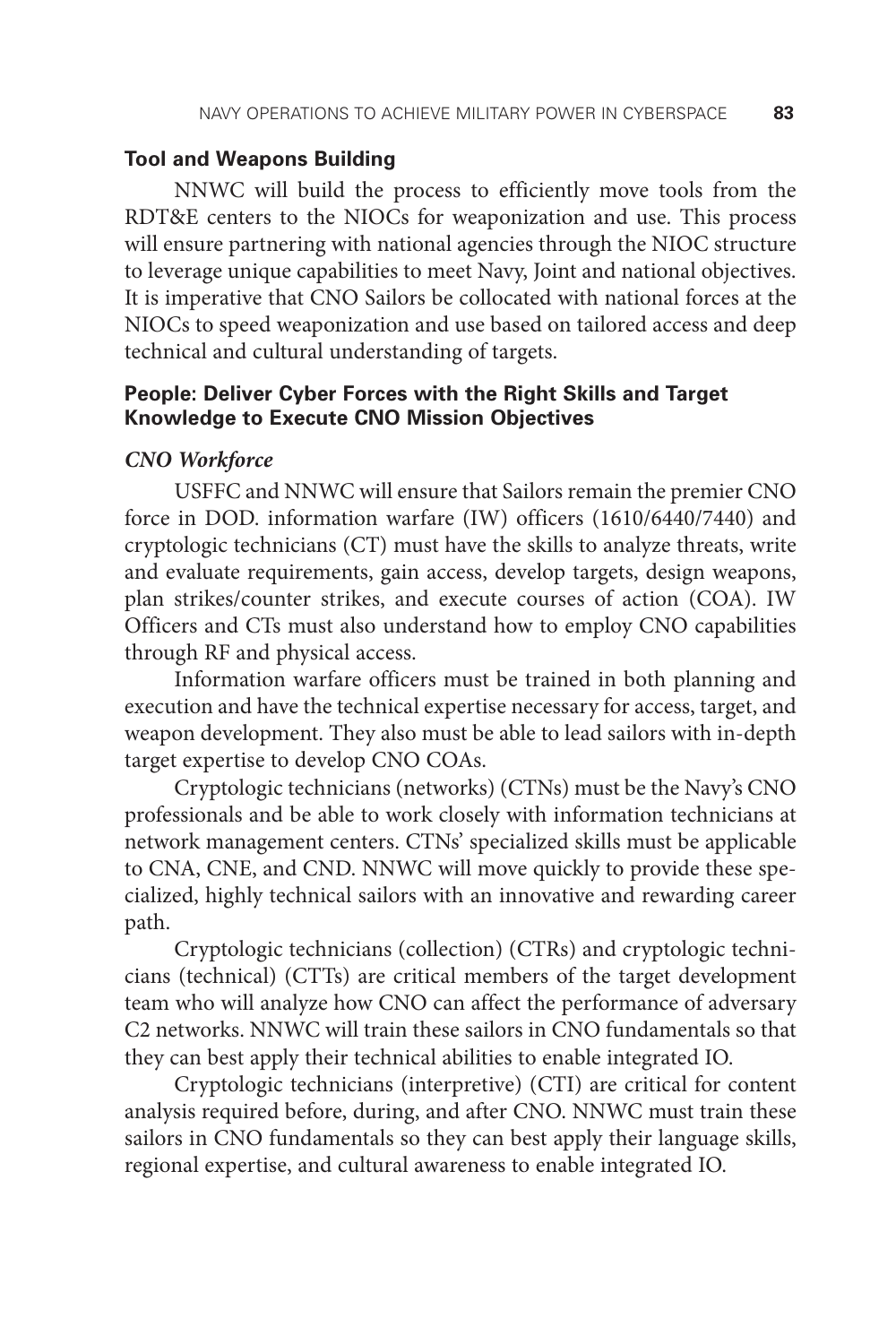## **Training, Education, and Certification**

NNWC and Center for Information Dominance (CID) will enable education, training, and certification across all aspects of CNO, emphasizing the cooperative and integrated nature of CND, CNE, and CNA. Training will ensure that operational experiences reinforce technical skills against specific target sets throughout each sailor's career. Training and certification should include cultural awareness, employment of technology, best practices, and adversary TTPs and mindsets.

OPNAV N3IO will lead work with the Office of the Secretary of Defense (OSD), the other Services, and strategic partners to centralize CNO standard development and decentralize certification authorities. NNWC will work with other operational commanders to enable distributed training and certification at CNO-capable NIOCs, using all appropriate service, joint, and national education and training.

## **Technology: Develop Capabilities to Plan and Execute CNO Courses of Action**

Navy RDT&E organizations will continue to aggressively exploit current and future technologies and techniques to develop innovative capabilities and accesses to provide full-spectrum CNO effects at the lowest possible classification. This is accomplished through a centralized effort that leverages strategic partnerships, acquisition authorities, and organic development efforts to reduce duplication of effort and provide a variety of effects-based capabilities across targets and technologies.

To maximize the return on investment for personnel and resources, the Navy's CNO capability and access development occurs on three parallel axes:

- ◗ Leverage existing and future partnerships to apply National, Joint, and Service developed capabilities and accesses to address warfighter requirements in the Navy mission areas;
- ◗ Contract with industry experts to develop new capabilities and accesses to meet National, Joint, and Navy requirements;
- ◗ Indigenously develop CNO capabilities and access methods to meet maritime requirements.

NNWC will fill key development and influence billets in national agencies and joint organizations and will partner with other services to share capabilities at the earliest stage of development. NNWC will leverage streamlined acquisition authorities and rapid prototyping to develop new and innovative network capabilities and access methods.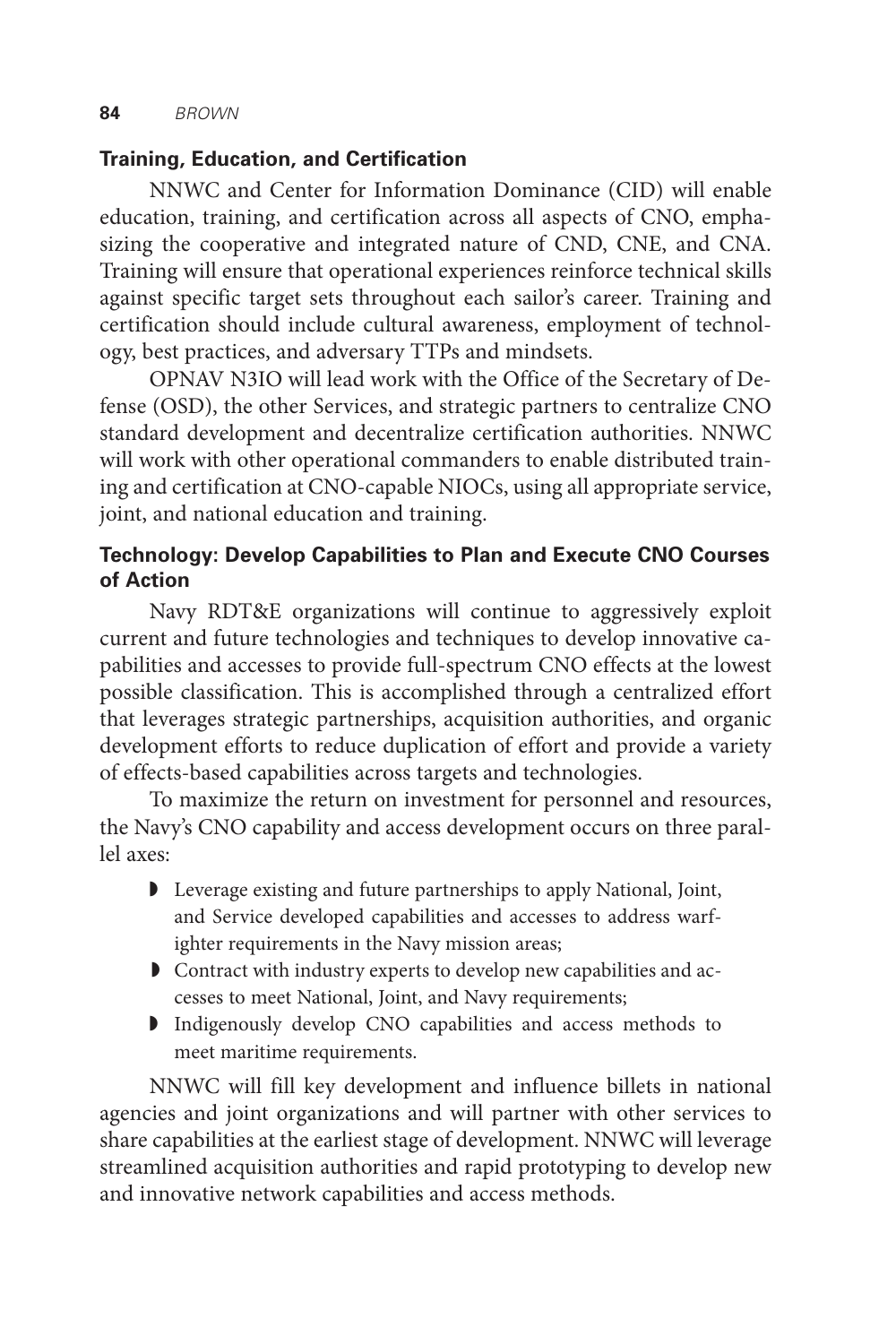#### Summary

As the Navy operates in a network-centric environment, we must rapidly organize, train and equip for CNO. The global landscape is filled with rapidly evolving networks. Navy CNO must evolve as fast or faster. The Navy must capitalize on its experience and talents and prepare sailors and capabilities for daily, sustained CNO.

Navy CNO sailors will be a new class of warrior, fully equipped with CNO weapons to serve alongside those who conduct surface, air, subsurface, and expeditionary warfare, from a vantage unique in the maritime domain and with combat skills commensurate with the risks they will overcome.

Through CNO the Navy will detect, defend against, and defeat adversaries in the information environment. As technology advances, this vision must evolve. As we implement this vision and capitalize on our past successes, we will depend upon our information warfare component to lead full-spectrum CNO, fully aligned with naval, joint, and national priorities, requirements, policy and doctrine to achieve information dominance.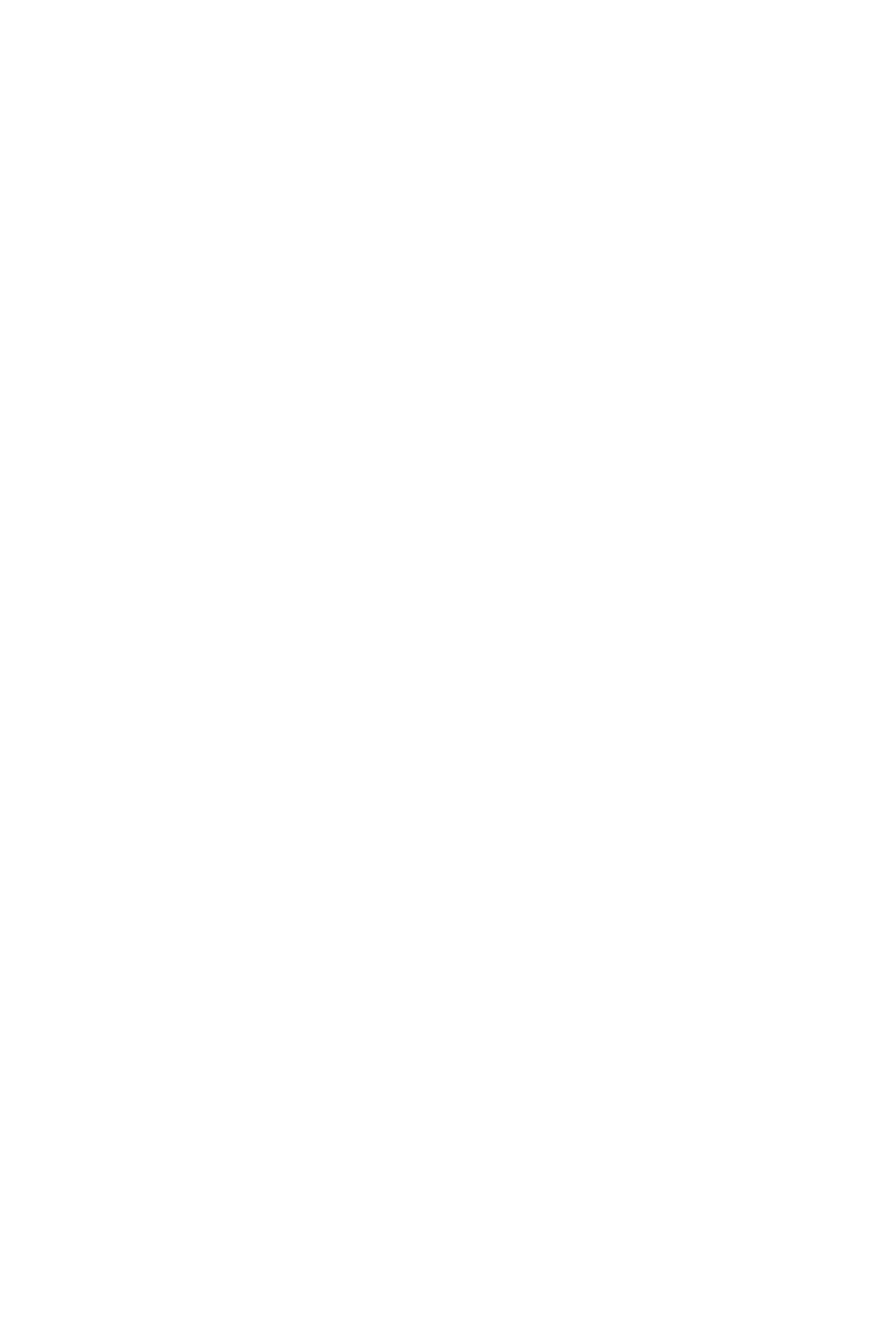## Chapter 4 The Air Force in Cyberspace: Five Myths of Cyberspace Superiority

Forrest B. Hare and Glenn Zimmerman

I<sub>now</sub> n 2005, the Secretary of the Air Force revised the U.S. Air Force mission statement to recognize that cyberspace is a key domain for the warfighter today, along with air and space.<sup>1</sup> The mission statement now reflects Air Force recognition of cross-domain interdependence and emphasizes a commitment to deliver dominant options for the United States not only through air and space, but also through the domain created from the electro-magnetic environment: cyberspace.

To help frame the Air Force way ahead in this domain, the Secretary and Chief of Staff of the Air Force established a Cyberspace Task Force. The next step is to communicate that the way to achieve cyberspace superiority is by holding our adversaries at risk in the domain, ensuring freedom of action for friendly forces, and exploiting the resulting advantage to its fullest potential for cross-domain dominance.

It is helpful, first, to identify what cyberpower and superiority are not. therefore, this chapter describes five common myths encountered by the Cyberspace Task Force. Some myths arise from a simple lack of understanding of our capabilities and vision; some represent rationalizations to justify misallocation of scarce resources; and some are red herrings presented to promote agendas and protect resources. In all cases, myths hinder efforts to build a robust warfighting capability in the cyberspace domain. The chapter then explains why achieving cyberspace superiority is a prerequisite to cross-domain dominance.

## Five Myths: What Cyberspace Superiority Is *Not*

The Cyberspace Task Force has encountered five myths repeatedly. This section explains why each of these myths is false.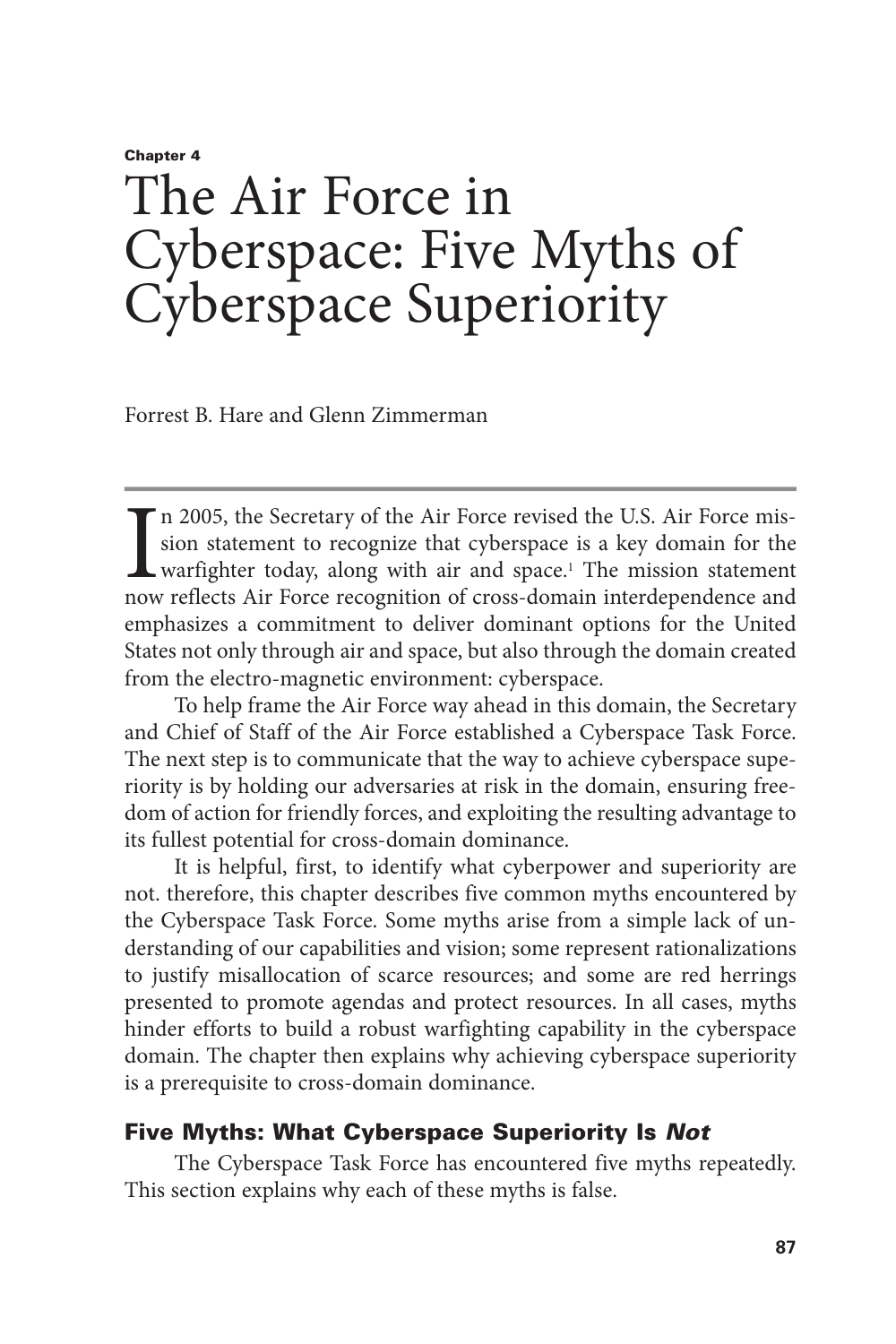## **Myth No. 1: "Dual-Hatting"**

Myth No. 1 is that, because the technical skills are the same, it is advantageous to "dual-hat" the intelligence collector or information service provider as the lead cyber warrior. This myth is false for two reasons. First, dual-hatting is not effective when the tasks may compete for priority and advocacy. In the case of dual-hatting the intelligence collector, the competition is the traditional one of intelligence gain/loss. In all operational scenarios, the final authority on intelligence gain/loss is the operational commander, who alone must accept the potential risks. However, if the authority also has the role of intelligence collector, the tendency will be to avoid any operations jeopardizing collection activities. This conflict will be exacerbated in a large organization. Even if the leader accepts the dualhatted responsibility, the staff, which is devoted to collection, will tend to impede all other effects-producing operations.

There is also inherent conflict between the role of cyber-warrior and that of information service provider. Service provision implies the imperative to counter threats to the network. Since the responsibility for protecting the network normally lies with the information service provider, the latter will most often emphasize ensuring service availability, while downplaying threats, due to a lack of tangible impacts. This imbalance is reinforced when the operational commander lacks an understanding of the potential operational impact of threats, but pressures the information service provider to ensure information availability at all costs. Though the threats and their operational impact on mission accomplishment may be difficult to quantify, the service provision decision should still be subject to an "information service gain/loss" evaluation. There may actually be times when incomplete or suspect information is preferable to no information, but the final "service gain/loss" decision must be made by the operational commander, who is ultimately responsible for the success of the operation. He or she must understand the trade-offs, and must accept the risks.

Second, possession of technical skills is an important foundation, but not automatically equivalent to possession of warfighting skills. Just as we would not send an aeronautical engineer straight from the lab bench to lead a four-ship of bomber aircraft over Baghdad, we should not expect the computer-science engineer to be prepared for the cyber fight, just because he or she understands networks. The abilities required to be a warfighter are not the same as the engineering skills obtained in school or the lab. Computer network exploitation experts may be excellent analysts and engineers who understand ways to defeat the adversary, but they must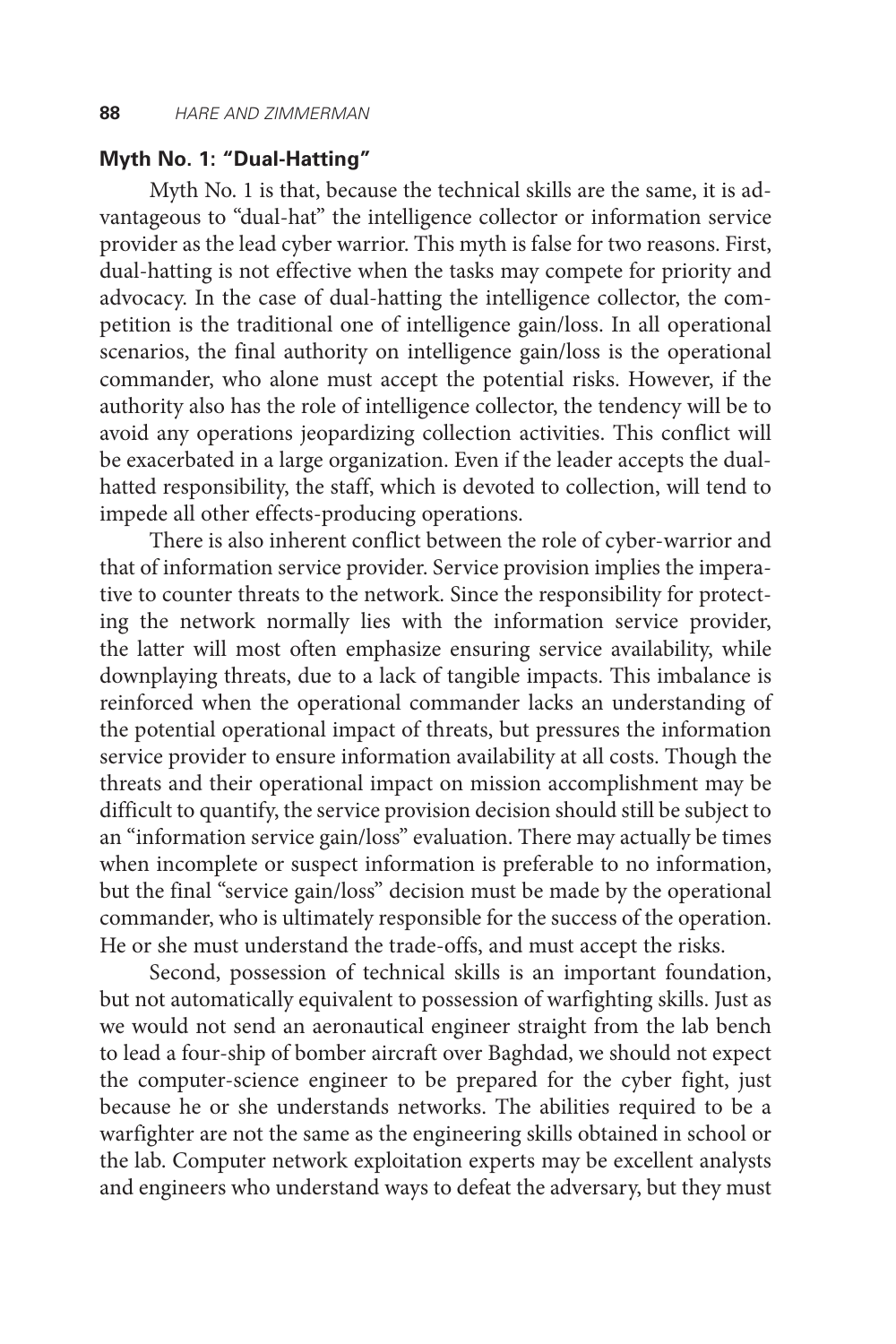also grasp issues such as integration with other operations, translating effects to tasks, collateral damage estimation, weaponization, standardization, combat assessment, and laws of armed conflict. Cyber attack is not a mouse click away from computer network exploitation, and characterizing it as such is dangerous and reduces the commander's confidence it will be done right. It requires specific training for the actual task.

## **Myth No. 2: "Nature of the Domain"**

Myth No. 2 is that the domain is a "virtual" one characterized by the Internet. This might be a convenient label for teenagers, but it has proven costly to the Department of Defense. General Ronald Keys, USAF, commander of the Air Combat Command (COMACC), discussed issues arising in operations in Iraq and Afghanistan:

We have to have more visibility of what's going on and where. Right now we don't. We didn't anticipate there was going to be this level of jamming.... At the same time, we've got people trying to listen [to insurgent conversations], a lot of it on the same or overlapping frequencies.2

The cyberspace domain encompasses far more than the Internet and is anything but virtual. It is not a mere "cognitive concept," although it transcends and often links the other physical domains to our perception of what occurs around us. In the cyberspace domain, the electromagnetic environment is the maneuver space. The domain is a physically manifested space with closed or wired segments as well as free space segments. Just as the boundaries between air and space may sometimes be blurred, cyberspace can occur within the other physical domains. If we do not recognize cyberspace as a physical domain—occurring wherever we interlink the electro-magnetic spectrum (EMS) and electronic systems—we allow for seams and access points where the adversary can hold us at risk. As described by General Keys above, we also risk committing fratricide as we try to conduct operations in the domain without understanding it correctly.

Recognizing cyberspace as a physical domain can improve our ability to develop and field capabilities that operate in and through the domain, expanding the opportunities to execute influence operations. However, influence operations—that is, the planning and execution of operations with the intent to affect cognition—can be executed across all the physical domains and should be effectively integrated with all operations in all the physical domains. Thus, they should not be linked with the cyberspace domain any more closely than with the others. Such an unnecessary linkage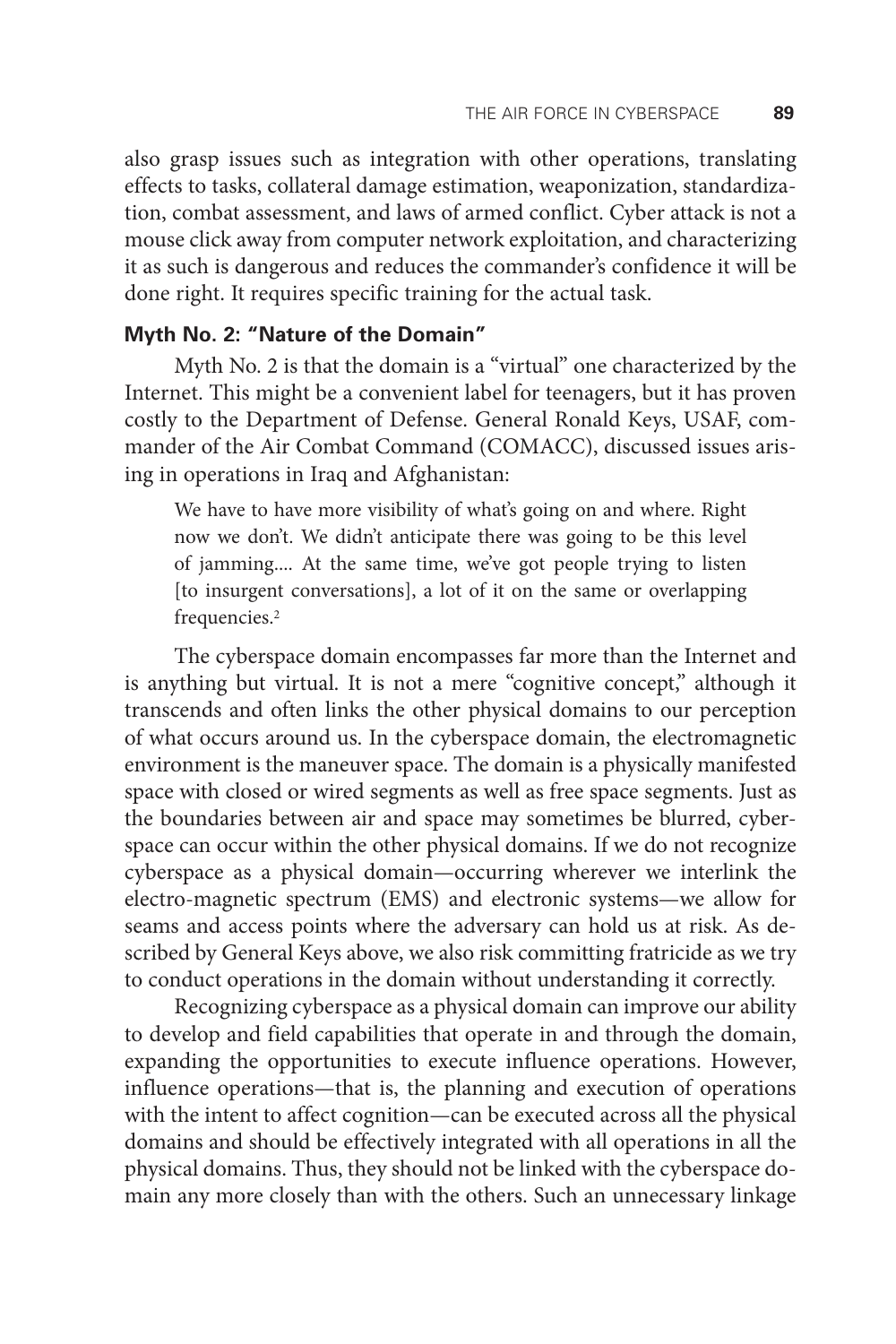confuses operational planners and leads to a sub-optimal organization of capabilities at the operational and tactical level. For example, when there are limited seats at the strategy table, the cyberwarrior may be tagged to be the "deception rep." However, there is no reason to believe that a person trained in cyberspace operations is any more capable of being a deception planner than a tank driver or logistician would be.

## **Myth No. 3: "Fight from One Location"**

Myth No. 3 is that the battle to achieve cyber superiority in any conflict can be fought from one location having independent, full situational awareness. Cyberspace is an extremely dynamic domain. Critical vulnerabilities and centers of gravity (COGs) can shift at the speed of light. Points of access into adversary systems can open and close in seconds. Although the United States is linked extensively through the inter-connected portion of the domain, operations in this segment may comprise only a fraction of the fight against many potential enemies to dominate cyberspace.

For example, much of the adversaries' use of cyberspace can only be held at risk by capabilities operating in the line-of-sight of radio networks and closed battlefield command networks, in the footprint of satellites, with human-enabled access, or within the range of future, high-powered, energy wave devices. Capabilities must not only be expeditionary, they must be flexible, adaptable, and integrated with the rest of the operational fight. The necessary level of situational awareness cannot be achieved independent of regional operations. Although a cyberwarfare commander may have command and control (C2) capabilities that can create effects globally from a single location, the C2 mechanism must be linked with other operations globally to achieve the necessary situational awareness.

It is true that the global nature of the fight in cyberspace may sometimes require a central coordinating element to integrate global operations and ensure proper allocation of low-density, high-demand assets to tactical operations. The nature of many attacks in cyberspace, and the ability for the adversary to conduct those attacks at many locations simultaneously, make it imperative to improve global situational awareness and to be able to respond to those attacks globally via the most effective means.

## **Myth No. 4: "Control of Cyber Weapons"**

Myth No. 4 is that effects of cyber weapons are difficult to control. This is not nuclear warfare; we have in fact been conducting cyberwarfare with cyber weapons for many decades. Cyberwarfare with decidedly noncyber weapons (e.g., a pair of scissors cutting telegraph lines) goes back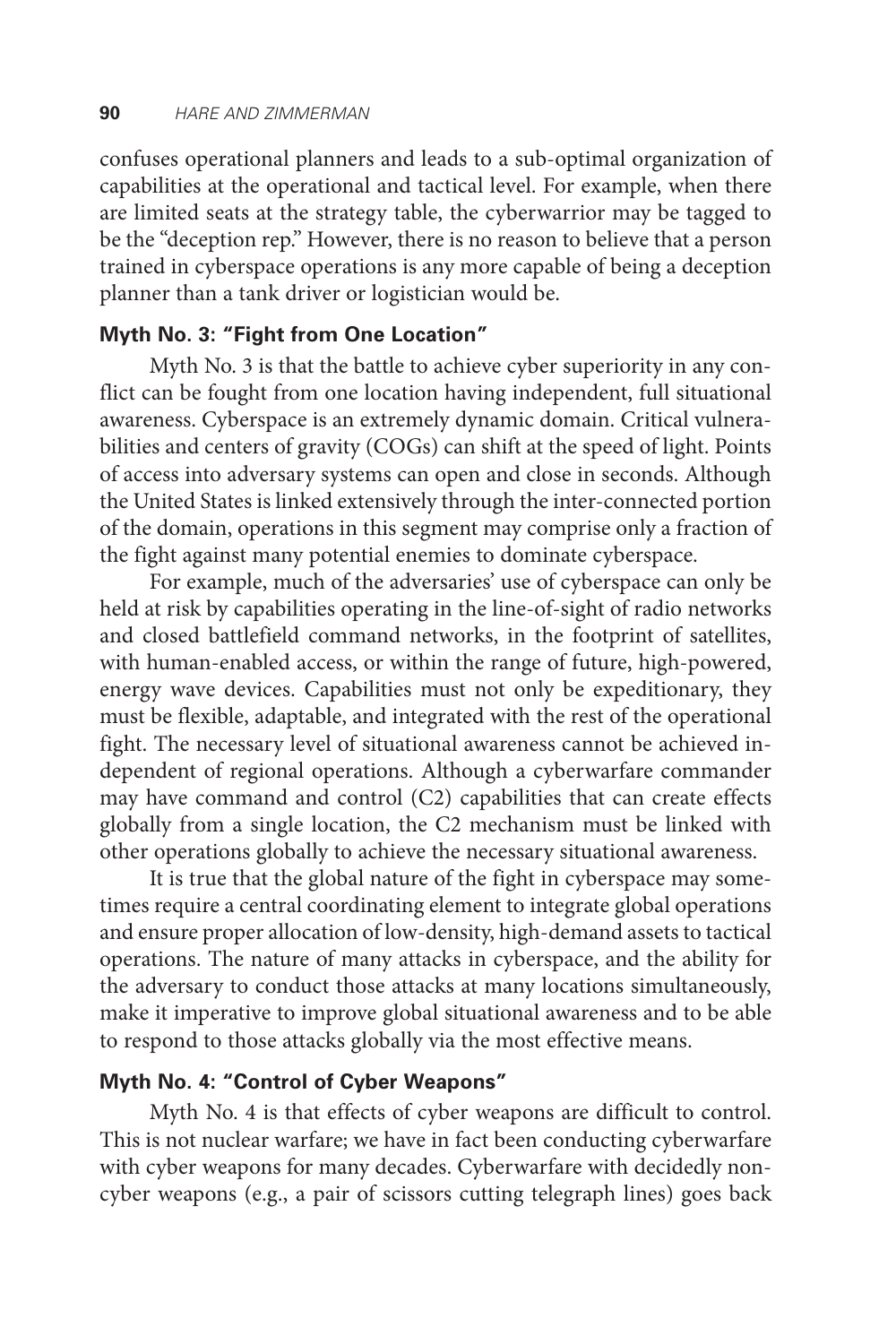much farther. Even with the development of computer network attack capabilities, the targeting and collateral damage issues are analytically no different than issues of explosive or kinetically destructive means.

All combat operations have potentially cascading effects. If we drop a bomb on a hydro-electric power facility, or destroy an electrical transformer yard, the impact can cascade to many different systems. In some instances, this is the exact intent of the attack. It is even possible that an activity that we do not intend to affect, such as telephone service to a hospital, may be degraded by shutting down power to a military target or destroying a communications link that serves the facility. In all instances, the potential unintended consequences must be considered with respect to proportionality and other laws of armed conflict considerations. The United States would never conduct a cyber attack without first exercising and developing the proper understanding of the effects, so that an informed operational decision could be made with the proper legal reviews. In other words, cyber weapons should be used in the same professional manner and with the same operational rigor with which we employ with all other conventional weapons.

## **Myth No. 5: "Defense of the Domain"**

Myth No. 5 is that increasing security at every node will allow for effective defense of the domain. While it is imperative that we improve the security of our networks and systems, this alone will not ensure friendly freedom of maneuver. If the adversary were intent on conducting multi-pronged attacks throughout the domain, we could be quickly overwhelmed. Physical security is dependent on cybersecurity, while cybersecurity is dependent on the systems that control our use of the domain. All of the networks are interdependent. We currently have problems ensuring that we do not inadvertently degrade or otherwise damage our own operations, even in the absence of concerted adversary attacks. We must begin to conduct real maneuver in the domain and be prepared to operate with degraded capabilities. There must be a coordinated effort across the entire joint team.

Considering the multitude of connections created by each service operating in cyberspace, multiplied by several service or functional components, a well-secured segment might still be rendered ineffective if a weaker link in the joint chain is attacked. History is instructive here. After World War I, the French vowed to defend their shared border with Germany at all costs; unfortunately for them, the 1939 attack occurred through Belgium. The Air Force's Constellation Net may be the securest section of the global information grid, but if the rest of cyberspace is left under-defended, we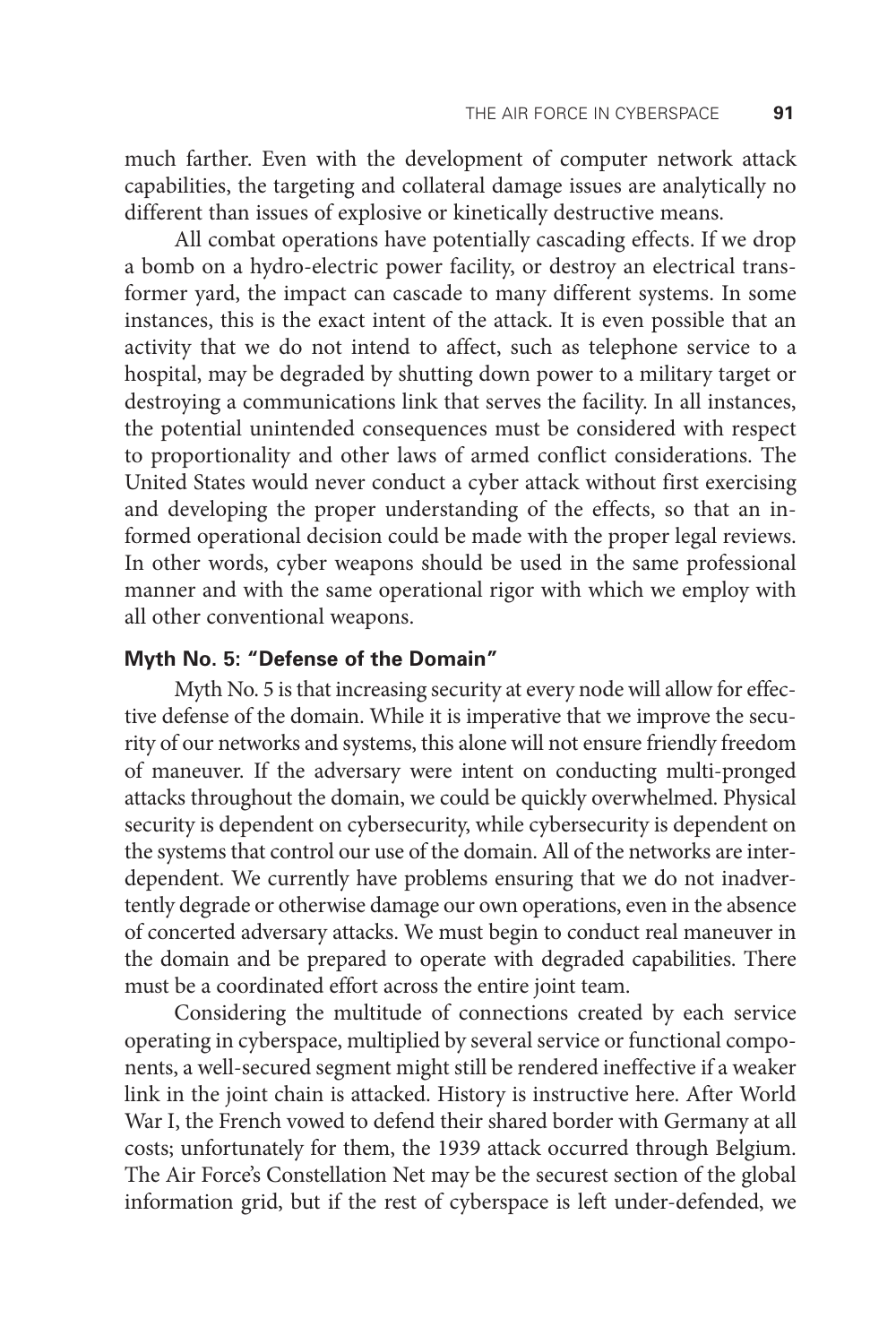will only be able to communicate with ourselves. Even worse, we will only be inter-connected with a sub-set of ourselves. All of the non–Internet Protocol (IP) Air Force segments of the domain may still be "outside the Maginot Line," or may provide a tunnel to get under the line. Assuming that the line will be breached and the adversary will be operating behind our defenses, we must be prepared to fight in a contested domain. Rapid reconstitution, redundancy, and maneuver will provide the means to remain effective. Taking lessons from the spring 2007 cyber attack in Estonia, we must plan to continue operations even when cyberspace is contested.3 We must be prepared to counter an attack in cyberspace, just as we do in the other domains. For example, we do not rely just on Patriot batteries to defend the airspace; the Air Force also must hunt down and neutralize the adversaries' offensive air and missile capabilities. With this in mind, a robust ability to conduct maneuver and counter-attacks in cyberspace may become an effective deterrent in and of itself.

Finally, it is important to realize that we would not necessarily counterattack on American soil, just as we would not bomb the flight school in Florida that trained the 9/11 terrorists. We will take the fight to cyber attackers at a time and place of our choosing. Trying to respond on the same vector as that of the attack would be pointless. By the time the response occurred, the adversary would already have relocated to a different firing position in anticipation of the counter-battery fire.

## Cyberspace Superiority

Based on this understanding of what cyberspace is and is not, we now turn to the imperative of cyberspace superiority. Cyberspace operations and its roles, purposes, and relationships to other aspects of the Air Force mission, reflect two fundamental propositions. First, cyberspace is a COG for all aspects of national power spanning economic, financial, technological, diplomatic, and military capabilities of the United States. Second, cyberspace superiority is the prerequisite to effective U.S. military operations in all other warfighting domains. We explain these propositions in this section.

#### **Proposition 1: Cyberspace is a Center of Gravity**

Cyberspace is a COG for all aspects of national power spanning economic, financial, technological, diplomatic, and military capabilities. According to Clausewitz, a COG is "the hub of all power and movement on which everything depends."4 We have evolved from reliance on physical activities to convey information or conduct transactions, using pen and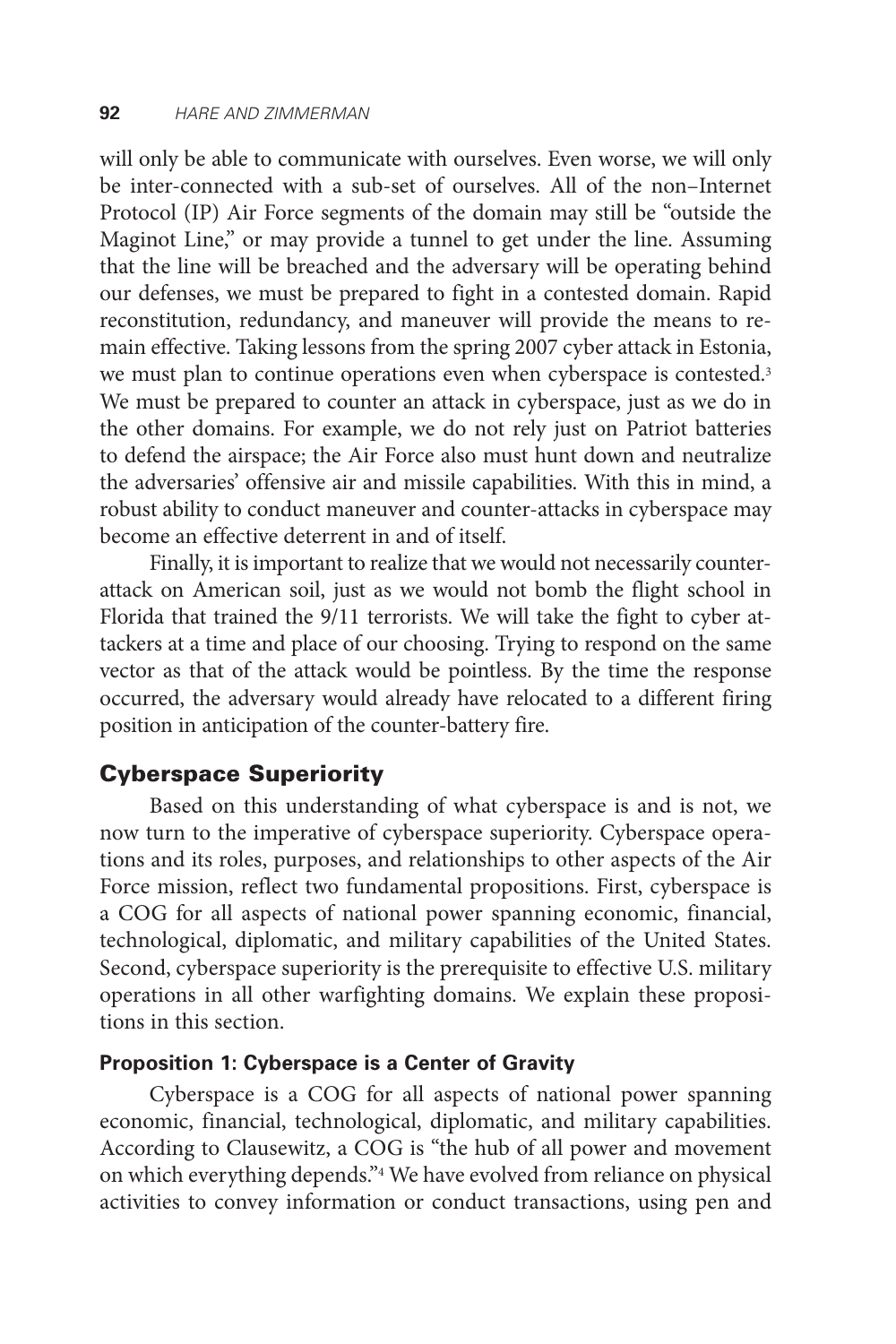paper, hard currency, and the like; now we can move digital representations through cyberspace of both information and wealth. Thus, the importance of this domain has increased exponentially. Fifty years ago, the loss of access to cyberspace would have been an inconvenience to a few. Today, it could cause communication systems, financial markets, transportation, and power generation facilities to fail as they became isolated or corrupted. One might argue such systems are not fully automated, that they retain a human in the loop, but the great blackout on the East Coast in 2003 indicated just how little this might help. The human operators ignored the alarms and activated shutdowns that worsened the blackout and extended it far beyond where it would have occurred without human intervention. Thus, humans may be just as vulnerable as the automated system. There is no doubt, then, that cyberspace is a COG.

#### **Proposition 2: Cyberspace Superiority is Crucial**

It follows, then, that cyberspace superiority is a prerequisite to effective operations in all other warfighting domains. Without cyberspace superiority, hence, with loss of access to the Global Positioning System (GPS), precision munitions become mere dumb bombs, and command and control are crippled as communications become unreliable and unavailable. Without cyberspace superiority, military operations in all domains are at risk. Operations are degraded, with potentially severe consequences to the warfighter.

Regardless of whether one is prepared to acknowledge that cyberspace is truly a warfighting domain, our adversaries have been operating there uncontested. They have successfully exploited the cyberspace domain repeatedly in a variety of contexts. For example, in the attack at Khobar Towers in June 1998, the attackers employed radio communications for coordination and radio frequency (RF) detonators for remote detonation of the explosives. On September 11, 2001, the attackers utilized a variety of online coordination including e-mail, Web sites, and file transfers. They had also trained virtually, through the use of commercial flight simulators.

Current areas of emphasis in the ongoing cyberspace conflict include data collection, reconnaissance, and the online recruiting of potential terrorists. The cyber Jihad is growing in both influence and capability. Recent operations in Iraq exemplify this trend: insurgents employ RF systems to trigger improvised explosive devices (IEDs), while displaying the resulting mayhem in digital video across the airwaves and the web. Just as in air and space, it is imperative that we dominate the cyberspace domain. Due to the all-pervasive nature of this particular domain, mastering it presents new challenges. The emphasis placed by both traditional state actors and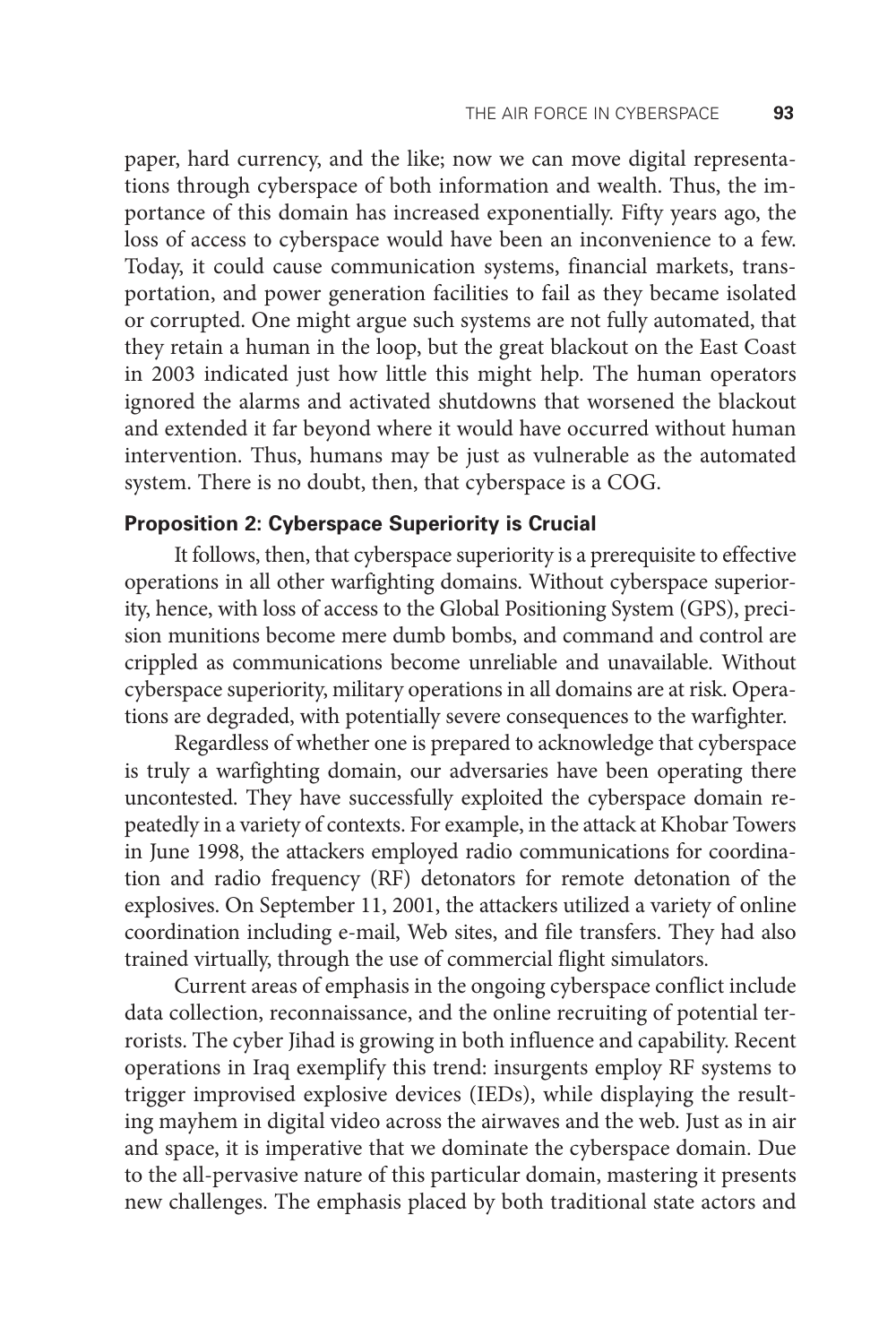non-state entities on operations in cyberspace is a strong call to action for the United States to assert itself.

Without cyberspace primacy, operations in all of the warfighting domains run risks. An example would be employing kinetic assets when non-kinetic cyber alternatives might have the same effect faster and with reduced risk of collateral damage.

Cyberspace permits easy entry at low cost and can provide tremendous return with relatively little investment or resources, hence, offers unequaled ability to prosecute asymmetric warfare. Even a relatively poor nation or non-state actor can readily obtain the tools and access necessary to become a threat to the United States. By contrast, both air and space require substantial infrastructure and resource capabilities for even a marginal level of participation.

The very capabilities that allow the United States to dominate in air and space are those most at risk in the cyber realm. As a nation and as a military, we are heavily reliant on advanced technology to leverage a strategic and tactical advantage against our adversaries. The fundamental capability that brings us these advantages also makes us more vulnerable to cyber attack. Conversely, we have the opportunity to leverage our technological advantage not only to protect our own capabilities in the other domains, but also to expand our ability to attain superiority and dominance in cyberspace, if we can effectively counter an adversary's cyber attacks. The nation must become capable of holding enemy COGs at risk through cyberspace, if necessary. These COGs will vary widely depending on the adversary's level of development and extent of operations in the domain. For the more advanced adversary, areas of vulnerability will be much like our own—a significant infrastructure with electronic tendrils extending into many or all aspects of the society and the economy. Less developed and more erratic opponents will also be vulnerable, but typically tied more to a mobile ad hoc communications system, such as wireless local loop telephones or cellular communications, and little, if any, fixed cyberspace assets.

Based on its importance to all our operations, achieving superiority in the cyberspace domain is a prerequisite for U.S. dominance across all the warfighting domains. While each of the warfighting domains represents a significant component of the overall battlespace, we cannot achieve victory without dominating across all three domains: air, space, and cyberspace. Air superiority, for example, cannot be achieved purely by air-based operations, but depends on intelligence and surveillance data obtained from space-based and air-breathing platforms, as well as targeting provided by GPS for both aircraft and precision-guided munitions.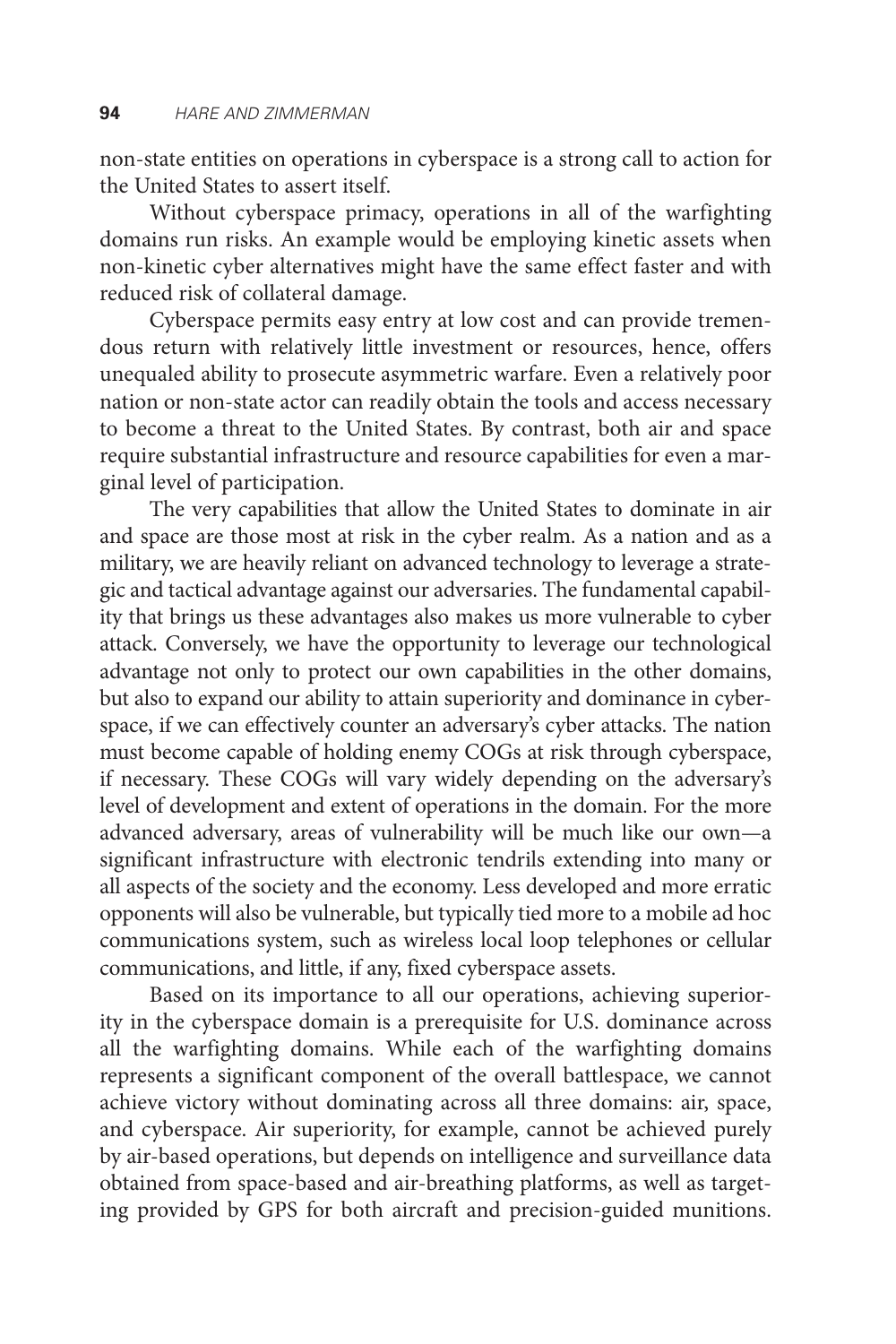Similarly, future conflicts will depend on the cyberspace domain, as more and more of our combat capability operates within or from this domain. This transformational trend will be driven by a variety of factors, including technological development, the ever increasing costs, both direct and indirect, of air-breathing manned platforms, and public opinion regarding the consequences of kinetic attack with respect to collateral damage and noncombatant casualties. As cyberspace becomes ever more intrinsic to combat operations, it takes on increasing visibility and criticality to the overall cross-domain fight as well.

## **Conclusion**

To fully integrate and implement this transition to cyberspace superiority, we need to transcend paradigms entrenched in the purely kinetic traditions of warfare, and transform the force to achieve cross-domain dominance of air, space, and cyberspace. This is a transformational event in modern warfare no less dramatic than the leap from the concept of cross-domain attacks espoused by Billy Mitchell in Winged Defense to the combat reality of land and air in the Blitzkrieg a mere 14 years later.5 Cyberspace is a complex domain where the Air Force has recently begun to acknowledge its roles to contribute to the national defense. Other Services, the Joint community and the larger national security field have also joined forces to chart the way ahead in cyberspace. Our nation's leadership role in cyberspace is not assured. While some academic debates are important to ensure rigor in our analysis, we must swiftly move our Services, and the Nation, forward to maintain our leadership in the domain. We must separate the real issues from political agendas and overcome genuine misunderstanding of the task at hand. The next few years and our actions during that time will determine if we prove to be the masters in this new realm or merely an also-ran.

#### **Notes**

<sup>1</sup> Master Sergeant Mitch Gettle, "Air Force Releases New Mission Statement," Air Force Link, available at http://www.af.mil/news/story-asp?id=123013440. 2 Amy Butler, "Holistic Approach," *Aviation Week and Space Technology,* January 22, 2007,

46–47.

<sup>3</sup> "A Cyber Riot," *The Economist*, May 10, 2007, available at http://www.economist.com/world/ europe/displaystory.cfm?story\_id=9163598.

4 Carl von Clausewitz, *On War* (London: N. Trubner, 1873), 577–627.

5 Billy Mitchell, *Winged Defense* (New York: G.P. Putnam's Sons, 1925).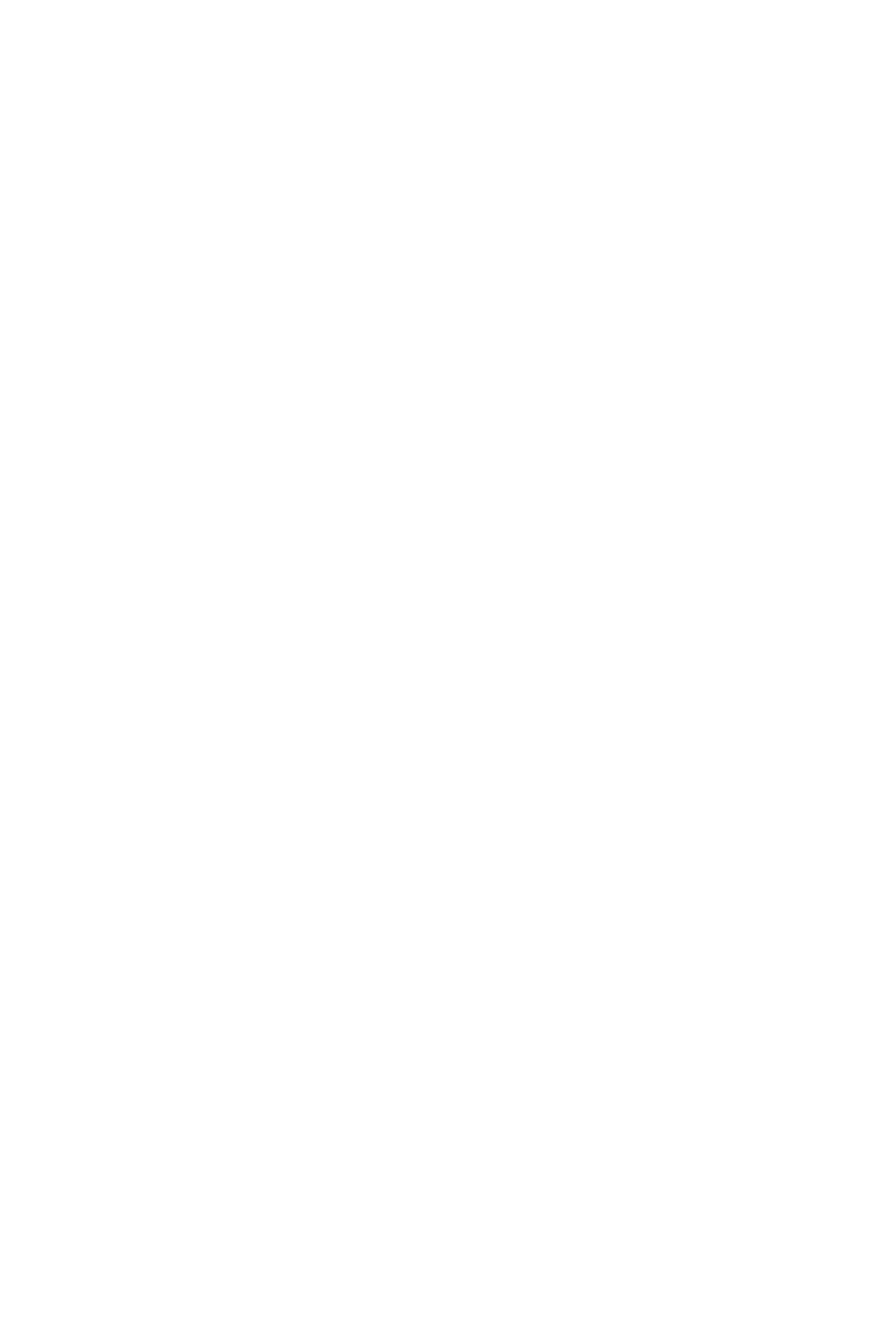#### Chapter 5

## Marine Corps Cyberspace in Support of MAGTF C2: By Many a Marine, With a Single Vision

John L. Cloninger

"The Marine Corps' path to fully leverage Cyberspace's potential will require continued diligence to ensure Net-Centric Enterprise Services interoperability, detailed data strategy development, and vigilance in maintaining a secure and trusted network environment. Realizing the full capabilities of such a Cyberforce requires an appropriately resourced plan embodying an appropriate spirit of transformation. My commitment: to leveraging joint capabilities in Cyberspace, to partnering fully in joint Cyberpower solutions, and to adopting effective information technology efficiencies in support of our Cyberstrategy and warfighting domains."

*Brigadier General George J. Allen, Director, Command, Control, Communications and Computer—C4 Headquarters, United States Marine Corps*

September 11, 20<br>behind it. To g<br>Qaeda. They refused. **P** eptember 11, 2001, soon after the initial horror, we knew who was behind it. To get the attackers, and ensure they did no more, we insisted the Taliban grant us access into Afghanistan to root out al

In November 2001, we sent a massive Naval Task Force off the coast of Pakistan, implementing a mission capability only envisioned a decade before. From carrier decks and amphibious assault ships, the Marines flew over Pakistan into Afghanistan onto a long-ago dried lake bed. Upon landing, the Marines secured the area, reinforced, and spread throughout the country. From 6,000 miles away, Brigadier General Robert Shea, USMC,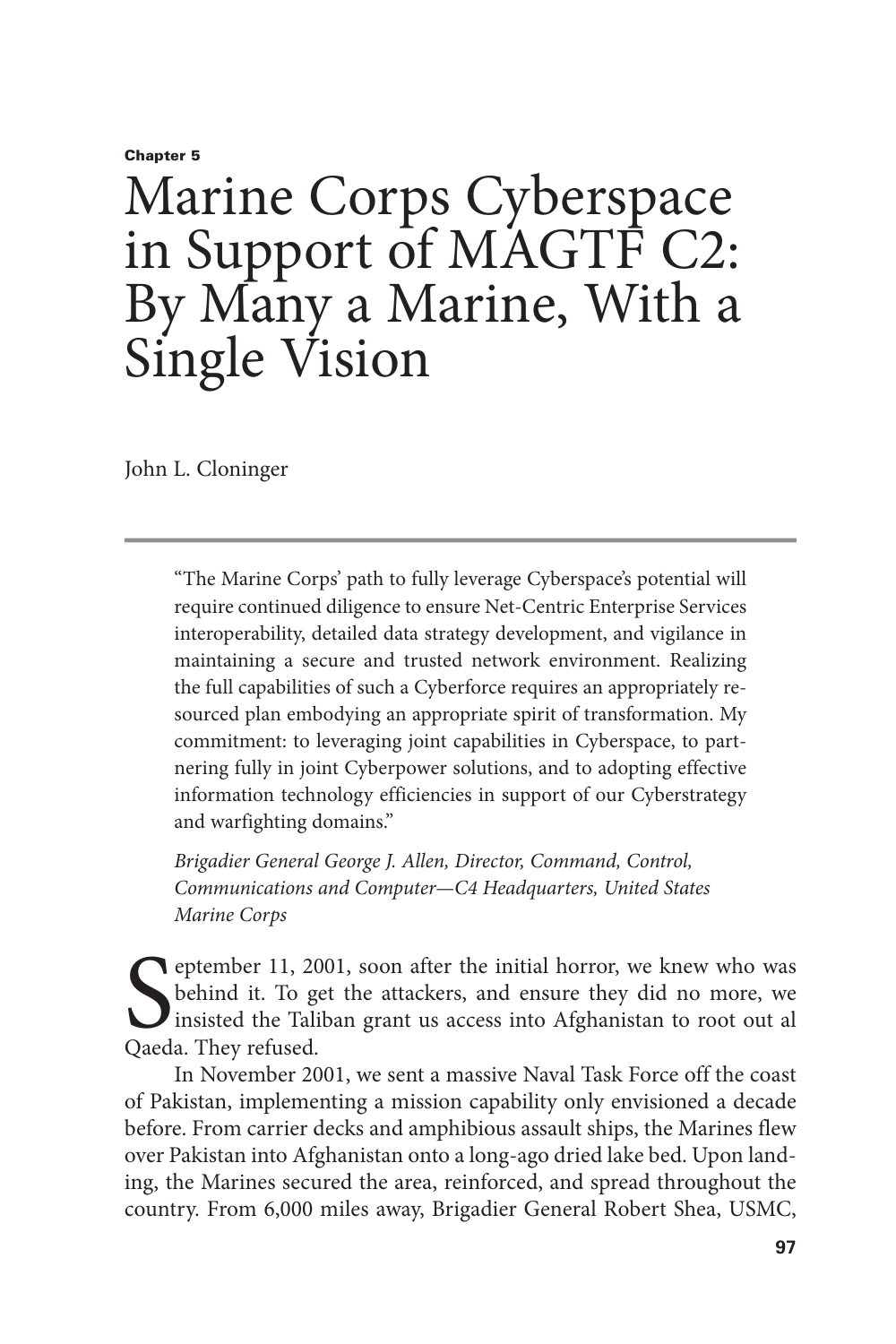watched the scene unfold on SIPRNET Cyber Screens. BGen Shea, Senior C4 Marine, at the time Director, C4 Headquarters Marine Corps, was eventually to become Lieutenant General Shea, Joint Chiefs of Staff J-6. In his words, "10 years before [i.e., during Desert Storm] we could not have done this."

He went on to explain (translated into 2007 cyber terminology for this summation) that though the leveraging of cyberspace always existed, leveraging cyberpower with 21st century technology on a grand integration of air, land, and sea operational, medical, logistical (fuel, food, munitions), intelligence, and administrative forces, all under a high-bandwidth network secure umbrella just had not been possible any earlier. Only technological advances in communication systems made this possible. "We could not have leaped thousands of Marines 800 miles across one country into an adjacent landlocked hostile one."

Not until then did we have, on a large scale, our command and control land, air, and sea operational and logistic capabilities so thoroughly integrated to allow continuous awareness, interface and interaction. This incredible event is easily arguable as the first major adaptation of what we now call cyber power to a core doctrine known as Marine Air-Ground Task Force Command and Control: MAGTF C2.

For the Marine Corps, cyberpower is primarily focused on supporting the needs of the Warfighting, Intelligence, Business, and Enterprise Management areas. Many organizations within the Marine Corps are working together to develop an integrated concept of cyberpower that includes many other elements, such as computer network attack (CNA), computer network defense (CND) and C4 net operations (NetOps) (which in itself could have a book dedicated to its cyberpower implementation: GIG enterprise management (GEM), GIG network defense (GND), and GIG content management (GCM)), but these efforts are beyond the scope of this discussion. In these areas, the Marine Corps seeks to leverage best practices from other organizations to seamlessly interoperate with other organizations. Where practical, it shapes its people, processes, and technology to imbue its warrior ethos and warfighting capabilities into traditional information technology, mission assurance, information assurance, and business management approaches. An example is beginning work to evolve Lean Six Sigma into Security Six Sigma.

While the term may change in the future, the Marine Corps uses the term C4 (command, control, communications, and computers) for the cyberpower infrastructure that supports MAGTF C2.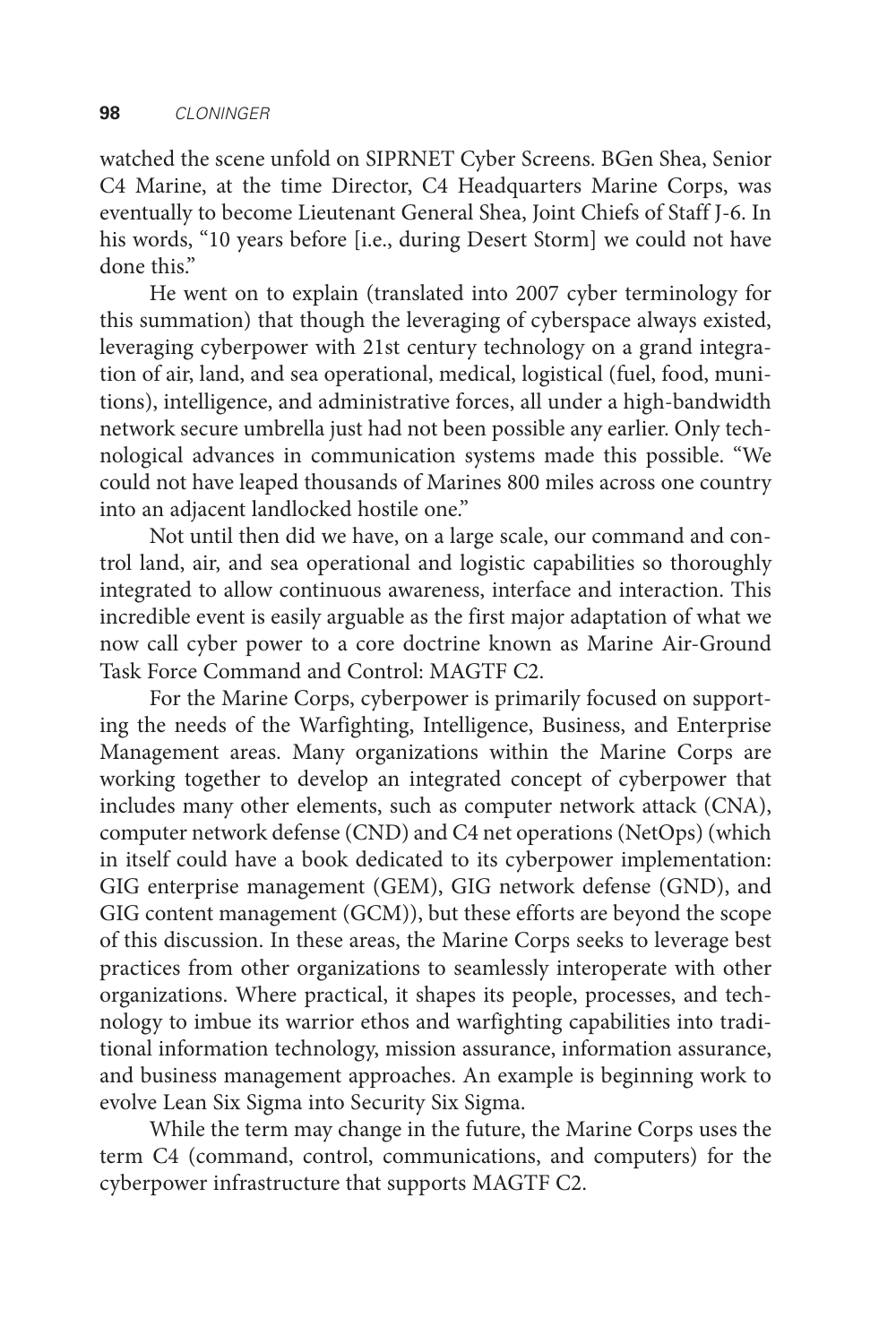MAGTF C2 is a core Marine Corps vision and concept that shapes its application of cyberpower. Understanding MAGTF C2 will bring the reader much closer to understanding where the Marine Corps is moving in the area of cyberpower.

## MAGTF C2: The Vision

"This Vision is intended to initiate the process of discussion, research, experimentation and development necessary to help us find new solutions to the Command and Control challenges of the 21<sup>st</sup> Century."<sup>1</sup>

The commander's ability to exercise his authority over assigned and attached forces to accomplish the mission is the primary objective of MAGTF C2.

The United States is currently engaged in a long-term, global conflict of competing wills and ideologies. As the premier expeditionary "Total Force in Readiness," the Marine Corps requires a robust and secure command and control (C2) capability to leverage cyberpower across the cyberspace spectrum of joint and coalition military operations and to maximize the kinetic capabilities of Marine forces, thereby increasing strategic agility, operational reach, and tactical flexibility of the MAGTF and our coalition partners.

### **Command and Control**

Joint Publication 1-02, "DOD Dictionary of Military and Associated Terms," defines C2 as "the exercise of authority and direction by a properly designated commander over assigned and attached forces in the accomplishment of the mission."

From a Marine Corps cyberpower perspective, C2 consists of the means and methods by which a commander recognizes what needs to be done in any given situation, and then sees to it that appropriate actions are taken (MCDP 6). Further, the foundations of Marine Corps C2 are rooted in their warrior ethos and their warfighting philosophy of maneuver warfare.

As the creation of MAGTF C2 evolves, the term "Command" will refer to all of the functionality that supports the commander's contribution to the planning phase and the decision-making processes from pre-deployment planning to execution and redeployment. Regarding "Control," MAGTF C2 envisions a process incorporating multiple technologies leveraging the vastness of cyberspace that captures feedback—the continuous flow of information about the unfolding situation returning to the commander—in all planning, execution and specified/implied re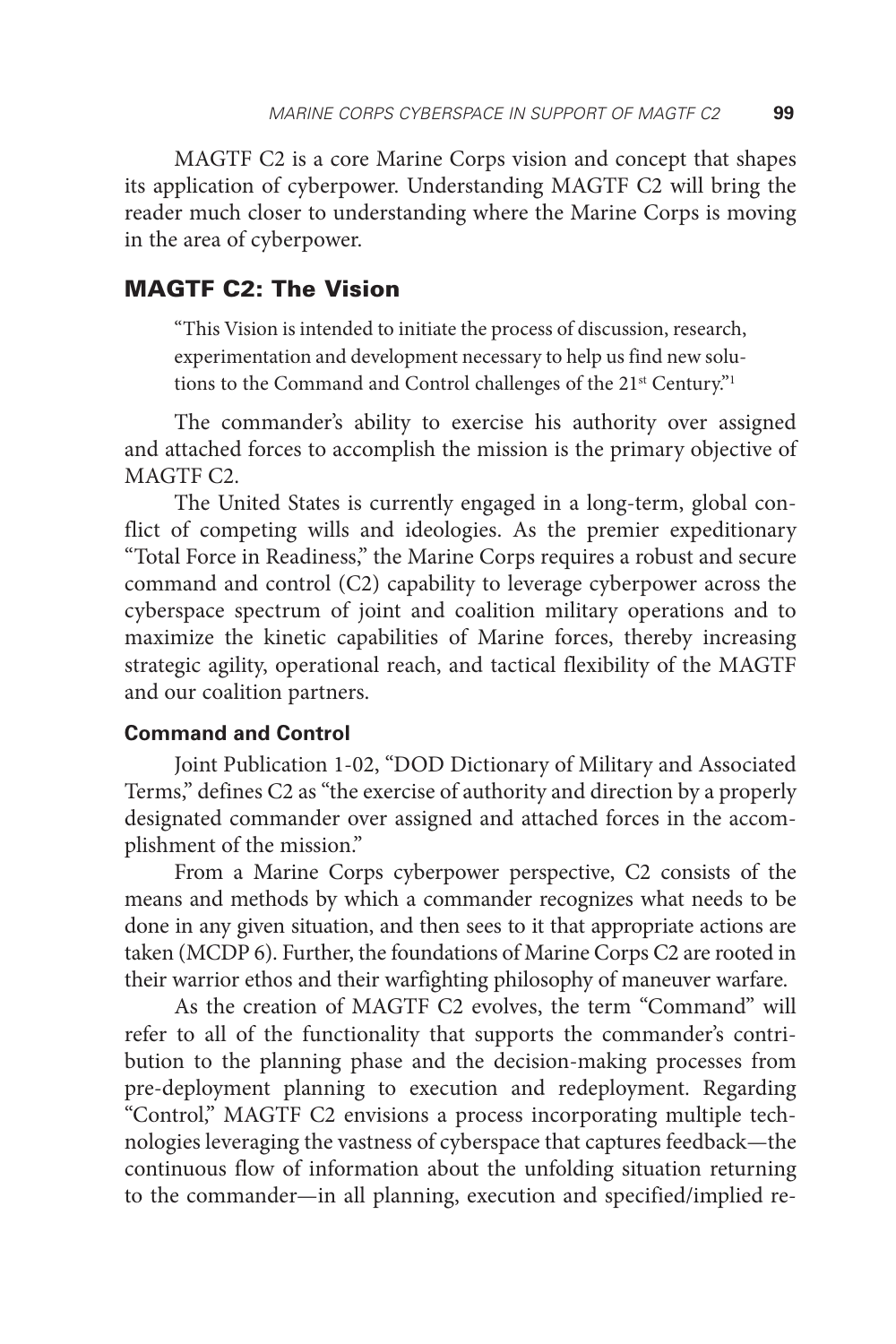porting functionality and imbeds it within the philosophy of command. Marine leaders will use MAGTF C2 systems to issue mission-type orders and commander's intent, then exert control through improved situational awareness and shared understanding, enabling rapid collaborative maneuver, engagement and support. Marines acknowledge that the fog of war can never be eliminated, nor will any of us ever achieve perfect clarity or total knowledge superiority. Therefore, the intended effect of MAGTF C2 is decentralized execution that provides subordinates the latitude to accomplish assigned tasks in accordance with the commander's intent.

The commander's ability to exercise authority over assigned and attached forces to accomplish the mission is the primary objective of MAGTF C2. MAGTF structure assures unity of command and facilitates the full integration of air, ground, and logistics operations in support of the commander's overall mission. The challenge at this stage is that there is no single C2 cyberpower capability in place to facilitate the full potential of the MAGTF command structure. In the past, Marines have adopted individual stove-piped pieces to address individual functional areas, which then left to the commander the responsibility to splice them together. In the future, Marines will incorporate new technologies in a manner that will promote enhanced informed decisionmaking at appropriate echelons. The future command and control capability must evolve to a comprehensive approach to C2 that will enable any commander across the globe to leverage and focus not only MAGTF capabilities, but all elements of Marine Corps, naval, joint, national and multinational power. The future MAGTF C2 must enable decentralized decisionmaking that promotes taking advantage of fleeting battlefield opportunities. The Marine approach to C2 must enhance understanding of the commander's intent, emphasize initiative of small units, and provide relevant displays that promote understanding throughout the MAGTF.

## **MAGTF C2: Strategy and Cyberstrategy, Process and System**

MAGTF C2 is a strategy and a cyberstrategy, a process, and ultimately a system-of-systems by which the Marine Corps will develop current and future capabilities and programs in order to achieve net-centric operations and warfare (NCOW), and implement the FORCEnet Functional Concept of providing robust information sharing and collaboration capabilities.

MAGTF C2 will support and enable joint, multinational, and interagency interoperability.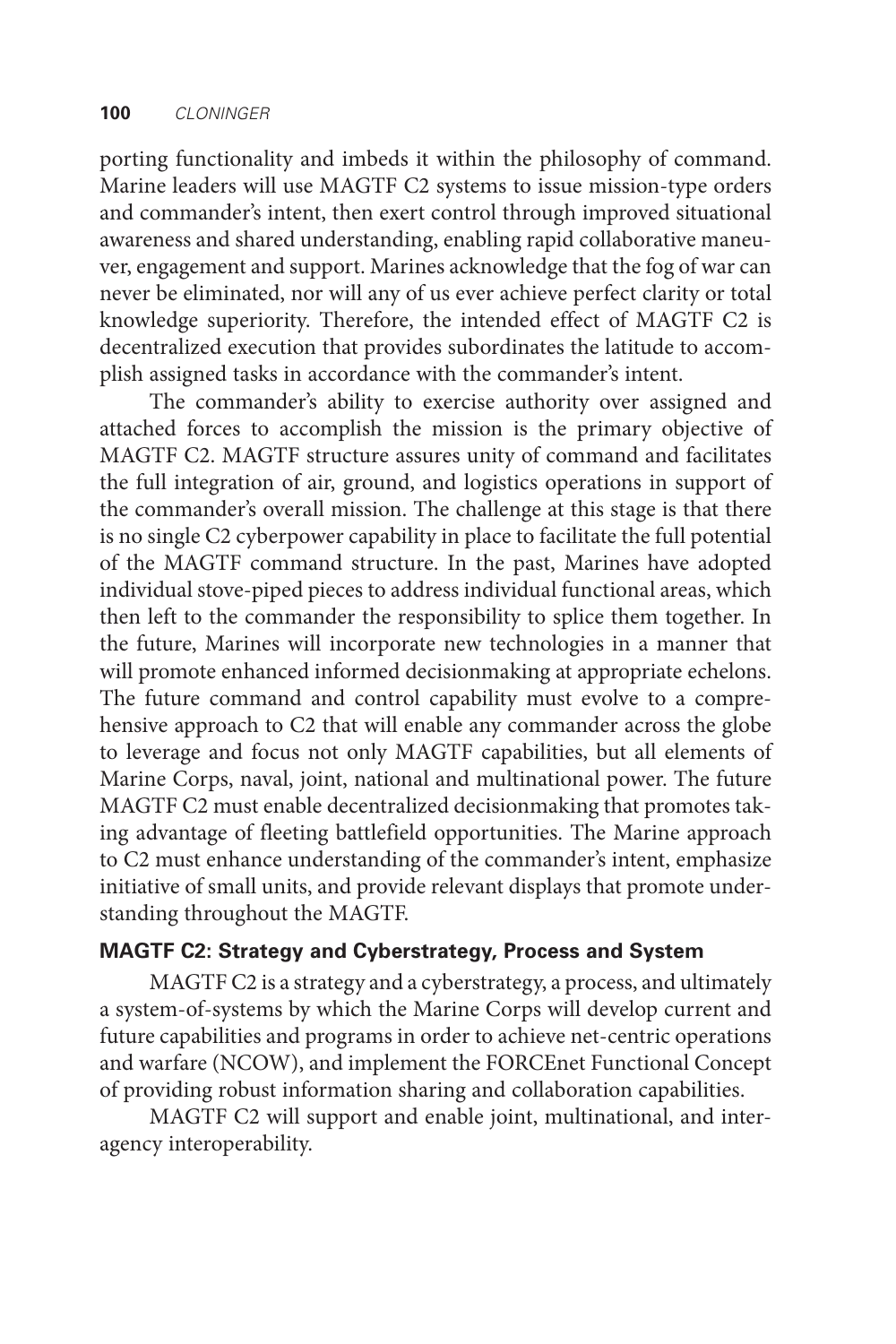#### *Strategy and Cyberstrategy*

MAGTF C2 is the strategy, with an associated C4 cyberstrategy, by which the Marine Corps will implement the Naval FORCEnet Functional Concept and is the functional and conceptual equivalent to the other Service net-centric concepts of LandWarNet (Army) and C2 Constellation (Air Force). The Marine Corps will be fully engaged with the development of the net-enabled command capability (NECC) effort to ensure that Marine Corps requirements are fully considered and to also ensure that Marine Corps programs align to this concept. The Marine Corps will engage in the development of command and control concepts with the other Services, on a service-to-service basis, to ensure interoperability between Services below the level that will be accomplished by NECC. Key will be the ability to engage in the joint arena, and to function effectively within the labyrinth of interdependencies that will exist. MAGTF C2 systems and the associated C4 cyberstrategies will also integrate with formal alliances, like NATO, and be able to facilitate "coalitions of the willing" as needed.

MAGTF C2 entails a truly interoperable Marine Corps C2 capability that is seamless, scalable, modular, and relevant across the full spectrum of military operations, from major theater war, to irregular operations, to humanitarian assistance operations. It is oriented around the Marine Corps C2 philosophy, is derived from the Naval FORCEnet Functional Concept, and is agnostic of the limited perspectives imposed by ground, air or logistics "formations." It is a capabilities-based approach for the development of Marine Corps C2 that will be expeditionary in nature; will be fully capable in an austere forcible entry environment; and will enable joint task force capabilities from the seabase while being essentially transparent to the commander. Overall, MAGTF C2 provides the strategy needed to synchronize C2 requirements generation and acquisition in the force development process. Marine Corps cyberstratergy provides the needed infrastructure and capabilities to support these C2 requirements.

### *Process*

As a process, MAGTF C2 constitutes an approach to commanding and controlling Marine forces that drives the creation of networked capabilities. Every node in the network—commander, staff, unit, riflemen, supporting organization, platform, piece of equipment or item—can be a producer, processor, and user of information, and all information must be readily available to any node without overloading or paralyzing any node with irrelevant information. Many of the nodes in the network will be required to perform multiple functions. Thus, the essence of MAGTF C2 is a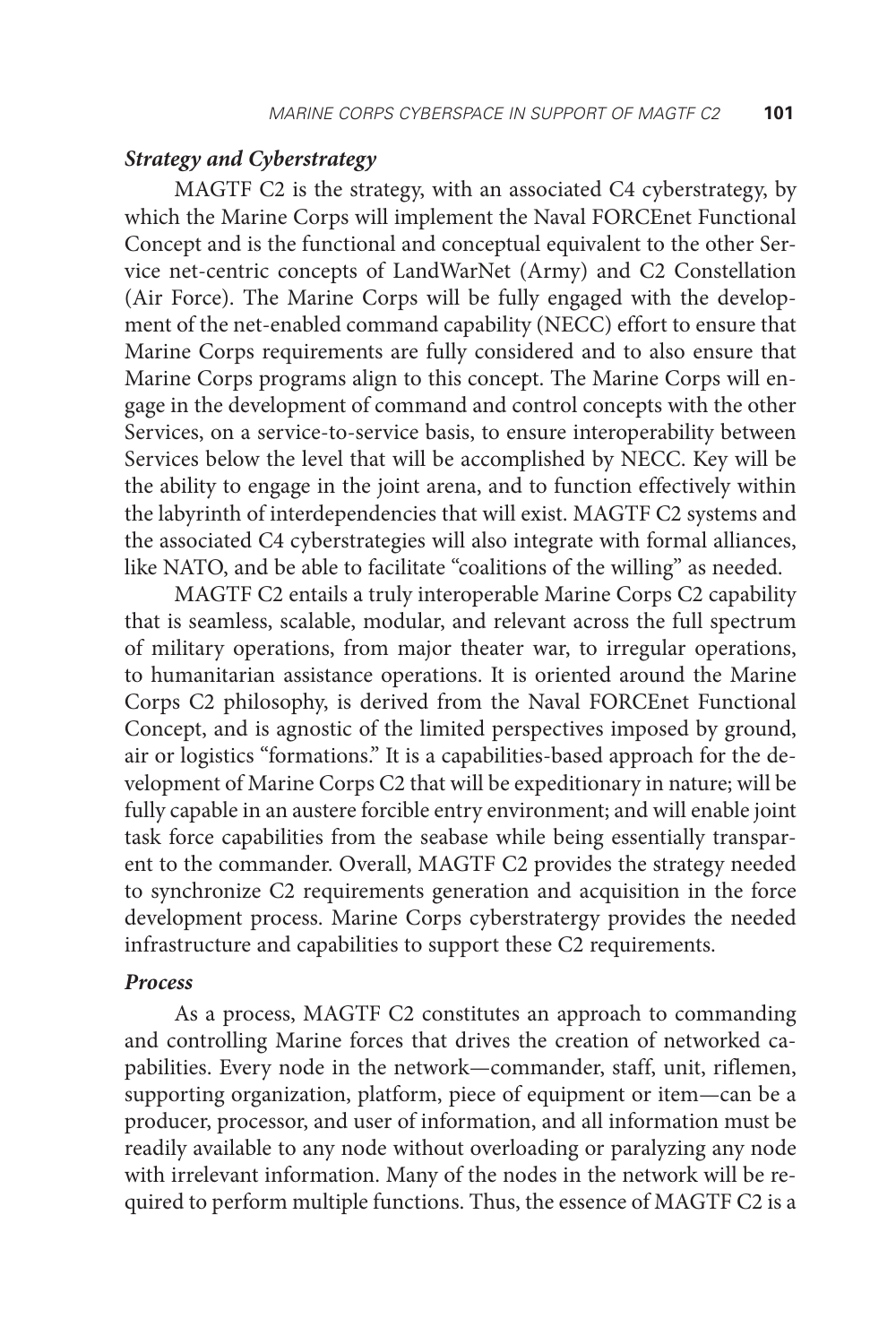decentralized and highly adaptive form of command and control that uses the digital, global network to foster and exploit the human capacity for mutual understanding, implicit communication, and intuitive decisionmaking. The cumulative network effect achieved by organizing all nodes into an information-rich, collaborative, global network is expected to enhance these inherently human qualities.

MAGTF C2 enhances the ability of commanders at all levels to gain and maintain situational awareness, make decisions at an increased tempo, and exercise authority through commander's intent and mission-type orders. It will facilitate planning and execution by providing the warfighter with distributive and collaborative planning tools, an accurate user-defined, fused common operational picture of the operational environment to facilitate more rapid decisionmaking through increased situational awareness, and shared understanding. The intent is to increase freedom of action and small unit initiative through decentralized C2, while minimizing the requirement for specified and implied linear control measures that limit the initiative of subordinates in a complex and increasingly ambiguous operational environment.

In seeking to exploit the power of cyberspace, the Marines Corps is considering the potential needs levied by operations in an austere environment, or when temporarily disconnected from the network. All Marine operations must be equally capable of operating either within the global information grid (GIG), or without the benefit of its full range of services. As a result, it is critical in leveraging cyberspace to ascertain the proper balance between GIG services and organically deployable networking capabilities. The expansion of MAGTF C2, to include the non-warfighting or business operations of the Marine Corps, will likewise require greater exploitation of cyberspace: network, integration of additional processes, and vastly improved interoperability. The goal of the expanded C4 net operations (NetOps) processes that support MAGTF C2 will be to ensure that the entire Marine Corps and all of its supporting elements become nodes in the network that can share information seamlessly, thereby attaining the true, end-to-end capability fundamental to the future netcentric environment.

### *System-of-Systems*

As a system, MAGTF C2 must constitute the adaptive, distributed network of commanders, staffs, operating units, supporting organizations, sensors, weapons and other C2 nodes interacting with one another over an underlying supporting information infrastructure, as well as the asso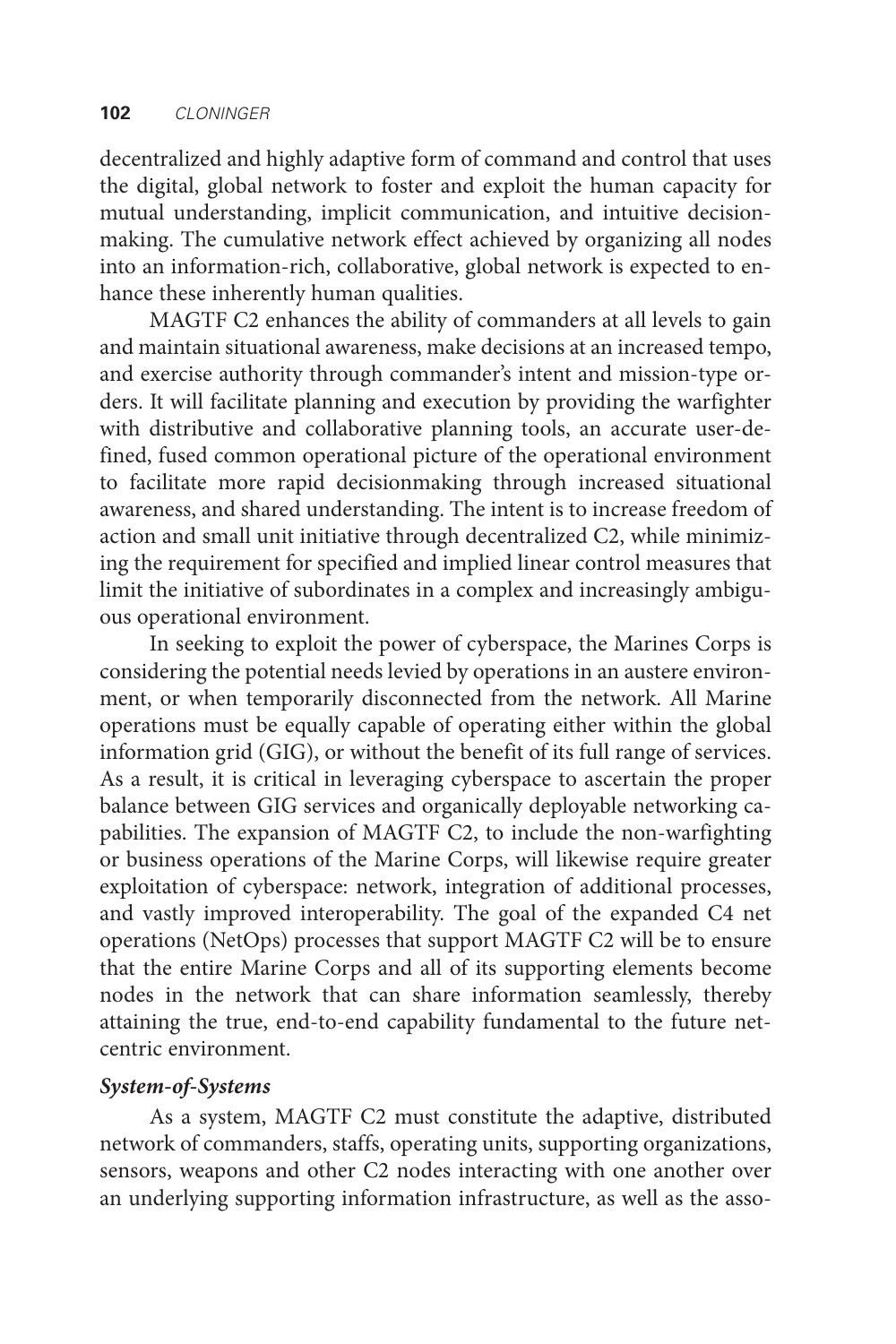ciated equipment communications, facilities, and personnel necessary to allow them to interact. The most important function of MAGTF C2 is to enhance the strategic agility, operational reach, and tactical flexibility of Marine Corps forces across the warfighting functions and cyberspace in support of naval and joint operations. To achieve this agility, and to lessen the doctrine, organization, training, material, leadership, personnel, and facilities (DOTMLPF) impacts of migrating to MAGTF C2, Marines will align where appropriate with the NECC program.

### **C2 and Communication Systems**

MAGTF C2's vision is, unquestionably, locked into encompassing the cyber elements of communications and information technology, without which the vision of C2 cannot be achieved. A significant element of MAGTF C2 will track the cyberspace communications and network requirements needed to support C2 functions. Constant attention to current and emerging technologies will be required to ensure that commanders have the best possible cyberspace infrastructure within which to work. Marines envision the use of a cyberpower architecture and hardware that integrates software solutions that permit timely upgrades at reduced costs. The capabilities, requirements, architecture, process and material solutions will be developed with the complete integration of C2, communication systems, and information technology in mind. Agility is key—jokingly referred to as "Semper Gumby," which translates to "Always Flexible."

### **MAGTF C2 Implementation**

#### *In The Near-Term*

MAGTF C2 will migrate to a fully integrated, cross-functional set of C2 capabilities that include forward-deployed as well as reachback capabilities, and the C4 infrastructure will grow and adapt to support these capabilities. As Marines pursue this goal, they will also examine other options, such as enhanced forward data storage that could free up significant portions of reachback-related bandwidth that could be better used for other aspects of warfighting.

## *In The Mid-Term*

MAGTF C2 will become an integrated C2 solution that will migrate the current multiplicity of stove-piped, disparate systems into an integrated system-of-systems that will support deployed aspects of Marine Corps C2 requirements from pre-deployment planning to execution and redeployment via multi-functional C2 nodes. Marines will accomplish this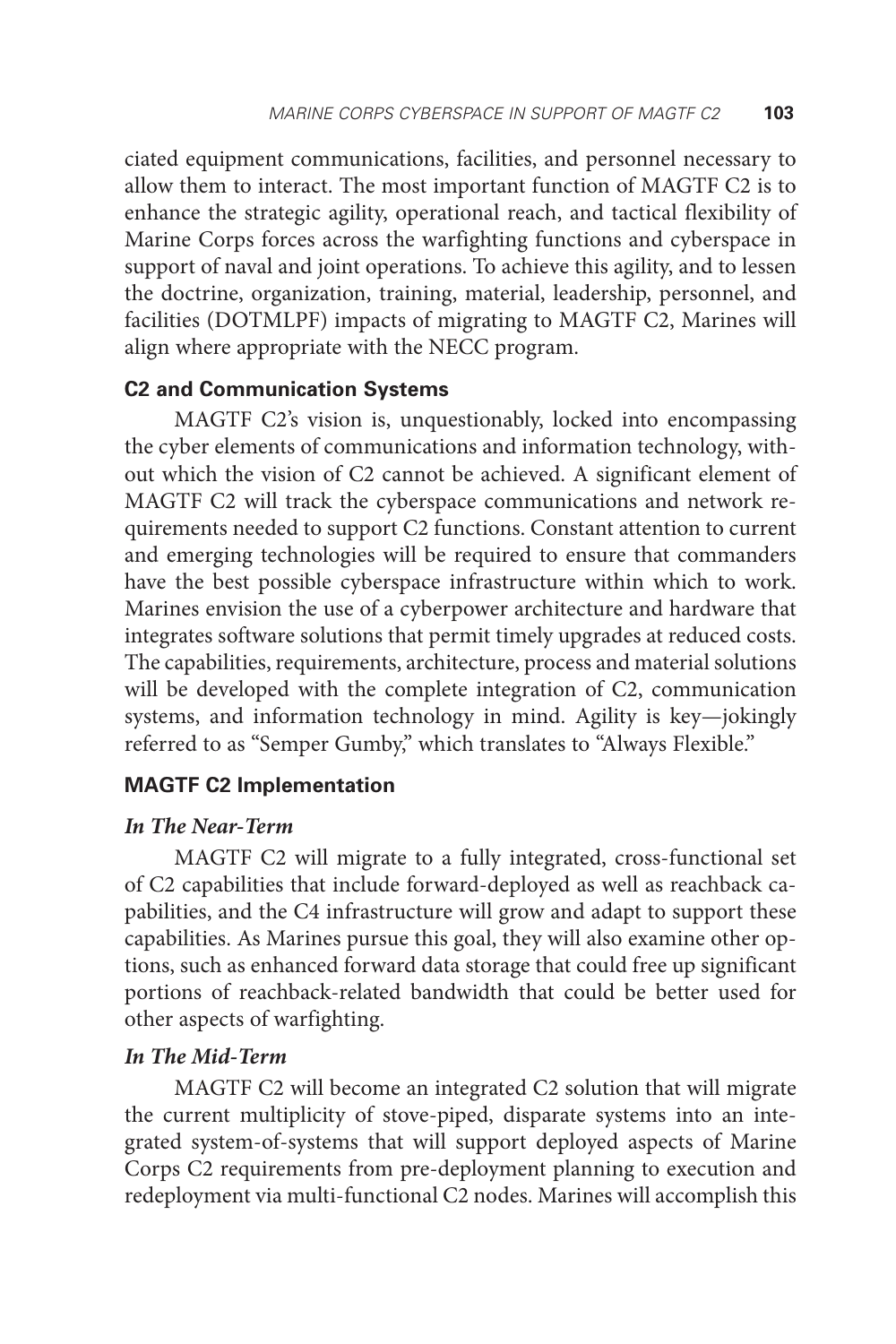in great measure through an increased reliance upon common hardware and software to reduce costs and minimize operations and training impact on the warfighter as updates are fielded.

## *In The Far-Term*

Marines envision that MAGTF C2 will be expanded and extended to include all elements of the Marine Corps global enterprise, to include business, garrison, and administrative C2 processes.

## *Timeframe For Implementation*

Timeframe for MAGTF C2 implementation is from the present to 2015. The approach, though, must comprise a full DOTMLPF solution set, to include the migration of MAGTF C2 systems in the near-term (FYDP), mid-term (FYDP plus five), and far-term (FYDP plus ten). The goal is to achieve a full, integrated MAGTF C2 capability by 2015, within the constraints of technology and funding. But, in contrast, *a focused sense of urgency must pervade all aspects of the Marines* "C2 Harmonization" *effort to achieve maximum MAGTF C2 integration as rapidly as possible.*

## MAGTF C2: The Harmonization

The Marine Corps C2 Harmonization, which could be considered by some as the 30,000-foot view of the MAGTF C2 cyberstrategy, received requests for Congressional testimony in 2007 and Secretary of Defense briefing in 2006. Additionally, the MAGTF C2 harmonization effort is one (of only seven) Marine Corps C4 formal priorities established by the Director, C4 Headquarters. The following is a summary of the C2 harmonization being implemented to make MAGTF C2 a reality:

## **Bottom-Line**

The C2 harmonization strategy incorporates joint integrating concepts and C2 mandates, and is a holistic approach that integrates warfighter requirements into a common capability to deliver an end-to-end, fully integrated, cross-functional set of capabilities, including forwarddeployed and reach-back functions. The strategy's end state is a seamless capability that crosses warfighting functions and supports Marines from the supporting establishment to Marines in contact with the enemy, taking the best of emerging capabilities and joint requirements to build a single solution. With Common Aviation C2 System, CAC2S, and C2 Harmonization, a joint task force commander will discover that his MAGTF battlespace offers maximum flexibility due to seamless integration with joint and coalition partners.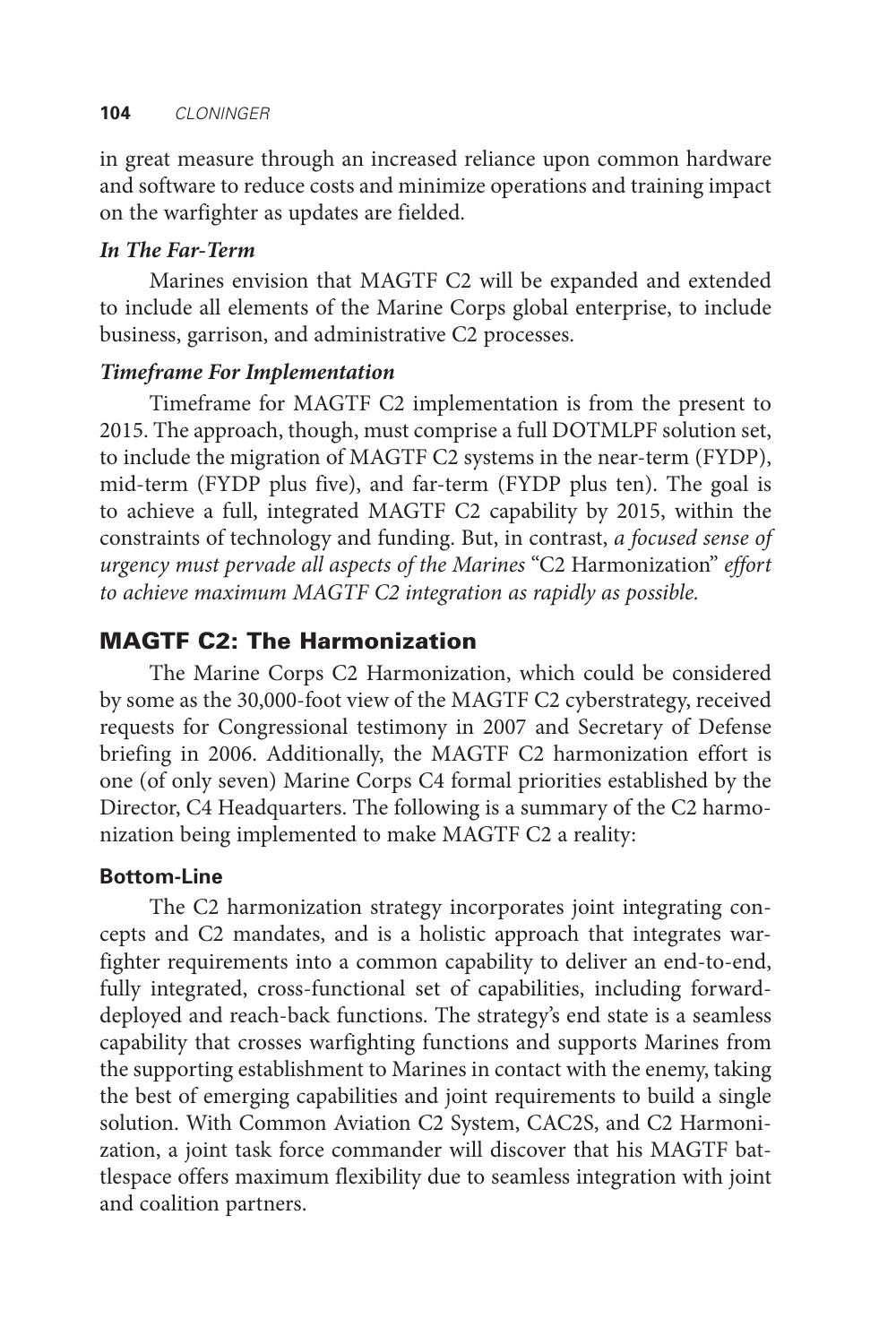## **Key Points**

The C2 harmonization strategy synchronizes top down direction and bottom up requirements to create a joint integrated and resource informed vision for MAGTF command and control.

It is the Marine Corps' application of naval FORCEnet capabilities and the service "plug-in" to the NECC.

The holistic approach represented by the C2 harmonization capabilities framework is used to inform and guide C2 requirements development and integration. The C4 infrastructure and NetOps support MAGTF C2 with the needed cyberpower and:

- 1. Is composed of four fundamental service layers:
	- a. Applications/Systems,
	- b. Enterprise Services,
	- c. Network Services, and
	- d. Transmission Tactical/Transmission Operational.
- 2. Includes cross-functional integration across warfighting functions.
- 3. Spans strategic, operational, and tactical C2 requirements.
- 4. Uses proven capability identification and synchronization tools to support C2 portfolio management linking requirements and directives to program of record development. Specifically, the tools link complex, and sometimes divergent, C2 requirements developed independently by JROCM 161-03 (Joint Blue Force Situational Awareness), the joint battlespace management roadmap, and the NECC linked with service C2 requirements.

The C2 harmonization strategy takes the best of emerging service capabilities and joint requirements to build a single end-to-end C2 solution.

- 1. CAC2S fuses data from sensors, weapon systems, and C2 systems into an integrated display. It allows rapid, flexible operations in a common, modular, and scalable design by reducing the current five stove-pipe systems into one hardware solution with streamlined equipment training. CAC2S will enable MAGTF commanders to control timing of organic, joint, and coalition effects, assault support, and ISR in their battlespace while operating within a joint task force.
- 2. Unit Operations Center (UOC), the material solution for O5 and O6 commands, is already fielding across the MAGTF.
- 3. Marine Expeditionary Force (MEF) Combat Operations Center (COC) is being fielded.
- 4. Major Subordinate Command (MSC) COC is still being developed.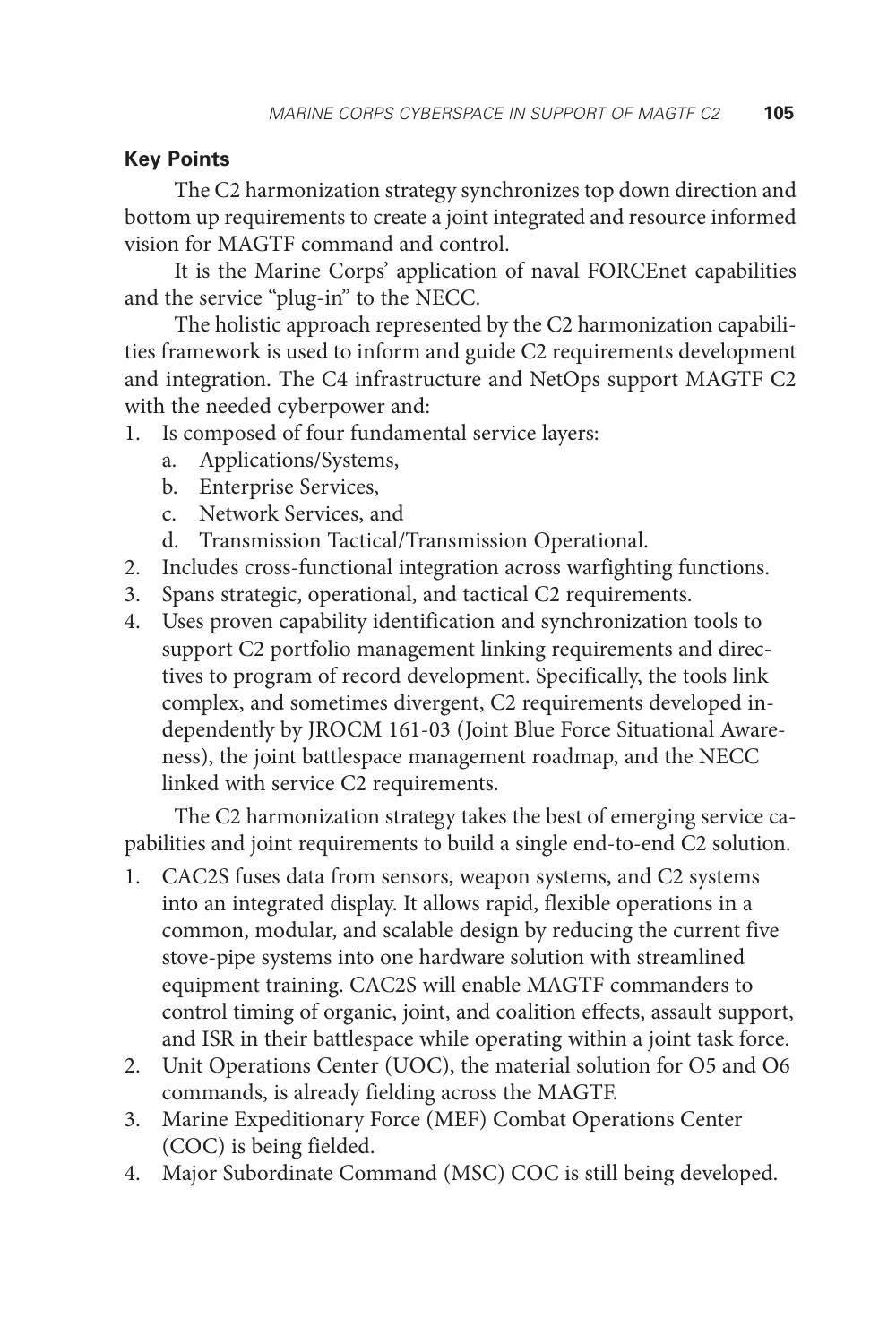#### **106** *CLONINGER*

- 5. Marine Corps Systems Command (MCSC) is in the process of deploying initial Marine corps enterprise information technology services MCEITS (SharePoint) capabilities to all MEFs.
- 6. Numerous operational and tactical bandwidth solutions are being fielded.
- 7. DC DC&I has directed the stand-up of the MAGTF C2 Transition Task Force to ensure that all aspects of DOTMLPF are duly considered and planned for prior to the fielding of new MAGTF C2 capabilities.

## MAGTF C2: Concept of Operations

"The MAGTF C2 CONOPS describes steps on the path to achieving the MAGTF C2 Vision. It lays the foundation for developing and fielding the C2 capabilities...."2

The MAGTF C2 concept of operations (CONOPS) contains the details of the cyberstrategy behind C2 harmonization: required USMC future MAGTF C2 capabilities, programmatic information, 500-day plan, service layer taxonomy, approach and methodology … in short, this is the MAGTF C2 cyberstrategy playbook to leverage the capabilities of the technology and Marine Corps support cyber-infrastructures.

The framework for developing the MAGTF C2 capability is the "MAGTF C2 Capability Model," which addresses the fundamental need to integrate Marine Corps C2 and communications systems capabilities with each other and with existing and future Joint and multi-national capabilities. It is the primary component of the MAGTF C2 strategy that will migrate today's stove-piped C2, communications, and networking capabilities to a future integrated system-of-systems across all echelons of the Marine Corps and across all warfighting functions. The model provides a foundation to create the verifiable, repeatable processes that are necessary to enable spiral development of end-to-end, holistic C2 capabilities.

The MAGTF C2 Capability Model is based on the principle that C2 systems are underpinned by a support structure of capabilities and services. By grouping together services of similar function, it becomes easier to identify redundancies. This enables re-use of existing services and reduces development of redundant or stove-piped capabilities. The services that embody MAGTF C2 are organized by the MAGTF C2 Capability Model into those that directly support C2 and communications processes. The underlying C2 support structure enables critical information exchange and shared services that create an information-rich environment. The communication system support structure is further divided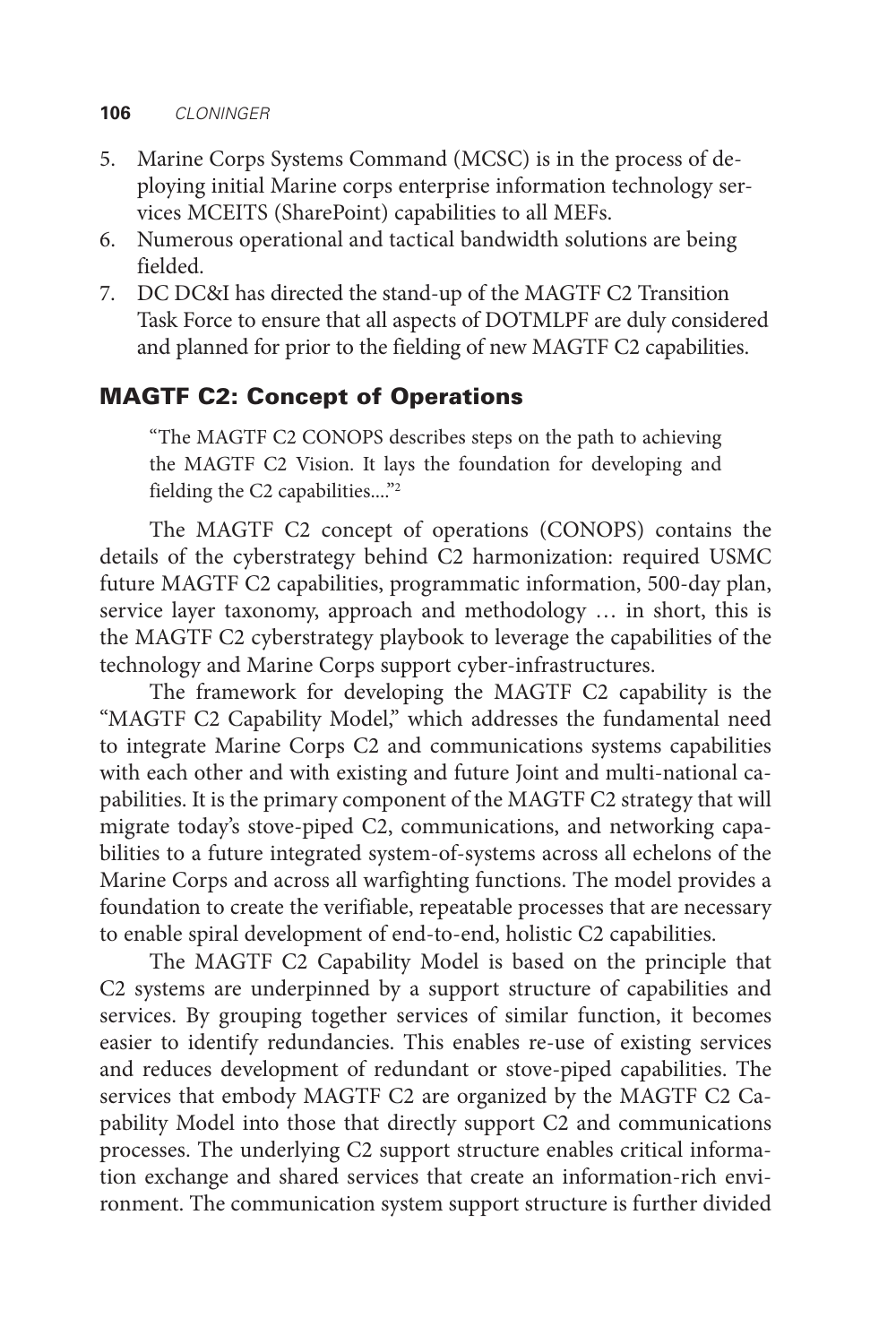into three components consisting of those services that support the requisite information transport services, those that connect distributed nodes and services into an integrated network, and those that provide necessary bandwidth for communication. The support structure supports all of the warfighting functions and the business mission area, and is critical to coordinating and integrating to achieve the mission.

The following contain summary descriptions of each system and layer in the capability model:

System-of-Systems (SoS): A set or arrangement of interdependent systems that are related or connected to provide a given capability. The loss of any part of the system will significantly degrade the performance or capabilities of the whole. An example of an SoS would be a combat aircraft. While the aircraft may be developed as a single system, it could incorporate subsystems developed for other aircraft (e.g., the radar from an existing aircraft may be incorporated into the aircraft being developed rather than developing a new radar. The system of systems in this case would be the airframe, engines, radar, avionics, etc. that make up the entire combat aircraft capability).

Family of Systems (FoS): A set of systems that provide similar capabilities through different approaches to achieve similar or complementary effects. For instance, the warfighter may need the capability to track moving targets. The FoS that provides this capability could include unmanned or manned aerial vehicles with appropriate sensors, a space-based sensor platform, or a special operations capability. Each can provide the ability to track moving targets, but with differing characteristics of persistence, accuracy, timeliness, etc.

Applications (applications and end-user equipment): End-user information technology programs (software) and equipment (hardware) that enhance the ability to perform C2:

Enterprise Services: Provides the operating environment and other supporting applications, services and interfaces (i.e., Shared Data Environment, storage, collaboration, messaging, etc.) to users throughout the network.

Network: Provides basic DISN services pulled from the GIG; DSN, the IP backbone (NIPRnet and SIPRnet) connectivity to the GIG.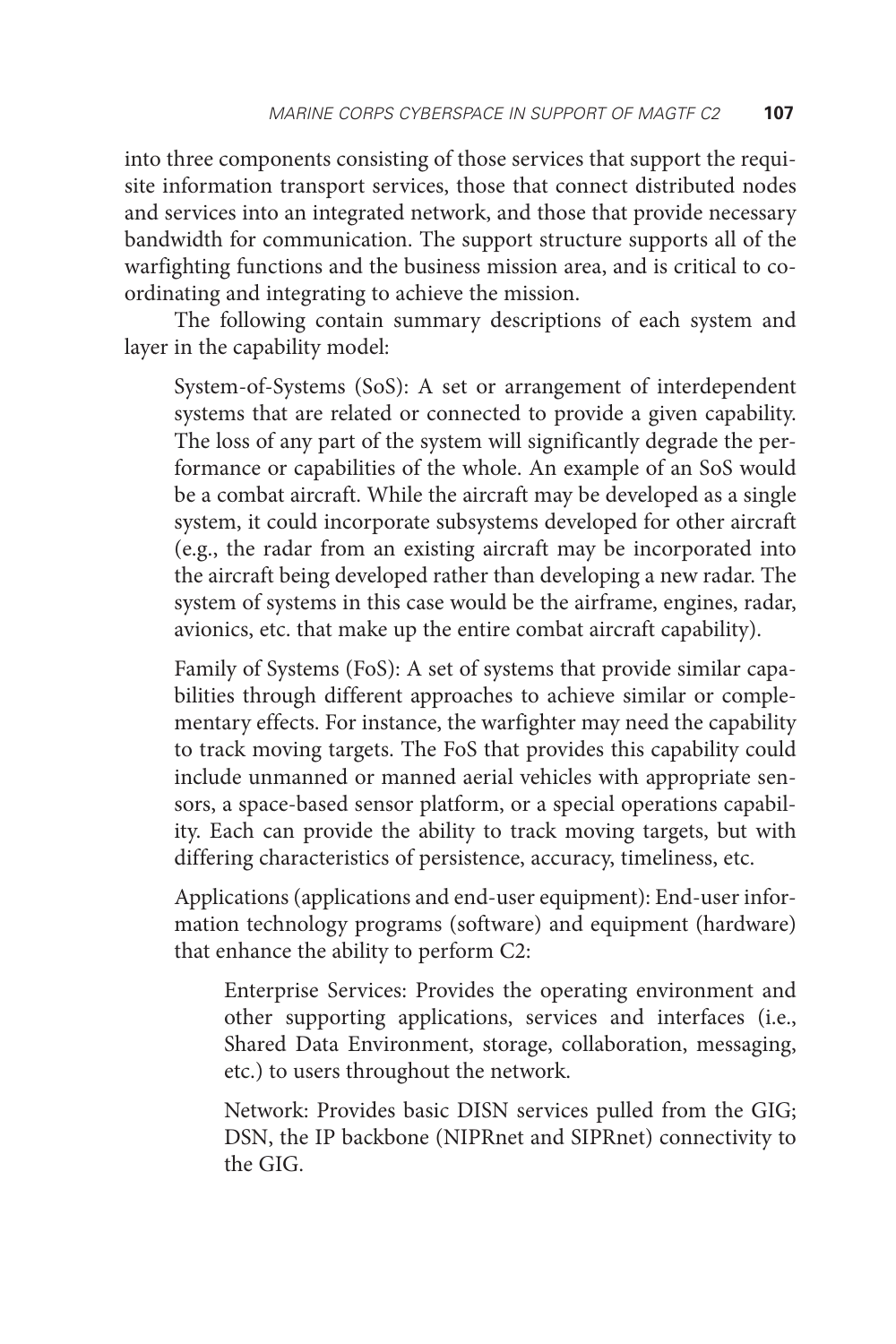#### **108** *CLONINGER*

Bandwidth, Tactical: The bandwidth communications essential for the planning, directing, and controlling of fires, movements or maneuver within the operational area to accomplish missions and tasks.

Bandwidth, Operational: Provides mobile, robust bandwidth communications essential for the employment of military forces to attain strategic and/or operational objectives through the design, organization, integration and conduct of strategies, campaigns, major operations and battles between specified nodes.

The MAGTF C2 Capability Model expands upon the joint expertise of the Marine Corps to integrate and be interoperable with joint and other Service concepts for C2 and communications systems. It is the Marine Corps equivalent of the system framework that guides C2 for all services put forth by the DOD in the *Net-centric Operational Environment Joint In*tegrating Concept (NCOE JIC)<sup>3</sup> and is consistent with current and evolving DOD policies for the management of information technology (IT).

## MAGTF C2: Foundation Building-Blocks for the Marine Corps Cyberspace Vision

To get where you want to go, you must know where you are. So, where are we? As illustrated, MAGTF C2's vision is not starting from a cyber Big Bang. It is starting from a foundation steadily evolved. The most potent foundation building-block being in the lever-of-power IT advantage held by U.S. forces and our ability to collect, process, and share data within a trusted environment. Well known is that the keys to the maintenance and future growth of this advantage are the extension of enterprise services to the tactical edge, a data cyberstrategy that facilitates data exposure and transparency across functional domains, and fully joint operation and defense of our networks. Where the Marine Corps currently stands in the cyber world is summarized in a synopsis of the statement of Brigadier General George Allen, Director, C4 Headquarters Marine Corps, to the House Armed Services Committee on 6 April 2006:

USMC computing and communications environments have evolved over the past 20–30 years to meet specific Marine Corps requirements. As with the rest of DoD and Department of the Navy, this initially occurred in a highly stove-piped manner leading to a proliferation of systems, applications, and data. As a result, the USMC IT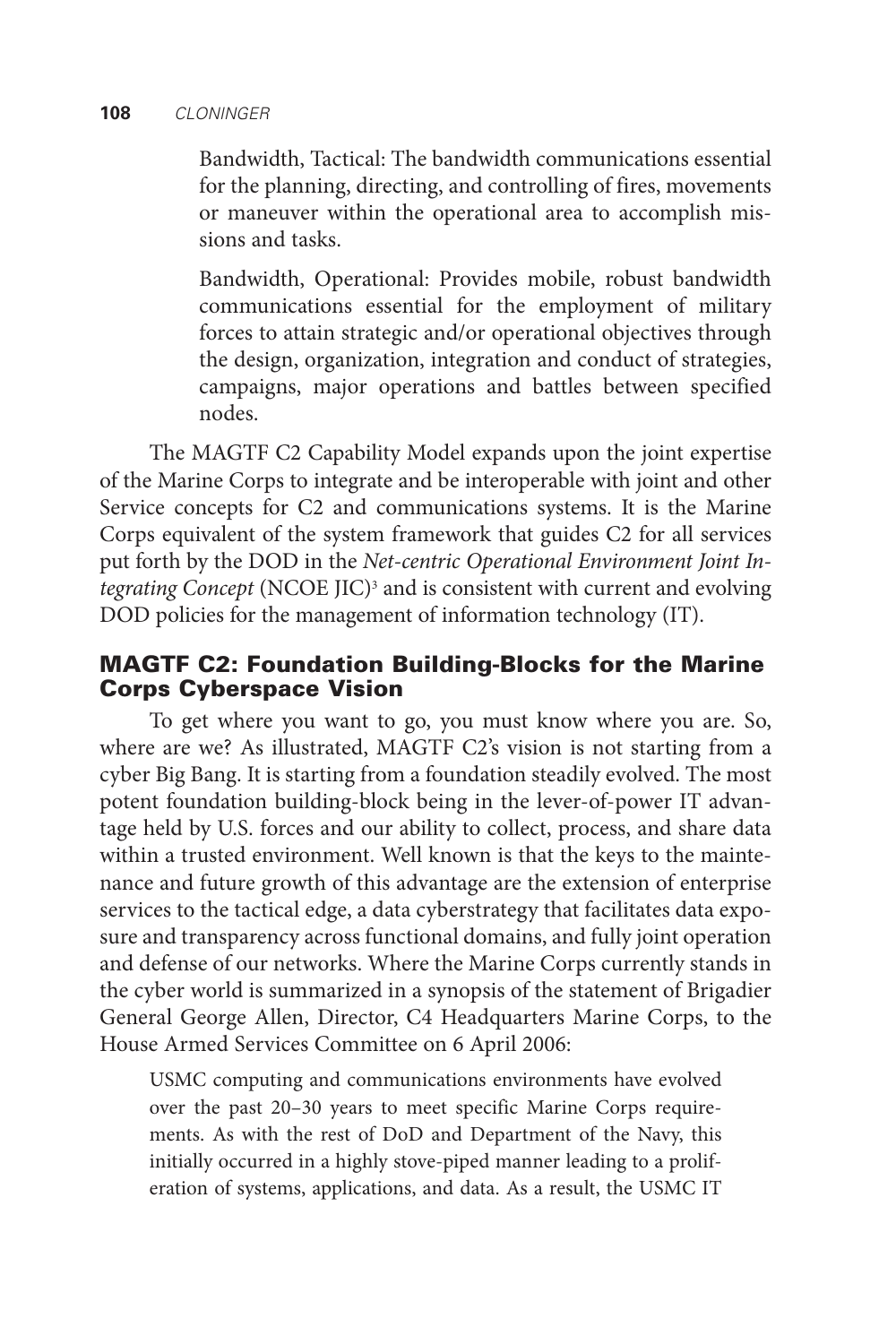infrastructure became difficult and expensive to maintain and support. However, early in the 90's the Marine Corps began managing its own enterprise network and in the years prior to the Navy Marine Corps Intranet (NMCI) embarked upon a series of programs designed to standardize policies, funding, acquisition, technical specifications, security, and life cycle management of systems. In 2003, with a basic foundation in enterprise-level IT management and operations established, the Marine Corps began transitioning to the Navy Marine Corps Intranet (NMCI). Today the USMC IT environment is supported by continuously evolving Service-wide IT management processes focused on integrated IT support for the warfighter from the business operations of the USMC Supporting Establishment to MAGTF operations in the deployed tactical environment. While the Marine Corps has experienced progress in enterprise-wide IT management, much additional work is needed. Improvements in the areas of NMCI provided capabilities and management, enterprise-wide application and data management, and a complete suite of mature ITIL processes remain if the Marine Corps is to successfully adopt technologies and concepts needed for Network Centric Operations and Warfare (NCOW).

*The Marine Corps Enterprise Network (MCEN) is the backbone of Marine Corps' cyberpower.* The Marine Corps defines the MCEN as the totality of the Marine Corps' general service (collateral) network and voice, video and data services environment from wide area network circuits to the desktop. The MCEN is a global network environment that includes all capabilities necessary to execute Joint NetOps including GIG Enterprise Management, GIG Network Defense, and GIG Content Management. The MCEN is comprised of Supporting Establishment networks (both NIPRNET and SIPRNET; NMCI and non-NMCI), deployed/tactical networks (both NIPRNET and SIPR-NET) and infrastructure that provides access to DoD/DISA services (mainframe, Defense-On-Line, etc.) and coalition networks. The USMC Community of Interest (COI) within NMCI provides the Marine Corps the ability to independently provide operational direction to the NMCI vendor to control the Marine Corps portion of NMCI and ensure network operations and defense are tightly integrated with and directly supportive of USMC operations around the world. *The USMC NMCI COI is a subset of the MCEN.* The Marine Corps Enterprise Information Technology Services (MCEITS) program rep-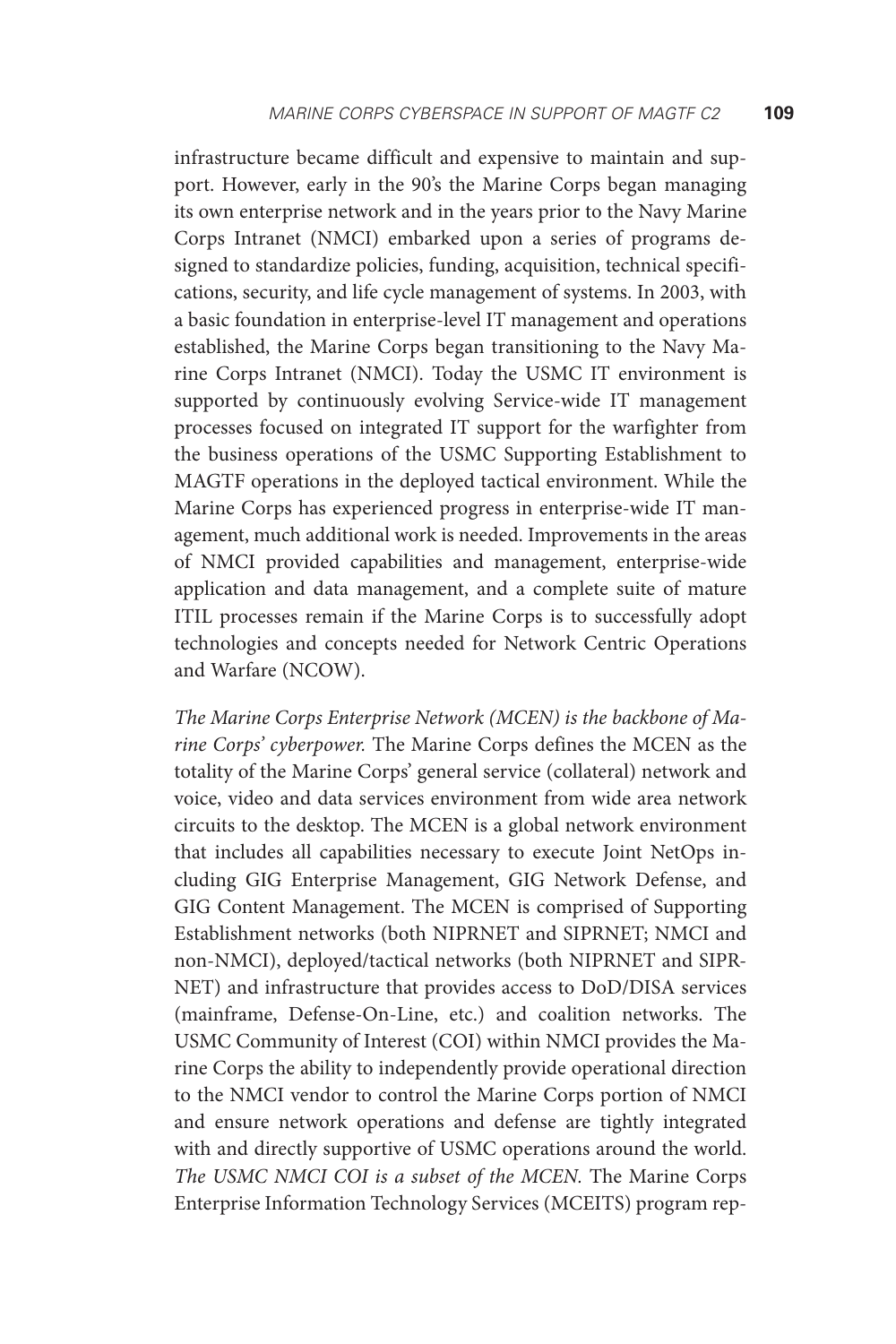#### **110** *CLONINGER*

resents a maturing set of capabilities designed to address enterprise application and data services that will meet the requirements for GIG Content Management and NCOW. Net-Centric Enterprise Services (NCES) provides the Department-level capability to provision a common suite of services and tools to the Services.

Capitalization on NCES and adherence to NCES standards are keys to the architecture and design of MCEITS and will that ensure joint information technology services are extended to the warfighter. MCEITS capabilities reside within and are a part of the MCEN. The bottom-line is that the MCEN is the Marine Corps area of operations within the GIG and includes all IT systems, data, people, and processes governed and controlled by the Marine Corps in support of the Marine Corps mission of making Marines and winning battles.

The future extension of cyber infrastructure and services across the battlefield will be facilitated by the Joint Tactical Radio System (JTRS), the Advanced Extremely High Frequency (AEHF) program, the Mobile User Object System (MUOS) and the Transformation Communication Satellite (TSAT), as part of the joint Transformation Communication Architecture (TCA). As evidenced by the ongoing war on terrorism, wideband, onthe-move, over-the-horizon communications enhance the mobility, flexibility, accuracy, and lethality of our forces, but place greater information demands on the cyberspace network. TSAT will provide on-the-move, satellite-based C2 access within a theater of operations, allowing Marine commanders to maintain battlefield tempo and exploit initiatives gained through mobility. The Marine Corps will leverage JTRS-like assets to transform our battlefield radio capability from a loosely integrated collection of legacy systems into an integrated, end-to-end networked system of systems. The combination of TSAT, AEHF, MUOS, and JTRS-like capabilities will create and extend secure mobile, ad hoc, battlefield networks to last-tactical-mile, including extension of net-centric services and data.

The added value of extending joint tools and services to the cyber and operational battlefield is enhanced through the deliberate and logical creation, storage, discovery, and processing of data. The DOD and Marine Corps data strategies require tremendous coordination among numerous domains. Subject matter experts within each domain at the DOD and service level define the relevant data, structure of the data, and data-tagging standards, thus enabling cataloging and discrete discovery of data. Accurate, timely, and consistent access to data on the battlefield by joint forces depends on a measured enterprise data strategy effort. The Marine Corps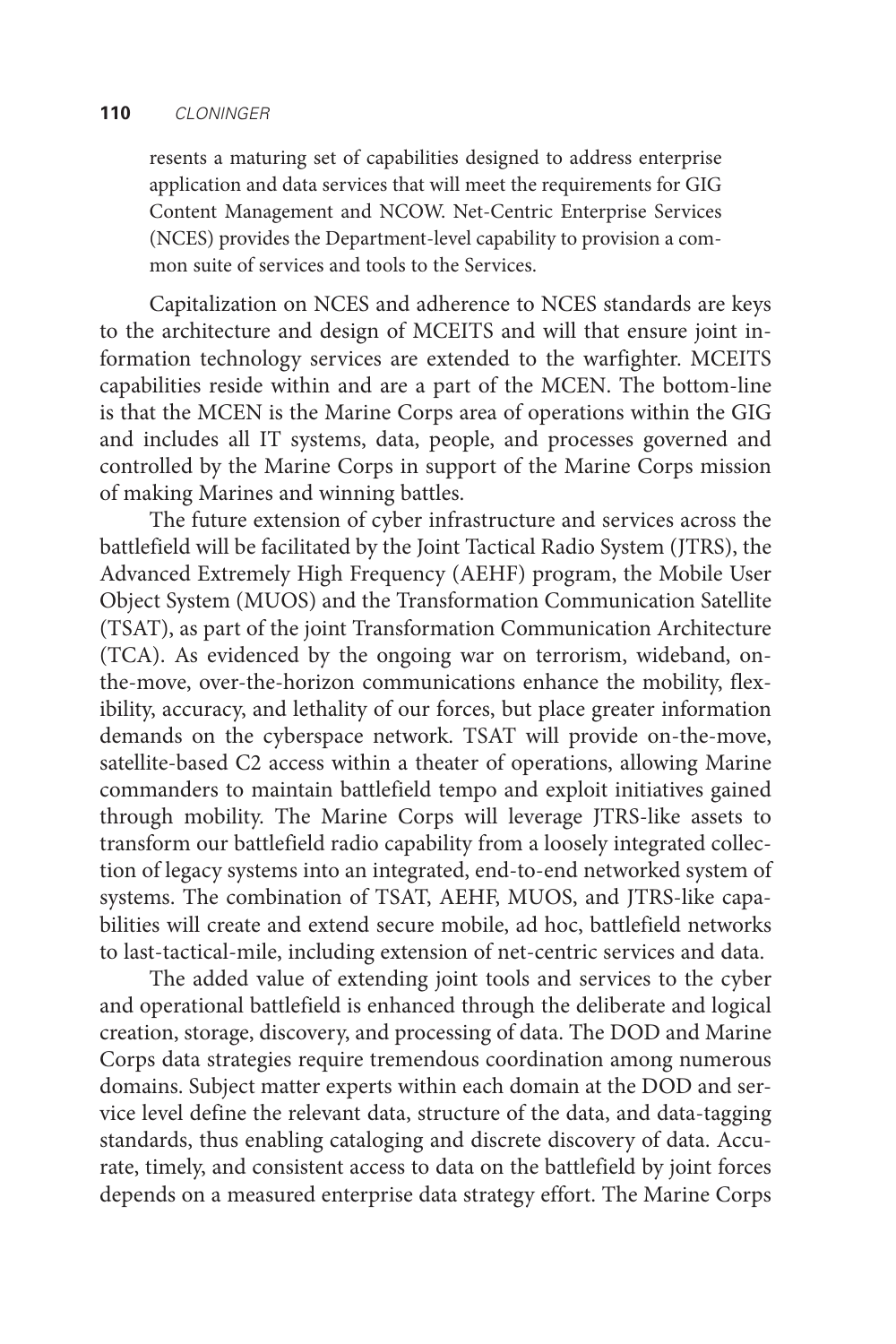has adopted the Joint Consultation Command and Control Information Exchange Data Model (JC3IEDM). JC3IEDM is an information model that is being used by several DOD components, coalition forces, and commercial organizations. Regarded as an information exchange model, JC3IEDM is being used as the Marine Corps' primary tool for integrating DOD and Marine Corps data strategies into requirements definition, acquisition, and Clinger-Cohen Act compliance.

The net-centric approach to network operations and network defense underpins and protects our network services and data. Under the auspices of United States Strategic Command, the operational control of Joint Task Force Global Network Operations (JTF-GNO), and administratively controlled by the Marine Corps Director of C4, the Marine Corps Network Operations and Security Command (MCNOSC) ensures all Marine Corps portions of the Global Information Grid are operated and defended in a joint manner. The malicious cyber forces arrayed against our networks are adaptive and continually upgrade their capabilities and methods of attack. A wide range and variety of skill sets exist within these forces, from the use of pre-packaged tools to highly customized vectors, employed by rogue individuals, crime syndicates, and nation-states. The Marine Corps has robust means to defend, but currently lacks the ability to clearly identify the individual conducting the network attack. Further enhancements to information assurance and network defense, to include increasing network vulnerability assessments, establishing blue/red training teams, and provisioning improved tactical and coalition network security tools are being worked. A standardized cross-domain solution (CDS) implementation, with a robust and consistent configuration, and an increased level of assurance is eagerly anticipated and needed by the Marine Corps. This latter is an area where the Marine Corps leverages the work of outside expertise, including that of the National Security Agency, as it aggressively identifies solutions meeting these standards, and will draw from a short list to build out the Marine Corps portion of the Global Information Grid.

## Closing Thoughts: "Pointy-End-of-the-Cyber-Power-Spear"

Over the next 7–10 years, the Marine Corps will begin employing the MAGTF C2 strategy to transform existing C2 systems and supporting communications capabilities to the integrated system of systems depicted by the MAGTF C2 vision. The migration will begin by building from an established cyberspace foundation using the MAGTF C2 Capability Model to consolidate redundant capabilities across all existing programs into a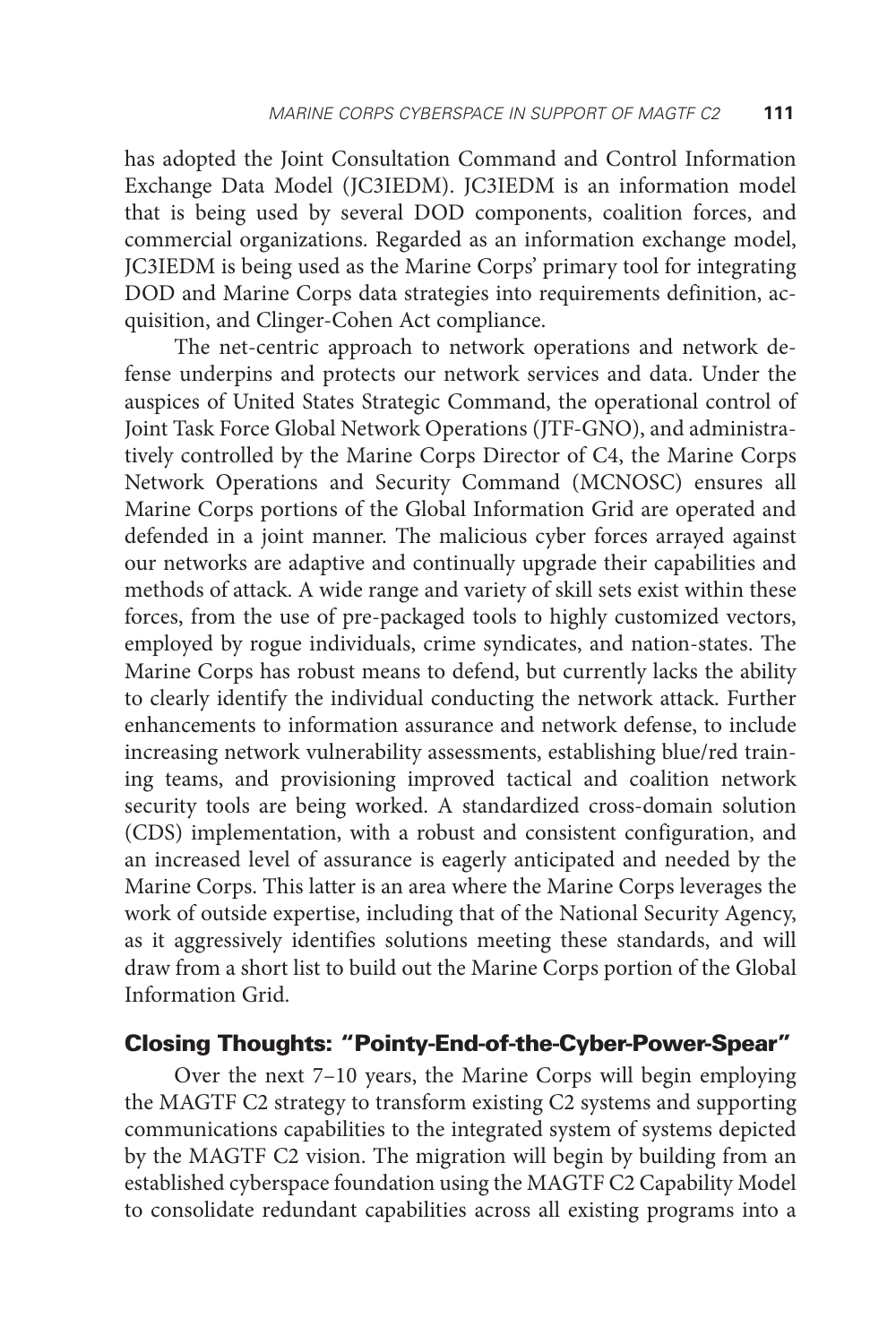single set of services. It will include initiatives to standardize non-materiel C2 and communications systems across the Marine Corps enterprise, as necessary. As successes supporting the MAGTF C2 Capability Model are reached, the process will add operational perspective to enable spiral development of enhanced C2 cyberpower and leverage the full potential cyberspace offers.

"We are what we do everyday."4

#### **Notes**

<sup>1</sup> Lieutenant General James N. Mattis, Commanding General, I Marine Expeditionary Force; and Commander, U.S. Marine Corp Forces Central Command.

2 Lieutenant General James F. Amos, Commanding General, Marine Corps Combat Development Command.

3 Available at http://www.defenselink.mil/cio-nii/docs/netcentric\_jic.pdf.

4 Colonel Eric Rolaf, Commanding Officer, Marine Corps Network and Operations Security Command.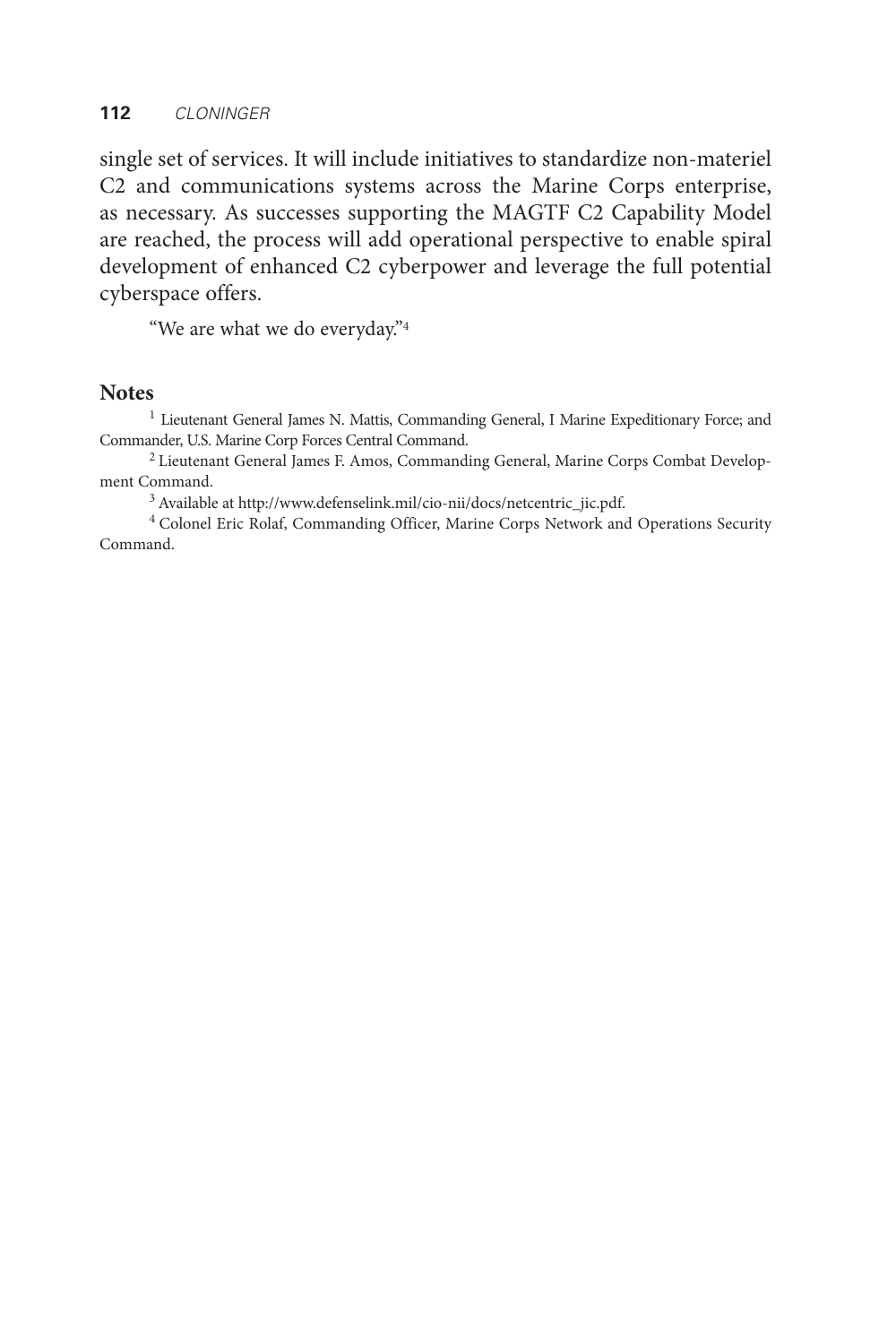# About the Authors

**Charles L. Barry** is a Senior Research Fellow at CTNSP and President of Barry Consulting, Inc. He is a retired Army officer with extensive experience in joint and multinational operations. His areas of specialization include international relations, U.S. military strategy, joint command and control, land warfare, and information networks related to command and control. Barry received his doctorate in public administration with a concentration in information resource management from the University of Baltimore. He holds a BA in political science from Loyola University, Chicago.

**Michael A. Brown** graduated from the United States Naval Academy in 1980 with a bachelor of science degree in mathematics. His first three years as a commissioned officer were in the Surface Line Community, where he served on board USS Vogelsang (DD 862) and USS Connole (FF 1056). After a lateral transfer to Cryptology, he attended the Naval Postgraduate School graduating with his Masters of Science, Systems Engineering (Electronic Warfare) in 1985. Following Naval Postgraduate School, he was assigned to the National Security Agency/Central Security Service (NSA/CSS) in the Electronic Warfare and Technology Directorate. In August 2005, he reported to the staff of the Chief of Naval Operations as Director, Information Operations Division (OPNAV N3IO) and Deputy Director for Cryptology Division (OPNAV N2C). Rear Adm. Brown also serves as the Senior Advisor for Information Operations and Signals Intelligence to the Commander Naval Network Warfare Command.

**John L. Cloninger, Col USMCR,** entered the Marine Corps through the U.S. Naval Academy, Class of 1980. Upon graduation, he entered the Marine Corps Basic School followed by graduating with honors from Naval Flight School. From 1981 through 1985 he served as a Marine Corps Naval Aviator in Marine Fighter/Attack Aircraft F/A-4 Phantoms. From 1985 through 1989, after completing Marine Corps Computer Sciences School, he was assigned as Head of Automatic Data Processing Liaison Officers (ADPLO), staffs and supporting computer sections to the Joint Chiefs of Staff. From 1989 through 1992, he fulfilled duties as Marine Corps Computer Sciences School Dean for USMC Data Systems Officers studying toward the Data Systems Officer MOS.

From 1992 through 2001, he transitioned and fulfilled multiple leadership roles as Federal Government Computer Scientist/Defense Information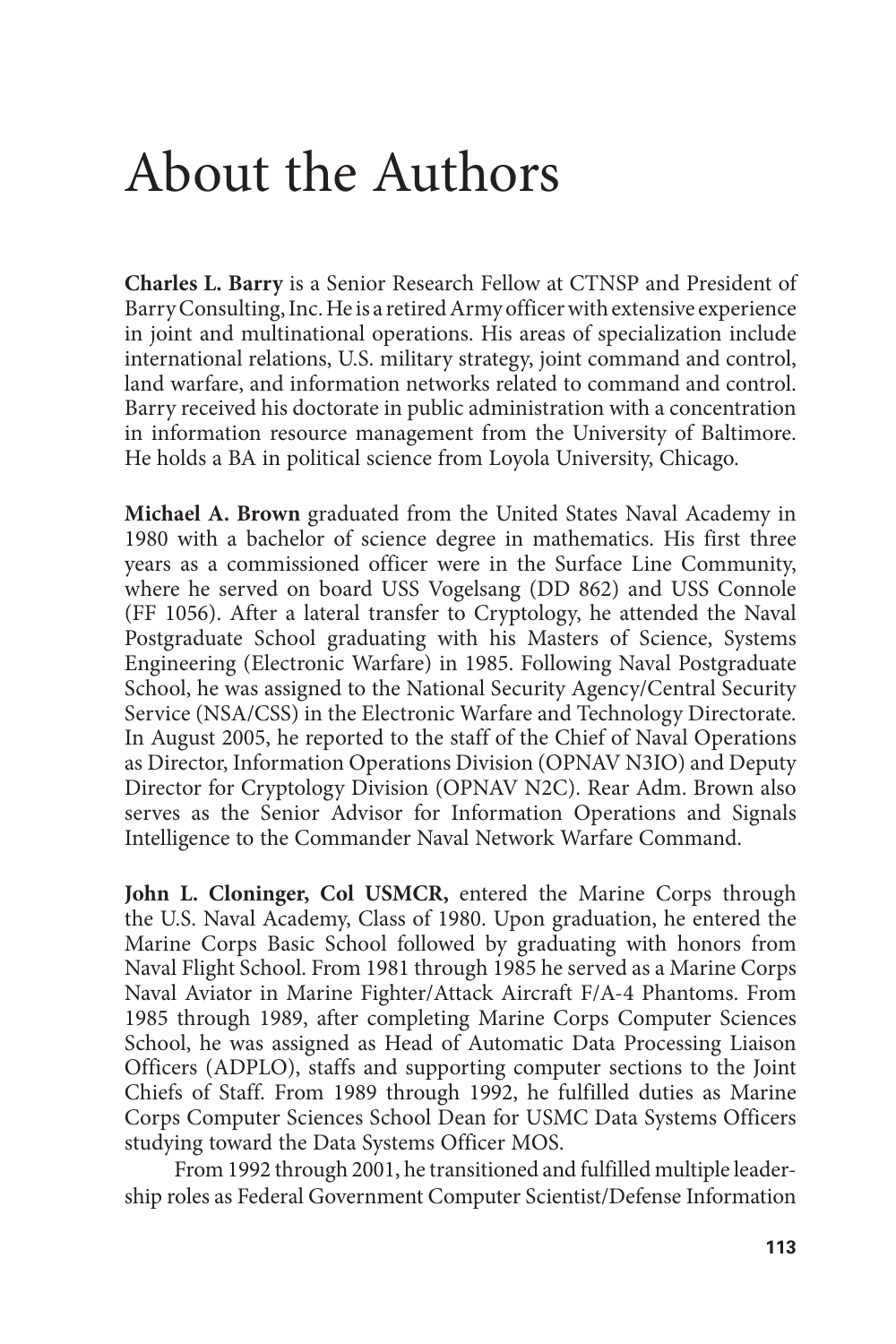Systems Agency (DISA) while preserving USMC Reserve Commission. His IT Program and Project Manager (PM) positions included Global Command and Control System (GCCS) Information Security PM, GCCS Y2K Command Center PM, Data Standards Tools PM, Software Reuse Initiative PM, HQMC C4 Information Assurance (IA) Awareness PM, and Global Network Operations Systems Center (GNOSC)–Computer Network Defense (CND) USMC Team PM. During evening hours, he served as Information Systems Adjunct Professor, University of Southern California.

On September 12, 2001, Col Cloninger returned to active duty as USMC Head C4 Continuity of Operations/Homeland Defense, followed by assignment as Joint Matters/Spectrum/Science and Technology IT Head. In Col Cloninger's final tour until his active duty retirement in January 2009, he serves as the C4 Headquarters Marine Corps' Liaison Officer to the Department of the Navy Chief Information Officer.

Col Cloninger holds a Master of Science in Systems Management, University of Southern California; BS in mechanical engineering, U.S. Naval Academy; Marine Corps Command and Staff College, Marine Corps Amphibious Warfare School, Marine Corps Data Systems Officer Computer Sciences School, Naval Flight School.

**Forrest B. Hare, LtCol, USAF,** is an intelligence officer assigned to Headquarters U.S. Air Force Deputy Chief of Staff for Operations, Plans and Requirements Cyberspace Operations Directorate. Lt Col Hare recently served for one and a half years on the AF Cyberspace Task Force. He has also served as the commander of the AF Information Operations detachment in the European Air Operations Center and Chief of Targeting Intelligence for the Korean Theater.

**Jeffrey G. Smith, Jr., BG USA,** is Deputy Commander, United States Army Network Enterprise Technology Command/9th Army Signal Command, Arlington, Virginia. Previously, he has serves as Director, United States Training and Doctrine Command Program Integration Office-Networks, United States Army Signal Center and Fort Gordon, Fort Gordon, Georgia. Brigadier General Smith holds a BA from the Virginia Military Institute and an MA and PhD from Princeton University. He has also attended the United States Army Command and General Staff College and the National War College.